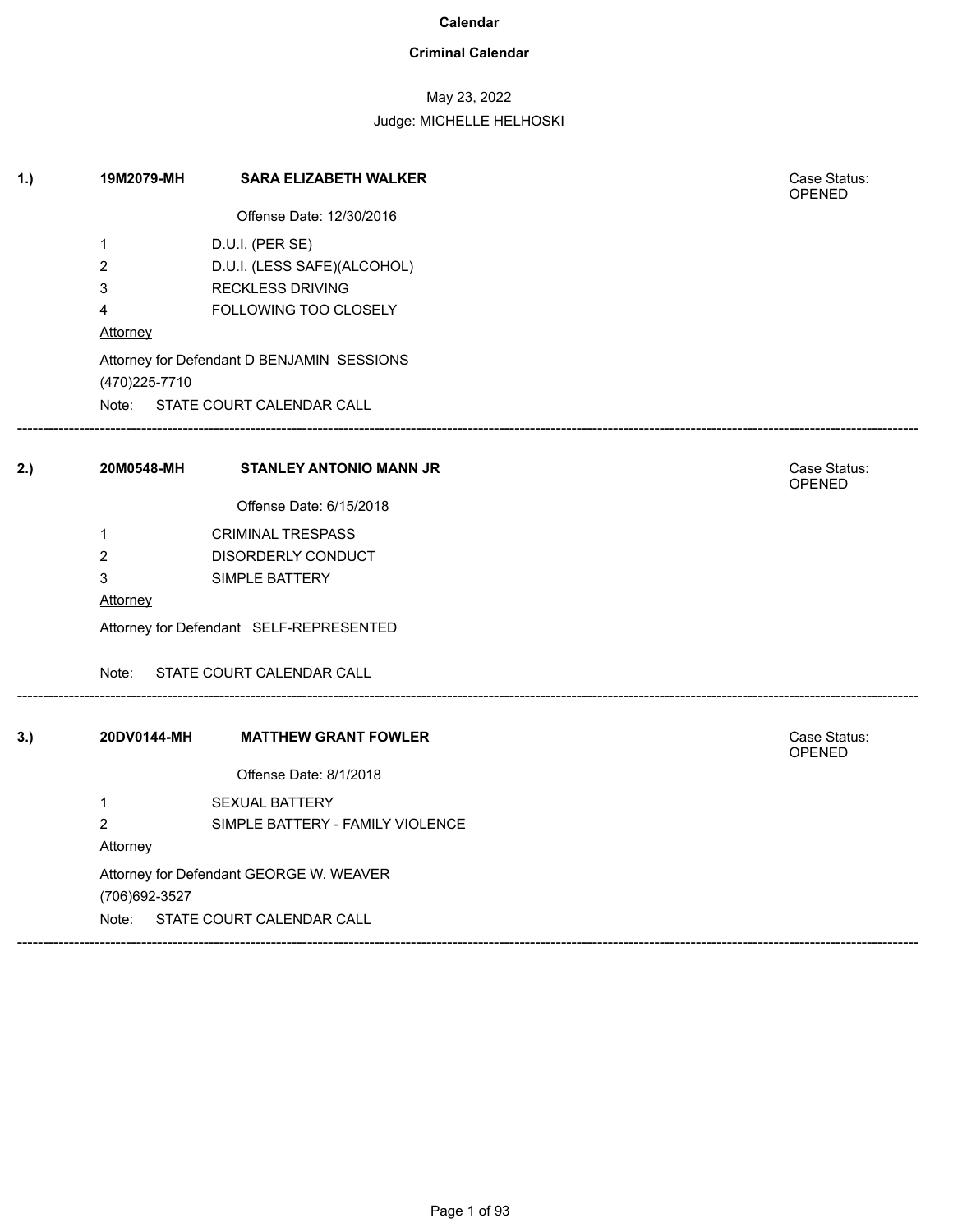### **Criminal Calendar**

## May 23, 2022

| Offense Date: 8/5/2018<br>$\mathbf{1}$<br>DRIVING WHILE LICENSE SUSPENDED<br>$\overline{2}$<br>DRIVING WITHOUT A LICENSE<br>3<br><b>SPEEDING</b><br>Posted Speed: 55 Actual Speed: 75<br>Attorney<br>Attorney for Defendant SELF-REPRESENTED<br>STATE COURT CALENDAR CALL<br>Note:<br>20M0087-MH<br><b>CHANCE XAVIER SMITH</b><br>5.)<br><b>OPENED</b><br>Offense Date: 9/2/2018<br>POSSESSION OF MARIJUANA, LESS THAN AN OUNCE<br>$\mathbf 1$<br>5<br>POSSESSION OF DRUG RELATED OBJECTS<br>Attorney<br>Attorney for Defendant SELF-REPRESENTED<br>Note:<br>STATE COURT CALENDAR CALL<br>6.)<br>19M0154-MH<br><b>GEORGE CECIL WOODRUFF</b><br><b>OPENED</b><br>Offense Date: 10/26/2018<br>$\mathbf{1}$<br>DRIVING UNDER THE INFLUENCE (LESS SAFE)(DRUGS)<br>$\overline{2}$<br><b>FAILURE TO MAINTAIN LANE</b><br>3<br><b>EXPIRED TAG</b><br>4<br><b>RECKLESS DRIVING</b><br><u>Attorney</u><br>Attorney for Defendant RAYMOND B LAKES III | 4.) | 18M1340-MH    | <b>CODY JAMES MALLORY</b> | Case Status:<br><b>OPENED</b> |  |  |
|---------------------------------------------------------------------------------------------------------------------------------------------------------------------------------------------------------------------------------------------------------------------------------------------------------------------------------------------------------------------------------------------------------------------------------------------------------------------------------------------------------------------------------------------------------------------------------------------------------------------------------------------------------------------------------------------------------------------------------------------------------------------------------------------------------------------------------------------------------------------------------------------------------------------------------------------|-----|---------------|---------------------------|-------------------------------|--|--|
|                                                                                                                                                                                                                                                                                                                                                                                                                                                                                                                                                                                                                                                                                                                                                                                                                                                                                                                                             |     |               |                           |                               |  |  |
|                                                                                                                                                                                                                                                                                                                                                                                                                                                                                                                                                                                                                                                                                                                                                                                                                                                                                                                                             |     |               |                           |                               |  |  |
|                                                                                                                                                                                                                                                                                                                                                                                                                                                                                                                                                                                                                                                                                                                                                                                                                                                                                                                                             |     |               |                           |                               |  |  |
|                                                                                                                                                                                                                                                                                                                                                                                                                                                                                                                                                                                                                                                                                                                                                                                                                                                                                                                                             |     |               |                           |                               |  |  |
|                                                                                                                                                                                                                                                                                                                                                                                                                                                                                                                                                                                                                                                                                                                                                                                                                                                                                                                                             |     |               |                           |                               |  |  |
|                                                                                                                                                                                                                                                                                                                                                                                                                                                                                                                                                                                                                                                                                                                                                                                                                                                                                                                                             |     |               |                           |                               |  |  |
|                                                                                                                                                                                                                                                                                                                                                                                                                                                                                                                                                                                                                                                                                                                                                                                                                                                                                                                                             |     |               |                           |                               |  |  |
|                                                                                                                                                                                                                                                                                                                                                                                                                                                                                                                                                                                                                                                                                                                                                                                                                                                                                                                                             |     |               |                           |                               |  |  |
|                                                                                                                                                                                                                                                                                                                                                                                                                                                                                                                                                                                                                                                                                                                                                                                                                                                                                                                                             |     |               |                           | Case Status:                  |  |  |
|                                                                                                                                                                                                                                                                                                                                                                                                                                                                                                                                                                                                                                                                                                                                                                                                                                                                                                                                             |     |               |                           |                               |  |  |
|                                                                                                                                                                                                                                                                                                                                                                                                                                                                                                                                                                                                                                                                                                                                                                                                                                                                                                                                             |     |               |                           |                               |  |  |
|                                                                                                                                                                                                                                                                                                                                                                                                                                                                                                                                                                                                                                                                                                                                                                                                                                                                                                                                             |     |               |                           |                               |  |  |
|                                                                                                                                                                                                                                                                                                                                                                                                                                                                                                                                                                                                                                                                                                                                                                                                                                                                                                                                             |     |               |                           |                               |  |  |
|                                                                                                                                                                                                                                                                                                                                                                                                                                                                                                                                                                                                                                                                                                                                                                                                                                                                                                                                             |     |               |                           |                               |  |  |
|                                                                                                                                                                                                                                                                                                                                                                                                                                                                                                                                                                                                                                                                                                                                                                                                                                                                                                                                             |     |               |                           |                               |  |  |
|                                                                                                                                                                                                                                                                                                                                                                                                                                                                                                                                                                                                                                                                                                                                                                                                                                                                                                                                             |     |               |                           | Case Status:                  |  |  |
|                                                                                                                                                                                                                                                                                                                                                                                                                                                                                                                                                                                                                                                                                                                                                                                                                                                                                                                                             |     |               |                           |                               |  |  |
|                                                                                                                                                                                                                                                                                                                                                                                                                                                                                                                                                                                                                                                                                                                                                                                                                                                                                                                                             |     |               |                           |                               |  |  |
|                                                                                                                                                                                                                                                                                                                                                                                                                                                                                                                                                                                                                                                                                                                                                                                                                                                                                                                                             |     |               |                           |                               |  |  |
|                                                                                                                                                                                                                                                                                                                                                                                                                                                                                                                                                                                                                                                                                                                                                                                                                                                                                                                                             |     |               |                           |                               |  |  |
|                                                                                                                                                                                                                                                                                                                                                                                                                                                                                                                                                                                                                                                                                                                                                                                                                                                                                                                                             |     |               |                           |                               |  |  |
|                                                                                                                                                                                                                                                                                                                                                                                                                                                                                                                                                                                                                                                                                                                                                                                                                                                                                                                                             |     |               |                           |                               |  |  |
|                                                                                                                                                                                                                                                                                                                                                                                                                                                                                                                                                                                                                                                                                                                                                                                                                                                                                                                                             |     |               |                           |                               |  |  |
|                                                                                                                                                                                                                                                                                                                                                                                                                                                                                                                                                                                                                                                                                                                                                                                                                                                                                                                                             |     | (706)580-9709 |                           |                               |  |  |
| STATE COURT CALENDAR CALL<br>Note:                                                                                                                                                                                                                                                                                                                                                                                                                                                                                                                                                                                                                                                                                                                                                                                                                                                                                                          |     |               |                           |                               |  |  |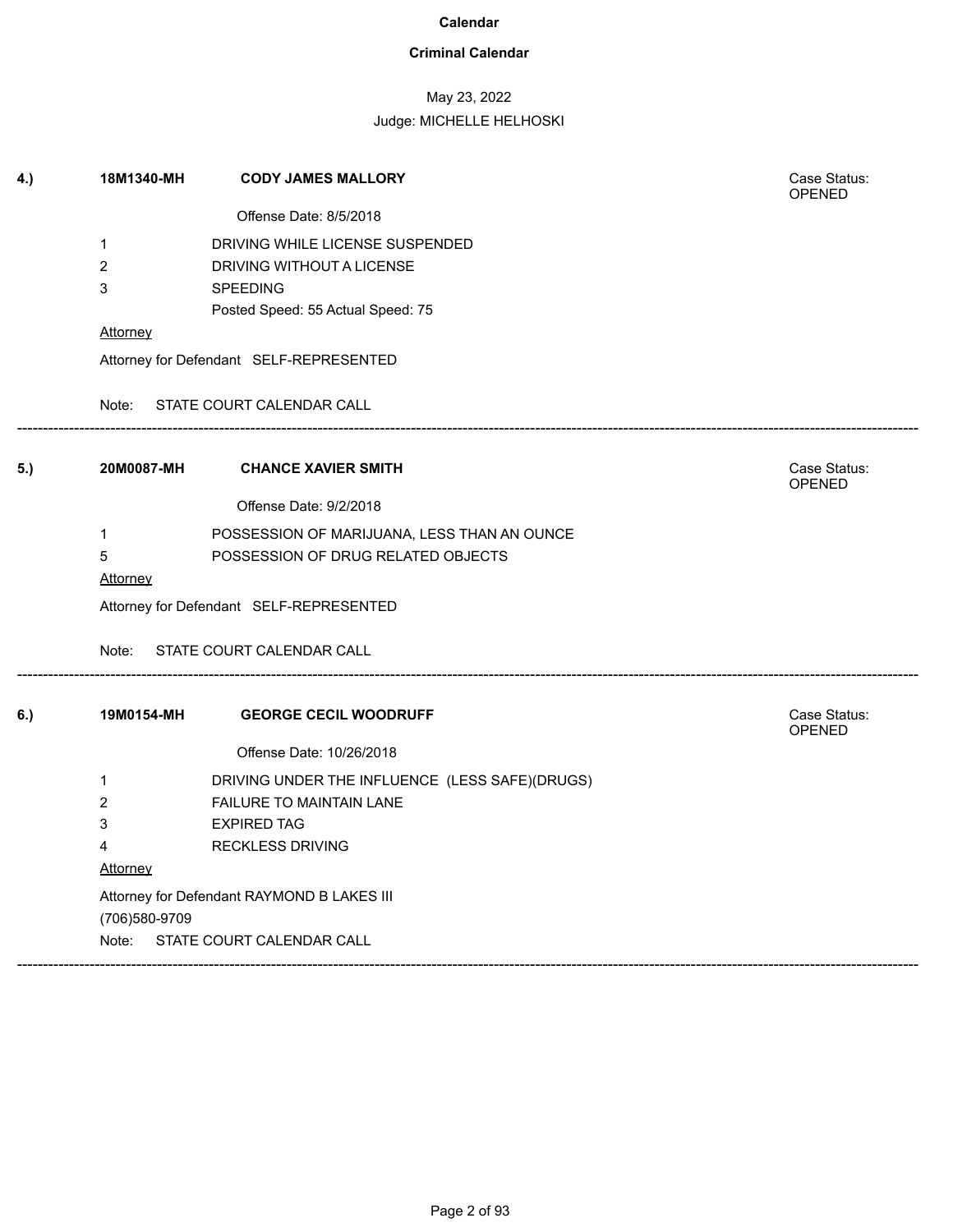### **Criminal Calendar**

## May 23, 2022

### Judge: MICHELLE HELHOSKI

| 7.)  | 18DV0283-MH                             | <b>MATTHEW RYAN DILLON</b>                                  | Case Status:<br><b>OPENED</b> |  |  |
|------|-----------------------------------------|-------------------------------------------------------------|-------------------------------|--|--|
|      |                                         | Offense Date: 11/13/2018                                    |                               |  |  |
|      | 1                                       | BATTERY, FAMILY VIOLENCE                                    |                               |  |  |
|      | 2                                       | DISORDERLY CONDUCT                                          |                               |  |  |
|      | 3                                       | CRUELTY TO CHILDREN-1ST DEGREE                              |                               |  |  |
|      | <b>Attorney</b>                         |                                                             |                               |  |  |
|      | (706) 692-3527                          | Attorney for Defendant GEORGE W. WEAVER                     |                               |  |  |
|      |                                         | Note: STATE COURT CALENDAR CALL                             |                               |  |  |
| 8.)  | 19M1816-MH                              | <b>MICHAEL BLAKE TURNER</b>                                 | Case Status:<br>OPENED        |  |  |
|      |                                         | Offense Date: 2/13/2019                                     |                               |  |  |
|      | 1                                       | DRIVING UNDER THE INFLUENCE (LESS SAFE)(ALCOHOL)            |                               |  |  |
|      | 2                                       | DRIVING WHILE LICENSE SUSPENDED                             |                               |  |  |
|      | 3                                       | DRIVING UNDER THE INFLUENCE (LESS SAFE)(COMBINED INFLUENCE) |                               |  |  |
|      | 4                                       | OPEN CONTAINER                                              |                               |  |  |
|      | <b>Attorney</b>                         |                                                             |                               |  |  |
|      | Attorney for Defendant SELF-REPRESENTED |                                                             |                               |  |  |
|      | Note:                                   | STATE COURT CALENDAR CALL                                   |                               |  |  |
| 9.)  | 19M0913-MH                              | <b>KENDALL E COCHRAN</b>                                    | Case Status:                  |  |  |
|      |                                         | Offense Date: 3/23/2019                                     | OPENED                        |  |  |
|      | $\overline{c}$                          | DISORDERLY CONDUCT                                          |                               |  |  |
|      | <b>Attorney</b>                         |                                                             |                               |  |  |
|      |                                         | Attorney for Defendant MUNEER O AWAD                        |                               |  |  |
|      | (404) 445-8443                          |                                                             |                               |  |  |
|      |                                         | Note: STATE COURT CALENDAR CALL                             |                               |  |  |
|      |                                         |                                                             |                               |  |  |
| 10.) | 20M0234-MH                              | <b>DESMOND HAMILTON SHOATS</b>                              | Case Status:<br>OPENED        |  |  |
|      |                                         | Offense Date: 3/31/2019                                     |                               |  |  |
|      | 1                                       | <b>BATTERY</b>                                              |                               |  |  |
|      | 2                                       | DISORDERLY CONDUCT                                          |                               |  |  |
|      | <b>Attorney</b>                         |                                                             |                               |  |  |
|      |                                         | Attorney for Defendant SELF-REPRESENTED                     |                               |  |  |
|      | Note:                                   | STATE COURT CALENDAR CALL                                   |                               |  |  |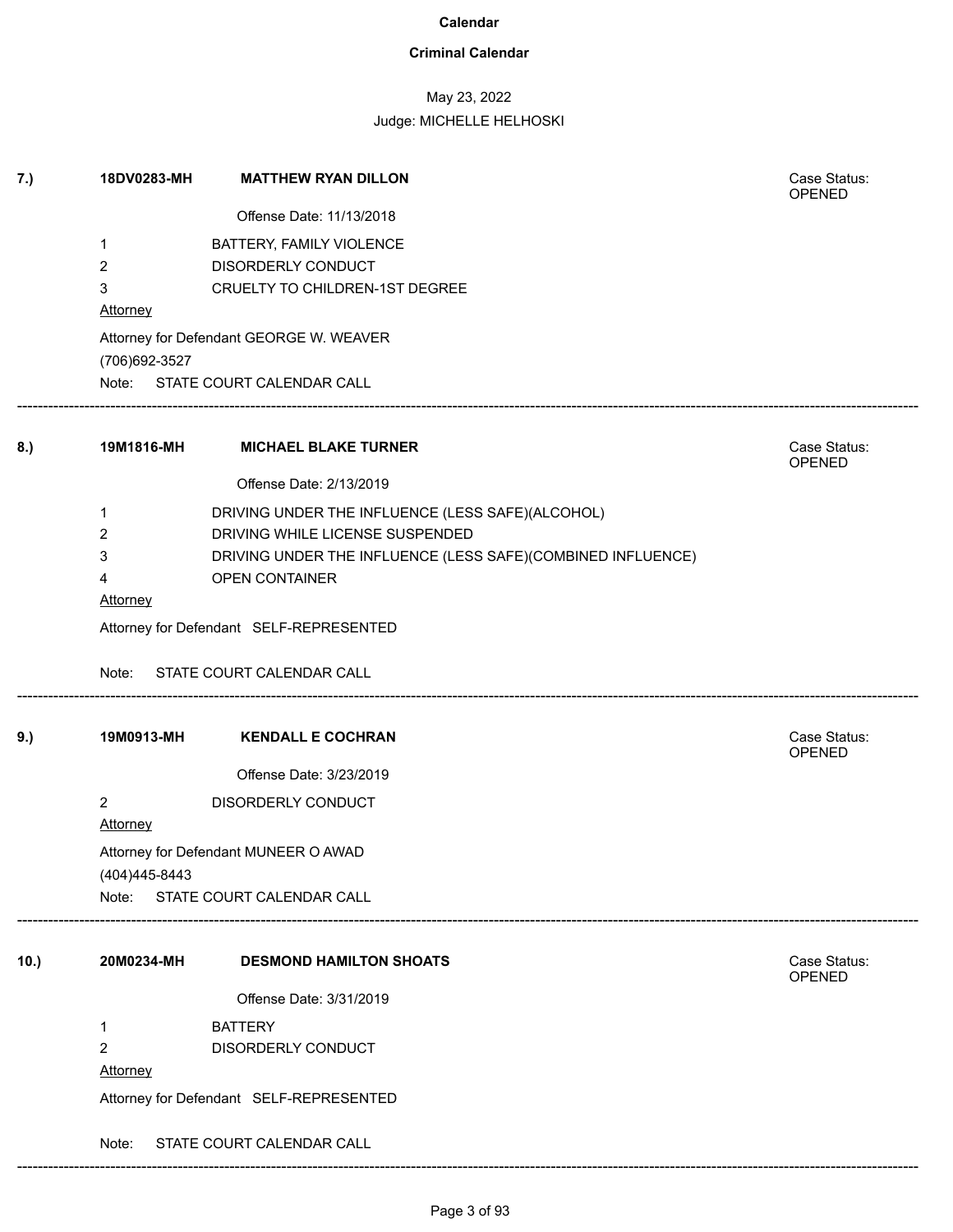### **Criminal Calendar**

## May 23, 2022

Judge: MICHELLE HELHOSKI

| 11.) | 19M2231-MH                              | <b>GREGORY CARTER BURGESS</b>                    | Case Status:<br><b>OPENED</b> |  |  |  |
|------|-----------------------------------------|--------------------------------------------------|-------------------------------|--|--|--|
|      |                                         | Offense Date: 5/31/2019                          |                               |  |  |  |
|      | $\mathbf{1}$                            | <b>CRUELTY TO ANIMALS</b>                        |                               |  |  |  |
|      | $\overline{2}$                          | SIMPLE ASSAULT                                   |                               |  |  |  |
|      | Attorney                                |                                                  |                               |  |  |  |
|      |                                         | Attorney for Defendant SCOTT T. POOLE            |                               |  |  |  |
|      | (678)880-9360                           |                                                  |                               |  |  |  |
|      |                                         | Note: STATE COURT CALENDAR CALL                  |                               |  |  |  |
| 12.  | 19M1426-MH                              | <b>LAUREN A JONES</b>                            | Case Status:<br>OPENED        |  |  |  |
|      |                                         | Offense Date: 6/15/2019                          |                               |  |  |  |
|      | $\mathbf{1}$                            | DRIVING UNDER THE INFLUENCE (PER SE)             |                               |  |  |  |
|      | $\overline{2}$                          | DRIVING UNDER THE INFLUENCE (LESS SAFE)(ALCOHOL) |                               |  |  |  |
|      | 3                                       | <b>RECKLESS DRIVING</b>                          |                               |  |  |  |
|      | 4                                       | FAILURE TO MAINTAIN LANE                         |                               |  |  |  |
|      | Attorney                                |                                                  |                               |  |  |  |
|      |                                         | Attorney for Defendant JEFFREY M. HELLER         |                               |  |  |  |
|      | (770) 345-1130                          |                                                  |                               |  |  |  |
|      |                                         | Note: STATE COURT CALENDAR CALL                  |                               |  |  |  |
| 13.) | 19M1904-MH                              | <b>JAMES BRANDON HARRIS</b>                      | Case Status:<br>OPENED        |  |  |  |
|      |                                         | Offense Date: 6/15/2019                          |                               |  |  |  |
|      | $\mathbf{1}$                            | POSSESSION OF MARIJUANA, LESS THAN AN OUNCE      |                               |  |  |  |
|      | $\overline{2}$                          | DRIVING WHILE LICENSE SUSPENDED                  |                               |  |  |  |
|      | Attorney                                |                                                  |                               |  |  |  |
|      | Attorney for Defendant SELF-REPRESENTED |                                                  |                               |  |  |  |
|      | Note:                                   | STATE COURT CALENDAR CALL                        |                               |  |  |  |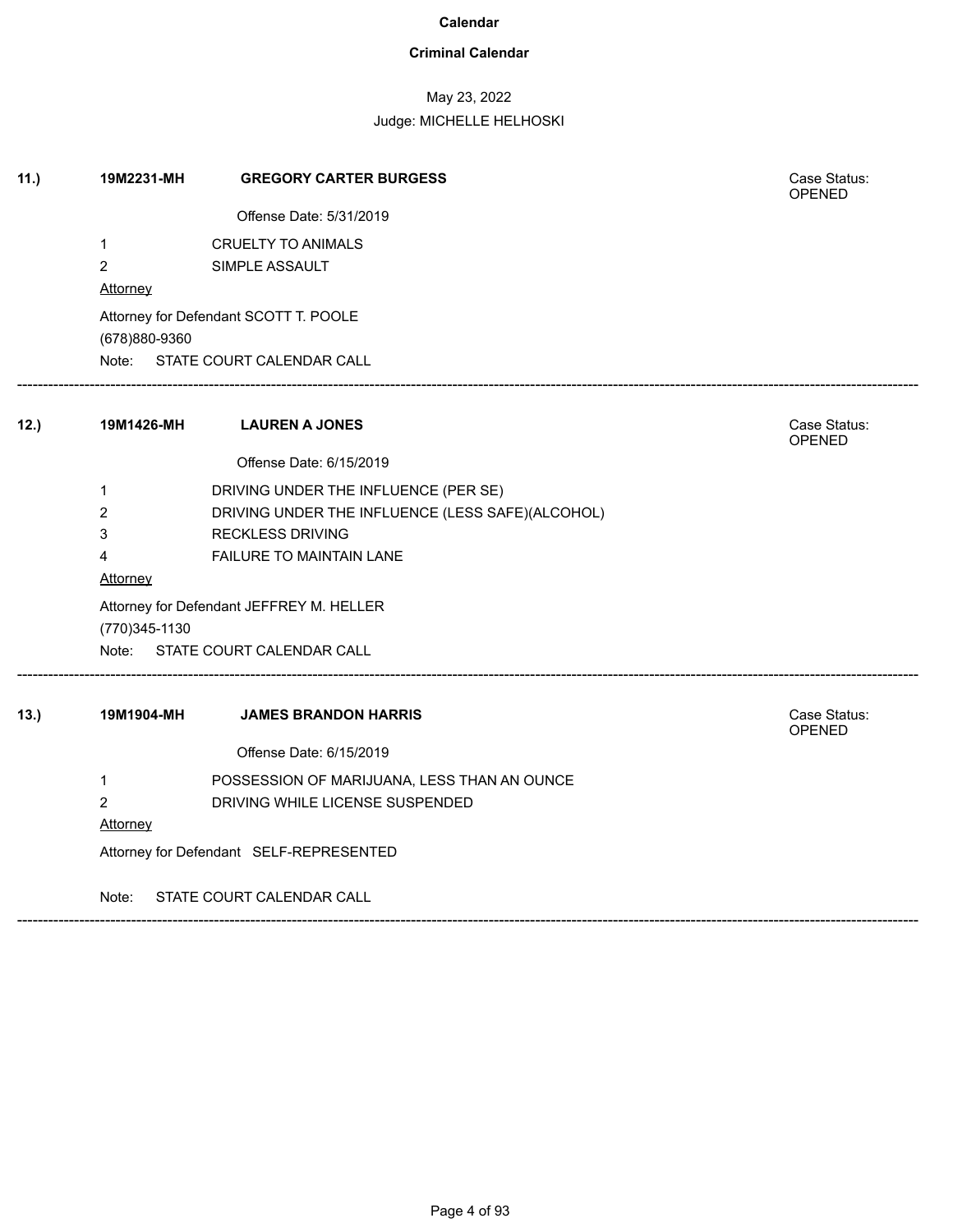### **Criminal Calendar**

## May 23, 2022

| (14.) | 19DV0289-MH    | <b>JONATHAN AARON TIDMORE</b>           | Case Status:<br><b>OPENED</b> |
|-------|----------------|-----------------------------------------|-------------------------------|
|       |                | Offense Date: 7/14/2019                 |                               |
|       | $\mathbf{1}$   | <b>CRIMINAL TRESPASS</b>                |                               |
|       | $\overline{2}$ | OBSTRUCTION OF AN OFFICER - MISD        |                               |
|       | 3              | OBSTRUCTION OF AN OFFICER - MISD        |                               |
|       | Attorney       |                                         |                               |
|       |                | Attorney for Defendant ANGELA TRETHAWAY |                               |
|       | (470)863-5511  |                                         |                               |
|       |                | Note: STATE COURT CALENDAR CALL         |                               |
| 15.)  | 20M0216-MH     | <b>DOMINGO BAUTISTA PAIZ</b>            | Case Status:<br>OPENED        |
|       |                | Offense Date: 8/2/2019                  |                               |
|       | $\mathbf{1}$   | DRIVING WITHOUT A LICENSE               |                               |
|       | $\overline{2}$ | DRIVING WRONG WAY ON ONE WAY STREET     |                               |
|       | Attorney       |                                         |                               |
|       |                | Attorney for Defendant SELF-REPRESENTED |                               |
|       |                | Note: STATE COURT CALENDAR CALL         |                               |
| 16.)  | 19DV0263-MH    | <b>MATTHEW BENJAMIN THOMAS</b>          | Case Status:<br>OPENED        |
|       |                | Offense Date: 8/4/2019                  |                               |
|       | $\mathbf{1}$   | BATTERY - FAMILY VIOLENCE               |                               |
|       | $\overline{2}$ | <b>CRUELTY TO ANIMALS</b>               |                               |
|       | 3              | <b>TERRORISTIC THREATS</b>              |                               |
|       | Attorney       |                                         |                               |
|       |                | Attorney for Defendant WALTER L. LUTES  |                               |
|       | 7704791400     |                                         |                               |
|       |                | Note: STATE COURT CALENDAR CALL         |                               |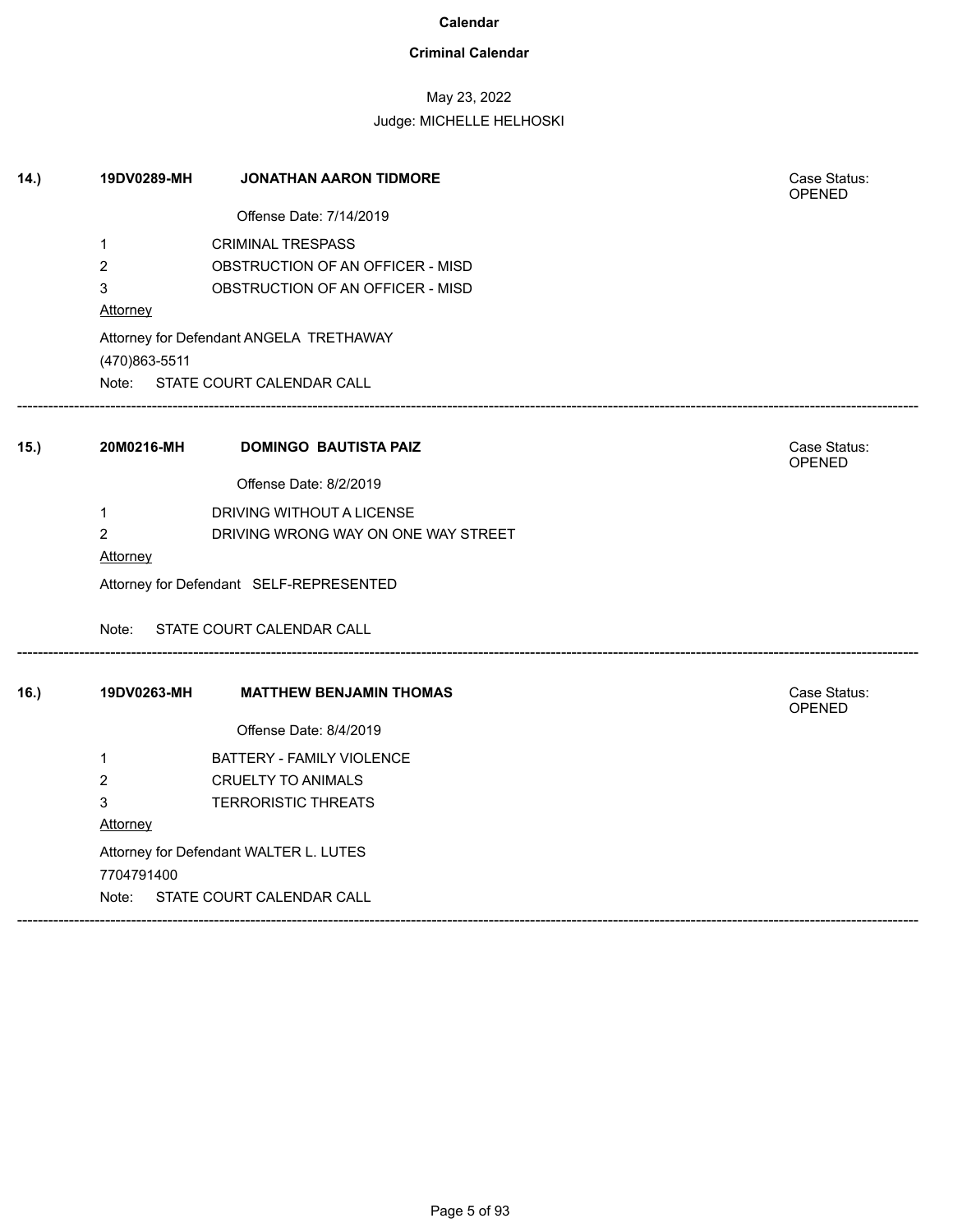### **Criminal Calendar**

## May 23, 2022

|      | $\mathbf 1$                             | Offense Date: 8/21/2019                |                        |  |  |
|------|-----------------------------------------|----------------------------------------|------------------------|--|--|
|      |                                         |                                        |                        |  |  |
|      |                                         | SIMPLE BATTERY - FAMILY VIOLENCE       |                        |  |  |
|      | $\overline{2}$                          | VIOLATE FAMILY VIOLENCE ORDER          |                        |  |  |
|      | 3                                       | VIOLATE FAMILY VIOLENCE ORDER          |                        |  |  |
|      | <b>Attorney</b>                         |                                        |                        |  |  |
|      | 7704791400                              | Attorney for Defendant WALTER L. LUTES |                        |  |  |
|      |                                         | Note: STATE COURT CALENDAR CALL        |                        |  |  |
| 18.) | 20M0014-MH                              | <b>ANGELA JASMINE SOTO</b>             | Case Status:<br>OPENED |  |  |
|      |                                         | Offense Date: 8/29/2019                |                        |  |  |
|      | $\mathbf 1$                             | FOLLOWING TOO CLOSELY                  |                        |  |  |
|      | $\overline{2}$                          | NO PROOF OF INSURANCE                  |                        |  |  |
|      | Attorney                                |                                        |                        |  |  |
|      | Attorney for Defendant SELF-REPRESENTED |                                        |                        |  |  |
|      | Note:                                   | STATE COURT CALENDAR CALL              |                        |  |  |
| 19.) | 19M1844-MH                              | <b>BROOKLYNN AMANDA FARR</b>           | Case Status:<br>OPENED |  |  |
|      |                                         | Offense Date: 8/31/2019                |                        |  |  |
|      | $\mathbf 1$                             | UNDERAGE POSSESSION OF ALCOHOL         |                        |  |  |
|      | 2                                       | OPEN CONTAINER                         |                        |  |  |
|      | 3                                       | TURN SIGNAL VIOLATION                  |                        |  |  |
|      | 4                                       | FAILURE TO MAINTAIN LANE               |                        |  |  |
|      | 5                                       | <b>SPEEDING</b>                        |                        |  |  |
|      |                                         | Posted Speed: 25 Actual Speed: 45      |                        |  |  |
|      | 6                                       | SPEEDING                               |                        |  |  |
|      | Attorney                                |                                        |                        |  |  |
|      |                                         | Attorney for Defendant W. SCOTT SMITH  |                        |  |  |
|      | (404)581-0999                           |                                        |                        |  |  |
|      | Note:                                   | STATE COURT CALENDAR CALL              |                        |  |  |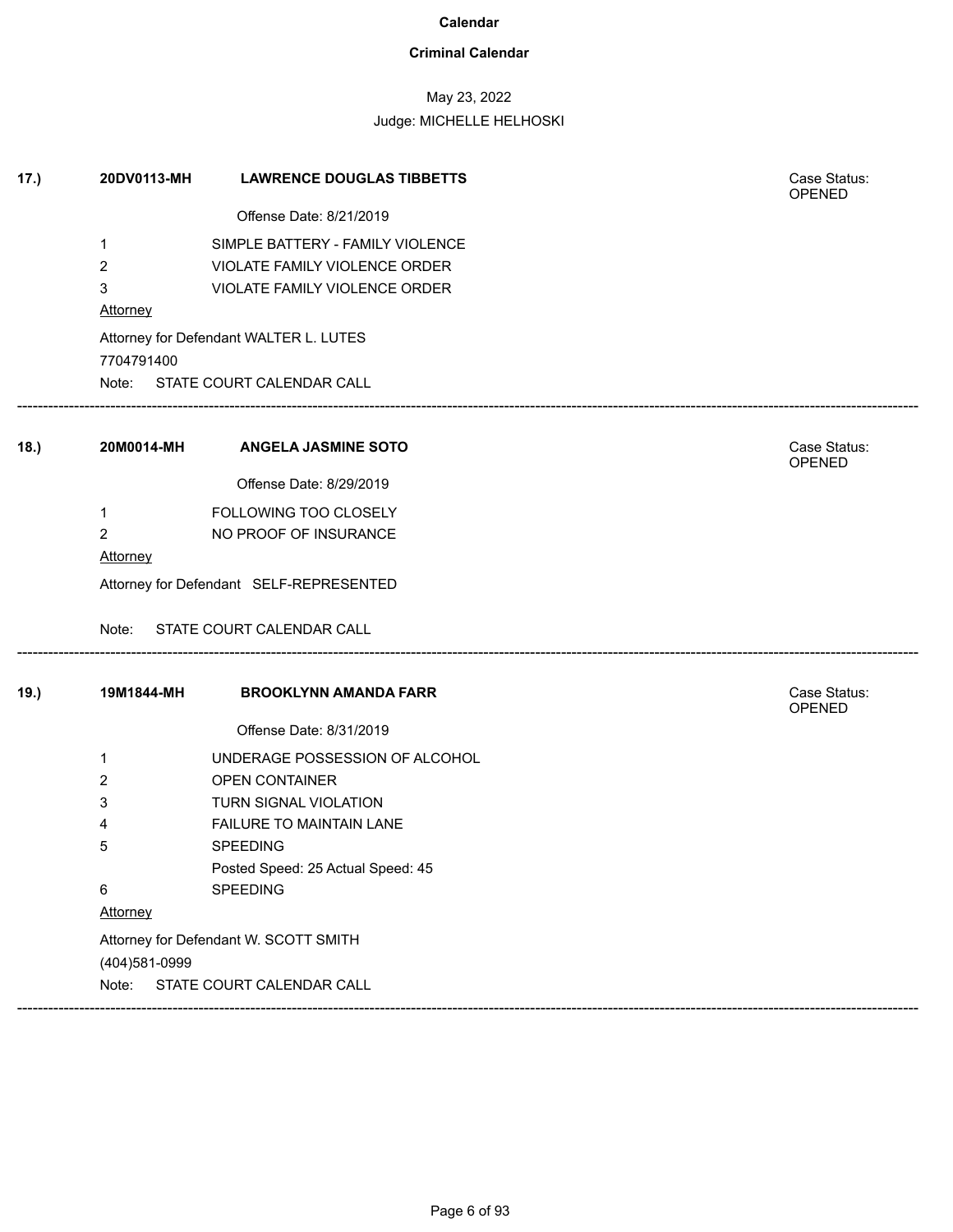### **Criminal Calendar**

## May 23, 2022

| 20.) | 20M0380-MH                                             | <b>DWAYNE ALLEN KENT</b>                          | Case Status:<br>OPENED |  |  |
|------|--------------------------------------------------------|---------------------------------------------------|------------------------|--|--|
|      |                                                        | Offense Date: 9/8/2019                            |                        |  |  |
|      | 1                                                      | D.U.I. (PER SE)                                   |                        |  |  |
|      | 2                                                      | D.U.I. (LESS SAFE)(ALCOHOL)                       |                        |  |  |
|      | 3                                                      | <b>RECKLESS DRIVING</b>                           |                        |  |  |
|      | 4                                                      | FAILURE TO REPORT ACC WITH DAMAGE/PERSONAL INJURY |                        |  |  |
|      | 5                                                      | FAILURE TO MAINTAIN LANE                          |                        |  |  |
|      | Attorney                                               |                                                   |                        |  |  |
|      |                                                        | Attorney for Defendant SELF-REPRESENTED           |                        |  |  |
|      |                                                        | Note: STATE COURT CALENDAR CALL                   |                        |  |  |
| 21.) | 19M1964-MH                                             | <b>ANDRE TYLER CLAY</b>                           | Case Status:<br>OPENED |  |  |
|      |                                                        | Offense Date: 9/24/2019                           |                        |  |  |
|      | $\mathbf{1}$                                           | DRIVING WITHOUT A LICENSE                         |                        |  |  |
|      | $\overline{2}$                                         | LOITERING OR PROWLING                             |                        |  |  |
|      | 3                                                      | UNDERAGE POSSESSION OF ALCOHOL                    |                        |  |  |
|      | <b>Attorney</b>                                        |                                                   |                        |  |  |
|      | Attorney for Defendant MICHAEL A RAY<br>(706) 253-1001 |                                                   |                        |  |  |
|      |                                                        | Note: STATE COURT CALENDAR CALL                   |                        |  |  |
| 22.) | 19M2255-MH                                             | <b>DEMARIS OLAND HAM</b>                          | Case Status:<br>OPENED |  |  |
|      |                                                        | Offense Date: 10/1/2019                           |                        |  |  |
|      | $\mathbf{1}$                                           | SIMPLE BATTERY                                    |                        |  |  |
|      | Attorney                                               |                                                   |                        |  |  |
|      | Attorney for Defendant SELF-REPRESENTED                |                                                   |                        |  |  |
|      | Note:                                                  | STATE COURT CALENDAR CALL                         |                        |  |  |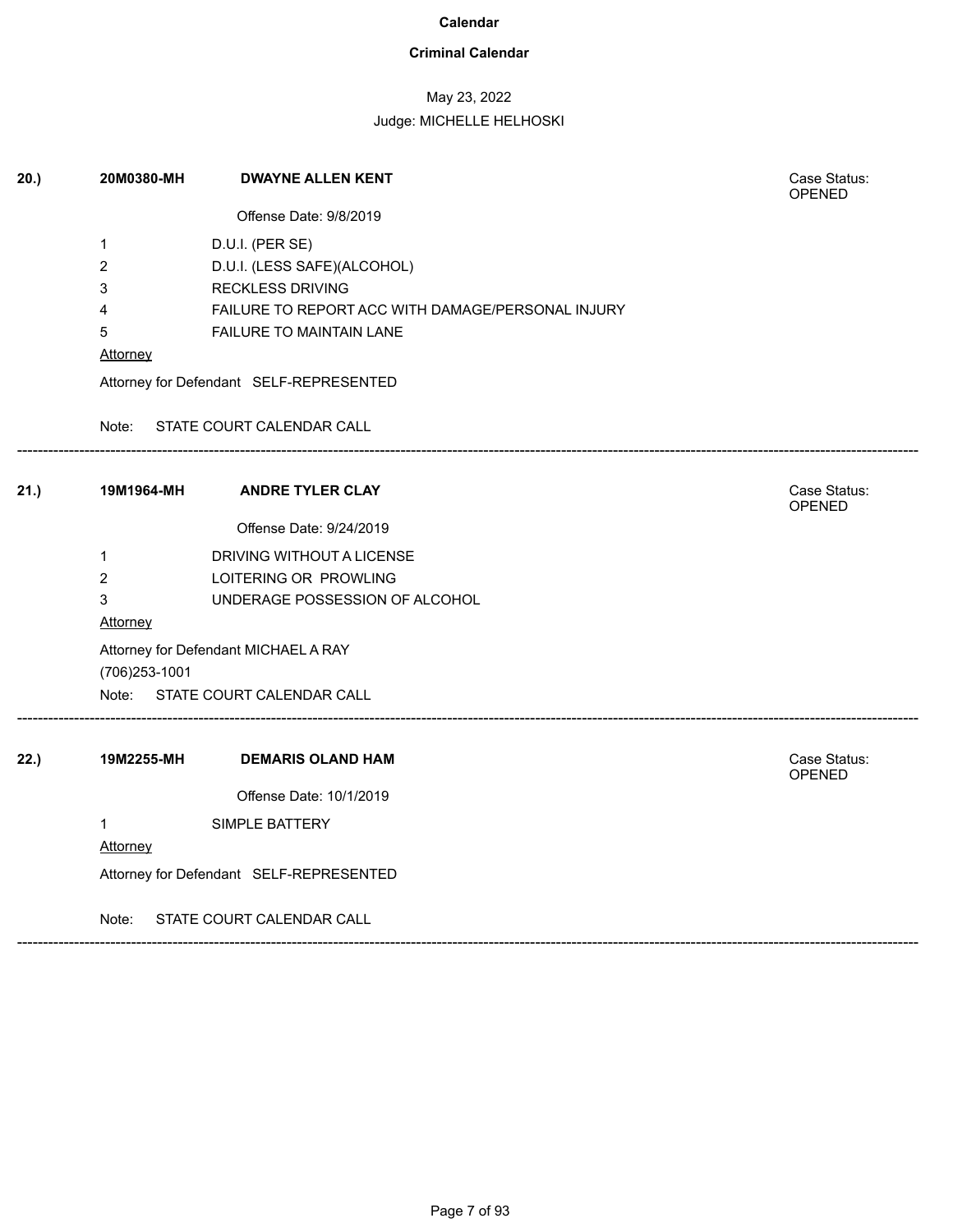### **Criminal Calendar**

## May 23, 2022

Judge: MICHELLE HELHOSKI

| 23.) | 19DV0294-MH     | <b>JEFFREY S ROBERTSON</b>                         | Case Status:<br>OPENED        |
|------|-----------------|----------------------------------------------------|-------------------------------|
|      |                 | Offense Date: 10/3/2019                            |                               |
|      | 1               | SIMPLE BATTERY, FAMILY VIOLENCE                    |                               |
|      | 2               | SIMPLE BATTERY, FAMILY VIOLENCE                    |                               |
|      | 3               | SIMPLE BATTERY, FAMILY VIOLENCE                    |                               |
|      | <b>Attorney</b> |                                                    |                               |
|      | (770)479-1406   | Attorney for Defendant DAVID W. FROST              |                               |
|      |                 | Note: STATE COURT CALENDAR CALL                    |                               |
| 24.) | 20M0108-MH      | <b>DAUDA BANGURA</b>                               | Case Status:<br>OPENED        |
|      |                 | Offense Date: 10/4/2019                            |                               |
|      | 1               | <b>RECKLESS DRIVING</b>                            |                               |
|      | Attorney        |                                                    |                               |
|      |                 | Attorney for Defendant SELF-REPRESENTED            |                               |
|      | Note:           | STATE COURT CALENDAR CALL                          |                               |
| 25.) | 20M0010-MH      | <b>EVA C SCOGGINS</b>                              | Case Status:<br><b>OPENED</b> |
|      |                 | Offense Date: 10/5/2019                            |                               |
|      | 1               | D.U.I. (LESS SAFE)(DRUGS)                          |                               |
|      | $\overline{2}$  | D.U.I. (LESS SAFE)(DRUGS)                          |                               |
|      | 3               | DRIVING UNDER THE INFLUENCE (CONTROLLED SUBSTANCE) |                               |
|      | 4               | FAILURE TO MAINTAIN LANE                           |                               |
|      | <b>Attorney</b> |                                                    |                               |
|      |                 | Attorney for Defendant CHRISTOPHER L. BISHOP       |                               |
|      | (770)479-2185   |                                                    |                               |
|      | Note:           | STATE COURT CALENDAR CALL                          |                               |
| 26.) | 20M0370-MH      | <b>SUMMER LYNN MCGUIRE</b>                         | Case Status:<br><b>OPENED</b> |
|      |                 | Offense Date: 10/18/2019                           |                               |
|      | 1               | DRIVING WITHOUT A LICENSE                          |                               |
|      | $\overline{2}$  | OPEN CONTAINER VIOLATION                           |                               |
|      | <b>Attorney</b> |                                                    |                               |
|      |                 | Attorney for Defendant SELF-REPRESENTED            |                               |
|      | Note:           | STATE COURT CALENDAR CALL                          |                               |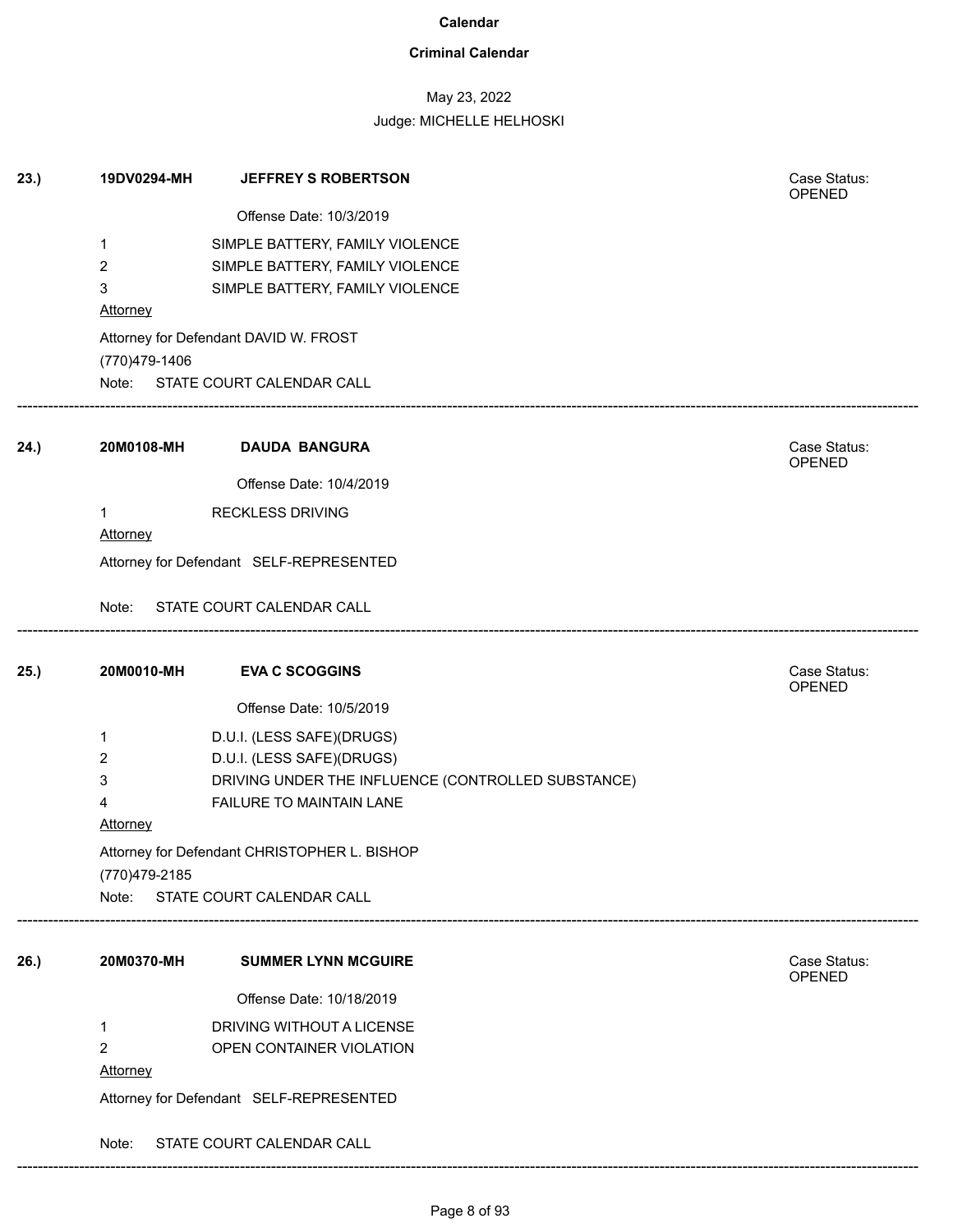### **Criminal Calendar**

## May 23, 2022

| 20DV0150-MH     | <b>JUSTIN LEON JORDAN</b>           | Case Status:<br>OPENED                                                                                                                                                                                                                                                                                                |  |  |
|-----------------|-------------------------------------|-----------------------------------------------------------------------------------------------------------------------------------------------------------------------------------------------------------------------------------------------------------------------------------------------------------------------|--|--|
|                 | Offense Date: 10/19/2019            |                                                                                                                                                                                                                                                                                                                       |  |  |
| 1               | SIMPLE BATTERY - FAMILY VIOLENCE    |                                                                                                                                                                                                                                                                                                                       |  |  |
| <b>Attorney</b> |                                     |                                                                                                                                                                                                                                                                                                                       |  |  |
|                 |                                     |                                                                                                                                                                                                                                                                                                                       |  |  |
| Note:           |                                     |                                                                                                                                                                                                                                                                                                                       |  |  |
|                 | JEFFREY SCOTT ROBERTSON             | Case Status:<br>OPENED                                                                                                                                                                                                                                                                                                |  |  |
|                 | Offense Date: 10/27/2019            |                                                                                                                                                                                                                                                                                                                       |  |  |
| 1<br>Attorney   | VIOLATING FAMILY VIOLENCE ORDER     |                                                                                                                                                                                                                                                                                                                       |  |  |
|                 |                                     |                                                                                                                                                                                                                                                                                                                       |  |  |
| (770)479-1406   |                                     |                                                                                                                                                                                                                                                                                                                       |  |  |
|                 |                                     |                                                                                                                                                                                                                                                                                                                       |  |  |
| 20M1280-MH      | <b>ADOLFO SONTAY</b>                | Case Status:<br>OPENED                                                                                                                                                                                                                                                                                                |  |  |
|                 | Offense Date: 11/9/2019             |                                                                                                                                                                                                                                                                                                                       |  |  |
| $\mathbf{1}$    | PUBLIC DRUNK                        |                                                                                                                                                                                                                                                                                                                       |  |  |
| <b>Attorney</b> |                                     |                                                                                                                                                                                                                                                                                                                       |  |  |
|                 |                                     |                                                                                                                                                                                                                                                                                                                       |  |  |
| Note:           |                                     |                                                                                                                                                                                                                                                                                                                       |  |  |
| 20M0459-MH      | <b>EVAN JAMAAL RATLIFF</b>          | Case Status:<br>OPENED                                                                                                                                                                                                                                                                                                |  |  |
|                 | Offense Date: 11/26/2019            |                                                                                                                                                                                                                                                                                                                       |  |  |
| 1               | <b>SPEEDING</b>                     |                                                                                                                                                                                                                                                                                                                       |  |  |
|                 | Posted Speed: 45 Actual Speed: 76   |                                                                                                                                                                                                                                                                                                                       |  |  |
|                 |                                     |                                                                                                                                                                                                                                                                                                                       |  |  |
|                 |                                     |                                                                                                                                                                                                                                                                                                                       |  |  |
|                 |                                     |                                                                                                                                                                                                                                                                                                                       |  |  |
| Note:           |                                     |                                                                                                                                                                                                                                                                                                                       |  |  |
|                 | Note:<br>$\overline{2}$<br>Attorney | Attorney for Defendant SELF-REPRESENTED<br>STATE COURT CALENDAR CALL<br>19DV0327-MH<br>Attorney for Defendant DAVID W. FROST<br>STATE COURT CALENDAR CALL<br>Attorney for Defendant SELF-REPRESENTED<br>STATE COURT CALENDAR CALL<br>SPEEDING<br>Attorney for Defendant SELF-REPRESENTED<br>STATE COURT CALENDAR CALL |  |  |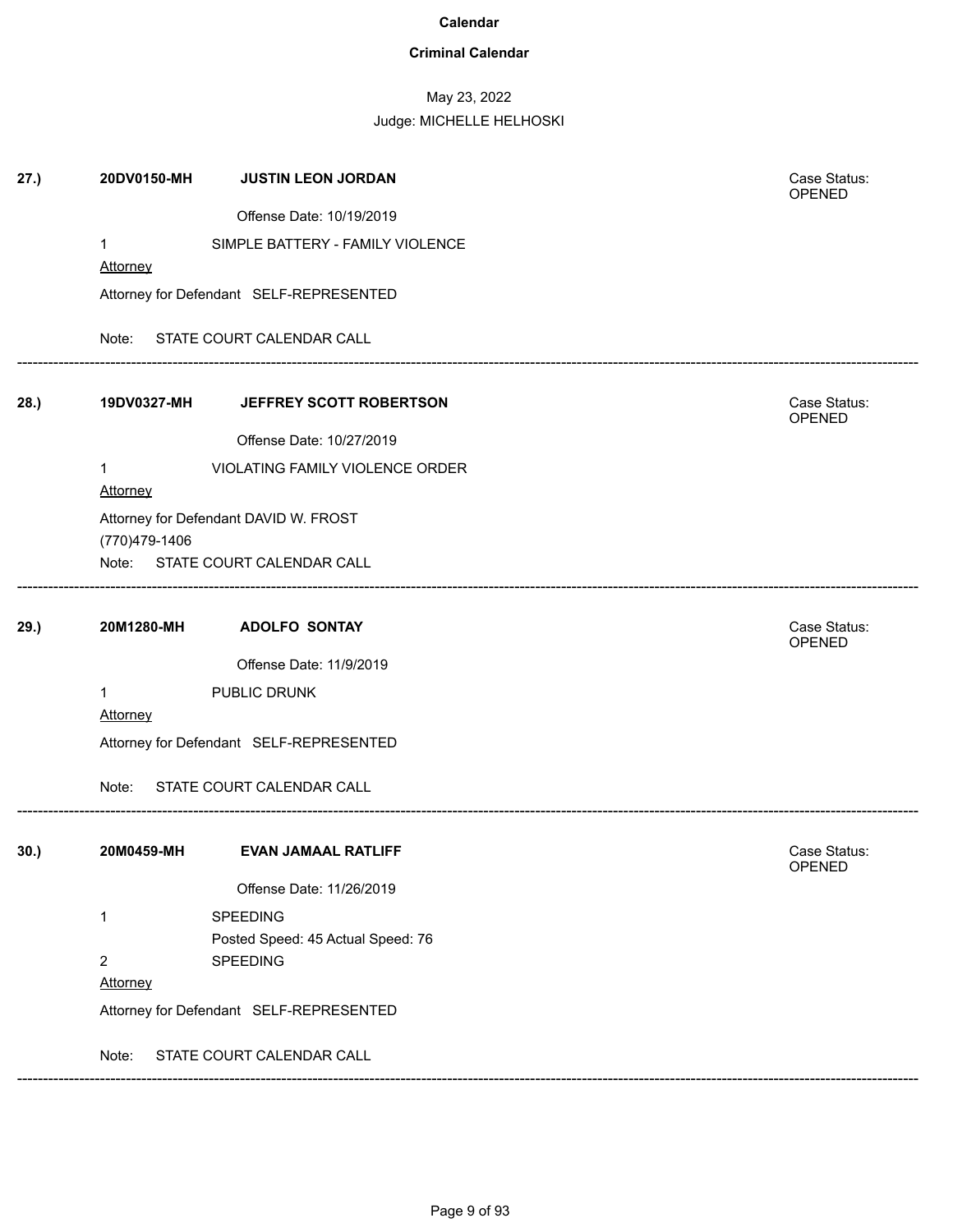### **Criminal Calendar**

## May 23, 2022

### Judge: MICHELLE HELHOSKI

| 31.) | 20M0079-MH                              | <b>JAMES ANTHONY STEPHENS</b>               | Case Status:<br>OPENED |  |  |
|------|-----------------------------------------|---------------------------------------------|------------------------|--|--|
|      |                                         | Offense Date: 11/28/2019                    |                        |  |  |
|      | $\mathbf{1}$<br><b>Attorney</b>         | POSSESSION OF MARIJUANA, LESS THAN AN OUNCE |                        |  |  |
|      | (706) 692-3527                          | Attorney for Defendant GEORGE W. WEAVER     |                        |  |  |
|      |                                         | Note: STATE COURT CALENDAR CALL             |                        |  |  |
| 32.  | 19M2264-MH                              | <b>JORDAN KATHLEEN ROSE</b>                 | Case Status:<br>OPENED |  |  |
|      |                                         | Offense Date: 11/30/2019                    |                        |  |  |
|      | 1<br>Attorney                           | POSSESSION OF MARIJUANA, LESS THAN AN OUNCE |                        |  |  |
|      | 6789281147                              | Attorney for Defendant SUSAN M ZEREINI      |                        |  |  |
|      |                                         | Note: STATE COURT CALENDAR CALL             |                        |  |  |
| 33.) | 20M0164-MH                              | <b>CHRISTIAN RICHARDSON</b>                 | Case Status:<br>OPENED |  |  |
|      |                                         | Offense Date: 12/3/2019                     |                        |  |  |
|      | $\mathbf{1}$                            | SIMPLE BATTERY                              |                        |  |  |
|      | $\overline{2}$                          | PUBLIC DRUNKENNESS                          |                        |  |  |
|      | Attorney                                |                                             |                        |  |  |
|      | Attorney for Defendant SELF-REPRESENTED |                                             |                        |  |  |
|      | Note:                                   | STATE COURT CALENDAR CALL                   |                        |  |  |
| 34.) | 20M0235-MH                              | <b>JACOB ADAM RAMOS</b>                     | Case Status:           |  |  |
|      |                                         |                                             | OPENED                 |  |  |
|      |                                         | Offense Date: 12/5/2019                     |                        |  |  |
|      | $\mathbf{1}$                            | FOLLOWING TOO CLOSELY                       |                        |  |  |
|      | Attorney                                |                                             |                        |  |  |
|      | Attorney for Defendant SELF-REPRESENTED |                                             |                        |  |  |
|      | Note:                                   | STATE COURT CALENDAR CALL                   |                        |  |  |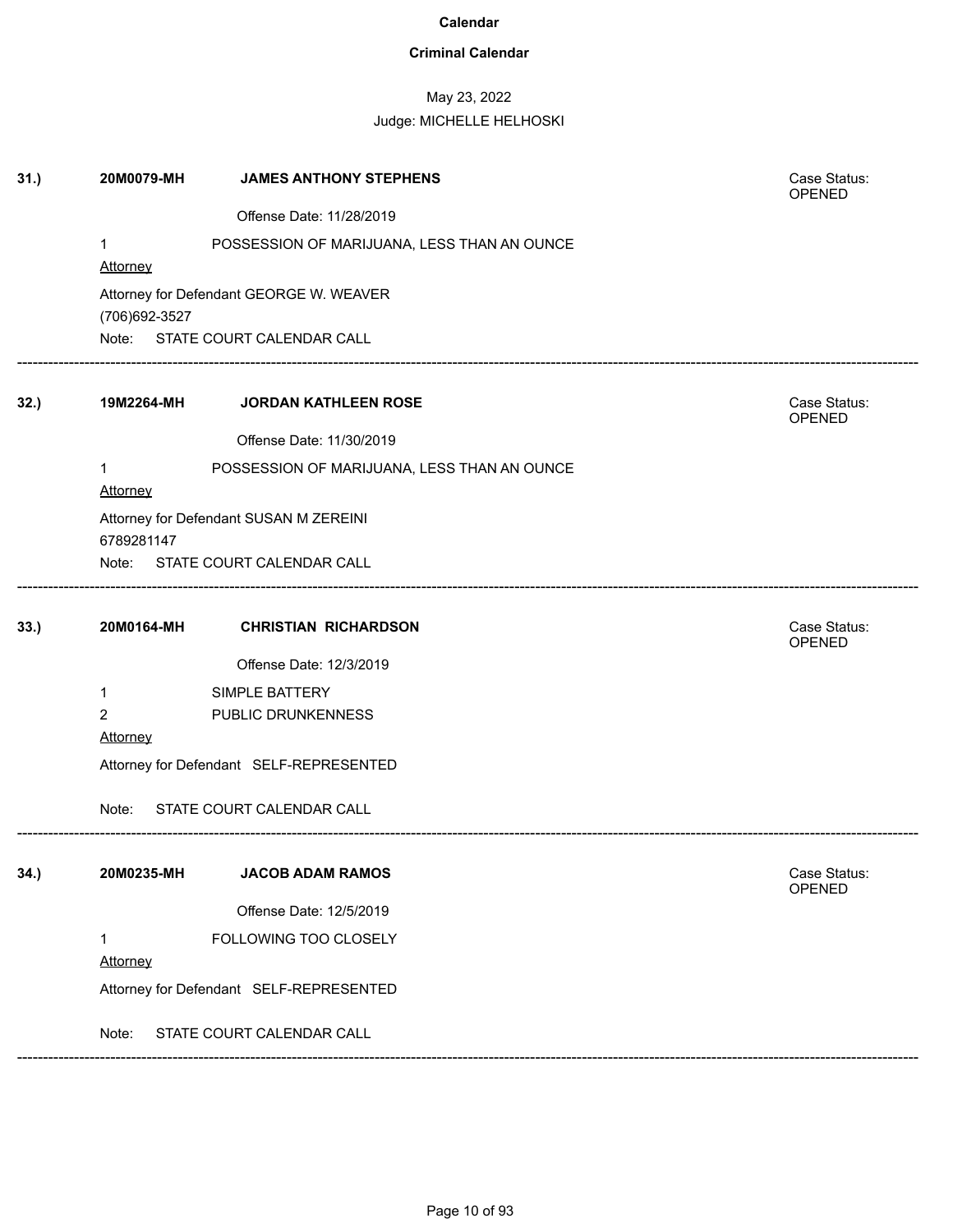### **Criminal Calendar**

## May 23, 2022

| 35.) | 20M0170-MH      | <b>MICHAEL DAWSON DAVID MILLER</b>           | Case Status:<br><b>OPENED</b> |
|------|-----------------|----------------------------------------------|-------------------------------|
|      |                 | Offense Date: 12/10/2019                     |                               |
|      | $\mathbf{1}$    | <b>BATTERY</b>                               |                               |
|      | $\overline{c}$  | SIMPLE BATTERY                               |                               |
|      | <b>Attorney</b> |                                              |                               |
|      |                 | Attorney for Defendant SELF-REPRESENTED      |                               |
|      |                 | Note: STATE COURT CALENDAR CALL              |                               |
| 36.  | 20M0126-MH      | <b>RONNIE LAMAR CASH</b>                     | Case Status:<br><b>OPENED</b> |
|      |                 | Offense Date: 12/11/2019                     |                               |
|      | $\mathbf{1}$    | SIMPLE BATTERY                               |                               |
|      | $\overline{2}$  | DISORDERLY CONDUCT                           |                               |
|      | <b>Attorney</b> |                                              |                               |
|      |                 | Attorney for Defendant SELF-REPRESENTED      |                               |
|      |                 | Note: STATE COURT CALENDAR CALL              |                               |
| 37.) | 21M1173-MH      | <b>CHARLES WAYNE WILLIAMS</b>                | Case Status:<br>OPENED        |
|      |                 | Offense Date: 12/12/2019                     |                               |
|      | $\mathbf{1}$    | DRIVING WITHOUT A LICENSE                    |                               |
|      | 2               | DRIVING, CRACKED WINDSHIELD                  |                               |
|      | Attorney        |                                              |                               |
|      |                 | Attorney for Defendant JESSICA L LONG        |                               |
|      | (678) 879-5552  |                                              |                               |
|      |                 | Note: STATE COURT CALENDAR CALL              |                               |
| 38.) | 20M0118-MH      | <b>CHRISTOPHER LEE GIROUX</b>                | Case Status:<br>OPENED        |
|      |                 | Offense Date: 12/14/2019                     |                               |
|      | 1               | D.U.I. (LESS SAFE)(ALCOHOL)                  |                               |
|      | $\overline{c}$  | <b>RECKLESS DRIVING</b>                      |                               |
|      | 3               | FAILURE TO MAINTAIN LANE                     |                               |
|      | Attorney        |                                              |                               |
|      |                 | Attorney for Defendant CHRISTOPHER L. BISHOP |                               |
|      | (770)479-2185   |                                              |                               |
|      | Note:           | STATE COURT CALENDAR CALL                    |                               |
|      |                 |                                              |                               |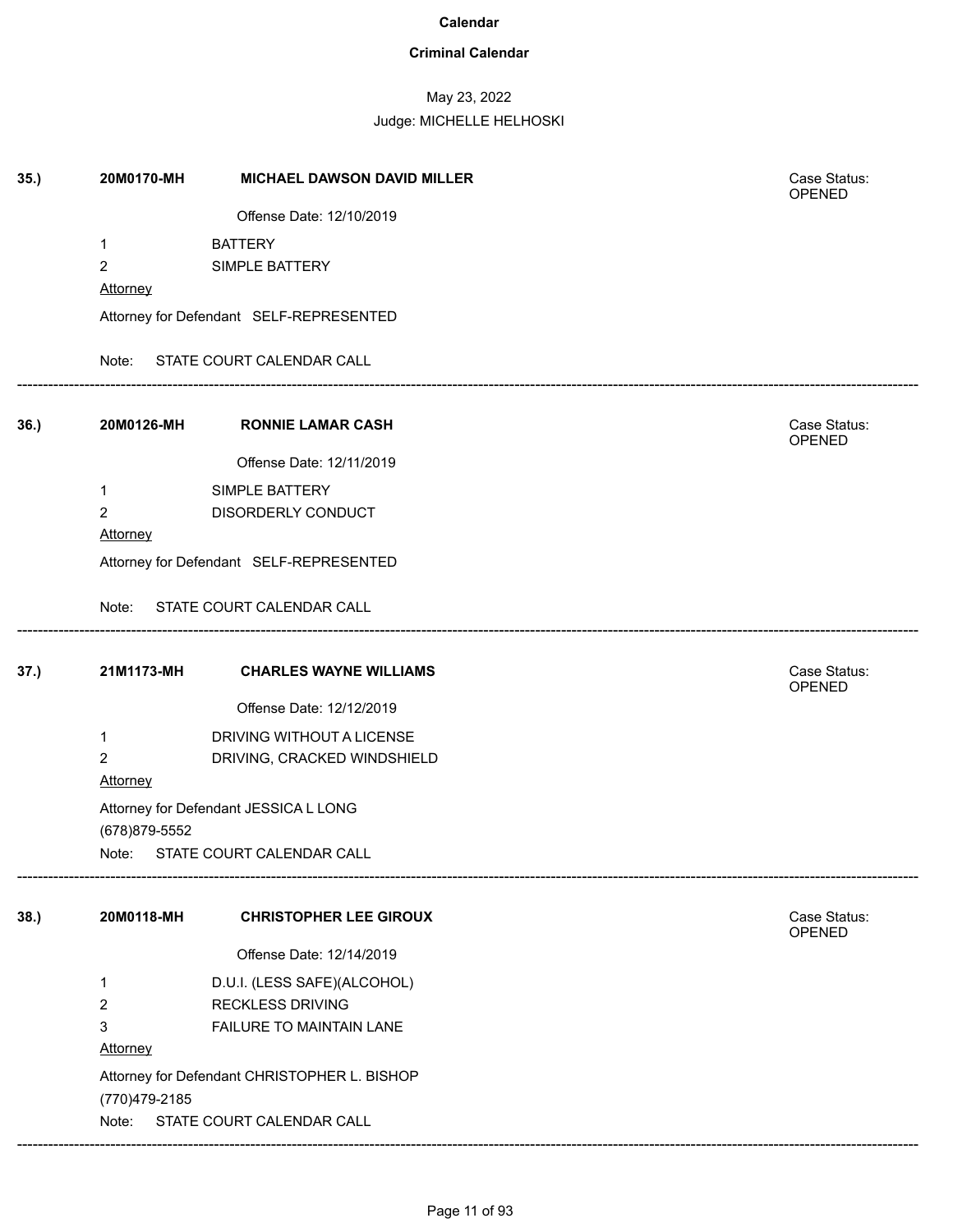### **Criminal Calendar**

## May 23, 2022

| 39.  | 20M0213-MH      | <b>LOUIS PERROTTA</b>                             | Case Status:<br><b>OPENED</b> |
|------|-----------------|---------------------------------------------------|-------------------------------|
|      |                 | Offense Date: 12/15/2019                          |                               |
|      | 1               | D.U.I. (LESS SAFE)(ALCOHOL)                       |                               |
|      | $\overline{2}$  | <b>RECKLESS DRIVING</b>                           |                               |
|      | 3               | FAILURE TO REPORT ACC WITH DAMAGE/PERSONAL INJURY |                               |
|      | 4               | OBSTRUCTION OF AN OFFICER - MISD                  |                               |
|      | 5               | FAILURE TO MAINTAIN LANE                          |                               |
|      | <b>Attorney</b> |                                                   |                               |
|      |                 | Attorney for Defendant JEFFREY M. HELLER          |                               |
|      | (770)345-1130   |                                                   |                               |
|      |                 | Note: STATE COURT CALENDAR CALL                   |                               |
| 40.) | 20DV0122-MH     | <b>WILLIAM FRANK MCADOO</b>                       | Case Status:<br><b>OPENED</b> |
|      |                 | Offense Date: 12/15/2019                          |                               |
|      | $\mathbf{1}$    | <b>CRIMINAL TRESPASS</b>                          |                               |
|      | $\overline{2}$  | SIMPLE BATTERY - FAMILY VIOLENCE                  |                               |
|      | 3               | DISORDERLY CONDUCT                                |                               |
|      | Attorney        |                                                   |                               |
|      | (782) 543-2304  | Attorney for Defendant JEFF BANKS                 |                               |
|      |                 | Note: STATE COURT CALENDAR CALL                   |                               |
| 41.) | 20DV0022-MH     | <b>ANDREW JASON PARSONS</b>                       | Case Status:<br>OPENED        |
|      |                 | Offense Date: 12/16/2019                          |                               |
|      | $\mathbf{1}$    | SIMPLE BATTERY - FAMILY VIOLENCE                  |                               |
|      | Attorney        |                                                   |                               |
|      | (404)581-0999   | Attorney for Defendant W. SCOTT SMITH             |                               |
|      | Note:           | STATE COURT CALENDAR CALL                         |                               |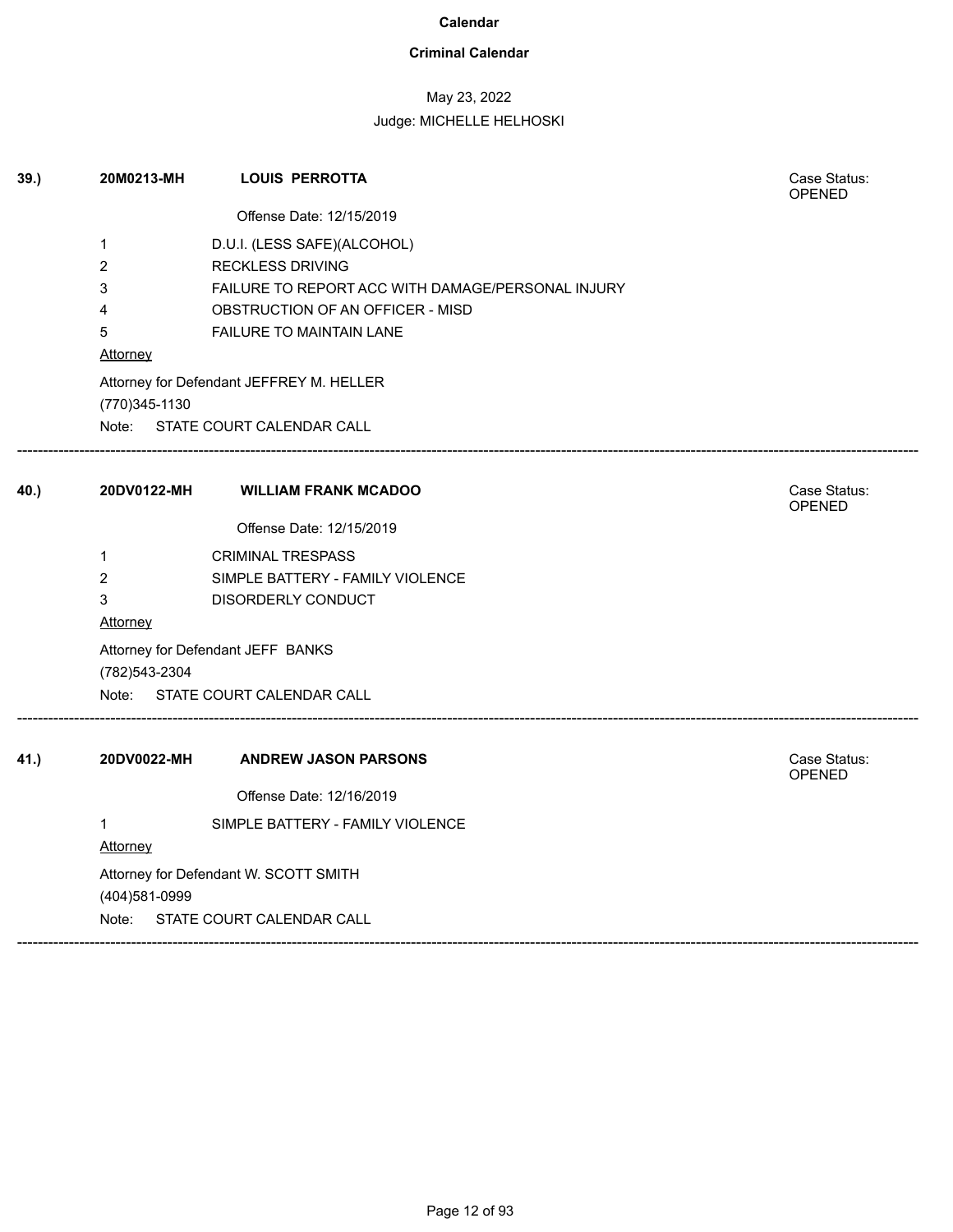### **Criminal Calendar**

## May 23, 2022

Judge: MICHELLE HELHOSKI

| 42.) | 20M0144-MH              | JEFFREY SCOTT ROBERTSON                     | Case Status:<br>OPENED |
|------|-------------------------|---------------------------------------------|------------------------|
|      |                         | Offense Date: 12/19/2019                    |                        |
|      | $\mathbf{1}$            | D.U.I. (LESS SAFE)(ALCOHOL)                 |                        |
|      | $\overline{2}$          | <b>RECKLESS DRIVING</b>                     |                        |
|      | 3                       | FAILURE TO MAINTAIN LANE                    |                        |
|      | 4                       | OPEN CONTAINER VIOLATION                    |                        |
|      | <b>Attorney</b>         |                                             |                        |
|      |                         | Attorney for Defendant DAVID W. FROST       |                        |
|      | (770)479-1406<br>Note:  | STATE COURT CALENDAR CALL                   |                        |
|      |                         |                                             |                        |
| 43.) | 20M0336-MH              | <b>BENJAMIN PRESTON THORNTON</b>            | Case Status:<br>OPENED |
|      |                         | Offense Date: 12/19/2019                    |                        |
|      | $\mathbf 1$             | D.U.I. (PER SE)                             |                        |
|      | $\overline{2}$          | D.U.I. (LESS SAFE)(ALCOHOL)                 |                        |
|      | Attorney                |                                             |                        |
|      |                         | Attorney for Defendant MITCH J SKANDALAKIS  |                        |
|      | (770) 693-8715<br>Note: | STATE COURT CALENDAR CALL                   |                        |
|      |                         |                                             |                        |
| 44.) | 20DV0024-MH             | <b>CANDICE LYNN HOLLOWAY</b>                | Case Status:<br>OPENED |
|      |                         | Offense Date: 12/24/2019                    |                        |
|      | 1                       | BATTERY, FAMILY VIOLENCE                    |                        |
|      | $\overline{2}$          | SIMPLE BATTERY, FAMILY VIOLENCE             |                        |
|      | 3                       | DISORDERLY CONDUCT                          |                        |
|      | <b>Attorney</b>         |                                             |                        |
|      |                         | Attorney for Defendant JEFFERY L. DICKERSON |                        |
|      | (678)444-4280           | Note: STATE COURT CALENDAR CALL             |                        |
|      |                         |                                             |                        |
| 45.) | 20M0458-MH              | <b>BRIDGETT BELINDA WISE</b>                | Case Status:           |
|      |                         |                                             | <b>OPENED</b>          |
|      |                         | Offense Date: 12/24/2019                    |                        |
|      | 1                       | <b>CRIMINAL TRESPASS</b>                    |                        |
|      | <b>Attorney</b>         |                                             |                        |
|      |                         | Attorney for Defendant SELF-REPRESENTED     |                        |
|      | Note:                   | STATE COURT CALENDAR CALL                   |                        |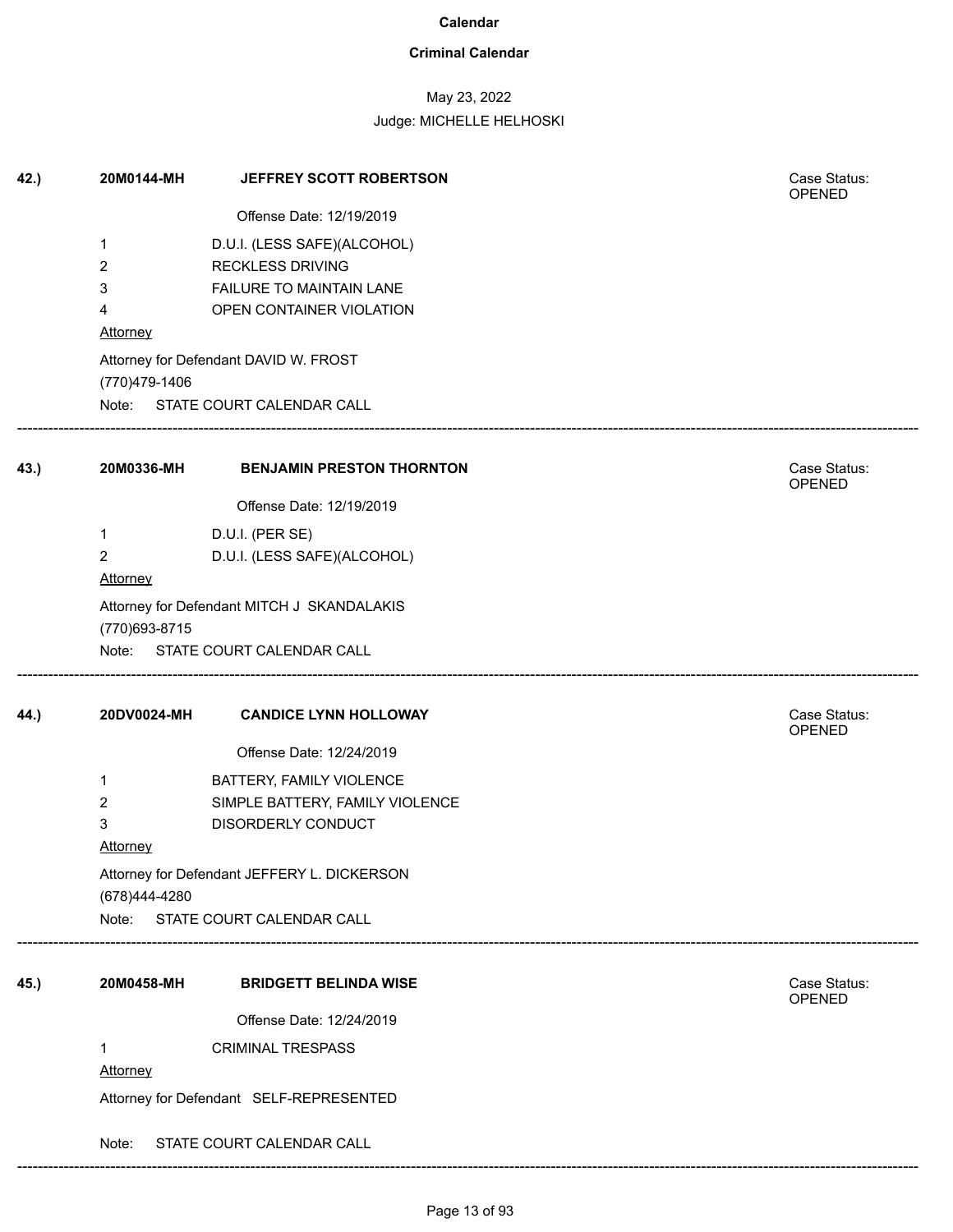### **Criminal Calendar**

# May 23, 2022

| Offense Date: 12/27/2019<br>OPERATING A VEHICLE WITHOUT INSURANCE<br>1<br>2<br>NO TAG<br>3<br>TAIL LIGHT VIOLATION<br><b>Attorney</b><br>Attorney for Defendant SELF-REPRESENTED<br>STATE COURT CALENDAR CALL<br>Note:<br>Case Status:<br>20M0656-MH<br><b>JOHN PATRICK BROWN</b><br>OPENED<br>Offense Date: 12/28/2019<br>D.U.I. (LESS SAFE)(ALCOHOL)<br>$\mathbf{1}$<br>$\overline{c}$<br>TAG LIGHT VIOLATION<br>Attorney<br>Attorney for Defendant M JOEL BERGSTROM<br>7707148866<br>Note: STATE COURT CALENDAR CALL<br><b>ERICA MARTIN</b><br>20M0240-MH<br>Case Status:<br>OPENED<br>Offense Date: 1/1/2020<br>POSSESSION OF MARIJUANA, LESS THAN AN OUNCE<br>1<br>Attorney<br>Attorney for Defendant EMILY L EVETT<br>(770)479-1471<br>STATE COURT CALENDAR CALL<br>Note: |  |
|---------------------------------------------------------------------------------------------------------------------------------------------------------------------------------------------------------------------------------------------------------------------------------------------------------------------------------------------------------------------------------------------------------------------------------------------------------------------------------------------------------------------------------------------------------------------------------------------------------------------------------------------------------------------------------------------------------------------------------------------------------------------------------|--|
| 47.)<br>48.)                                                                                                                                                                                                                                                                                                                                                                                                                                                                                                                                                                                                                                                                                                                                                                    |  |
|                                                                                                                                                                                                                                                                                                                                                                                                                                                                                                                                                                                                                                                                                                                                                                                 |  |
|                                                                                                                                                                                                                                                                                                                                                                                                                                                                                                                                                                                                                                                                                                                                                                                 |  |
|                                                                                                                                                                                                                                                                                                                                                                                                                                                                                                                                                                                                                                                                                                                                                                                 |  |
|                                                                                                                                                                                                                                                                                                                                                                                                                                                                                                                                                                                                                                                                                                                                                                                 |  |
|                                                                                                                                                                                                                                                                                                                                                                                                                                                                                                                                                                                                                                                                                                                                                                                 |  |
|                                                                                                                                                                                                                                                                                                                                                                                                                                                                                                                                                                                                                                                                                                                                                                                 |  |
|                                                                                                                                                                                                                                                                                                                                                                                                                                                                                                                                                                                                                                                                                                                                                                                 |  |
|                                                                                                                                                                                                                                                                                                                                                                                                                                                                                                                                                                                                                                                                                                                                                                                 |  |
|                                                                                                                                                                                                                                                                                                                                                                                                                                                                                                                                                                                                                                                                                                                                                                                 |  |
|                                                                                                                                                                                                                                                                                                                                                                                                                                                                                                                                                                                                                                                                                                                                                                                 |  |
|                                                                                                                                                                                                                                                                                                                                                                                                                                                                                                                                                                                                                                                                                                                                                                                 |  |
|                                                                                                                                                                                                                                                                                                                                                                                                                                                                                                                                                                                                                                                                                                                                                                                 |  |
|                                                                                                                                                                                                                                                                                                                                                                                                                                                                                                                                                                                                                                                                                                                                                                                 |  |
|                                                                                                                                                                                                                                                                                                                                                                                                                                                                                                                                                                                                                                                                                                                                                                                 |  |
|                                                                                                                                                                                                                                                                                                                                                                                                                                                                                                                                                                                                                                                                                                                                                                                 |  |
|                                                                                                                                                                                                                                                                                                                                                                                                                                                                                                                                                                                                                                                                                                                                                                                 |  |
|                                                                                                                                                                                                                                                                                                                                                                                                                                                                                                                                                                                                                                                                                                                                                                                 |  |
| 20DV0052-MH<br>Case Status:<br>49.)<br><b>ALYSSA LEIGHANN HOLT</b><br>OPENED                                                                                                                                                                                                                                                                                                                                                                                                                                                                                                                                                                                                                                                                                                    |  |
| Offense Date: 1/1/2020                                                                                                                                                                                                                                                                                                                                                                                                                                                                                                                                                                                                                                                                                                                                                          |  |
| BATTERY, FAMILY VIOLENCE<br>1<br>Attorney                                                                                                                                                                                                                                                                                                                                                                                                                                                                                                                                                                                                                                                                                                                                       |  |
| Attorney for Defendant LAURYN A PERRY                                                                                                                                                                                                                                                                                                                                                                                                                                                                                                                                                                                                                                                                                                                                           |  |
| (770)954-5903                                                                                                                                                                                                                                                                                                                                                                                                                                                                                                                                                                                                                                                                                                                                                                   |  |
| STATE COURT CALENDAR CALL<br>Note:                                                                                                                                                                                                                                                                                                                                                                                                                                                                                                                                                                                                                                                                                                                                              |  |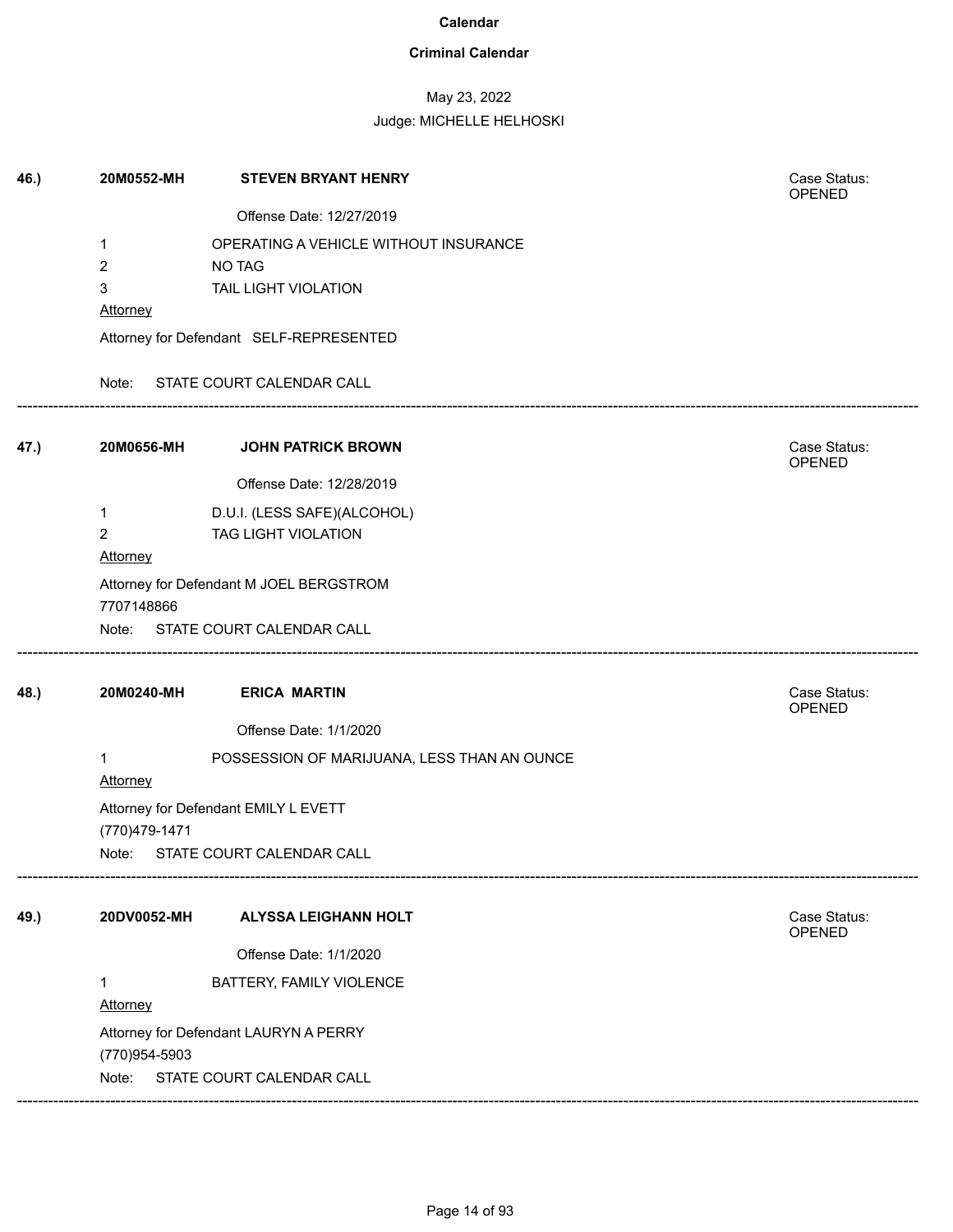### **Criminal Calendar**

## May 23, 2022

### Judge: MICHELLE HELHOSKI

| 50.) | 20M0107-MH      | <b>MICHAEL DANNY MYERS</b>                        | Case Status:<br><b>OPENED</b> |  |  |
|------|-----------------|---------------------------------------------------|-------------------------------|--|--|
|      |                 | Offense Date: 1/2/2020                            |                               |  |  |
|      | 1               | D.U.I. (LESS SAFE)(DRUGS)                         |                               |  |  |
|      | $\overline{2}$  | <b>RECKLESS DRIVING</b>                           |                               |  |  |
|      | 3               | OBSTRUCTION OF AN OFFICER - MISD                  |                               |  |  |
|      | Attorney        |                                                   |                               |  |  |
|      | (470)309-2569   | Attorney for Defendant MOLLY P MINDY              |                               |  |  |
|      |                 | Note: STATE COURT CALENDAR CALL                   |                               |  |  |
| 51.) |                 | 20M0436-MH CLEVELAND W CHAMBERS                   | Case Status:<br><b>CLOSED</b> |  |  |
|      |                 | Offense Date: 1/9/2020                            |                               |  |  |
|      | 1               | HIT AND RUN                                       |                               |  |  |
|      | 2               | CRIMINAL TRESPASS-DAMAGE TO PROPERTY              |                               |  |  |
|      | 3               | RECKLESS CONDUCT                                  |                               |  |  |
|      | 4               | REQUIREMENTS UPON STRIKING UNATTENDED VEHICLE     |                               |  |  |
|      | <b>Attorney</b> |                                                   |                               |  |  |
|      |                 | Attorney for Defendant JONATHAN A. KESLER         |                               |  |  |
|      | (770)479-0707   |                                                   |                               |  |  |
|      |                 | Note: STATE COURT CALENDAR CALL                   |                               |  |  |
| 52.) | 20DV0056-MH     | <b>ROBERT MATTHEW GOSS</b>                        | Case Status:<br>OPENED        |  |  |
|      |                 | Offense Date: 1/10/2020                           |                               |  |  |
|      | 1               | SIMPLE ASSAULT - FAMILY VIOLENCE                  |                               |  |  |
|      | 2               | <b>CRIMINAL TRESPASS</b>                          |                               |  |  |
|      | 3               | OBSTRUCTING OR HINDERING PERSONS MAKING EMERGENCY |                               |  |  |
|      | 4               | DISORDERLY CONDUCT                                |                               |  |  |
|      | <u>Attorney</u> |                                                   |                               |  |  |
|      |                 | Attorney for Defendant SELF-REPRESENTED           |                               |  |  |
|      | Note:           | STATE COURT CALENDAR CALL                         |                               |  |  |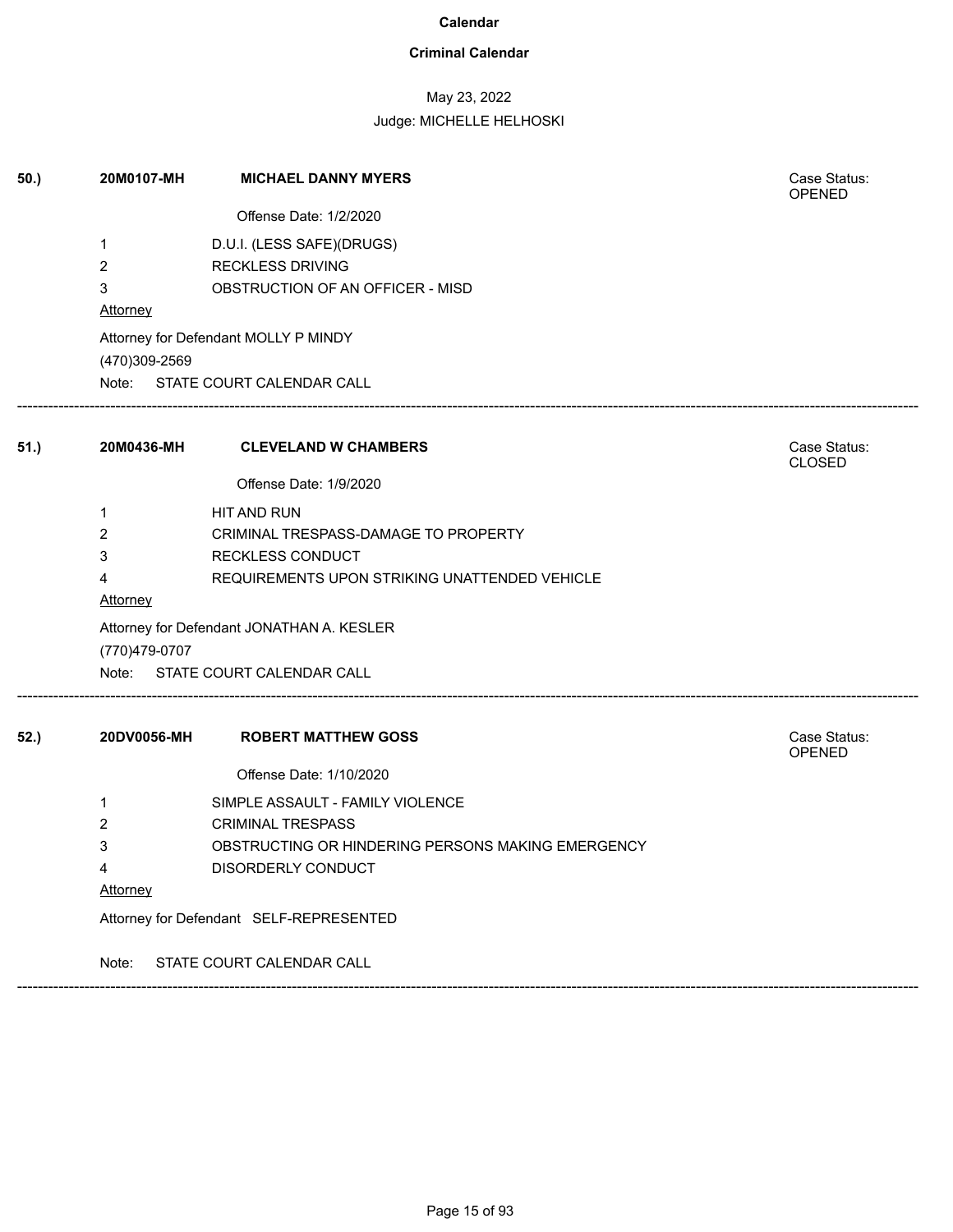### **Criminal Calendar**

## May 23, 2022

| 53.) | 21M0068-MH                      | <b>LESLIE BROOKE NIXON</b>              | Case Status:<br>OPENED |  |  |
|------|---------------------------------|-----------------------------------------|------------------------|--|--|
|      |                                 | Offense Date: 1/11/2020                 |                        |  |  |
|      | $\mathbf{1}$                    | D.U.I. (LESS SAFE)(DRUGS)               |                        |  |  |
|      | 2                               | D.U.I. (LESS SAFE)(DRUGS)               |                        |  |  |
|      | 3                               | <b>RECKLESS DRIVING</b>                 |                        |  |  |
|      | 4                               | FAILURE TO MAINTAIN LANE                |                        |  |  |
|      | 5<br>Attorney                   | UNLAWFUL USE OF WIRELESS DEVICE NON CMV |                        |  |  |
|      | (678) 213-5297                  | Attorney for Defendant DREW G. BISHOP   |                        |  |  |
|      |                                 | Note: STATE COURT CALENDAR CALL         |                        |  |  |
| 54.) | 20DV0062-MH                     | <b>ARLENA CHRISTINE TUCKER</b>          | Case Status:<br>OPENED |  |  |
|      |                                 | Offense Date: 1/12/2020                 |                        |  |  |
|      | $\mathbf{1}$<br><b>Attorney</b> | SIMPLE BATTERY - FAMILY VIOLENCE        |                        |  |  |
|      | (404)944-0680                   | Attorney for Defendant JOHN C FORBES    |                        |  |  |
|      |                                 | Note: STATE COURT CALENDAR CALL         |                        |  |  |
| 55.) | 20M0493-MH                      | <b>JENNIFER KASEL</b>                   | Case Status:<br>OPENED |  |  |
|      |                                 | Offense Date: 1/13/2020                 |                        |  |  |
|      | $\mathbf{1}$<br>Attorney        | DISREGARDING TRAFFIC CONTROL DEVICES    |                        |  |  |
|      |                                 | Attorney for Defendant SELF-REPRESENTED |                        |  |  |
|      | Note:                           | STATE COURT CALENDAR CALL               |                        |  |  |
| 56.) | 20M0506-MH                      | <b>MICHAEL BENLESKI BROWN</b>           | Case Status:<br>OPENED |  |  |
|      |                                 | Offense Date: 1/22/2020                 |                        |  |  |
|      | $\mathbf{1}$                    | SIMPLE BATTERY                          |                        |  |  |
|      | Attorney                        |                                         |                        |  |  |
|      |                                 |                                         |                        |  |  |
|      | (706) 253-2500                  | Attorney for Defendant KEVIN W ROPER    |                        |  |  |
|      | Note:                           | STATE COURT CALENDAR CALL               |                        |  |  |
|      |                                 |                                         |                        |  |  |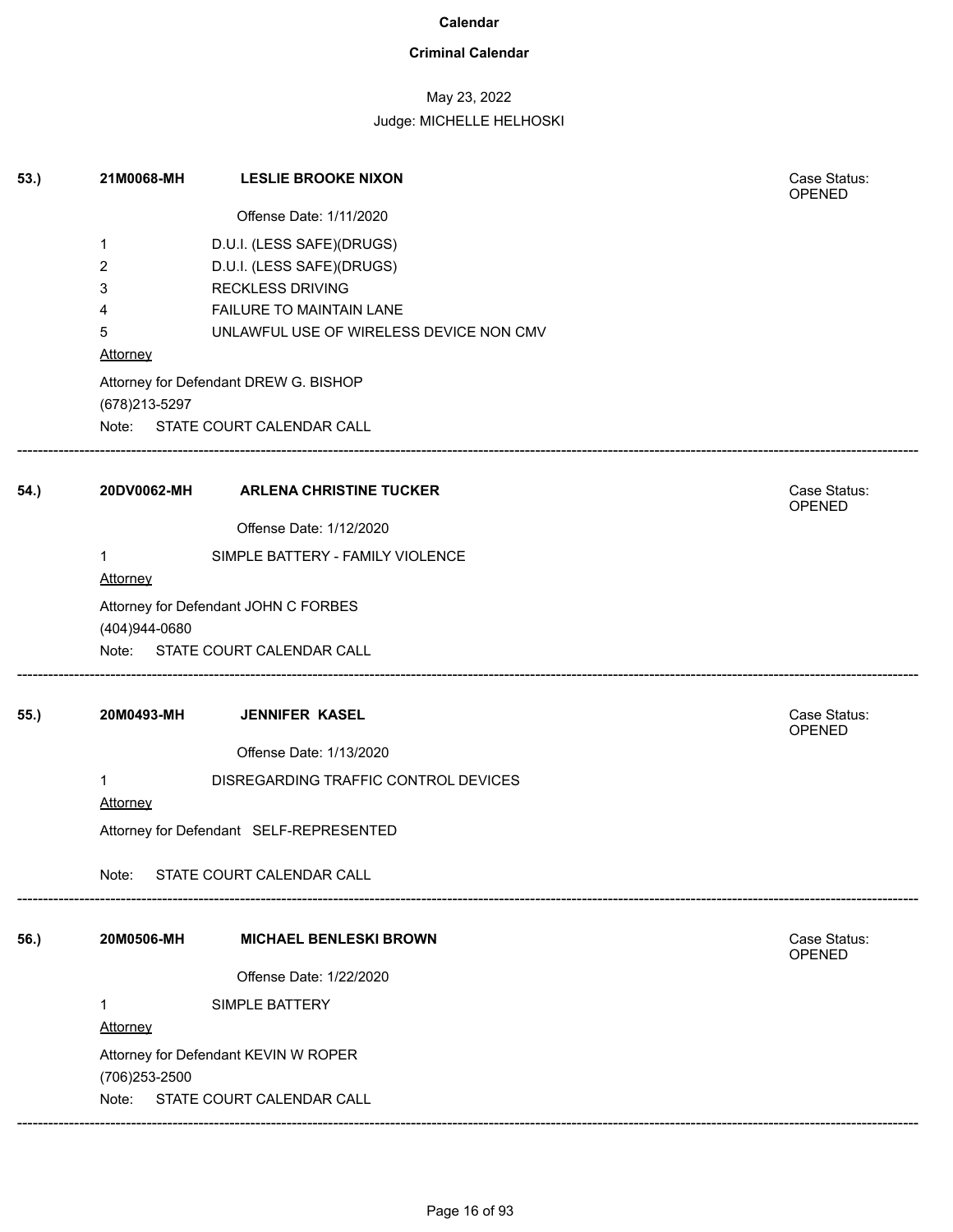### **Criminal Calendar**

## May 23, 2022

Judge: MICHELLE HELHOSKI

| 57.) | 20M1036-MH           | <b>HUNTER JAMES MEDLIN</b>               | Case Status:<br>OPENED |
|------|----------------------|------------------------------------------|------------------------|
|      |                      | Offense Date: 1/22/2020                  |                        |
|      | 1                    | <b>BATTERY</b>                           |                        |
|      | <b>Attorney</b>      |                                          |                        |
|      |                      | Attorney for Defendant JOHN LUKE WEAVER  |                        |
|      | (706) 253-1001       | Note: STATE COURT CALENDAR CALL          |                        |
|      |                      |                                          |                        |
| 58.) | 20DV0063-MH          | <b>SIERRA JO HAMMERS</b>                 | Case Status:<br>OPENED |
|      |                      | Offense Date: 1/24/2020                  |                        |
|      | 1                    | BATTERY, FAMILY VIOLENCE                 |                        |
|      | 2                    | SIMPLE BATTERY, FAMILY VIOLENCE          |                        |
|      | $\mathbf{3}$         | SIMPLE BATTERY, FAMILY VIOLENCE          |                        |
|      | <b>Attorney</b>      |                                          |                        |
|      |                      | Attorney for Defendant LAWRENCE E. BURKE |                        |
|      | (770)421-1297        |                                          |                        |
|      |                      | Note: STATE COURT CALENDAR CALL          |                        |
| 59.) | 20DV0097-MH          | <b>NICOLE LASHEA BUICE</b>               | Case Status:           |
|      |                      |                                          | OPENED                 |
|      |                      | Offense Date: 1/29/2020                  |                        |
|      | 1<br><b>Attorney</b> | SIMPLE ASSAULT - FAMILY VIOLENCE         |                        |
|      |                      | Attorney for Defendant MOLLY P MINDY     |                        |
|      | (470)309-2569        |                                          |                        |
|      |                      | Note: STATE COURT CALENDAR CALL          |                        |
| 60.) | 20M1726-MH           | <b>ALISSA DAWN MCCONNELL</b>             | Case Status:           |
|      |                      |                                          | <b>OPENED</b>          |
|      |                      | Offense Date: 1/29/2020                  |                        |
|      | 1                    | <b>TERRORISTIC THREATS</b>               |                        |
|      | <b>Attorney</b>      |                                          |                        |
|      |                      | Attorney for Defendant JEFFREY M. HELLER |                        |
|      | (770)345-1130        |                                          |                        |
|      | Note:                | STATE COURT CALENDAR CALL                |                        |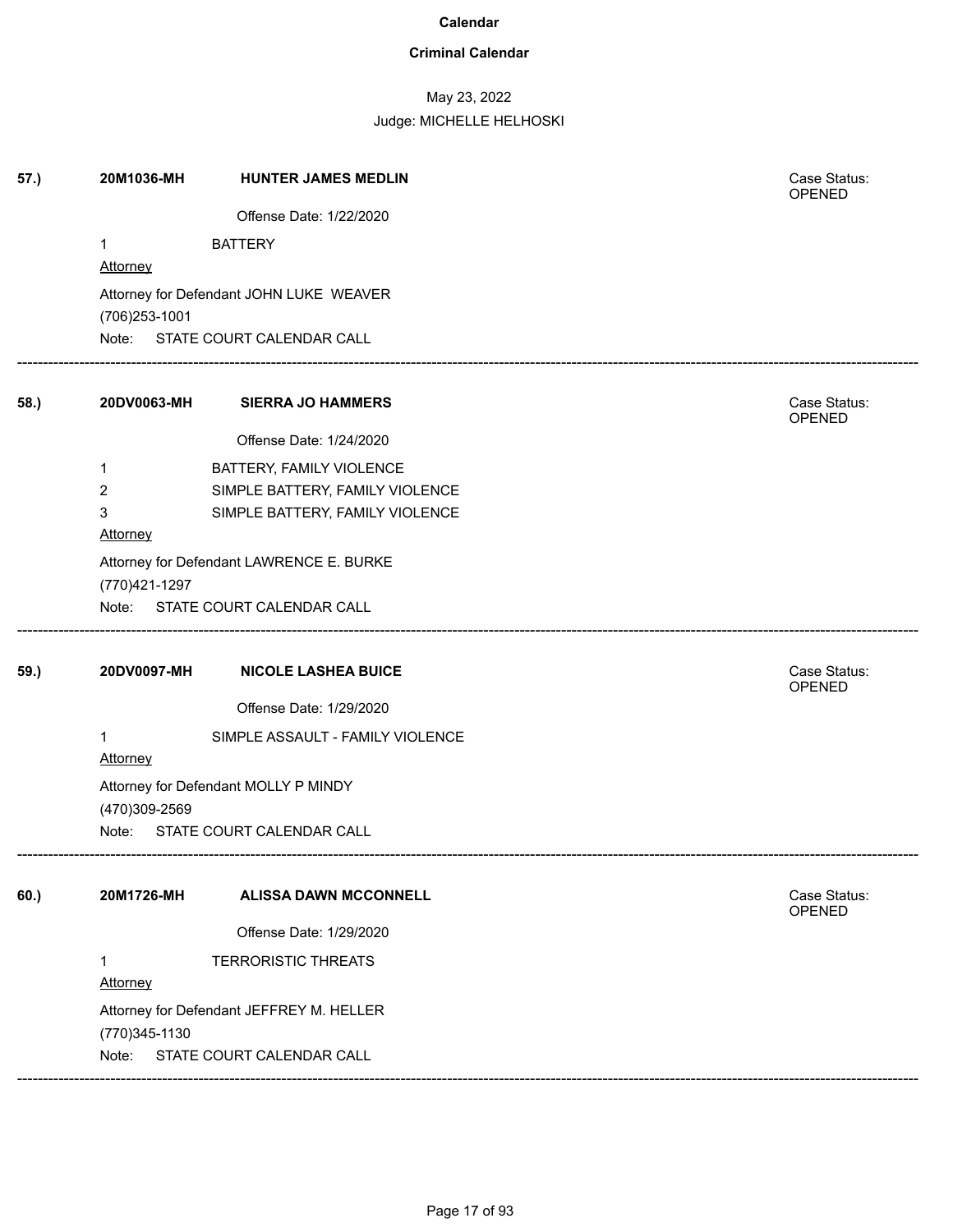### **Criminal Calendar**

## May 23, 2022

| 61.) | 20M1378-MH                                                | <b>AMBER NICOLE NICHOLS</b>                  | Case Status:<br><b>OPENED</b> |  |  |
|------|-----------------------------------------------------------|----------------------------------------------|-------------------------------|--|--|
|      |                                                           | Offense Date: 2/1/2020                       |                               |  |  |
|      | $\mathbf{1}$                                              | THEFT BY SHOPLIFTING - MISDEMEANOR           |                               |  |  |
|      | Attorney                                                  |                                              |                               |  |  |
|      | (678) 879-5552                                            | Attorney for Defendant JESSICA L LONG        |                               |  |  |
|      | Note:                                                     | STATE COURT CALENDAR CALL                    |                               |  |  |
| 62.  | 20M0568-MH                                                | <b>MITCHEL THOMAS MYER</b>                   | Case Status:<br>OPENED        |  |  |
|      |                                                           | Offense Date: 2/3/2020                       |                               |  |  |
|      | 1                                                         | D.U.I. (PER SE)                              |                               |  |  |
|      | 2                                                         | D.U.I. (LESS SAFE)(ALCOHOL)                  |                               |  |  |
|      | 3                                                         | FAILURE TO MAINTAIN LANE                     |                               |  |  |
|      | <b>Attorney</b>                                           |                                              |                               |  |  |
|      | Attorney for Defendant JEFFREY M. HELLER<br>(770)345-1130 |                                              |                               |  |  |
|      |                                                           | Note: STATE COURT CALENDAR CALL              |                               |  |  |
| 63.) | 20M0381-MH                                                | <b>RENEE CARRILLO</b>                        | Case Status:<br>OPENED        |  |  |
|      |                                                           | Offense Date: 2/3/2020                       |                               |  |  |
|      | 1                                                         | D.U.I. (LESS SAFE)(ALCOHOL)                  |                               |  |  |
|      | 2                                                         | BRAKE LIGHTS AND TURN SIGNALS REQUIRED       |                               |  |  |
|      | 3                                                         | OBSTRUCTION OF AN OFFICER - MISD             |                               |  |  |
|      | 4                                                         | OBSTRUCTION OF AN OFFICER - MISD             |                               |  |  |
|      | 5                                                         | PUBLIC DRUNK                                 |                               |  |  |
|      | Attorney                                                  |                                              |                               |  |  |
|      |                                                           | Attorney for Defendant ROBERT DOUGLAS ORTMAN |                               |  |  |
|      | (404) 512-2925                                            |                                              |                               |  |  |
|      | Note:                                                     | STATE COURT CALENDAR CALL                    |                               |  |  |
|      |                                                           |                                              |                               |  |  |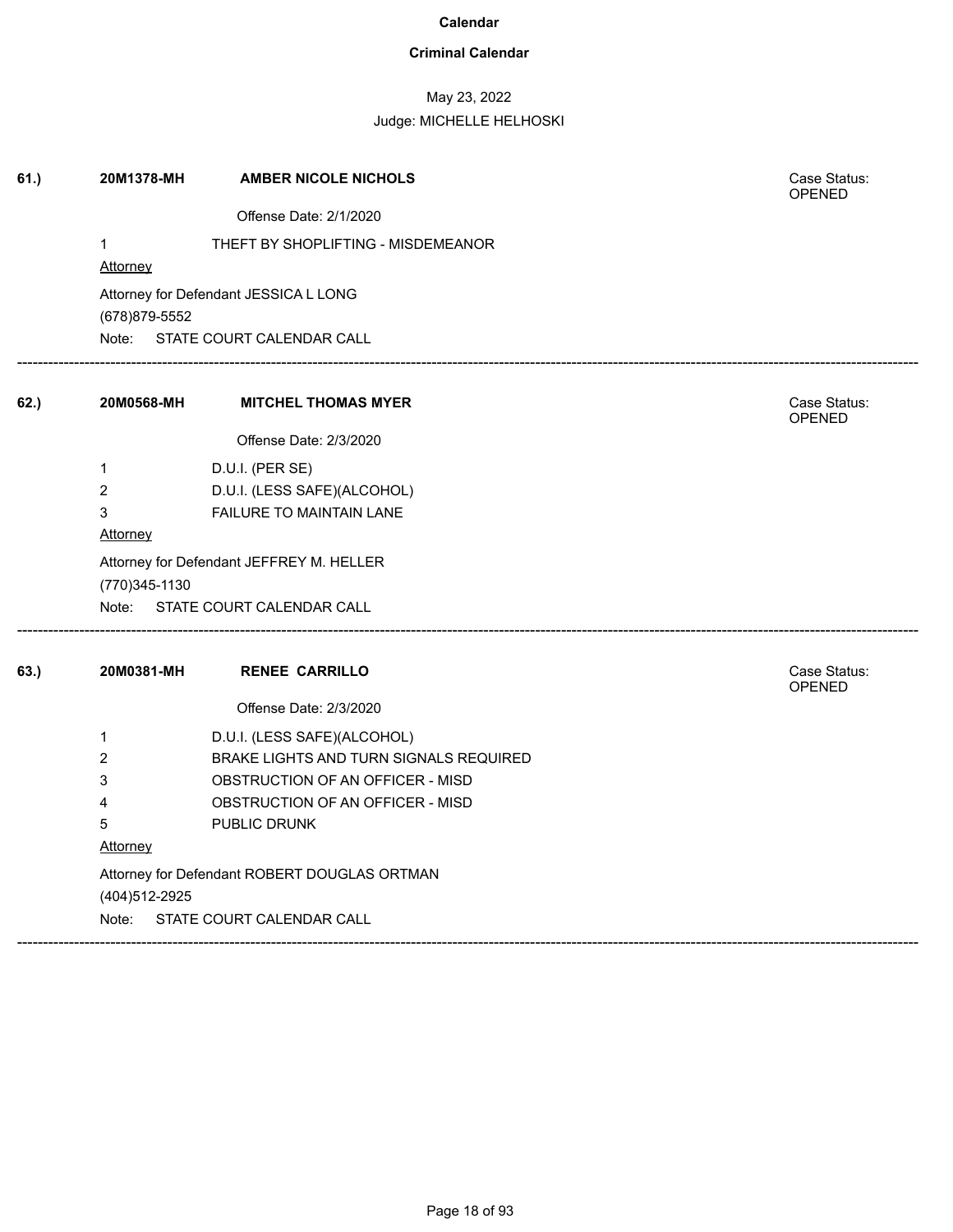### **Criminal Calendar**

## May 23, 2022

### Judge: MICHELLE HELHOSKI

| 64.) | 20M1654-MH      | <b>DAKOTA ALLEN HOSKINS</b>                 | Case Status:<br>OPENED |  |  |
|------|-----------------|---------------------------------------------|------------------------|--|--|
|      |                 | Offense Date: 2/5/2020                      |                        |  |  |
|      | $\mathbf{1}$    | CRIM TRESPASS ENTER NOTICE                  |                        |  |  |
|      | $\overline{2}$  | THEFT BY SHOPLIFTING - MISDEMEANOR          |                        |  |  |
|      | Attorney        |                                             |                        |  |  |
|      | 7706938715      | Attorney for Defendant MITCH J SKANDALAKIS  |                        |  |  |
|      |                 | Note: STATE COURT CALENDAR CALL             |                        |  |  |
| 65.) | 20M0505-MH      | <b>SONNY JOSEPH HATCHER</b>                 | Case Status:<br>OPENED |  |  |
|      |                 | Offense Date: 2/6/2020                      |                        |  |  |
|      | $\mathbf 1$     | <b>RECKLESS DRIVING</b>                     |                        |  |  |
|      | $\overline{2}$  | <b>HIT AND RUN</b>                          |                        |  |  |
|      | 3               | DRIVING ON THE WRONG SIDE OF THE ROADWAY    |                        |  |  |
|      | Attorney        |                                             |                        |  |  |
|      |                 | Attorney for Defendant SELF-REPRESENTED     |                        |  |  |
|      |                 | Note: STATE COURT CALENDAR CALL             |                        |  |  |
| 66.) | 20DV0098-MH     | <b>TIMOTHY RYAN MORRIS</b>                  | Case Status:<br>OPENED |  |  |
|      |                 | Offense Date: 2/13/2020                     |                        |  |  |
|      | $\mathbf{1}$    | BATTERY, FAMILY VIOLENCE                    |                        |  |  |
|      | $\overline{2}$  | HINDERING EMERGENCY TELEPHONE CALL          |                        |  |  |
|      | <b>Attorney</b> |                                             |                        |  |  |
|      | Note:           | STATE COURT CALENDAR CALL                   |                        |  |  |
| 67.) | 20M0702-MH      | <b>BRETT ASHTON YATES</b>                   | Case Status:           |  |  |
|      |                 |                                             | OPENED                 |  |  |
|      |                 | Offense Date: 2/17/2020                     |                        |  |  |
|      | 1               | POSSESSION OF MARIJUANA, LESS THAN AN OUNCE |                        |  |  |
|      | <b>Attorney</b> |                                             |                        |  |  |
|      |                 | Attorney for Defendant MOLLY P MINDY        |                        |  |  |
|      | (770) 580-3443  |                                             |                        |  |  |
|      | Note:           | STATE COURT CALENDAR CALL                   |                        |  |  |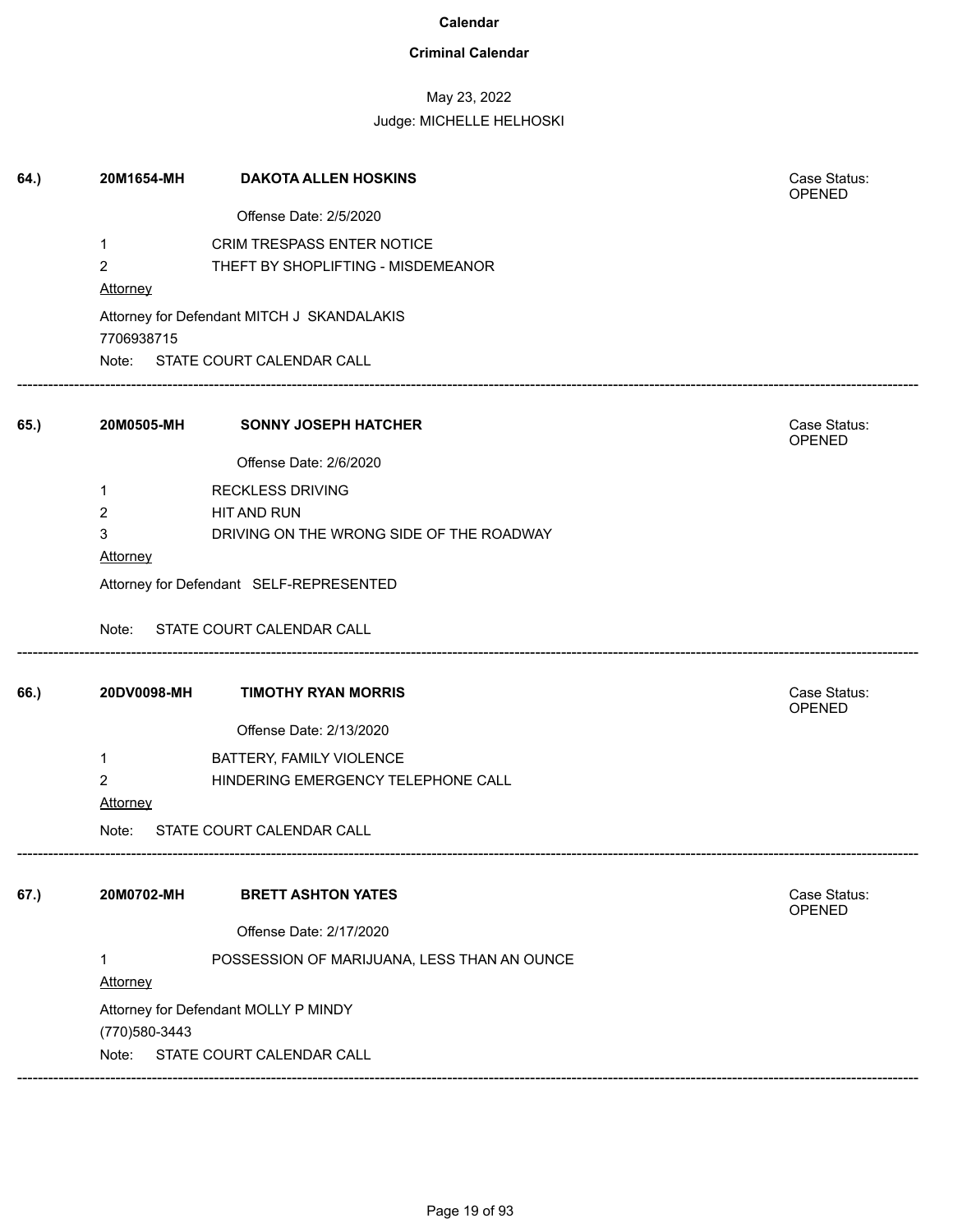### **Criminal Calendar**

## May 23, 2022

| Case Status:<br>OPENED                                    |  |  |  |  |
|-----------------------------------------------------------|--|--|--|--|
|                                                           |  |  |  |  |
|                                                           |  |  |  |  |
|                                                           |  |  |  |  |
|                                                           |  |  |  |  |
|                                                           |  |  |  |  |
|                                                           |  |  |  |  |
|                                                           |  |  |  |  |
| Case Status:                                              |  |  |  |  |
| OPENED                                                    |  |  |  |  |
|                                                           |  |  |  |  |
|                                                           |  |  |  |  |
|                                                           |  |  |  |  |
|                                                           |  |  |  |  |
|                                                           |  |  |  |  |
|                                                           |  |  |  |  |
|                                                           |  |  |  |  |
| Case Status:<br>OPENED                                    |  |  |  |  |
|                                                           |  |  |  |  |
|                                                           |  |  |  |  |
|                                                           |  |  |  |  |
|                                                           |  |  |  |  |
|                                                           |  |  |  |  |
| <b>Attorney</b><br>Attorney for Defendant GREGORY A HICKS |  |  |  |  |
|                                                           |  |  |  |  |
|                                                           |  |  |  |  |
|                                                           |  |  |  |  |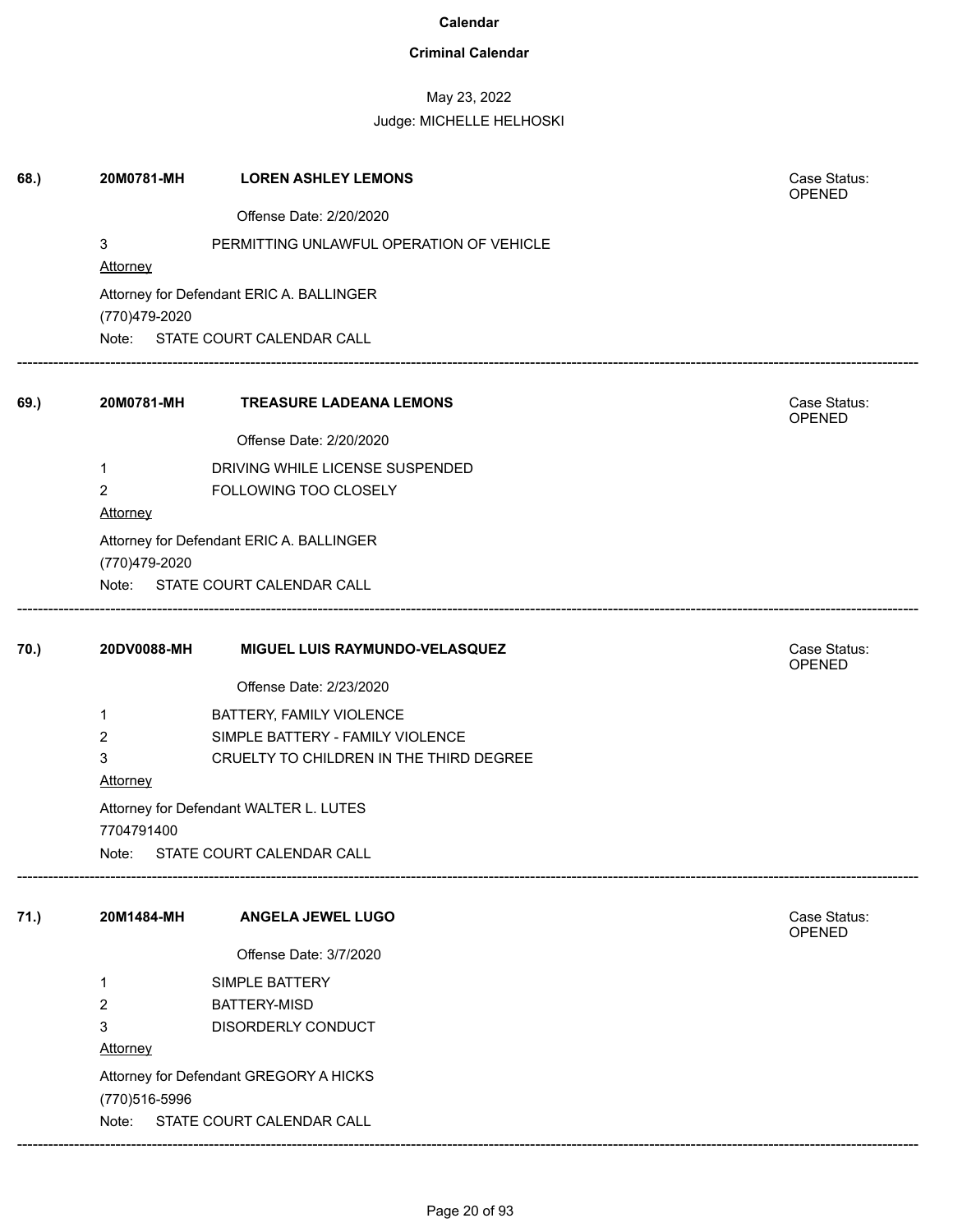### **Criminal Calendar**

## May 23, 2022

| 72.) | 20M0854-MH                            | <b>WILLIAM TODD PARRIS</b>                         | Case Status:<br><b>OPENED</b> |  |
|------|---------------------------------------|----------------------------------------------------|-------------------------------|--|
|      |                                       | Offense Date: 3/12/2020                            |                               |  |
|      | $\mathbf{1}$                          | D.U.I. (LESS SAFE)(DRUGS)                          |                               |  |
|      | $\overline{2}$                        | D.U.I. (LESS SAFE)(DRUGS)                          |                               |  |
|      | 3                                     | DRIVING UNDER THE INFLUENCE (CONTROLLED SUBSTANCE) |                               |  |
|      | 4                                     | FAILURE TO WEAR SEAT SAFETY BELT                   |                               |  |
|      | <b>Attorney</b>                       |                                                    |                               |  |
|      |                                       | Attorney for Defendant TONY D. CALHOUN             |                               |  |
|      | (770)516-1265                         |                                                    |                               |  |
|      |                                       | Note: STATE COURT CALENDAR CALL                    |                               |  |
| 73.) | 20M0726-MH                            | <b>MICHAEL MERS</b>                                | Case Status:<br><b>OPENED</b> |  |
|      |                                       | Offense Date: 3/23/2020                            |                               |  |
|      | $\mathbf{1}$                          | D.U.I. (LESS SAFE)(ALCOHOL)                        |                               |  |
|      | $\overline{2}$                        | <b>RECKLESS DRIVING</b>                            |                               |  |
|      | 3                                     | FAILURE TO MAINTAIN LANE                           |                               |  |
|      | 4                                     | OBSTRUCTION OF AN OFFICER - MISD                   |                               |  |
|      | Attorney                              |                                                    |                               |  |
|      | 7704791400                            | Attorney for Defendant WALTER L. LUTES             |                               |  |
|      |                                       | Note: STATE COURT CALENDAR CALL                    |                               |  |
| 74.) | 21M1249-MH                            | <b>PEDRO LOPEZ</b>                                 | Case Status:<br>OPENED        |  |
|      |                                       | Offense Date: 3/25/2020                            |                               |  |
|      | $\mathbf{1}$                          | DRIVING WITHOUT A LICENSE                          |                               |  |
|      | <b>Attorney</b>                       |                                                    |                               |  |
|      | Attorney for Defendant DREW G. BISHOP |                                                    |                               |  |
|      | (678) 213-5297                        |                                                    |                               |  |
|      | Note: STATE COURT CALENDAR CALL       |                                                    |                               |  |
|      |                                       |                                                    |                               |  |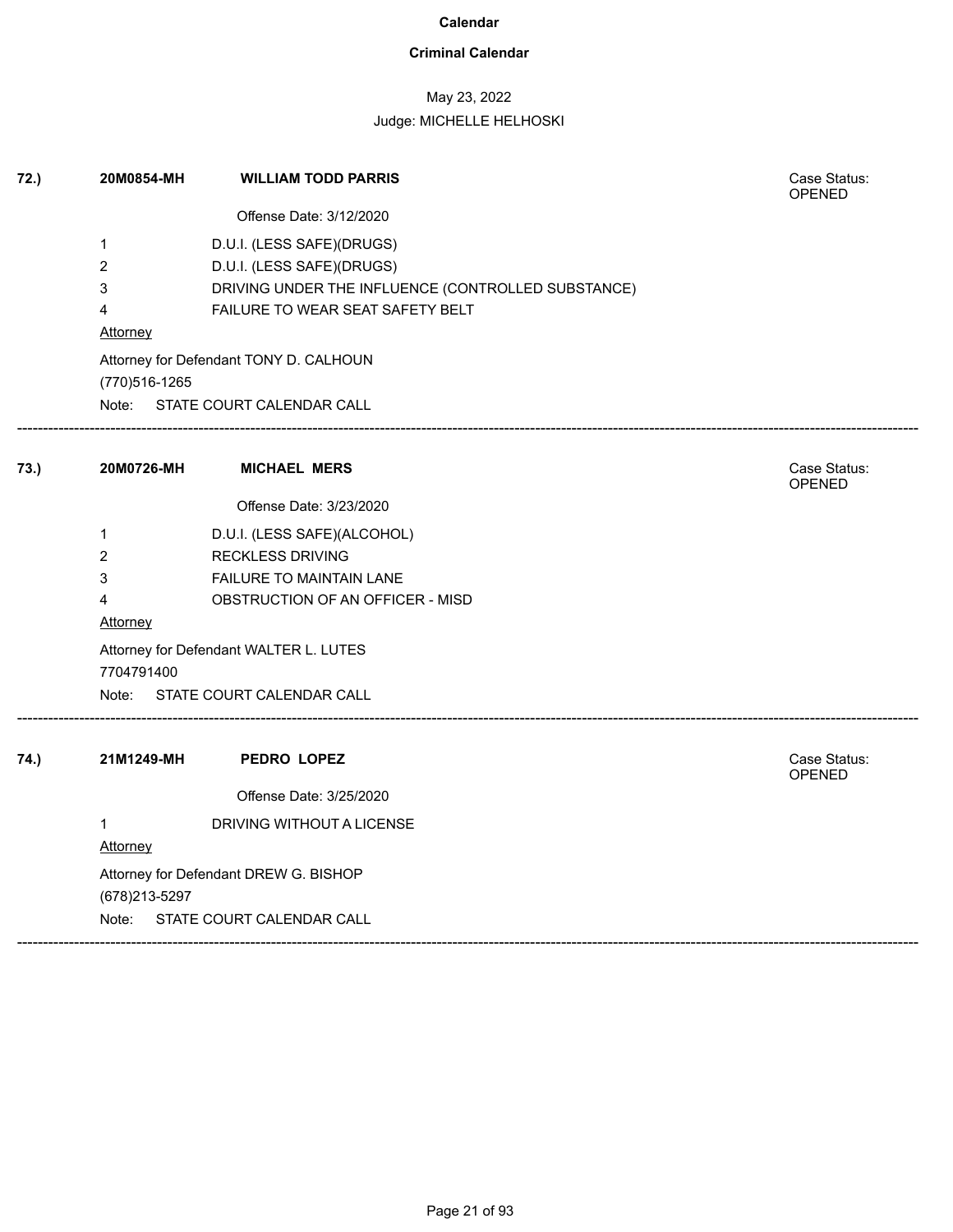### **Criminal Calendar**

# May 23, 2022

| 75.) | 20DV0123-MH             | <b>GIOVANNA TLAMANI RIVERA</b>          | Case Status:<br>OPENED        |
|------|-------------------------|-----------------------------------------|-------------------------------|
|      |                         | Offense Date: 3/25/2020                 |                               |
|      | 1                       | SIMPLE BATTERY - FAMILY VIOLENCE        |                               |
|      | $\mathbf 1$             | SIMPLE BATTERY - FAMILY VIOLENCE        |                               |
|      | Attorney                |                                         |                               |
|      |                         | Attorney for Defendant SELF-REPRESENTED |                               |
|      |                         | Note: STATE COURT CALENDAR CALL         |                               |
| 76.) | 20M0812-MH              | <b>GISELLE ANNA SMITH</b>               | Case Status:<br>OPENED        |
|      |                         | Offense Date: 3/30/2020                 |                               |
|      | 1                       | HIT AND RUN                             |                               |
|      | $\overline{2}$          | <b>DISTRACTED DRIVING</b>               |                               |
|      | <b>Attorney</b>         |                                         |                               |
|      |                         | Attorney for Defendant WALTER L. LUTES  |                               |
|      | 7704791400              |                                         |                               |
|      |                         | Note: STATE COURT CALENDAR CALL         |                               |
| 77.) | 20DV0138-MH             | <b>ALLYN THOMAS SMITH</b>               | Case Status:<br>OPENED        |
|      |                         | Offense Date: 4/2/2020                  |                               |
|      | $\mathbf 1$<br>Attorney | BATTERY, FAMILY VIOLENCE                |                               |
|      |                         | Attorney for Defendant SELF-REPRESENTED |                               |
|      | Note:                   | STATE COURT CALENDAR CALL               |                               |
| 78.) | 20DV0352-MH             | <b>KENNETH GENE HAMPTON</b>             | Case Status:<br><b>OPENED</b> |
|      |                         | Offense Date: 4/5/2020                  |                               |
|      | 1<br>Attorney           | BATTERY, FAMILY VIOLENCE                |                               |
|      | (770)479-1471           | Attorney for Defendant PHILIP D. PRICE  |                               |
|      | Note:                   | STATE COURT CALENDAR CALL               |                               |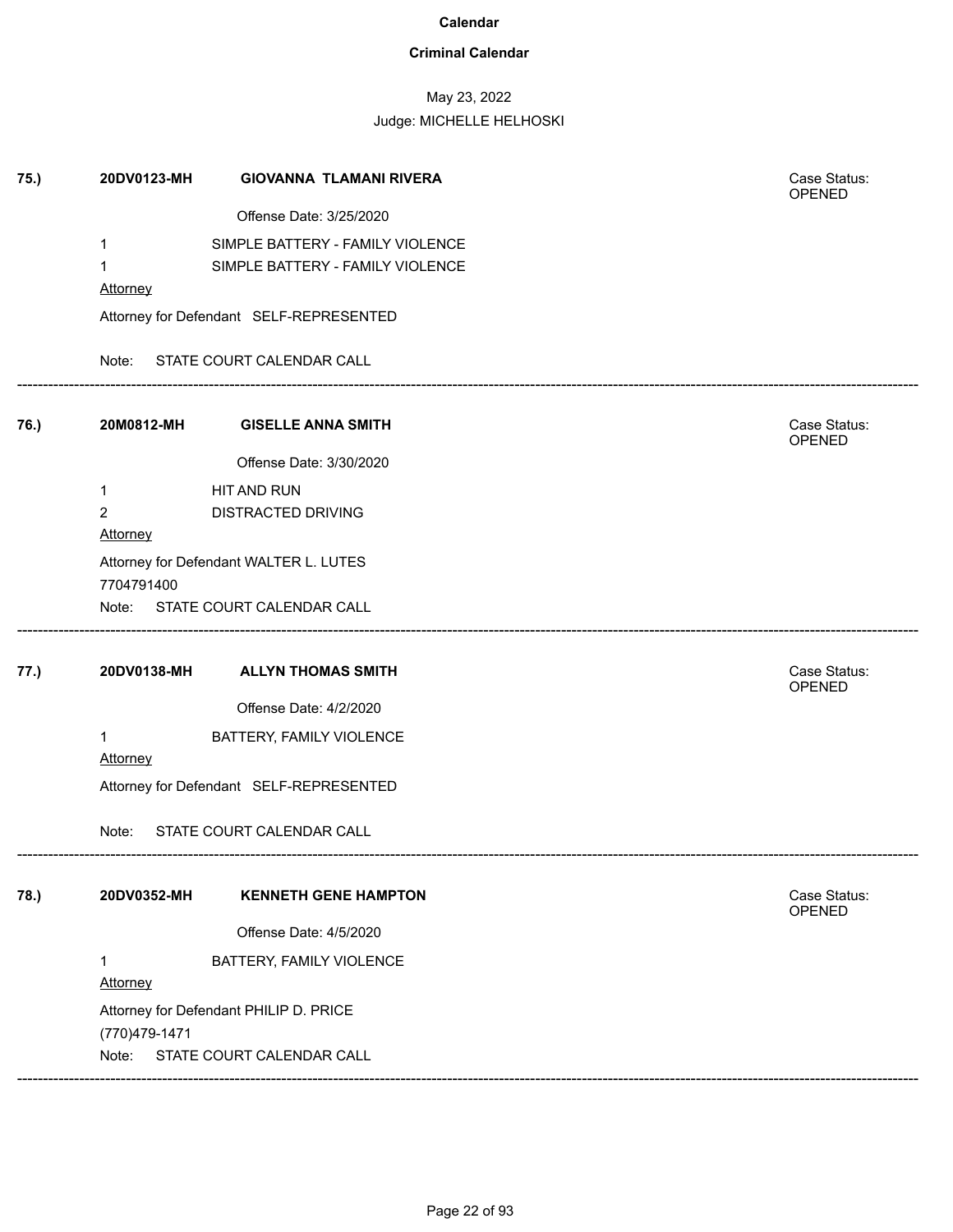### **Criminal Calendar**

## May 23, 2022 Judge: MICHELLE HELHOSKI

| 79.) | 20DV0134-MH     | <b>TULIO PINTO</b>                           | Case Status:<br>OPENED |
|------|-----------------|----------------------------------------------|------------------------|
|      |                 | Offense Date: 4/8/2020                       |                        |
|      | 1               | SIMPLE ASSAULT - FAMILY VIOLENCE             |                        |
|      | 2               | <b>CRIMINAL TRESPASS</b>                     |                        |
|      | 3               | DISORDERLY CONDUCT                           |                        |
|      | <b>Attorney</b> |                                              |                        |
|      | (678) 797-5577  | Attorney for Defendant ROGER L CURRY         |                        |
|      |                 | Note: STATE COURT CALENDAR CALL              |                        |
| 80.) | 20DV0139-MH     | <b>JAIR GARRETT</b>                          | Case Status:<br>OPENED |
|      |                 | Offense Date: 4/9/2020                       |                        |
|      | 1               | SEXUAL BATTERY(MINOR)                        |                        |
|      | $\overline{c}$  | BATTERY, FAMILY VIOLENCE                     |                        |
|      | Attorney        |                                              |                        |
|      |                 | Attorney for Defendant SELF-REPRESENTED      |                        |
|      | Note:           | STATE COURT CALENDAR CALL                    |                        |
| 81.) | 20M0788-MH      | <b>KIMBERLY LEIGH ANN BROWN</b>              | Case Status:<br>OPENED |
|      |                 | Offense Date: 4/14/2020                      |                        |
|      | 1               | POSSESSION OF MARIJUANA, LESS THAN AN OUNCE  |                        |
|      | $\overline{2}$  | POSSESSION OF DRUG RELATED OBJECTS           |                        |
|      | Attorney        |                                              |                        |
|      |                 | Attorney for Defendant ROBERT DOUGLAS ORTMAN |                        |
|      | (404) 512-2925  |                                              |                        |
|      | Note:           | STATE COURT CALENDAR CALL                    |                        |
| 82.) | 20M0902-MH      | <b>RICHARD EUGENE RAMSEY</b>                 | Case Status:<br>OPENED |
|      |                 | Offense Date: 4/15/2020                      |                        |
|      |                 | CRIMINAL TRESPASS-UNLAWFUL PURPOSE           |                        |
|      | Attorney        |                                              |                        |
|      |                 | Attorney for Defendant WALTER L. LUTES       |                        |
|      | 7704791400      |                                              |                        |
|      | Note:           | STATE COURT CALENDAR CALL                    |                        |
|      |                 |                                              |                        |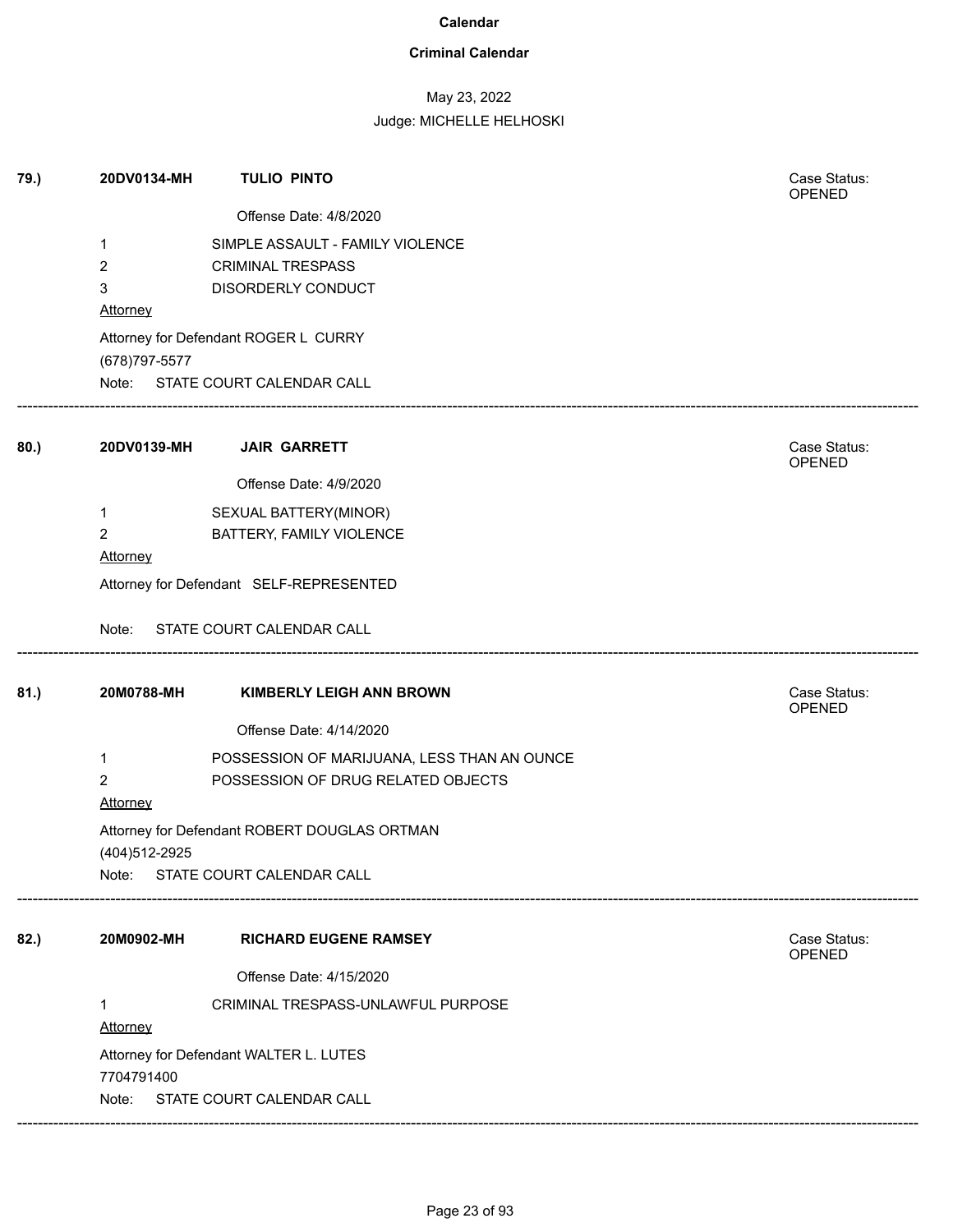## **Criminal Calendar**

## May 23, 2022

| 83.) | 20DV0145-MH     | <b>ANA IRAHETA</b>                          | Case Status:<br>OPENED        |
|------|-----------------|---------------------------------------------|-------------------------------|
|      |                 | Offense Date: 4/19/2020                     |                               |
|      | $\mathbf{1}$    | SIMPLE BATTERY - FAMILY VIOLENCE            |                               |
|      | Attorney        |                                             |                               |
|      | (470)863-5511   | Attorney for Defendant ANGELA TRETHAWAY     |                               |
|      |                 | Note: STATE COURT CALENDAR CALL             |                               |
| 84.) | 21M1248-MH      | <b>BRANDON JACOB YONKER</b>                 | Case Status:<br>OPENED        |
|      |                 | Offense Date: 4/26/2020                     |                               |
|      | 1               | <b>SPEEDING</b>                             |                               |
|      |                 | Posted Speed: 35 Actual Speed: 60           |                               |
|      | $\overline{2}$  | <b>SPEEDING</b>                             |                               |
|      | <b>Attorney</b> |                                             |                               |
|      |                 | Attorney for Defendant WALTER L. LUTES      |                               |
|      | 7704791400      |                                             |                               |
|      |                 | Note: STATE COURT CALENDAR CALL             |                               |
| 85.) | 20M0914-MH      | <b>CHRISTOPHER MATTHEW ALLEN</b>            | Case Status:<br><b>OPENED</b> |
|      |                 | Offense Date: 5/1/2020                      |                               |
|      | 1               | D.U.I. (PER SE)                             |                               |
|      | 2               | D.U.I. (LESS SAFE)(ALCOHOL)                 |                               |
|      | 3               | POSSESSION OF MARIJUANA, LESS THAN AN OUNCE |                               |
|      | 4               | POSSESSION OF DRUG RELATED OBJECTS          |                               |
|      | <b>Attorney</b> |                                             |                               |
|      |                 | Attorney for Defendant JAMES K LUTTRELL     |                               |
|      | (404) 641-3035  |                                             |                               |
|      | Note:           | STATE COURT CALENDAR CALL                   |                               |
| 86.) | 20M0876-MH      | <b>HUNTER JAMES MEDLIN</b>                  | Case Status:<br><b>OPENED</b> |
|      |                 | Offense Date: 5/1/2020                      |                               |
|      |                 | DRIVING OR PARTICIPATING IN A RACE          |                               |
|      | Attorney        |                                             |                               |
|      |                 | Attorney for Defendant JOHN LUKE WEAVER     |                               |
|      | (706) 253-1001  |                                             |                               |
|      | Note:           | STATE COURT CALENDAR CALL                   |                               |
|      |                 |                                             |                               |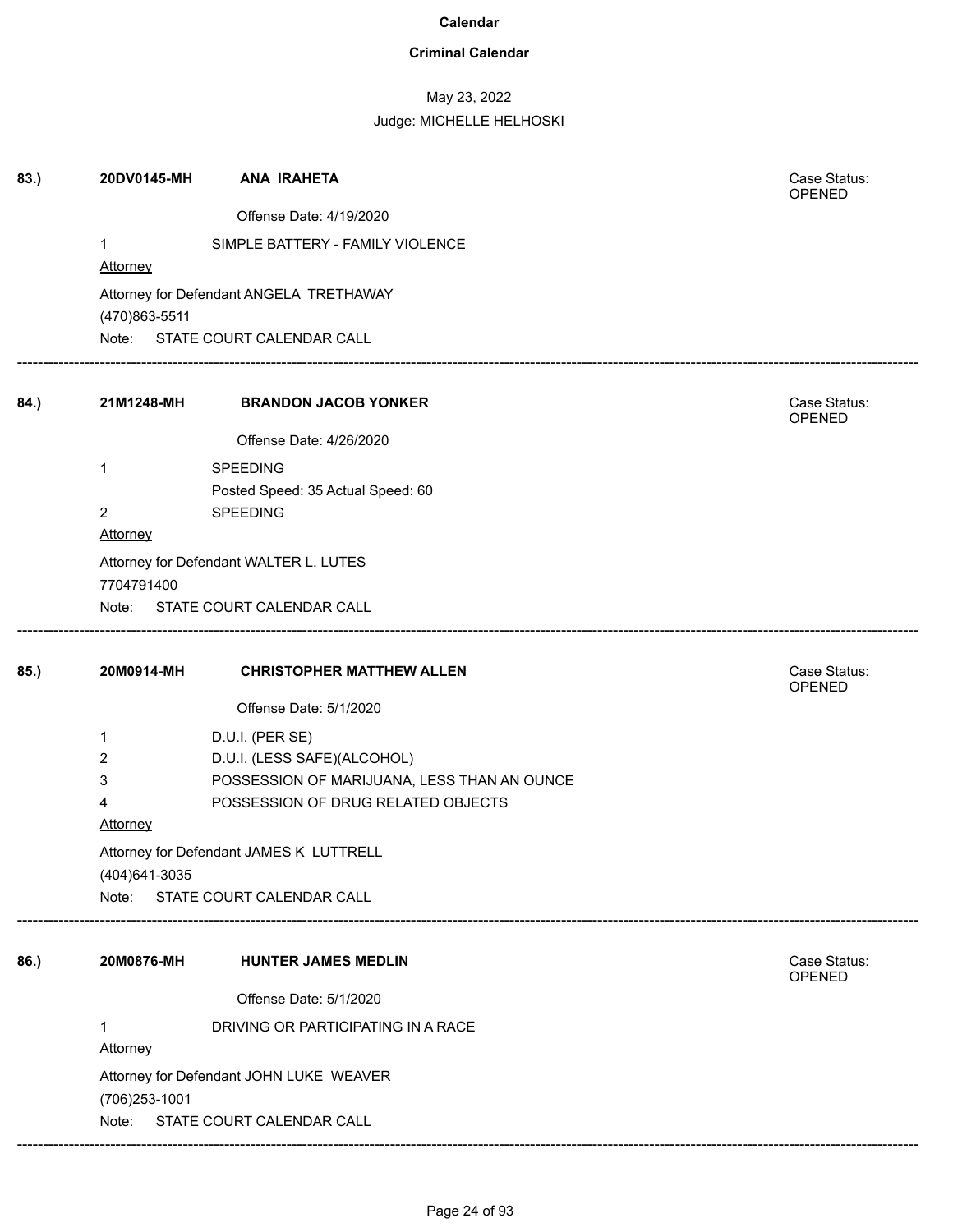### **Criminal Calendar**

## May 23, 2022

Judge: MICHELLE HELHOSKI

| 87.) | 20DV0231-MH    | <b>JANET LORRAIN HULETTE</b>                       | Case Status:<br><b>OPENED</b> |
|------|----------------|----------------------------------------------------|-------------------------------|
|      |                | Offense Date: 5/3/2020                             |                               |
|      | 1              | SIMPLE BATTERY - FAMILY VIOLENCE                   |                               |
|      | 2              | DISORDERLY CONDUCT                                 |                               |
|      | Attorney       |                                                    |                               |
|      | (770) 345-1130 | Attorney for Defendant JEFFREY M. HELLER           |                               |
|      |                | Note: STATE COURT CALENDAR CALL                    |                               |
| 88.) | 20M1162-MH     | <b>GABRIEL W LOCKE</b>                             | Case Status:<br>OPENED        |
|      |                | Offense Date: 5/6/2020                             |                               |
|      | 1              | D.U.I. (LESS SAFE)(ALCOHOL)                        |                               |
|      | 2              | FAILURE TO YIELD WHEN ENTERING OR CROSSING ROADWAY |                               |
|      | 3              | OPEN CONTAINER VIOLATION                           |                               |
|      | 4              | OBSTRUCTION OF AN OFFICER - MISD                   |                               |
|      | 5              | OBSTRUCTION OF AN OFFICER - MISD                   |                               |
|      | 6              | <b>RECKLESS DRIVING</b>                            |                               |
|      | Attorney       |                                                    |                               |
|      |                | Attorney for Defendant JOHN C FORBES               |                               |
|      | (404)944-0680  |                                                    |                               |
|      |                | Note: STATE COURT CALENDAR CALL                    |                               |
| 89.) | 20M1021-MH     | <b>DAVID EZEKIEL CHASTAIN</b>                      | Case Status:<br>OPENED        |
|      |                | Offense Date: 5/16/2020                            |                               |
|      | 1              | D.U.I. (PER SE)                                    |                               |
|      | $\overline{c}$ | D.U.I. (LESS SAFE)(ALCOHOL)                        |                               |
|      | 3              | <b>RECKLESS DRIVING</b>                            |                               |
|      | 4              | FAILURE TO MAINTAIN LANE                           |                               |
|      | 5              | NO HELMET                                          |                               |
|      | Attorney       |                                                    |                               |
|      | (706)867-9098  | Attorney for Defendant JEFFREY L WOLFF             |                               |
|      | Note:          | STATE COURT CALENDAR CALL                          |                               |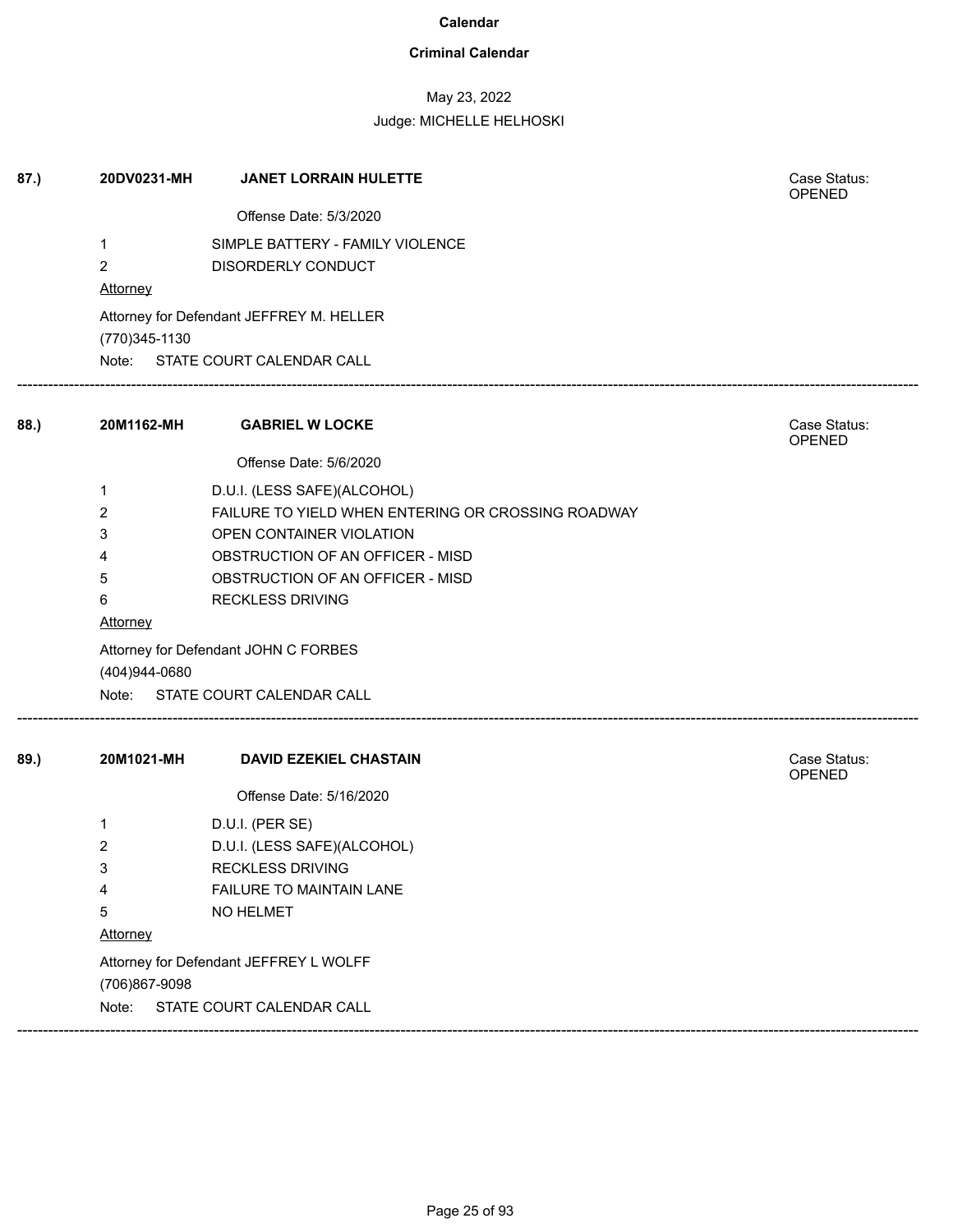### **Criminal Calendar**

## May 23, 2022

| 90.) | 20M1131-MH              | <b>EDWIN STANLEY MEARES</b>                        | Case Status:<br><b>OPENED</b> |
|------|-------------------------|----------------------------------------------------|-------------------------------|
|      |                         | Offense Date: 5/22/2020                            |                               |
|      | $\mathbf 1$             | D.U.I. (LESS SAFE)(DRUGS)                          |                               |
|      | $\overline{\mathbf{c}}$ | D.U.I. (LESS SAFE)(DRUGS)                          |                               |
|      | 3                       | DRIVING UNDER THE INFLUENCE (CONTROLLED SUBSTANCE) |                               |
|      | 4                       | <b>RECKLESS DRIVING</b>                            |                               |
|      | 5                       | STRIKING FIXED OBJECT                              |                               |
|      | 6                       | FAILURE TO MAINTAIN LANE                           |                               |
|      | $\overline{7}$          | OPEN CONTAINER VIOLATION                           |                               |
|      | Attorney                |                                                    |                               |
|      |                         | Attorney for Defendant JEFFREY M. HELLER           |                               |
|      | (770)345-1130           |                                                    |                               |
|      |                         | Note: STATE COURT CALENDAR CALL                    |                               |
|      |                         |                                                    |                               |
| 91.) | 20DV0161-MH             | <b>JONATHAN RAY FOX</b>                            | Case Status:<br>OPENED        |
|      |                         | Offense Date: 5/23/2020                            |                               |
|      | $\mathbf{1}$            | SIMPLE BATTERY - FAMILY VIOLENCE                   |                               |
|      | <b>Attorney</b>         |                                                    |                               |
|      |                         | Attorney for Defendant WILLIAM J HUNTER            |                               |
|      | (770)479-1500           |                                                    |                               |
|      | Note:                   | STATE COURT CALENDAR CALL                          |                               |
| 92.) | 20DV0160-MH             | <b>JOSEPH MICHAEL COX</b>                          | Case Status:                  |
|      |                         |                                                    | <b>OPENED</b>                 |
|      |                         | Offense Date: 5/24/2020                            |                               |
|      | $\mathbf{1}$            | SIMPLE BATTERY - FAMILY VIOLENCE                   |                               |
|      | Attorney                |                                                    |                               |
|      |                         | Attorney for Defendant JEFFREY M. HELLER           |                               |
|      | (770)345-1130           |                                                    |                               |
|      | Note:                   | STATE COURT CALENDAR CALL                          |                               |
|      |                         |                                                    |                               |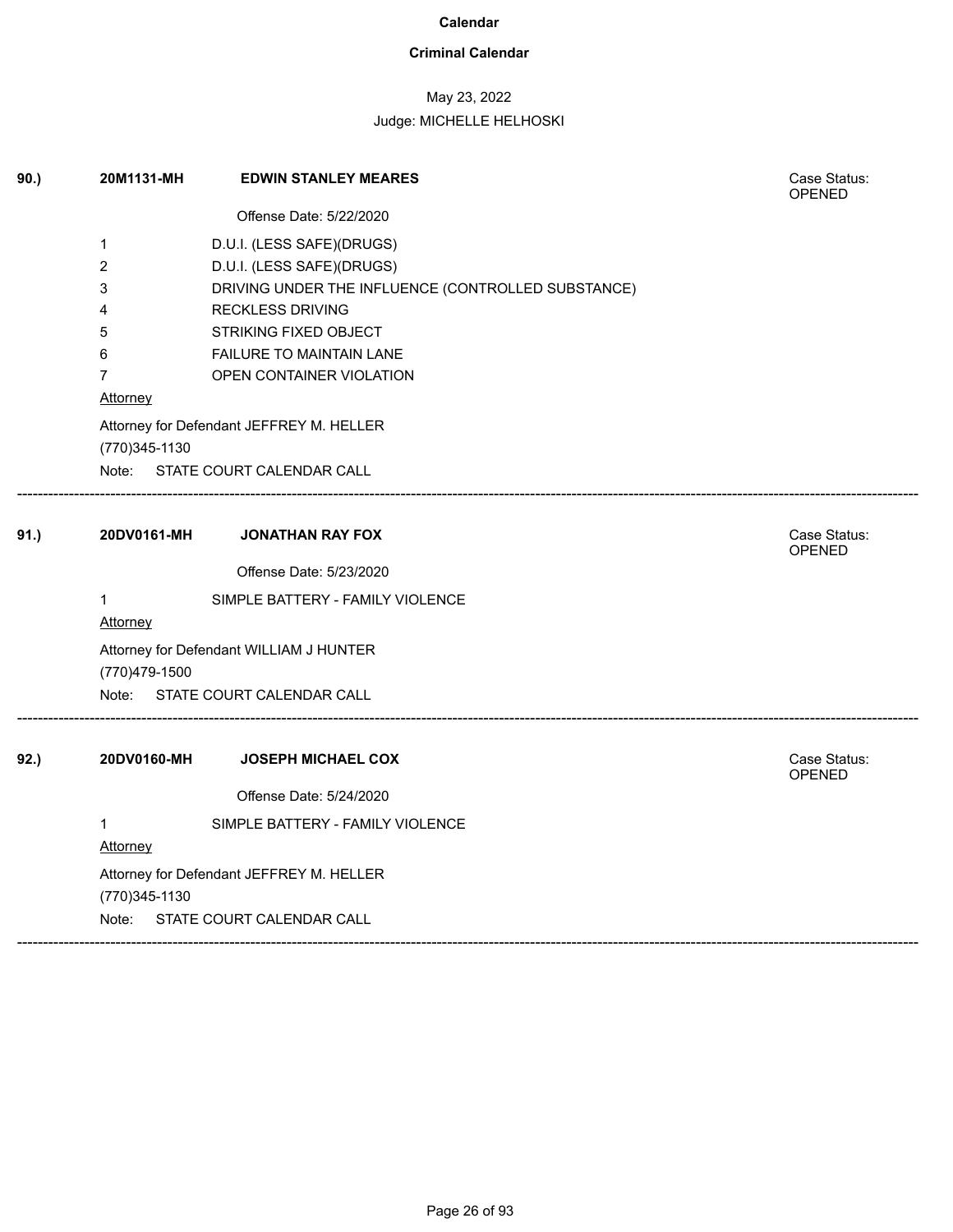### **Criminal Calendar**

## May 23, 2022

### Judge: MICHELLE HELHOSKI

| 93.) | 20M1163-MH                     | <b>CHRISTOPHER ANDREW RAINEY</b>                                        | Case Status:<br>OPENED        |
|------|--------------------------------|-------------------------------------------------------------------------|-------------------------------|
|      |                                | Offense Date: 5/30/2020                                                 |                               |
|      | $\mathbf{1}$<br>$\overline{2}$ | D.U.I. (LESS SAFE)(ALCOHOL)<br>FAILURE TO MAINTAIN LANE                 |                               |
|      | 3<br>Attorney                  | OBSTRUCTION OF AN OFFICER - MISD                                        |                               |
|      | (770) 345-1130                 | Attorney for Defendant JEFFREY M. HELLER                                |                               |
|      |                                | Note: STATE COURT CALENDAR CALL                                         |                               |
| 94.) | 20M1627-MH                     | <b>STEVEN WILLIAM NOLAN</b>                                             | Case Status:<br><b>OPENED</b> |
|      |                                | Offense Date: 6/2/2020                                                  |                               |
|      | 1<br>Attorney                  | <b>CRIMINAL TRESPASS</b>                                                |                               |
|      | (706) 253-2500                 | Attorney for Defendant KEVIN W ROPER<br>Note: STATE COURT CALENDAR CALL |                               |
|      |                                |                                                                         |                               |
| 95.) | 20M1026-MH                     | <b>DEBORAH MICHELLE ROE</b>                                             | Case Status:<br><b>OPENED</b> |
|      |                                | Offense Date: 6/3/2020                                                  |                               |
|      | 1                              | D.U.I. (PER SE)                                                         |                               |
|      | 2                              | D.U.I. (LESS SAFE)(ALCOHOL)                                             |                               |
|      | 3                              | <b>RECKLESS DRIVING</b>                                                 |                               |
|      | 4                              | STRIKING FIXED OBJECT                                                   |                               |
|      | Attorney                       |                                                                         |                               |
|      | (678)800-6206                  | Attorney for Defendant ANDREW F WEHUNT                                  |                               |
|      | Note:                          | STATE COURT CALENDAR CALL                                               |                               |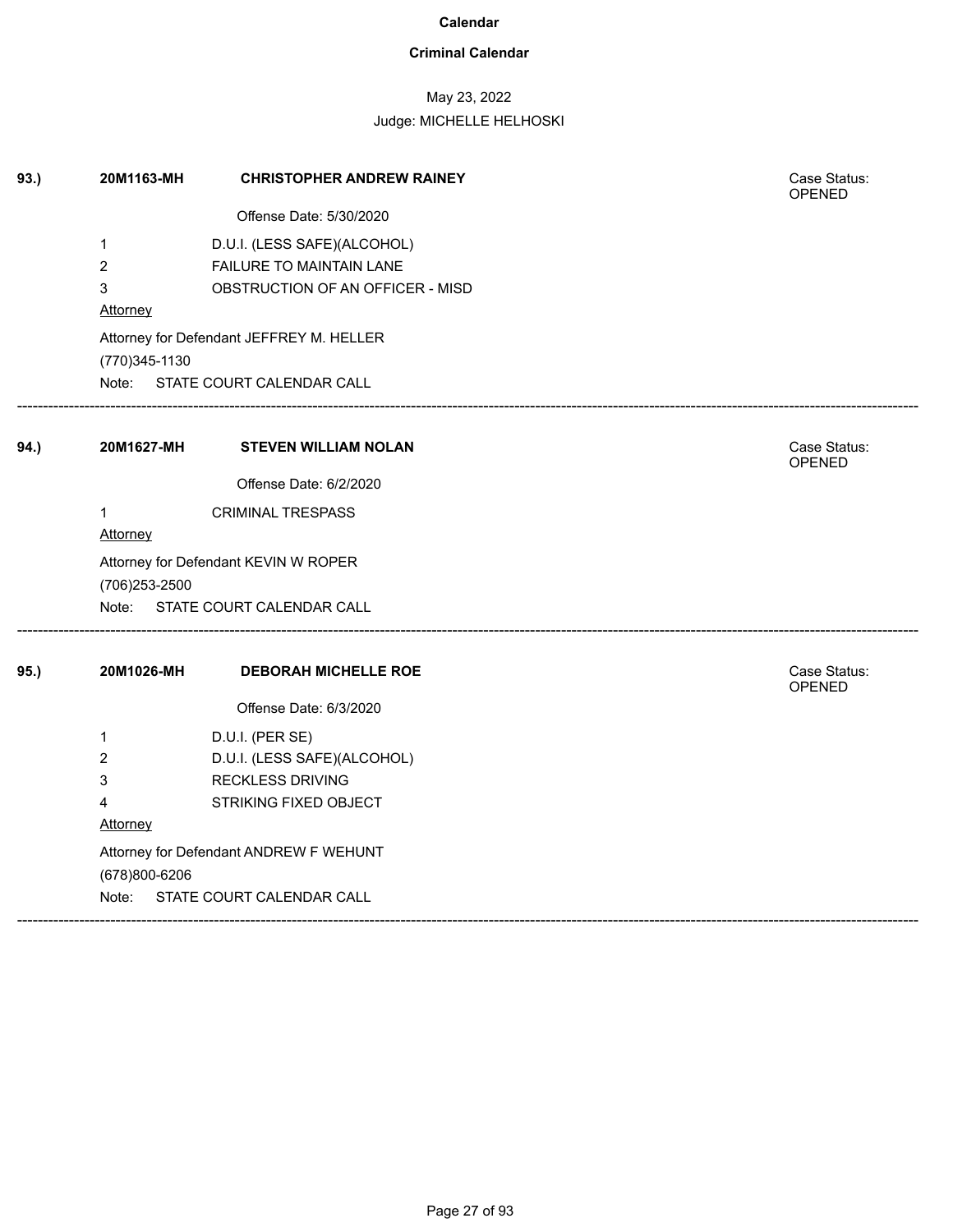### **Criminal Calendar**

## May 23, 2022

| 96.) | 20M1055-MH           | <b>TANNER STEPHEN KUTH</b>                                                                            | Case Status:<br>OPENED |
|------|----------------------|-------------------------------------------------------------------------------------------------------|------------------------|
|      |                      | Offense Date: 6/4/2020                                                                                |                        |
|      | 1<br>2<br>3<br>4     | D.U.I. (PER SE)<br>D.U.I. (LESS SAFE)(ALCOHOL)<br><b>RECKLESS DRIVING</b><br>FAILURE TO MAINTAIN LANE |                        |
|      | 5<br>Attorney        | FLEEING/ATTEMPTING ELUDE AN OFFICER                                                                   |                        |
|      | (770) 345-1130       | Attorney for Defendant JEFFREY M. HELLER<br>Note: STATE COURT CALENDAR CALL                           |                        |
| 97.) | 20DV0199-MH          | <b>ALISON NICOLE SCHULTZ</b>                                                                          | Case Status:<br>OPENED |
|      |                      | Offense Date: 6/5/2020                                                                                |                        |
|      | 1                    | SIMPLE BATTERY - FAMILY VIOLENCE                                                                      |                        |
|      | $\overline{2}$       | SIMPLE BATTERY - FAMILY VIOLENCE                                                                      |                        |
|      | 3<br><b>Attorney</b> | CRIMINAL TRES DAMAGE                                                                                  |                        |
|      | 7704791471           | Attorney for Defendant JENNY CARVER ROSE                                                              |                        |
|      |                      | Note: STATE COURT CALENDAR CALL                                                                       |                        |
| 98.) | 21M0971-MH           | <b>MADELYN K RUSSELL</b>                                                                              | Case Status:<br>OPENED |
|      |                      | Offense Date: 6/7/2020                                                                                |                        |
|      | 1                    | <b>SPEEDING</b><br>Posted Speed: 35 Actual Speed: 60                                                  |                        |
|      | $\overline{2}$       | SPEEDING                                                                                              |                        |
|      | Attorney             |                                                                                                       |                        |
|      | (770) 529-3476       | Attorney for Defendant TIMOTHY W BOYD                                                                 |                        |
|      | Note:                | STATE COURT CALENDAR CALL                                                                             |                        |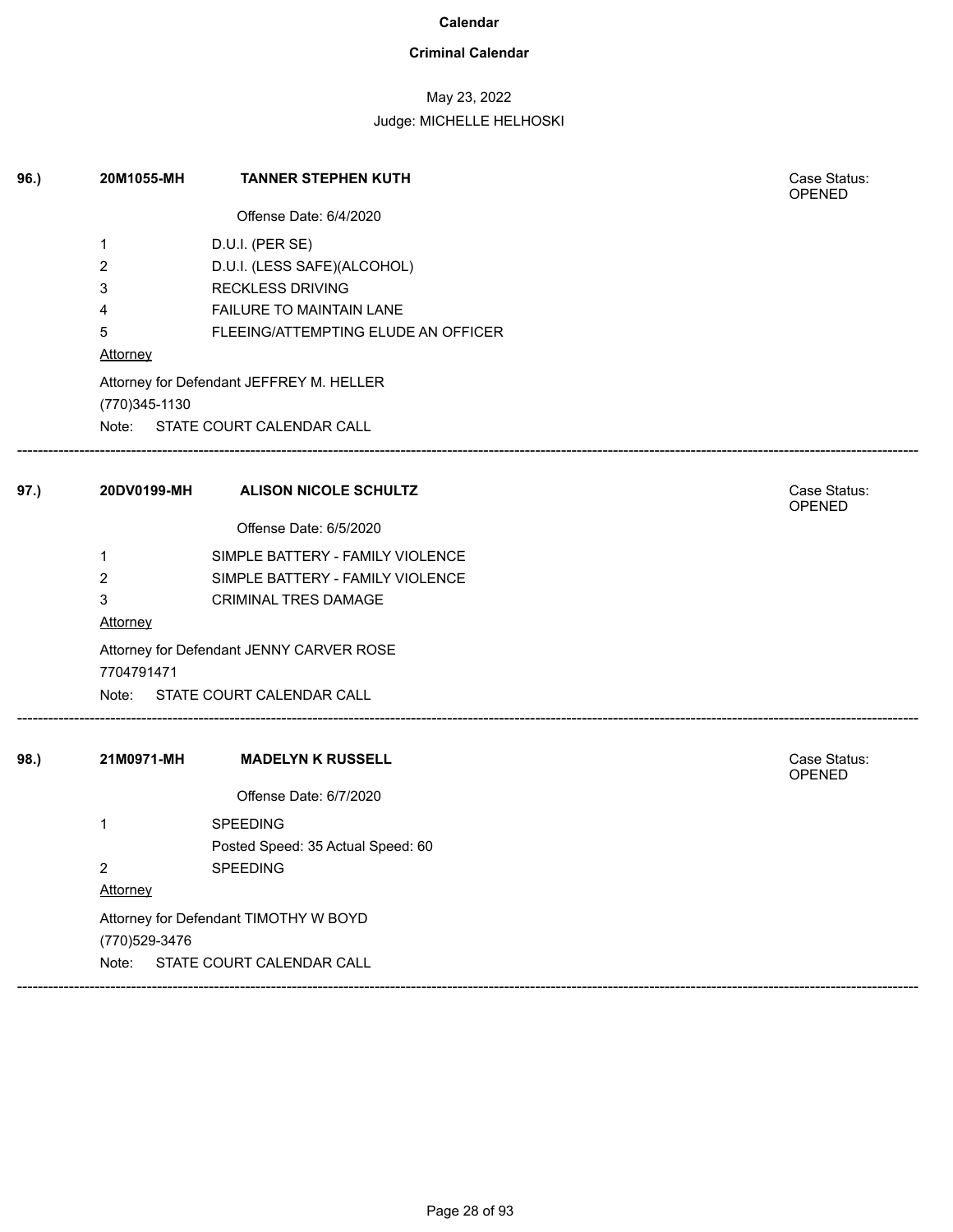### **Criminal Calendar**

## May 23, 2022

Judge: MICHELLE HELHOSKI

| 99.) | 20M1081-MH      | <b>KENNETH LEE DAVIS</b>                 | Case Status:<br>OPENED        |
|------|-----------------|------------------------------------------|-------------------------------|
|      |                 | Offense Date: 6/7/2020                   |                               |
|      | 1               | D.U.I. (LESS SAFE)(ALCOHOL)              |                               |
|      | 2               | <b>RECKLESS DRIVING</b>                  |                               |
|      | 3               | FAILURE TO MAINTAIN LANE                 |                               |
|      | <b>Attorney</b> |                                          |                               |
|      | (470)863-5511   | Attorney for Defendant ANGELA TRETHAWAY  |                               |
|      |                 | Note: STATE COURT CALENDAR CALL          |                               |
| 100. | 20M1035-MH      | <b>ROBERTO DANIEL MUNOZ</b>              | Case Status:<br><b>OPENED</b> |
|      |                 | Offense Date: 6/14/2020                  |                               |
|      | 1               | D.U.I. (LESS SAFE)(ALCOHOL)              |                               |
|      | 2               | OBSTRUCTION OF AN OFFICER - MISD         |                               |
|      | 3               | PUBLIC DRUNK                             |                               |
|      | Attorney        |                                          |                               |
|      |                 | Attorney for Defendant DAVID R. T. HEATH |                               |
|      | (678) 754-2012  |                                          |                               |
|      |                 | Note: STATE COURT CALENDAR CALL          |                               |
| 101. | 20M1330-MH      | <b>HUNTER THOMAS NEATH</b>               | Case Status:<br>OPENED        |
|      |                 | Offense Date: 6/20/2020                  |                               |
|      | 1               | D.U.I. (LESS SAFE)(DRUGS)                |                               |
|      | 2               | D.U.I. (LESS SAFE)(DRUGS)                |                               |
|      | Attorney        |                                          |                               |
|      | (678)880-9360   | Attorney for Defendant ROSS D GRISHAM    |                               |
|      |                 | Note: STATE COURT CALENDAR CALL          |                               |
| 102. | 20DV0222-MH     | <b>ADRIAN VINCENT DUDLEY</b>             | Case Status:<br>OPENED        |
|      |                 | Offense Date: 6/21/2020                  |                               |
|      | 1               | SIMPLE BATTERY - FAMILY VIOLENCE         |                               |
|      | 2               | <b>BATTERY-MISD</b>                      |                               |
|      | <b>Attorney</b> |                                          |                               |
|      |                 | Attorney for Defendant WILLIAM H TURNER  |                               |
|      | (770) 775-2819  |                                          |                               |
|      | Note:           | STATE COURT CALENDAR CALL                |                               |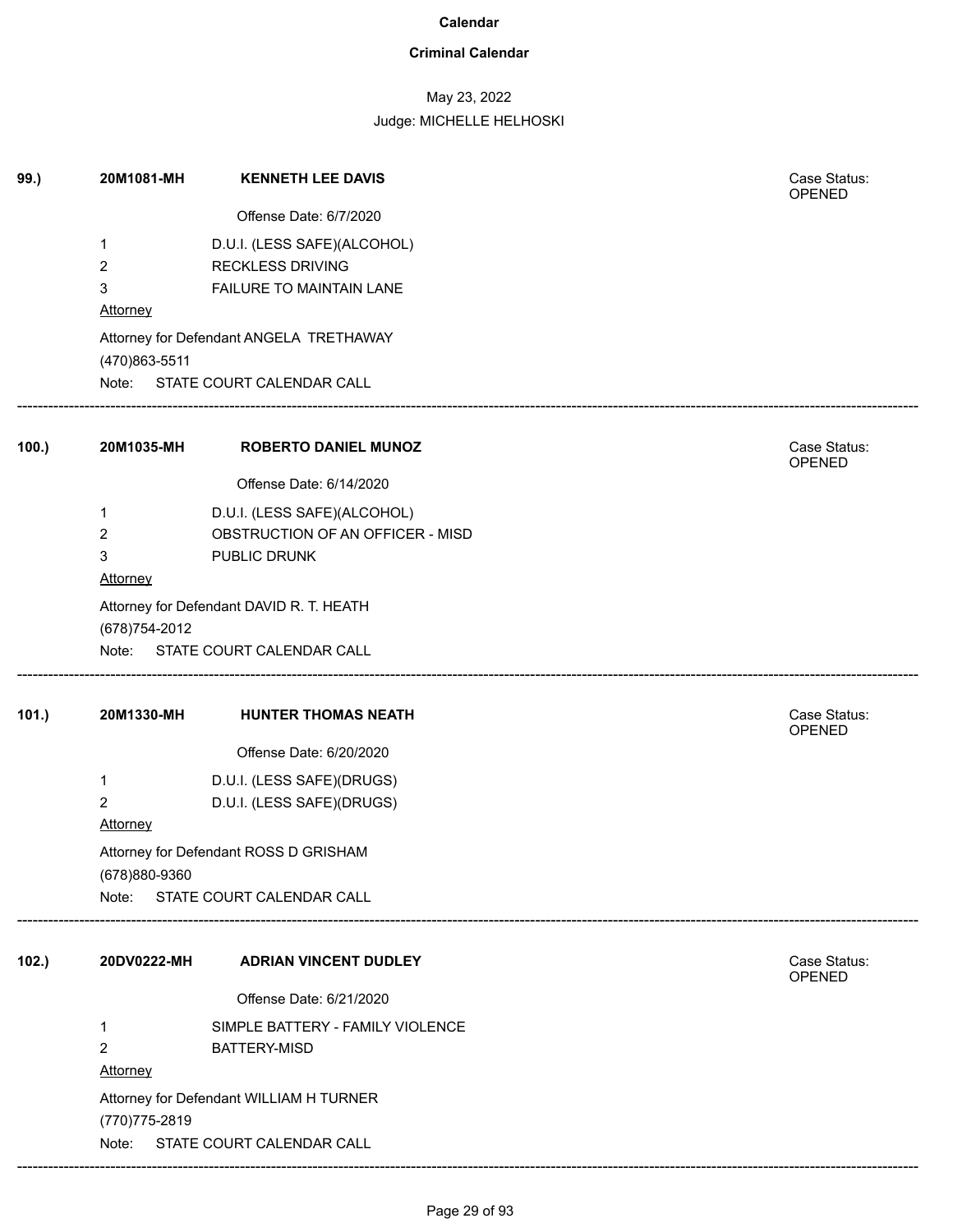### **Criminal Calendar**

## May 23, 2022

| 103. | 20M1803-MH      | <b>ALFRED EVAN BODDY JR</b>                          | Case Status:<br><b>OPENED</b> |
|------|-----------------|------------------------------------------------------|-------------------------------|
|      |                 | Offense Date: 6/22/2020                              |                               |
|      | 1               | CRIMINAL TRESPASS-DAMAGE TO PROPERTY                 |                               |
|      | $\overline{c}$  | <b>DISORDERLY CONDUCT</b>                            |                               |
|      | Attorney        |                                                      |                               |
|      | (706) 692-3527  | Attorney for Defendant GEORGE W. WEAVER              |                               |
|      | Note:           | STATE COURT CALENDAR CALL                            |                               |
| 104. | 20M1051-MH      | JEFFREY EMORY PHILLIPS                               | Case Status:<br><b>OPENED</b> |
|      |                 | Offense Date: 6/22/2020                              |                               |
|      | $\mathbf{1}$    | GIVING FALSE NAME, ADDRESS, BIRTHDATE TO LAW ENF.OFF |                               |
|      | 2               | GIVING FALSE NAME, ADDRESS, BIRTHDATE TO LAW ENF.OFF |                               |
|      | 3               | DRIVING WHILE LICENSE SUSPENDED                      |                               |
|      | 4               | FOLLOWING TOO CLOSELY                                |                               |
|      | <b>Attorney</b> |                                                      |                               |
|      | (770) 775-2819  | Attorney for Defendant WILLIAM H TURNER              |                               |
|      | Note:           | STATE COURT CALENDAR CALL                            |                               |
| 105. | 20DV0251-MH     | <b>MATTHEW BLAKE WHITTENBURG</b>                     | Case Status:<br><b>OPENED</b> |
|      |                 | Offense Date: 6/24/2020                              |                               |
|      | 1               | SIMPLE BATTERY - FAMILY VIOLENCE                     |                               |
|      | $\overline{2}$  | SIMPLE BATTERY - FAMILY VIOLENCE                     |                               |
|      | 3               | <b>CRIMINAL TRESPASS</b>                             |                               |
|      | 4               | DISORDERLY CONDUCT                                   |                               |
|      | Attorney        |                                                      |                               |
|      |                 | Attorney for Defendant JAMES K LUTTRELL              |                               |
|      | (404) 641-3035  |                                                      |                               |
|      | Note:           | STATE COURT CALENDAR CALL                            |                               |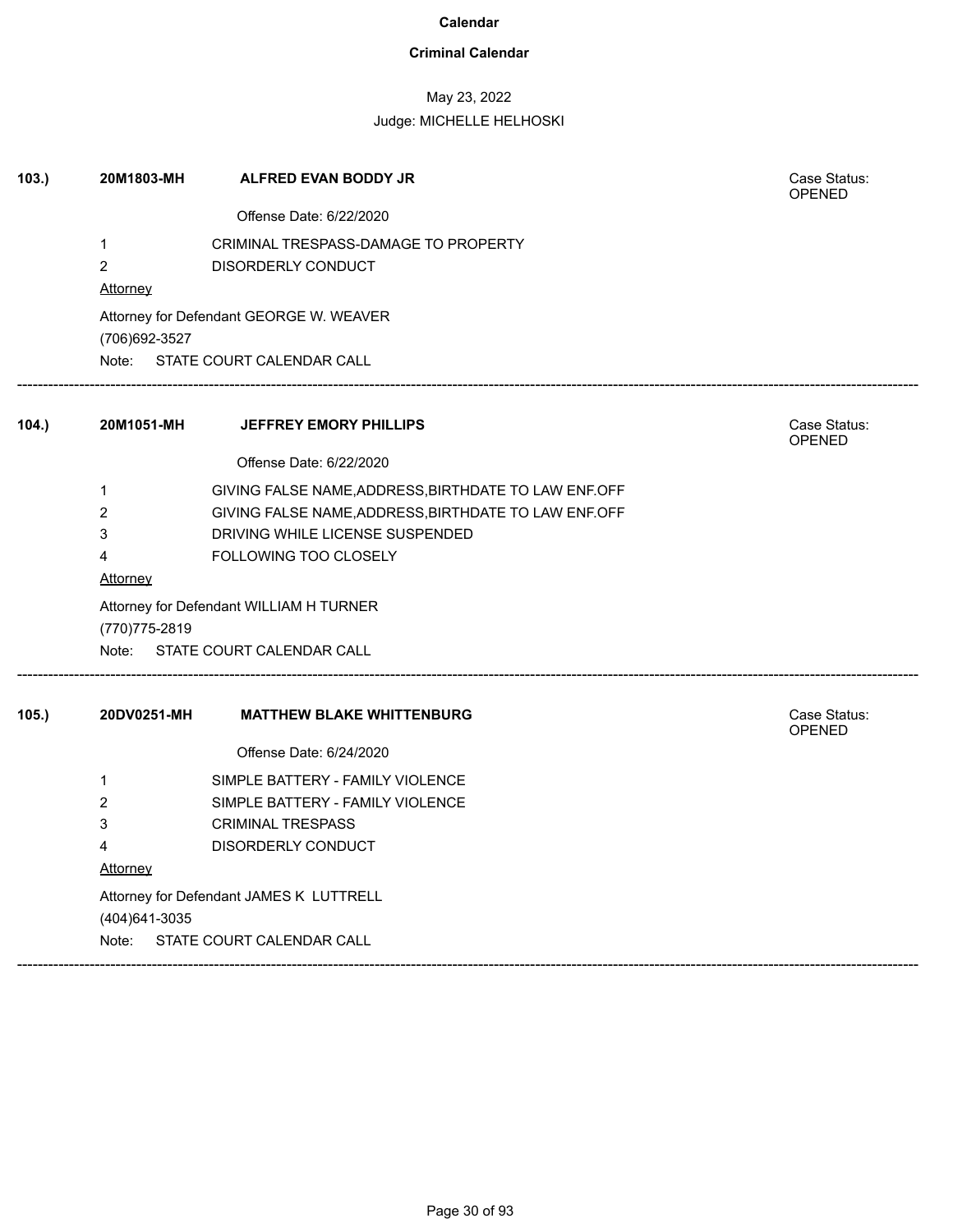### **Criminal Calendar**

## May 23, 2022

| Offense Date: 6/29/2020<br><b>TERRORISTIC THREATS</b><br>1<br><b>TERRORISTIC THREATS</b><br>2<br>HARASSING PHONE CALLS<br>3<br><b>CRIMINAL TRESPASS</b><br>4<br>5<br><b>CRIMINAL TRESPASS</b><br>Attorney<br>Attorney for Defendant KAMERON D KEENE |                               |
|-----------------------------------------------------------------------------------------------------------------------------------------------------------------------------------------------------------------------------------------------------|-------------------------------|
|                                                                                                                                                                                                                                                     |                               |
|                                                                                                                                                                                                                                                     |                               |
|                                                                                                                                                                                                                                                     |                               |
|                                                                                                                                                                                                                                                     |                               |
|                                                                                                                                                                                                                                                     |                               |
|                                                                                                                                                                                                                                                     |                               |
|                                                                                                                                                                                                                                                     |                               |
|                                                                                                                                                                                                                                                     |                               |
| (770) 345-1130                                                                                                                                                                                                                                      |                               |
| Note: STATE COURT CALENDAR CALL                                                                                                                                                                                                                     |                               |
| 107.)<br>20M1171-MH<br><b>TATYANA B JONES</b>                                                                                                                                                                                                       | Case Status:<br>OPENED        |
| Offense Date: 7/4/2020                                                                                                                                                                                                                              |                               |
| POSSESSION OF MARIJUANA, LESS THAN AN OUNCE<br>1                                                                                                                                                                                                    |                               |
| <b>Attorney</b>                                                                                                                                                                                                                                     |                               |
| Attorney for Defendant TONY D. CALHOUN<br>(770) 516-1265                                                                                                                                                                                            |                               |
| Note: STATE COURT CALENDAR CALL                                                                                                                                                                                                                     |                               |
| 108.<br>20M1352-MH<br><b>EMILY KATHERINE SAENGER</b>                                                                                                                                                                                                | Case Status:<br><b>OPENED</b> |
| Offense Date: 7/4/2020                                                                                                                                                                                                                              |                               |
| D.U.I. (PER SE)<br>1                                                                                                                                                                                                                                |                               |
| D.U.I. (LESS SAFE)(ALCOHOL)<br>2                                                                                                                                                                                                                    |                               |
| DUI - UNDER AGE OF 21<br>3                                                                                                                                                                                                                          |                               |
| <b>RECKLESS DRIVING</b><br>4                                                                                                                                                                                                                        |                               |
| UNDERAGE POSSESSION OF ALCOHOL<br>5                                                                                                                                                                                                                 |                               |
| Attorney                                                                                                                                                                                                                                            |                               |
| Attorney for Defendant JEFFREY M. HELLER                                                                                                                                                                                                            |                               |
| (770) 345-1130                                                                                                                                                                                                                                      |                               |
| STATE COURT CALENDAR CALL<br>Note:                                                                                                                                                                                                                  |                               |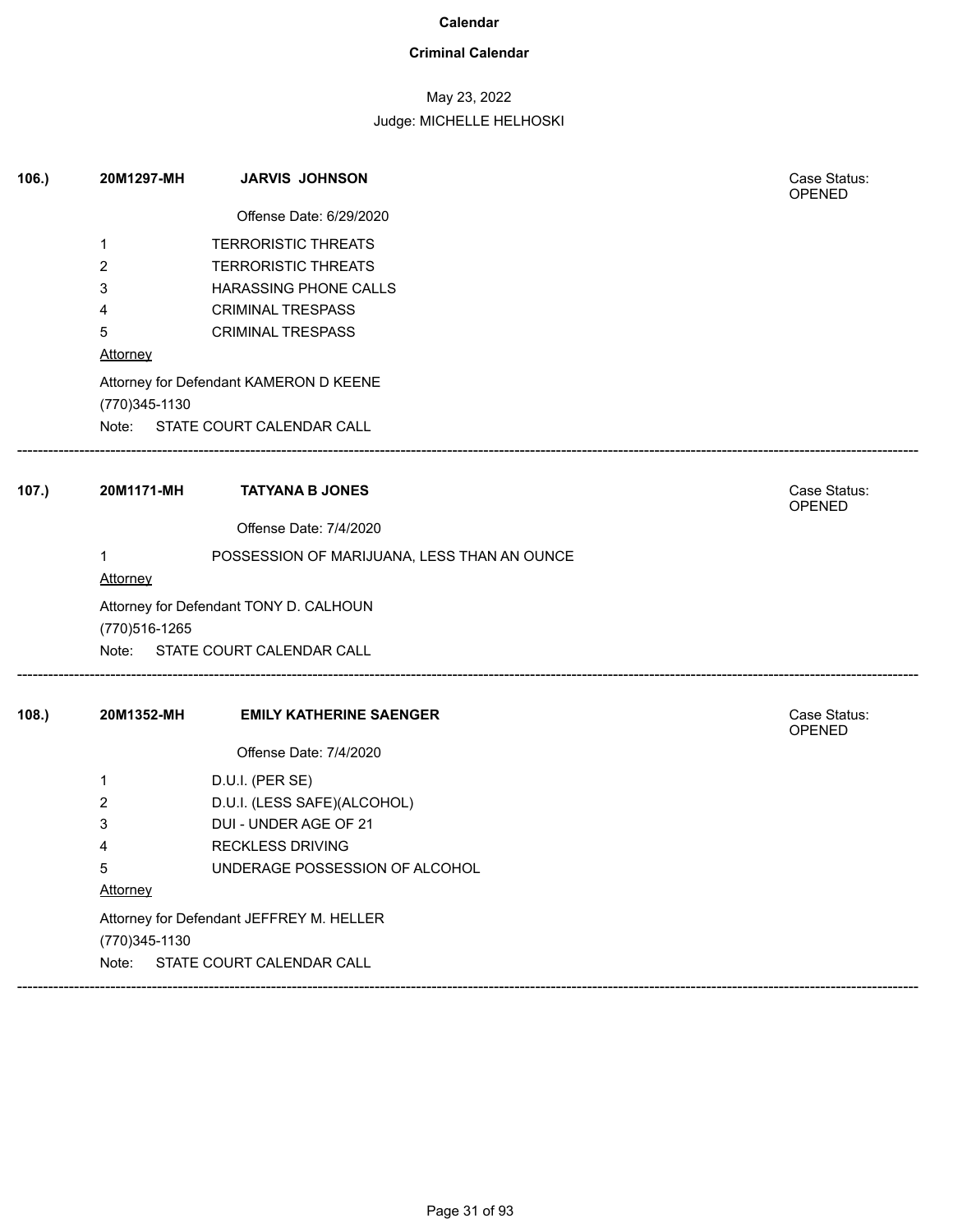### **Criminal Calendar**

## May 23, 2022

| 109.  | 20DV0198-MH    | <b>DALE EMORY COLE</b>                             | Case Status:<br>OPENED |
|-------|----------------|----------------------------------------------------|------------------------|
|       |                | Offense Date: 7/4/2020                             |                        |
|       | 1              | SIMPLE BATTERY - FAMILY VIOLENCE                   |                        |
|       | Attorney       |                                                    |                        |
|       | (770)366-6608  | Attorney for Defendant JIMMY D. BERRY              |                        |
|       |                | Note: STATE COURT CALENDAR CALL                    |                        |
| 110.) | 20M1253-MH     | <b>GRANT KRISTOPHER WALKER</b>                     | Case Status:<br>OPENED |
|       |                | Offense Date: 7/7/2020                             |                        |
|       | 1              | D.U.I. (LESS SAFE)(DRUGS)                          |                        |
|       | 2              | D.U.I. (LESS SAFE)(DRUGS)                          |                        |
|       | 3              | DRIVING UNDER THE INFLUENCE (CONTROLLED SUBSTANCE) |                        |
|       | 4<br>5         | <b>RECKLESS DRIVING</b><br>STRIKING FIXED OBJECT   |                        |
|       | Attorney       |                                                    |                        |
|       | (770) 345-1130 | Attorney for Defendant JEFFREY M. HELLER           |                        |
|       |                | Note: STATE COURT CALENDAR CALL                    |                        |
| 111.) | 20DV0285-MH    | <b>DYLAN JOHN ROMIGH</b>                           | Case Status:<br>OPENED |
|       |                | Offense Date: 7/9/2020                             |                        |
|       | 1              | SIMPLE BATTERY - FAMILY VIOLENCE                   |                        |
|       | $\overline{2}$ | DISORDERLY CONDUCT                                 |                        |
|       | Attorney       |                                                    |                        |
|       |                | Attorney for Defendant SELF-REPRESENTED            |                        |
|       | Note:          | STATE COURT CALENDAR CALL                          |                        |
| 112.) | 20M1558-MH     | <b>LAURA JULIANA PINAL</b>                         | Case Status:<br>OPENED |
|       |                | Offense Date: 7/17/2020                            |                        |
|       | 1              | AFFRAY (FIGHTING)                                  |                        |
|       | Attorney       |                                                    |                        |
|       |                | Attorney for Defendant SHERRI H STONEY             |                        |
|       | (404) 218-1605 |                                                    |                        |
|       | Note:          | STATE COURT CALENDAR CALL                          |                        |
|       |                |                                                    |                        |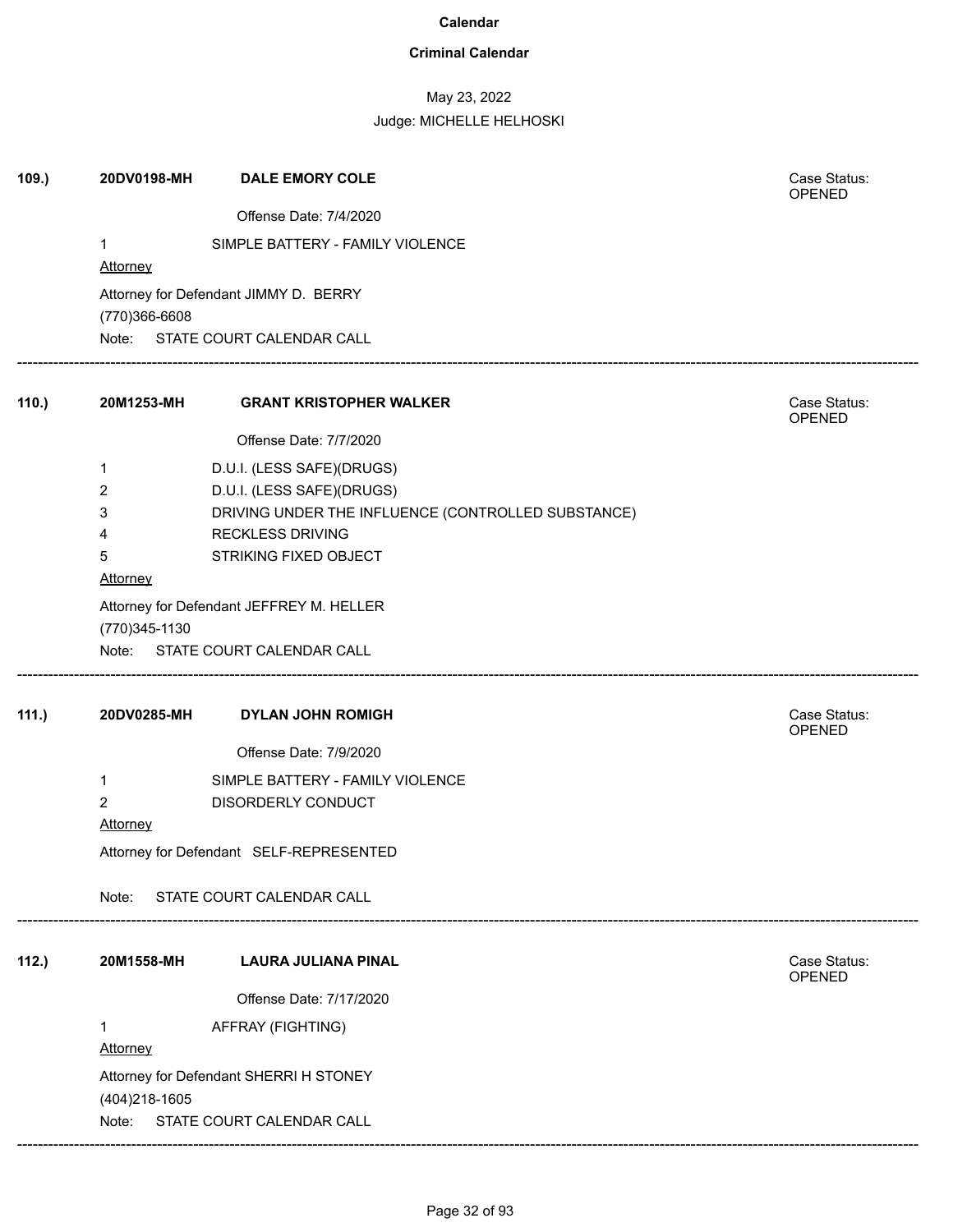### **Criminal Calendar**

## May 23, 2022

| 113. | 20M1279-MH      | <b>ADOLFO SONTAY</b>                                 | Case Status:<br>OPENED        |
|------|-----------------|------------------------------------------------------|-------------------------------|
|      |                 | Offense Date: 7/20/2020                              |                               |
|      | $\mathbf 1$     | GIVING FALSE NAME, ADDRESS, BIRTHDATE TO LAW ENF.OFF |                               |
|      | $\overline{2}$  | GIVING FALSE NAME, ADDRESS, BIRTHDATE TO LAW ENF.OFF |                               |
|      | 3               | PEDESTRAIN DARTING OUT IN TRAFFIC                    |                               |
|      | <b>Attorney</b> |                                                      |                               |
|      | (470)863-5511   | Attorney for Defendant ANGELA TRETHAWAY              |                               |
|      |                 | Note: STATE COURT CALENDAR CALL                      |                               |
| 114. | 20DV0301-MH     | <b>CHRISTIAN HOBBY</b>                               | Case Status:<br><b>OPENED</b> |
|      |                 | Offense Date: 7/20/2020                              |                               |
|      | $\mathbf{1}$    | BATTERY, FAMILY VIOLENCE                             |                               |
|      | $\overline{2}$  | SIMPLE BATTERY - FAMILY VIOLENCE                     |                               |
|      | Attorney        |                                                      |                               |
|      |                 | Attorney for Defendant SELF-REPRESENTED              |                               |
|      |                 | Note: STATE COURT CALENDAR CALL                      |                               |
| 115. | 20DV0260-MH     | JARVIS DONNELL JOHNSON                               | Case Status:<br>OPENED        |
|      |                 | Offense Date: 7/22/2020                              |                               |
|      | $\mathbf 1$     | VIOLATE FAMILY VIOLENCE ORDER                        |                               |
|      | <b>Attorney</b> |                                                      |                               |
|      |                 | Attorney for Defendant KAMERON D KEENE               |                               |
|      | (770) 345-1130  |                                                      |                               |
|      |                 | Note: STATE COURT CALENDAR CALL                      |                               |
| 116. | 21DV0026-MH     | <b>DANIEL JESSE RICHARDS</b>                         | Case Status:<br><b>OPENED</b> |
|      |                 | Offense Date: 7/22/2020                              |                               |
|      | 1               | SIMPLE BATTERY - FAMILY VIOLENCE                     |                               |
|      | $\overline{2}$  | SIMPLE BATTERY - FAMILY VIOLENCE                     |                               |
|      | 3               | <b>CRIMINAL TRESPASS</b>                             |                               |
|      | Attorney        |                                                      |                               |
|      |                 | Attorney for Defendant MARJORIE M. MUSGRAVE          |                               |
|      | (770) 479-1426  |                                                      |                               |
|      | Note:           | STATE COURT CALENDAR CALL                            |                               |
|      |                 |                                                      |                               |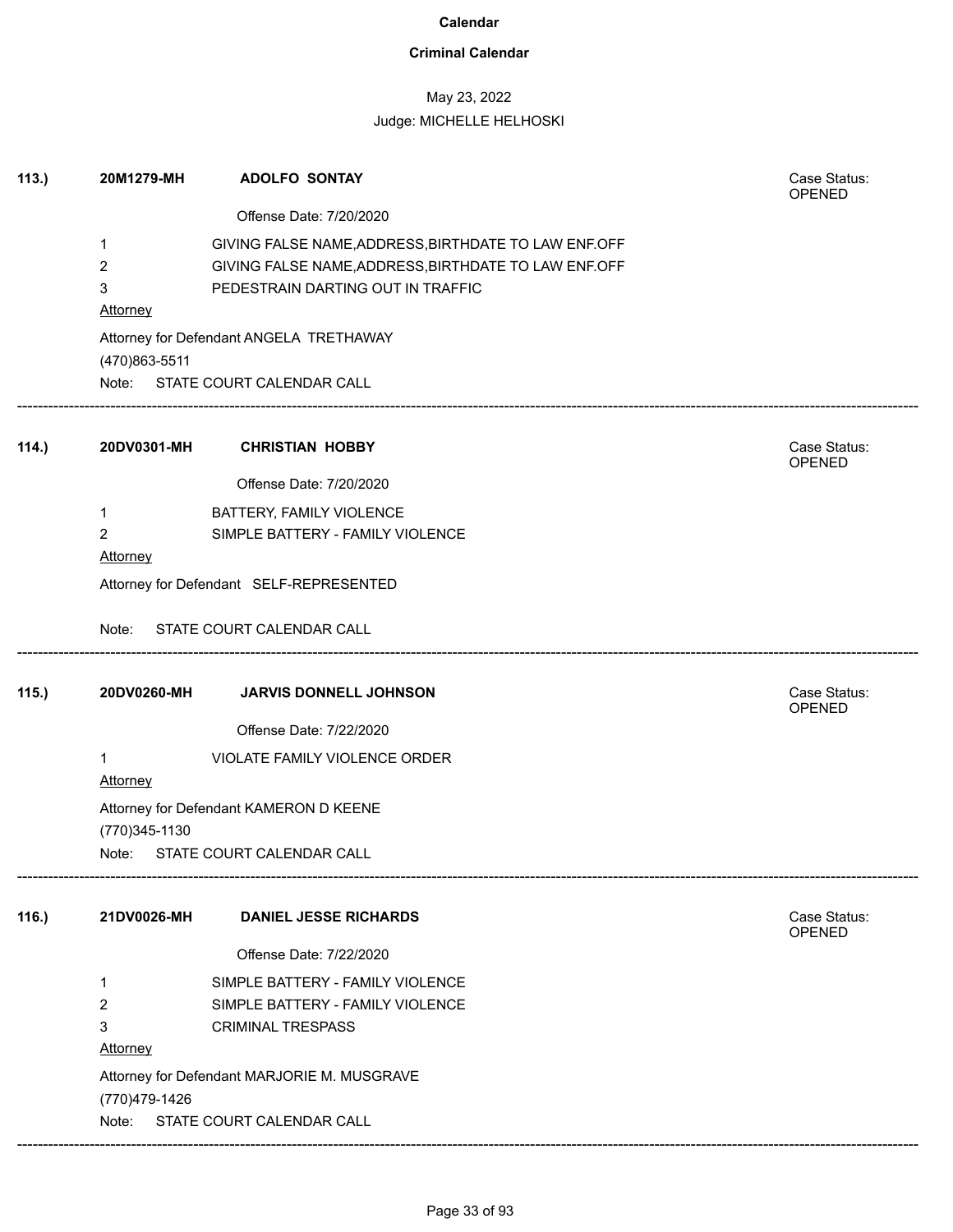### **Criminal Calendar**

## May 23, 2022

| 117.) | 20DV0325-MH                     | <b>STEVEN DOUGLAS CHAMBERS</b>                                 | Case Status:<br><b>OPENED</b> |
|-------|---------------------------------|----------------------------------------------------------------|-------------------------------|
|       |                                 | Offense Date: 7/22/2020                                        |                               |
|       | 1<br>$\overline{c}$<br>Attorney | SIMPLE BATTERY - FAMILY VIOLENCE<br><b>TERRORISTIC THREATS</b> |                               |
|       |                                 | Attorney for Defendant DREW G. BISHOP                          |                               |
|       | (678) 213-5297                  |                                                                |                               |
|       |                                 | Note: STATE COURT CALENDAR CALL                                |                               |
| 118.  | 20M1516-MH                      | <b>NATHAN MICHAEL HASLICK</b>                                  | Case Status:<br><b>OPENED</b> |
|       |                                 | Offense Date: 7/24/2020                                        |                               |
|       | $\mathbf{1}$                    | LOITERING OR PROWLING                                          |                               |
|       | <b>Attorney</b>                 |                                                                |                               |
|       | (770)479-0707                   | Attorney for Defendant JONATHAN A. KESLER                      |                               |
|       | Note:                           | STATE COURT CALENDAR CALL                                      |                               |
| 119.  | 21M0074-MH                      | <b>THOMAS DEVONTAY GREEN</b>                                   | Case Status:<br><b>OPENED</b> |
|       |                                 | Offense Date: 7/25/2020                                        |                               |
|       | $\mathbf{1}$                    | PUBLIC INDECENCY                                               |                               |
|       | 2                               | SIMPLE ASSAULT                                                 |                               |
|       | 3                               | SIMPLE ASSAULT                                                 |                               |
|       | 4                               | CRIMINAL TRESPASS-DAMAGE TO PROPERTY                           |                               |
|       | 5                               | CRIMINAL TRESPASS-DAMAGE TO PROPERTY                           |                               |
|       | 6                               | CRIMINAL TRESPASS-DAMAGE TO PROPERTY                           |                               |
|       | Attorney                        |                                                                |                               |
|       |                                 | Attorney for Defendant SUSAN M ZEREINI                         |                               |
|       | 6789281147                      |                                                                |                               |
|       | Note:                           | STATE COURT CALENDAR CALL                                      |                               |
|       |                                 |                                                                |                               |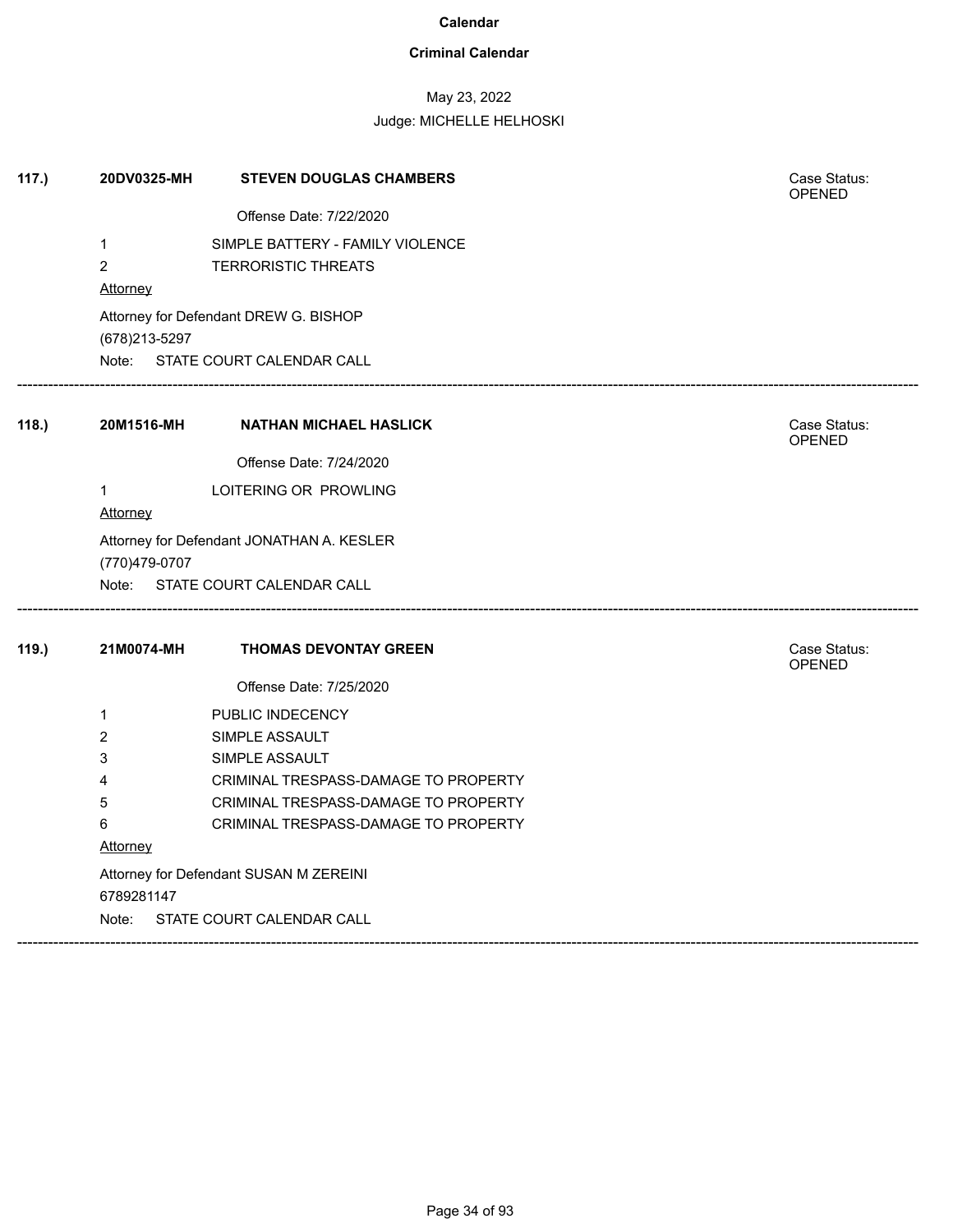### **Criminal Calendar**

## May 23, 2022

| 120. | 20M1137-MH      | <b>DRAKE JOSEPH MEYER</b>                          | Case Status:<br><b>OPENED</b> |
|------|-----------------|----------------------------------------------------|-------------------------------|
|      |                 | Offense Date: 7/27/2020                            |                               |
|      | 1               | PEDESTRIAN UNDER THE INFLUENCE                     |                               |
|      | $\overline{2}$  | OBSTRUCTION OF AN OFFICER - MISD                   |                               |
|      | <b>Attorney</b> |                                                    |                               |
|      |                 | Attorney for Defendant LAURA E. AUSTIN             |                               |
|      | (770)428-0141   |                                                    |                               |
|      |                 | Note: STATE COURT CALENDAR CALL                    |                               |
| 121. | 20M1215-MH      | <b>ELEUTERIO MARTINEZ GUILLEN</b>                  | Case Status:<br>OPENED        |
|      |                 | Offense Date: 7/29/2020                            |                               |
|      | 1               | UNLAWFUL TO POSSESS, DISPLAY, OR USE ANY FALSE, FR |                               |
|      | $\overline{2}$  | DRIVING WITHOUT A LICENSE                          |                               |
|      | 3               | <b>SPEEDING</b>                                    |                               |
|      |                 | Posted Speed: 45 Actual Speed: 65                  |                               |
|      | 4               | SPEEDING                                           |                               |
|      | Attorney        |                                                    |                               |
|      |                 | Attorney for Defendant MICHAEL A EDMUNDS           |                               |
|      | (770) 575-2522  |                                                    |                               |
|      |                 | Note: STATE COURT CALENDAR CALL                    |                               |
| 122. | 20M1301-MH      | JOHN ALAN MAASS                                    | Case Status:<br>OPENED        |
|      |                 | Offense Date: 7/30/2020                            |                               |
|      | $\mathbf 1$     | POSSESSION OF MARIJUANA, LESS THAN AN OUNCE        |                               |
|      | <b>Attorney</b> |                                                    |                               |
|      |                 | Attorney for Defendant ZACHARY H. SMITH            |                               |
|      | (770)956-1400   |                                                    |                               |
|      | Note:           | STATE COURT CALENDAR CALL                          |                               |
|      |                 |                                                    |                               |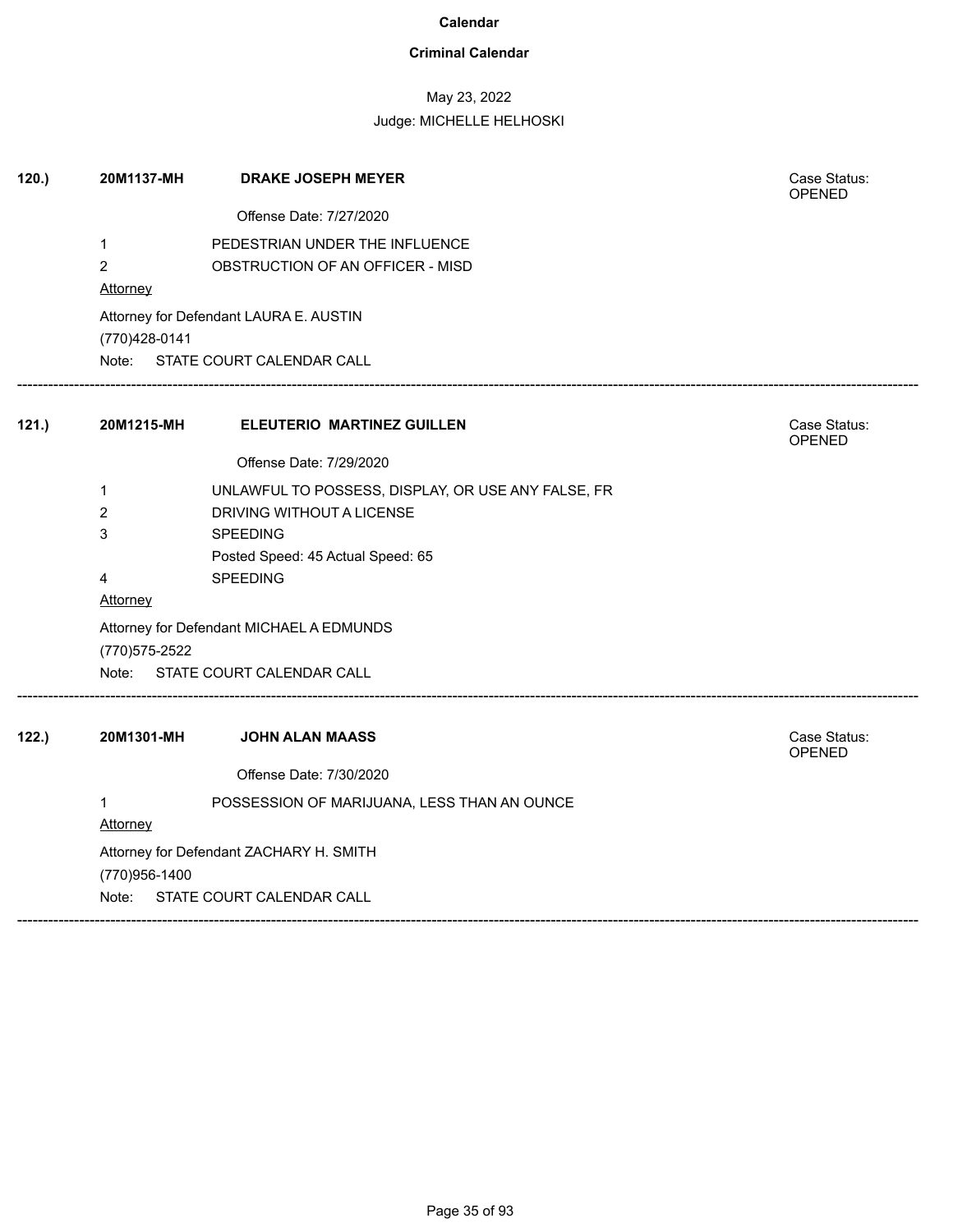### **Criminal Calendar**

## May 23, 2022

| 123. | 20M1526-MH     | <b>THOMAS ANDREW MARTINEZ</b>                      | Case Status:<br><b>OPENED</b> |
|------|----------------|----------------------------------------------------|-------------------------------|
|      |                | Offense Date: 7/30/2020                            |                               |
|      | 1              | D.U.I. (PER SE)                                    |                               |
|      | 2              | D.U.I. (LESS SAFE)(ALCOHOL)                        |                               |
|      | 3              | <b>RECKLESS DRIVING</b>                            |                               |
|      | 4              | REQUIREMENTS UPON STRIKING UNATTENDED VEHICLE      |                               |
|      | Attorney       |                                                    |                               |
|      |                | Attorney for Defendant STACY BARNETT               |                               |
|      | 6784391432     |                                                    |                               |
|      |                | Note: STATE COURT CALENDAR CALL                    |                               |
| 124. | 20M1268-MH     | RICARDO BARRON-HEREDIA                             | Case Status:<br>OPENED        |
|      |                | Offense Date: 7/31/2020                            |                               |
|      | 1              | D.U.I. (PER SE)                                    |                               |
|      | 2              | D.U.I. (LESS SAFE)(ALCOHOL)                        |                               |
|      | 3              | ENDANGERING A CHILD BY DRIVING UNDER THE INFLUENCE |                               |
|      | 4              | ENDANGERING A CHILD BY DRIVING UNDER THE INFLUENCE |                               |
|      | 5              | DRIVING WITHOUT A LICENSE                          |                               |
|      | 6              | CHILD SAFETY RESTRAINT VIOLATION                   |                               |
|      | $\overline{7}$ | POSSESSION OF MARIJUANA, LESS THAN AN OUNCE        |                               |
|      | 8              | POSSESSION OF DRUG RELATED OBJECTS                 |                               |
|      | Attorney       |                                                    |                               |
|      | (470)863-5511  | Attorney for Defendant ANGELA TRETHAWAY            |                               |
|      |                | Note: STATE COURT CALENDAR CALL                    |                               |
|      |                |                                                    | Case Status:                  |
| 125. | 20M1275-MH     | <b>TRACI JANCIK-LYNCH</b>                          | OPENED                        |
|      |                | Offense Date: 8/1/2020                             |                               |
|      | 1              | D.U.I. (PER SE)                                    |                               |
|      | 2              | D.U.I. (LESS SAFE)(ALCOHOL)                        |                               |
|      | 3              | <b>RECKLESS DRIVING</b>                            |                               |
|      | 4              | FAILURE TO MAINTAIN LANE                           |                               |
|      | 5              | OBSTRUCTION OF AN OFFICER - MISD                   |                               |
|      | Attorney       |                                                    |                               |
|      |                | Attorney for Defendant MATTHEW F. ENSLEIN          |                               |
|      | (770) 427-9624 |                                                    |                               |
|      | Note:          | STATE COURT CALENDAR CALL                          |                               |
|      |                |                                                    |                               |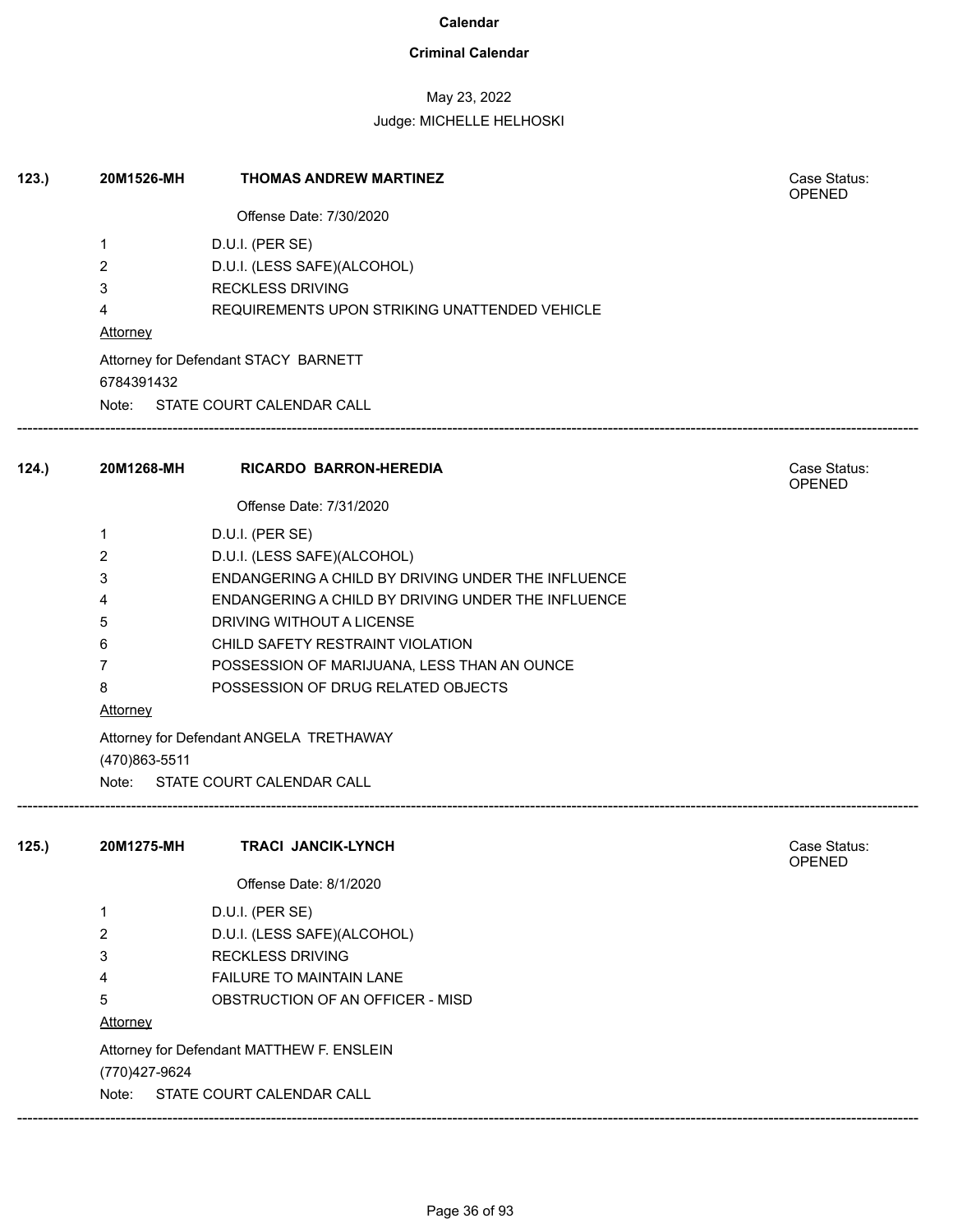### **Criminal Calendar**

## May 23, 2022

| Offense Date: 8/4/2020                                       |                        |
|--------------------------------------------------------------|------------------------|
|                                                              |                        |
| SIMPLE ASSAULT<br>1                                          |                        |
| $\overline{2}$<br>SIMPLE ASSAULT                             |                        |
| 3<br>SIMPLE ASSAULT                                          |                        |
| Attorney                                                     |                        |
| Attorney for Defendant MARJORIE M. MUSGRAVE<br>(770)479-1426 |                        |
| Note: STATE COURT CALENDAR CALL                              |                        |
| 127.)<br>20M1734-MH<br><b>JEANNE B KEMPER</b>                | Case Status:<br>OPENED |
| Offense Date: 8/8/2020                                       |                        |
| THEFT BY SHOPLIFTING - MISDEMEANOR<br>1                      |                        |
| 2<br>THEFT BY SHOPLIFTING - MISDEMEANOR                      |                        |
| Attorney                                                     |                        |
| Attorney for Defendant SCOTT T. POOLE                        |                        |
| (678)880-9360                                                |                        |
| Note: STATE COURT CALENDAR CALL                              |                        |
| 128.<br>20M1589-MH<br><b>ADRIAN VINCENT DUDLEY</b>           | Case Status:<br>OPENED |
| Offense Date: 8/8/2020                                       |                        |
| D.U.I. (PER SE)<br>1                                         |                        |
| D.U.I. (LESS SAFE)(ALCOHOL)<br>2                             |                        |
| 3<br>DISREGARDING TRAFFIC CONTROL DEVICE                     |                        |
| Attorney                                                     |                        |
| Attorney for Defendant SELF-REPRESENTED                      |                        |
| STATE COURT CALENDAR CALL<br>Note:                           |                        |
| 129.)<br>20M1300-MH<br><b>NITZA CELESTE OLIVIERI</b>         | Case Status:           |
|                                                              | OPENED                 |
| Offense Date: 8/8/2020                                       |                        |
| POSSESSION OF MARIJUANA, LESS THAN AN OUNCE                  |                        |
| <b>Attorney</b>                                              |                        |
|                                                              |                        |
| Attorney for Defendant DREW G. BISHOP                        |                        |
| (678) 213-5297<br>Note:<br>STATE COURT CALENDAR CALL         |                        |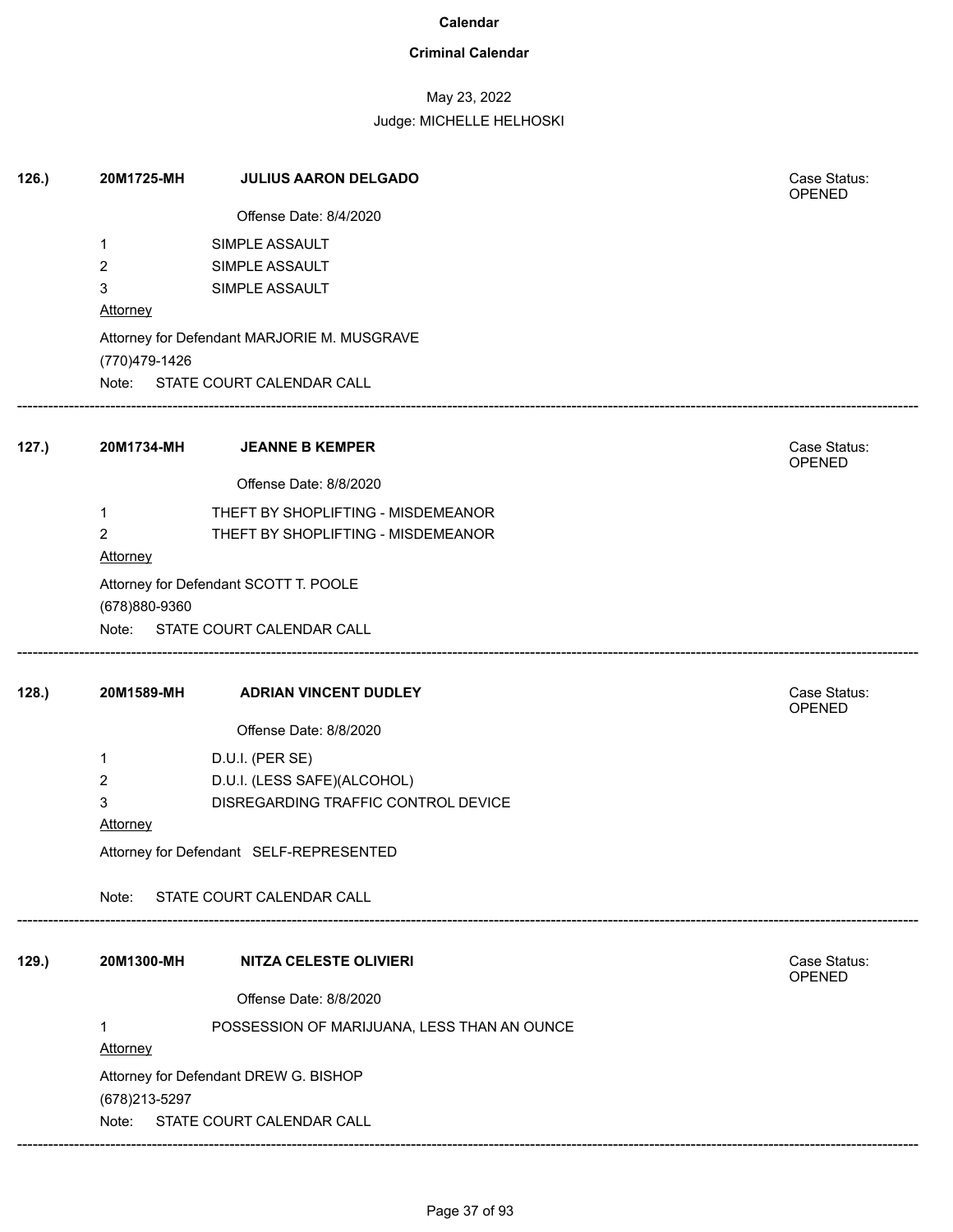### **Criminal Calendar**

May 23, 2022

| 130. | 20M1300-MH             | <b>TIFFANY BROOKE SPENCER</b>                      | Case Status:<br><b>OPENED</b> |  |  |
|------|------------------------|----------------------------------------------------|-------------------------------|--|--|
|      |                        | Offense Date: 8/8/2020                             |                               |  |  |
|      | $\sqrt{2}$<br>Attorney | MARIJUANA-POSSESS LESS THAN 1 OZ.                  |                               |  |  |
|      | (678) 382-9121         | Attorney for Defendant BRIAN A HOBBS               |                               |  |  |
|      | Note:                  | STATE COURT CALENDAR CALL                          |                               |  |  |
| 131. | 21M0202-MH             | <b>CHASON MOON</b>                                 | Case Status:<br><b>OPENED</b> |  |  |
|      |                        | Offense Date: 8/9/2020                             |                               |  |  |
|      | $\mathbf{1}$           | D.U.I. (PER SE)                                    |                               |  |  |
|      | $\overline{2}$         | D.U.I. (LESS SAFE)(ALCOHOL)                        |                               |  |  |
|      | 3                      | DUI - UNDER AGE OF 21                              |                               |  |  |
|      | 4                      | <b>RECKLESS DRIVING</b>                            |                               |  |  |
|      | 5                      | <b>INSTRUCTION PERMITS &amp; TEMP L</b>            |                               |  |  |
|      | 6                      | FURNISH, PURCHASE, POSSESS ALCOHOL UNDER LEGAL AGE |                               |  |  |
|      | Attorney               |                                                    |                               |  |  |
|      |                        | Attorney for Defendant PAUL GHANOUNI               |                               |  |  |
|      | (770) 720-6336         |                                                    |                               |  |  |
|      | Note:                  | STATE COURT CALENDAR CALL                          |                               |  |  |
| 132. | 20M1610-MH             | <b>SHANNON M DEVINE</b>                            | Case Status:<br><b>OPENED</b> |  |  |
|      |                        | Offense Date: 8/9/2020                             |                               |  |  |
|      | $\mathbf{1}$           | D.U.I. (PER SE)                                    |                               |  |  |
|      | $\overline{c}$         | D.U.I. (LESS SAFE)(ALCOHOL)                        |                               |  |  |
|      | $\mathbf{3}$           | FAILURE TO MAINTAIN LANE                           |                               |  |  |
|      | Attorney               |                                                    |                               |  |  |
|      |                        | Attorney for Defendant JEFFERY L. DICKERSON        |                               |  |  |
|      | (678)444-4280          |                                                    |                               |  |  |
|      | Note:                  | STATE COURT CALENDAR CALL                          |                               |  |  |
|      |                        |                                                    |                               |  |  |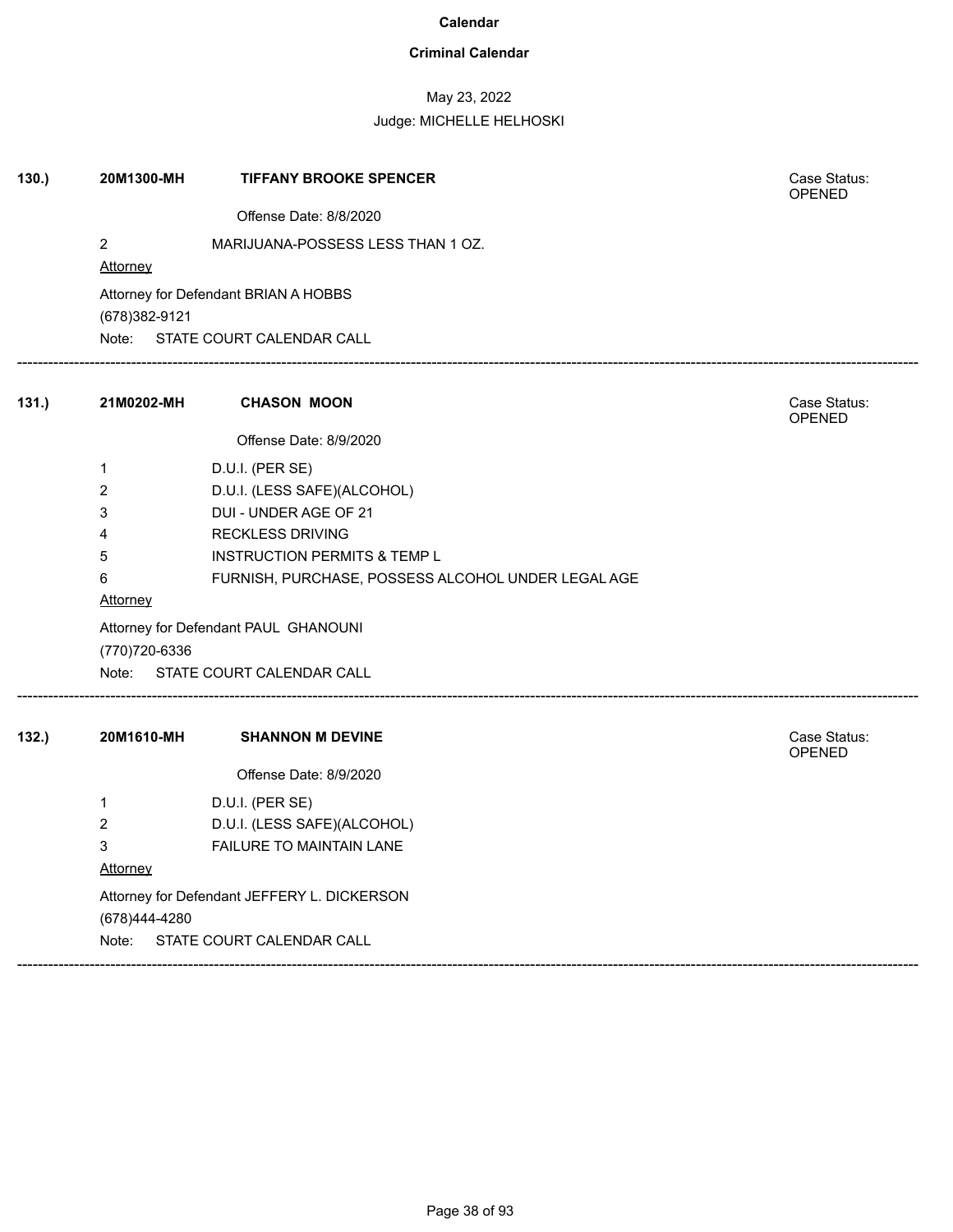### **Criminal Calendar**

## May 23, 2022

| 133. | 21M0122-MH      | <b>RYAN ASHLEY CLEGHORN</b>                           | Case Status:<br><b>OPENED</b> |
|------|-----------------|-------------------------------------------------------|-------------------------------|
|      |                 | Offense Date: 8/10/2020                               |                               |
|      | 1               | D.U.I. (LESS SAFE)(ALCOHOL)                           |                               |
|      | 2               | FAILURE TO MAINTAIN LANE                              |                               |
|      | <b>Attorney</b> |                                                       |                               |
|      | (770)479-2185   | Attorney for Defendant BARRY W. BISHOP                |                               |
|      |                 | Note: STATE COURT CALENDAR CALL                       |                               |
| 134. | 20M1505-MH      | <b>WILLIAM ROBERT SCHERER</b>                         | Case Status:<br>OPENED        |
|      |                 | Offense Date: 8/12/2020                               |                               |
|      | 1               | D.U.I. (LESS SAFE)(DRUGS)                             |                               |
|      | 2               | D.U.I. (LESS SAFE)(DRUGS)                             |                               |
|      | 3               | DRIVING UNDER THE INFLUENCE (CONTROLLED SUBSTANCE)    |                               |
|      | 4               | AFFIXING OF PLATE TO CONCEAL OR MISREPRESENT IDENTITY |                               |
|      | 5               | TURN SIGNAL VIOLATION                                 |                               |
|      | <b>Attorney</b> |                                                       |                               |
|      |                 | Attorney for Defendant JOHN F. CONNOLLY               |                               |
|      | (770) 720-4411  | Note: STATE COURT CALENDAR CALL                       |                               |
|      |                 |                                                       |                               |
| 135. | 20M1564-MH      | <b>EAMON J KEEGAN</b>                                 | Case Status:<br><b>OPENED</b> |
|      |                 | Offense Date: 8/14/2020                               |                               |
|      | 1               | D.U.I. (PER SE)                                       |                               |
|      | 2               | D.U.I. (LESS SAFE)(ALCOHOL)                           |                               |
|      | 3               | <b>RECKLESS DRIVING</b>                               |                               |
|      | 4               | FAILURE TO MAINTAIN LANE                              |                               |
|      | 5               | NO TAG                                                |                               |
|      | 6               | OBSTRUCTION OF AN OFFICER                             |                               |
|      | Attorney        |                                                       |                               |
|      |                 | Attorney for Defendant BRIAN A HANSFORD               |                               |
|      | (770) 781-4100  |                                                       |                               |
|      | Note:           | STATE COURT CALENDAR CALL                             |                               |
|      |                 |                                                       |                               |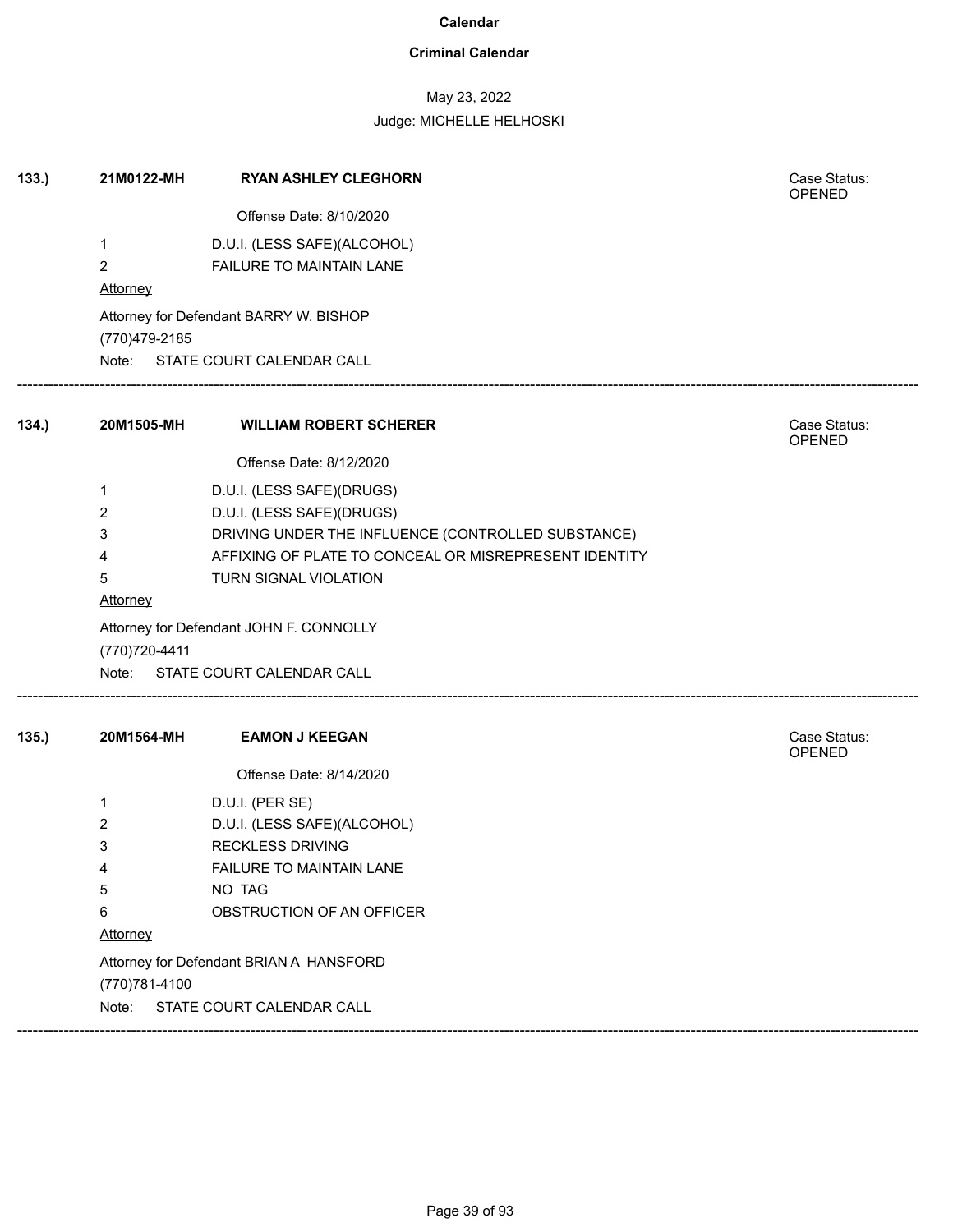### **Criminal Calendar**

## May 23, 2022

| 136. | 20M1353-MH     | <b>JAMES OVAL KENNEMUR</b>               | Case Status:<br><b>OPENED</b> |  |
|------|----------------|------------------------------------------|-------------------------------|--|
|      |                | Offense Date: 8/14/2020                  |                               |  |
|      | $\mathbf{1}$   | D.U.I. (LESS SAFE)(ALCOHOL)              |                               |  |
|      | $\overline{c}$ | <b>IMPROPER PASSING</b>                  |                               |  |
|      | 3              | <b>RECKLESS DRIVING</b>                  |                               |  |
|      | Attorney       |                                          |                               |  |
|      |                | Attorney for Defendant SCOTT T. POOLE    |                               |  |
|      | (678)880-9360  |                                          |                               |  |
|      | Note:          | STATE COURT CALENDAR CALL                |                               |  |
| 137. | 20M1398-MH     | <b>CHRISTOPHER TIMMS HUNTER</b>          | Case Status:<br><b>OPENED</b> |  |
|      |                | Offense Date: 8/15/2020                  |                               |  |
|      | 1              | D.U.I. (PER SE)                          |                               |  |
|      | $\overline{c}$ | D.U.I. (LESS SAFE)(ALCOHOL)              |                               |  |
|      | 3              | FAILURE TO MAINTAIN LANE                 |                               |  |
|      | Attorney       |                                          |                               |  |
|      |                | Attorney for Defendant JEFFREY M. HELLER |                               |  |
|      | (770) 345-1130 |                                          |                               |  |
|      |                | Note: STATE COURT CALENDAR CALL          |                               |  |
| 138. | 20M1397-MH     | JOHN ROBERT DEPUTY III                   | Case Status:<br><b>OPENED</b> |  |
|      |                | Offense Date: 8/15/2020                  |                               |  |
|      | $\mathbf{1}$   | D.U.I. (PER SE)                          |                               |  |
|      | $\overline{2}$ | D.U.I. (LESS SAFE)(ALCOHOL)              |                               |  |
|      | 3              | <b>FAILURE TO MAINTAIN LANE</b>          |                               |  |
|      | Attorney       |                                          |                               |  |
|      |                | Attorney for Defendant GREGORY CHANCY    |                               |  |
|      | 7706273221     |                                          |                               |  |
|      | Note:          | STATE COURT CALENDAR CALL                |                               |  |
|      |                |                                          |                               |  |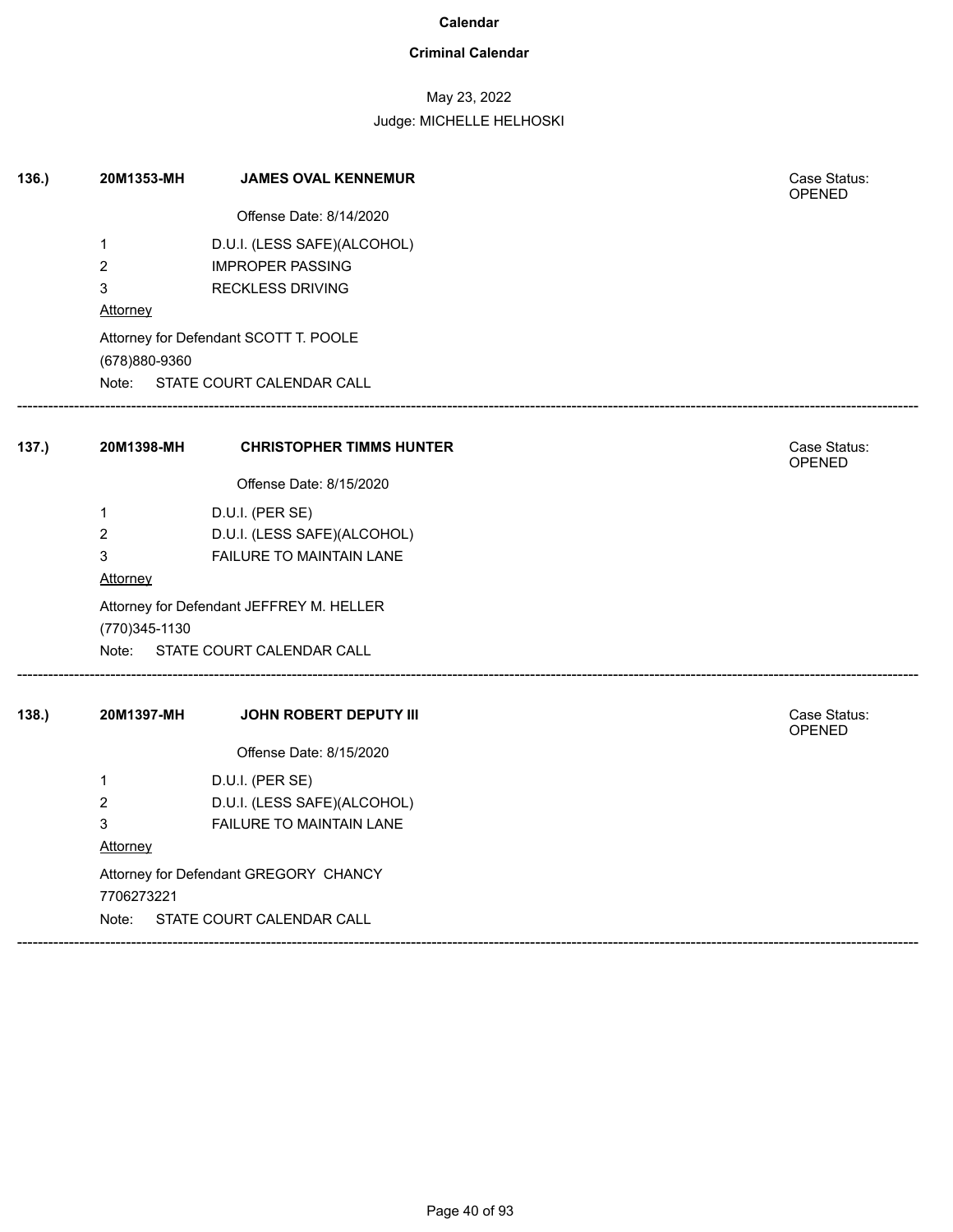### **Criminal Calendar**

## May 23, 2022

| 139.  | 20M1515-MH          | <b>JEFFREY SAYERS</b>                                             | Case Status:<br>OPENED        |
|-------|---------------------|-------------------------------------------------------------------|-------------------------------|
|       |                     | Offense Date: 8/15/2020                                           |                               |
|       | $\mathbf{1}$        | <b>CRIMINAL TRES DAMAGE</b>                                       |                               |
|       | $\overline{2}$<br>3 | <b>CRIMINAL TRES DAMAGE</b><br>CRIMINAL TRESPASS-UNLAWFUL PURPOSE |                               |
|       | Attorney            |                                                                   |                               |
|       | (770) 345-1130      | Attorney for Defendant JEFFREY M. HELLER                          |                               |
|       |                     | Note: STATE COURT CALENDAR CALL                                   |                               |
| 140.  | 20M1304-MH          | <b>AURELIANO RAMIREZ-ROJAS</b>                                    | Case Status:                  |
|       |                     |                                                                   | <b>OPENED</b>                 |
|       |                     | Offense Date: 8/16/2020                                           |                               |
|       | 1                   | D.U.I. (LESS SAFE)(ALCOHOL)                                       |                               |
|       | $\overline{c}$      | DRIVING WITHOUT A LICENSE                                         |                               |
|       | 3                   | <b>RECKLESS DRIVING</b>                                           |                               |
|       | 4                   | OBSTRUCTION OF AN OFFICER                                         |                               |
|       | Attorney            |                                                                   |                               |
|       | (404) 923-0446      | Attorney for Defendant DOUGLAS B. ROHAN                           |                               |
|       |                     | Note: STATE COURT CALENDAR CALL                                   |                               |
| 141.) | 20M1424-MH          | <b>QUINETTA RONLA HOLLINS</b>                                     | Case Status:<br><b>OPENED</b> |
|       |                     | Offense Date: 8/18/2020                                           |                               |
|       | 1                   | OBSTRUCTION OF AN OFFICER - MISD                                  |                               |
|       | $\overline{2}$      | SIMPLE BATTERY                                                    |                               |
|       | Attorney            |                                                                   |                               |
|       |                     | Attorney for Defendant ROBERT S CONNER                            |                               |
|       | (770)956-1400       |                                                                   |                               |
|       | Note:               | STATE COURT CALENDAR CALL                                         |                               |
|       |                     |                                                                   |                               |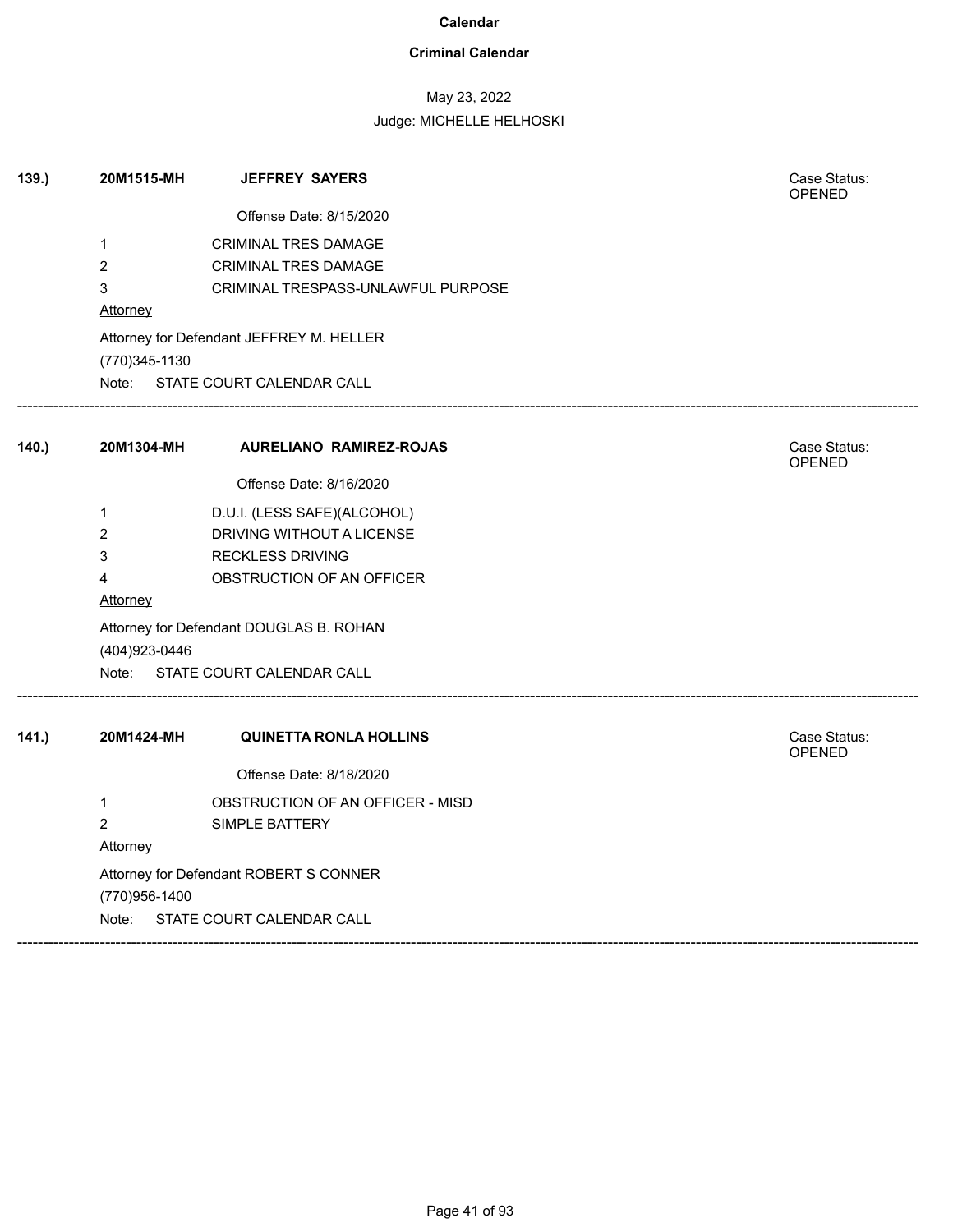### **Criminal Calendar**

## May 23, 2022

| 142.  | 21DV0017-MH     | <b>BRANDON JOSEPH HASTY</b>            | Case Status:<br><b>OPENED</b> |
|-------|-----------------|----------------------------------------|-------------------------------|
|       |                 | Offense Date: 8/19/2020                |                               |
|       | $\mathbf{1}$    | SIMPLE BATTERY - FAMILY VIOLENCE       |                               |
|       | $\overline{2}$  | <b>DISORDERLY CONDUCT</b>              |                               |
|       | 3               | <b>CRIMINAL TRESPASS</b>               |                               |
|       | <b>Attorney</b> |                                        |                               |
|       | (770)870-4994   | Attorney for Defendant ALAN J LEVINE   |                               |
|       |                 | Note: STATE COURT CALENDAR CALL        |                               |
| 143.  | 20M1624-MH      | <b>HENRIETTA M PIOTROWSKI</b>          | Case Status:<br>OPENED        |
|       |                 | Offense Date: 8/20/2020                |                               |
|       | 1               | THEFT BY SHOPLIFTING - MISDEMEANOR     |                               |
|       | $\overline{2}$  | THEFT BY SHOPLIFTING - MISDEMEANOR     |                               |
|       | 3               | THEFT BY SHOPLIFTING - MISDEMEANOR     |                               |
|       | 4               | THEFT BY SHOPLIFTING - MISDEMEANOR     |                               |
|       | 5               | THEFT BY SHOPLIFTING - MISDEMEANOR     |                               |
|       | Attorney        |                                        |                               |
|       | 8775291478      | Attorney for Defendant TERI L BROWN    |                               |
|       |                 | Note: STATE COURT CALENDAR CALL        |                               |
| 144.) | 20DV0252-MH     | <b>KRISTY BRAGG</b>                    | Case Status:<br>OPENED        |
|       |                 | Offense Date: 8/20/2020                |                               |
|       | $\mathbf{1}$    | SIMPLE BATTERY - FAMILY VIOLENCE       |                               |
|       | $\overline{2}$  | DISORDERLY CONDUCT                     |                               |
|       | <b>Attorney</b> |                                        |                               |
|       |                 | Attorney for Defendant PHILIP D. PRICE |                               |
|       | (770) 479-1471  |                                        |                               |
|       | Note:           | STATE COURT CALENDAR CALL              |                               |
|       |                 |                                        |                               |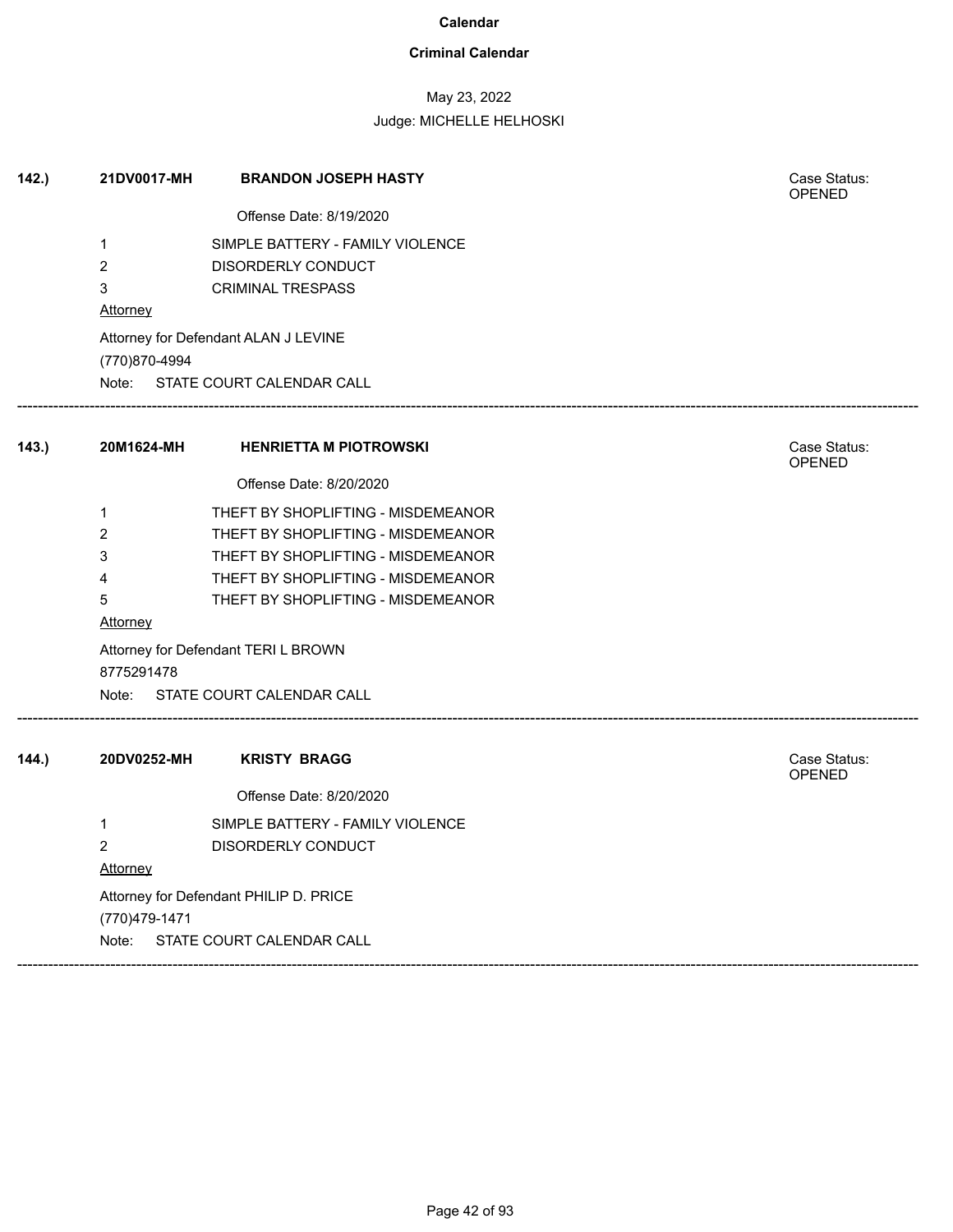### **Criminal Calendar**

## May 23, 2022

### Judge: MICHELLE HELHOSKI

| 145.  | 20M1608-MH              | <b>ANDREW ROBERT BARNARD</b>                | Case Status:<br><b>OPENED</b> |
|-------|-------------------------|---------------------------------------------|-------------------------------|
|       |                         | Offense Date: 8/22/2020                     |                               |
|       | $\mathbf 1$             | D.U.I. (PER SE)                             |                               |
|       | $\overline{2}$          | D.U.I. (LESS SAFE)(ALCOHOL)                 |                               |
|       | 3                       | FAILURE TO MAINTAIN LANE                    |                               |
|       | Attorney                |                                             |                               |
|       |                         | Attorney for Defendant JEFFREY M. HELLER    |                               |
|       | (770)345-1130           |                                             |                               |
|       |                         | Note: STATE COURT CALENDAR CALL             |                               |
| 146.) |                         | 20M1394-MH AMBERLY M OWEN                   | Case Status:                  |
|       |                         | Offense Date: 8/25/2020                     | <b>OPENED</b>                 |
|       | 1                       | POSSESSION OF MARIJUANA, LESS THAN AN OUNCE |                               |
|       | $\overline{2}$          | POSSESSION OF DRUG RELATED OBJECTS          |                               |
|       | 3                       | LOITERING OR PROWLING                       |                               |
|       | <b>Attorney</b>         |                                             |                               |
|       | Attorney                |                                             |                               |
|       |                         | Attorney for Defendant BRYAN R HOWARD       |                               |
|       | (678) 310-3476          |                                             |                               |
|       |                         | Attorney for Defendant ALEJANDRO ARCA       |                               |
|       | (678) 310-3476<br>Note: | STATE COURT CALENDAR CALL                   |                               |
|       |                         |                                             |                               |
| 147.) | 20M1407-MH              | <b>ALYSSA RAE VANN</b>                      | Case Status:<br><b>OPENED</b> |
|       |                         | Offense Date: 8/26/2020                     |                               |
|       | 5                       | OBSTRUCTION OF AN OFFICER - MISD            |                               |
|       | Attorney                |                                             |                               |
|       |                         | Attorney for Defendant GREGORY A HICKS      |                               |
|       | 7705165996              |                                             |                               |
|       | Note:                   | STATE COURT CALENDAR CALL                   |                               |

------------------------------------------------------------------------------------------------------------------------------------------------------------------------------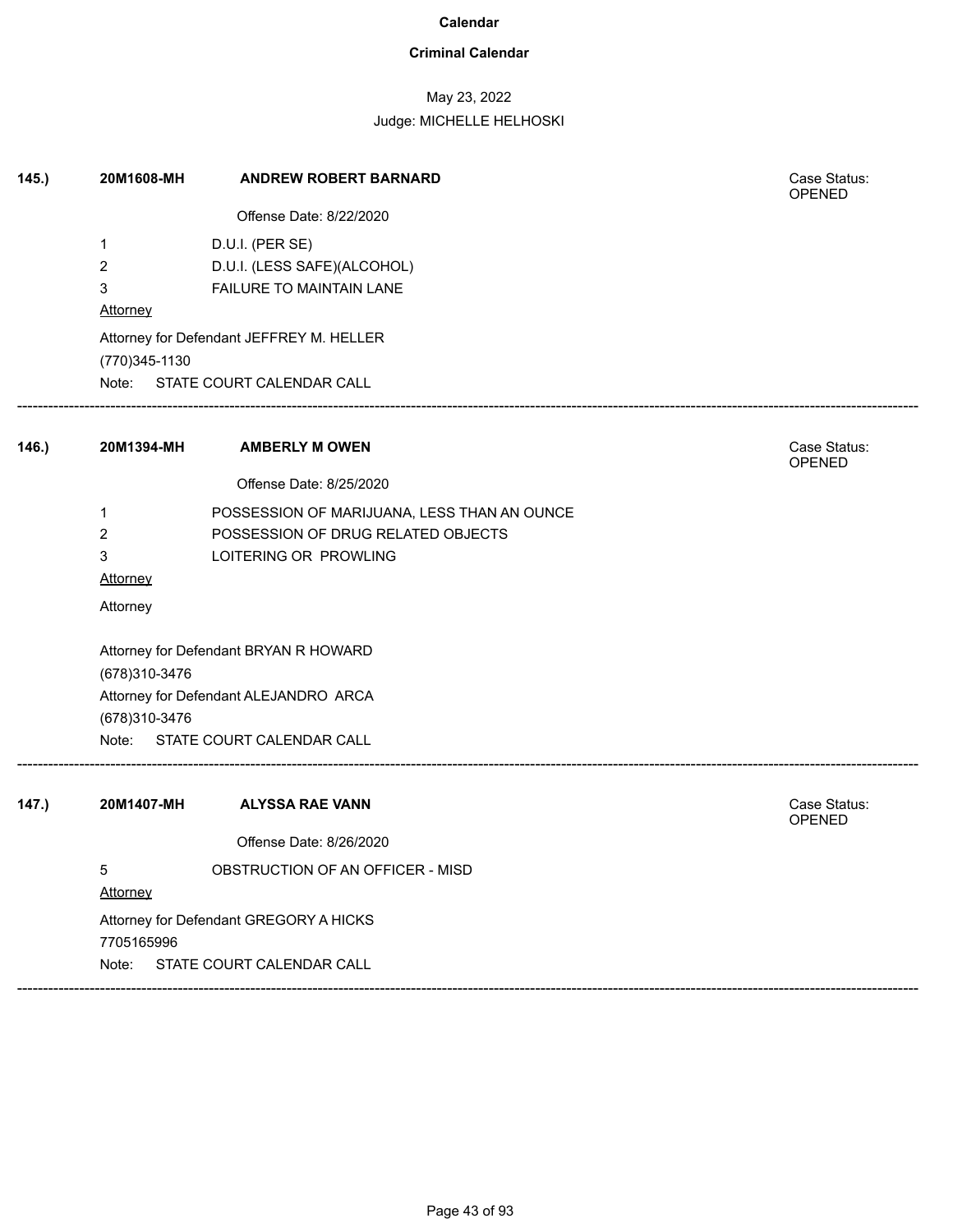### **Criminal Calendar**

## May 23, 2022

| 148. | 20M1407-MH      | THAD ADAM DODSON                                | Case Status:<br>OPENED        |
|------|-----------------|-------------------------------------------------|-------------------------------|
|      |                 | Offense Date: 8/26/2020                         |                               |
|      | 1               | FLEEING OR ATTEMPTING TO ELUDE A POLICE OFFICER |                               |
|      | $\overline{c}$  | <b>RECKLESS DRIVING</b>                         |                               |
|      | 3               | DRIVING WHILE LICENSE SUSPENDED                 |                               |
|      | 4               | OBSCURED OR IMPROPER TAG                        |                               |
|      | <b>Attorney</b> |                                                 |                               |
|      |                 | Attorney for Defendant GREGORY A HICKS          |                               |
|      | 7705165996      |                                                 |                               |
|      |                 | Note: STATE COURT CALENDAR CALL                 |                               |
| 149. | 20M1740-MH      | <b>RANDY GUTIERREZ</b>                          | Case Status:<br>OPENED        |
|      |                 | Offense Date: 8/29/2020                         |                               |
|      | 1               | D.U.I. (LESS SAFE)(DRUGS)                       |                               |
|      | 2               | D.U.I. (LESS SAFE)(DRUGS)                       |                               |
|      | 3               | <b>RECKLESS DRIVING</b>                         |                               |
|      | 4               | <b>SPEEDING</b>                                 |                               |
|      | <b>Attorney</b> |                                                 |                               |
|      | (770)645-0990   | Attorney for Defendant JEFFREY S. WILLIAMS      |                               |
|      |                 | Note: STATE COURT CALENDAR CALL                 |                               |
| 150. | 20DV0344-MH     | ARBEY A VELASQUEZ-LOPEZ                         | Case Status:<br><b>OPENED</b> |
|      |                 | Offense Date: 8/29/2020                         |                               |
|      | 1               | BATTERY, FAMILY VIOLENCE                        |                               |
|      | $\overline{c}$  | CRUELTY TO CHILDREN- 3RD DEGREE                 |                               |
|      | Attorney        |                                                 |                               |
|      |                 | Attorney for Defendant ISAIAH GREGORY           |                               |
|      | (404) 328-7818  |                                                 |                               |
|      | Note:           | STATE COURT CALENDAR CALL                       |                               |
|      |                 |                                                 |                               |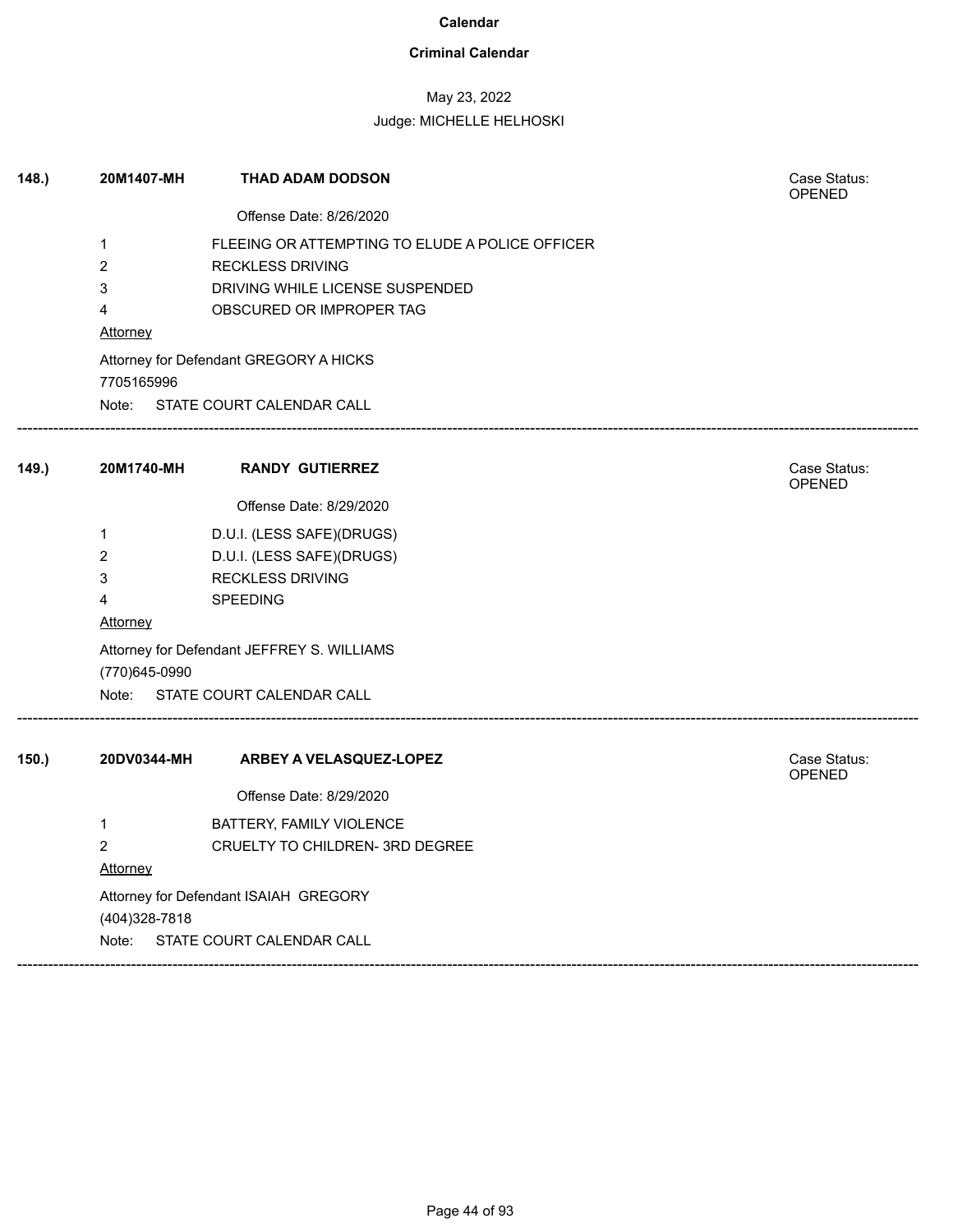### **Criminal Calendar**

## May 23, 2022

| 151.) | 20M1707-MH     | <b>DOUGLAS ALLAN CLAPP</b>                         | Case Status:<br>OPENED        |
|-------|----------------|----------------------------------------------------|-------------------------------|
|       |                | Offense Date: 9/1/2020                             |                               |
|       | 1              | D.U.I. (LESS SAFE)(DRUGS)                          |                               |
|       | 2              | D.U.I. (LESS SAFE)(DRUGS)                          |                               |
|       | 3              | DRIVING UNDER THE INFLUENCE (CONTROLLED SUBSTANCE) |                               |
|       | 4              | DRIVING WHILE LICENSE SUSPENDED                    |                               |
|       | Attorney       |                                                    |                               |
|       | (770) 479-2185 | Attorney for Defendant CHRISTOPHER L. BISHOP       |                               |
|       |                | Note: STATE COURT CALENDAR CALL                    |                               |
| 152.  | 20M1696-MH     | <b>JACOB ELLIOTT SHORE</b>                         | Case Status:<br><b>OPENED</b> |
|       |                | Offense Date: 9/1/2020                             |                               |
|       | $\mathbf{1}$   | THEFT BY TAKING - MISDEMEANOR                      |                               |
|       | Attorney       |                                                    |                               |
|       | (770) 425-6698 | Attorney for Defendant ELIZABETH L GUERRA          |                               |
|       | Note:          | STATE COURT CALENDAR CALL                          |                               |
| 153.  | 20M1453-MH     | <b>ZACHARY SEAN MILLER</b>                         | Case Status:<br><b>OPENED</b> |
|       |                | Offense Date: 9/2/2020                             |                               |
|       | 1              | POSSESSION OF MARIJUANA, LESS THAN AN OUNCE        |                               |
|       | 2              | POSSESSION OF DRUG RELATED OBJECTS                 |                               |
|       | 3              | POSSESSION OF DRUG RELATED OBJECTS                 |                               |
|       | 4              | FAILURE TO OBEY STOP SIGN                          |                               |
|       | Attorney       |                                                    |                               |
|       |                | Attorney for Defendant EMILY L EVETT               |                               |
|       | (770)479-1471  |                                                    |                               |
|       | Note:          | STATE COURT CALENDAR CALL                          |                               |
|       |                |                                                    |                               |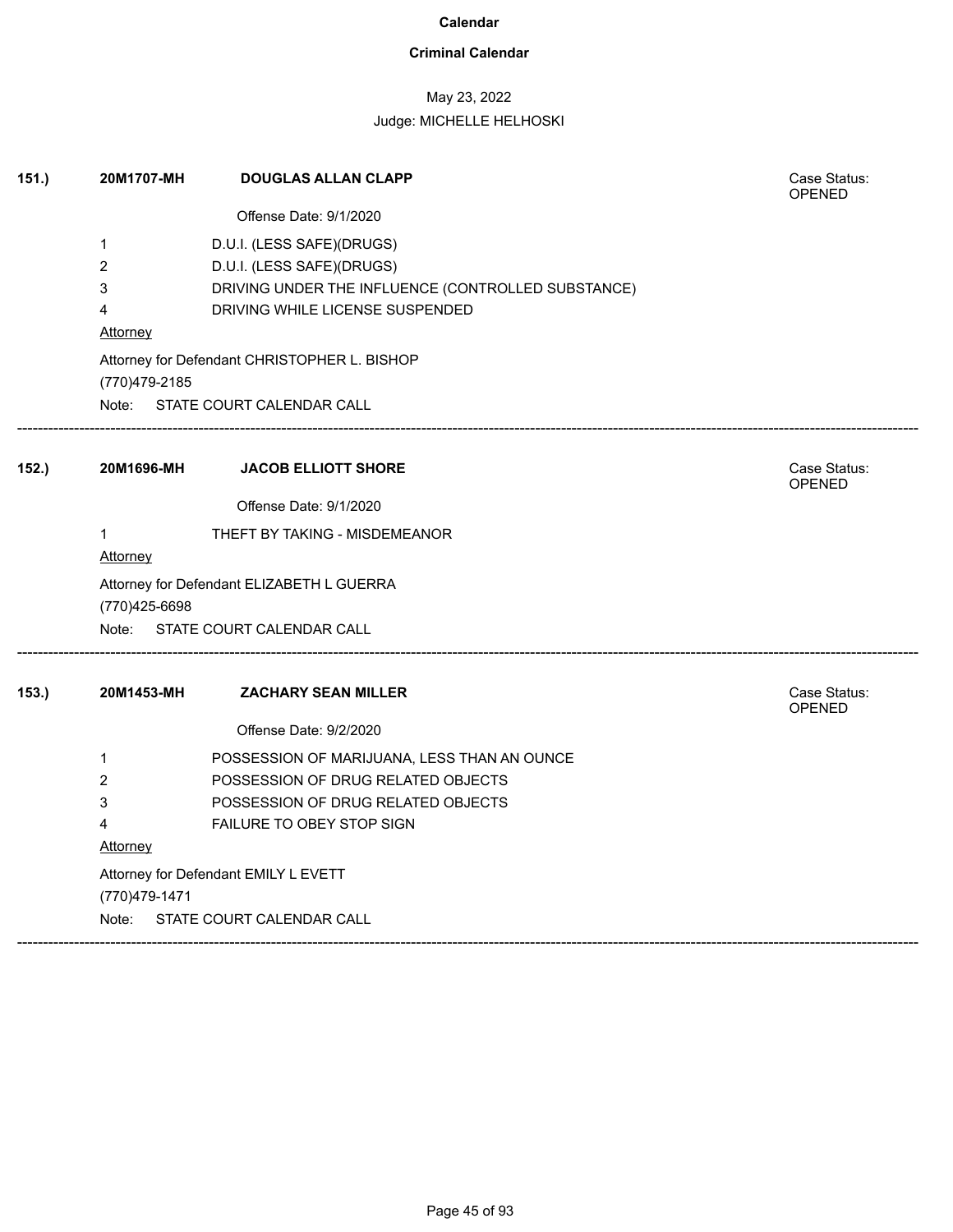### **Criminal Calendar**

## May 23, 2022

| 154.  | 20M1722-MH     | <b>ELIAS SANCHEZ</b>                       | Case Status:<br>OPENED |
|-------|----------------|--------------------------------------------|------------------------|
|       |                | Offense Date: 9/3/2020                     |                        |
|       | 1              | SIMPLE ASSAULT                             |                        |
|       | $\overline{c}$ | <b>TERRORISTIC THREATS</b>                 |                        |
|       | 3              | OBSTRUCTION OF AN OFFICER - MISD           |                        |
|       | 4              | <b>RECKLESS DRIVING</b>                    |                        |
|       | Attorney       |                                            |                        |
|       | 7704791400     | Attorney for Defendant WALTER L. LUTES     |                        |
|       |                | Note: STATE COURT CALENDAR CALL            |                        |
| 155.  | 20M1332-MH     | <b>SHARON DENISE SETSER</b>                | Case Status:<br>OPENED |
|       |                | Offense Date: 9/4/2020                     |                        |
|       | 1              | SIMPLE ASSAULT                             |                        |
|       | Attorney       |                                            |                        |
|       |                | Attorney for Defendant TONY D. CALHOUN     |                        |
|       | (770) 516-1265 |                                            |                        |
|       |                | Note: STATE COURT CALENDAR CALL            |                        |
|       |                |                                            |                        |
| 156.) | 20M1421-MH     | <b>DAKOTA ALLEN HOSKINS</b>                | Case Status:<br>OPENED |
|       |                | Offense Date: 9/4/2020                     |                        |
|       | 1              | THEFT BY DECEPTION - MISDEMEANOR           |                        |
|       | Attorney       |                                            |                        |
|       | 7706938715     | Attorney for Defendant MITCH J SKANDALAKIS |                        |
|       |                | Note: STATE COURT CALENDAR CALL            |                        |
| 157.) | 20M1358-MH     | <b>JOSHUA C HENDRICKSON</b>                | Case Status:           |
|       |                | Offense Date: 9/5/2020                     | OPENED                 |
|       | 1              | PUBLIC DRUNK                               |                        |
|       | $\overline{c}$ | OBSTRUCTION OF AN OFFICER - MISD           |                        |
|       | Attorney       |                                            |                        |
|       |                | Attorney for Defendant SHERRI H STONEY     |                        |
|       | (404) 218-1605 |                                            |                        |
|       |                | STATE COURT CALENDAR CALL                  |                        |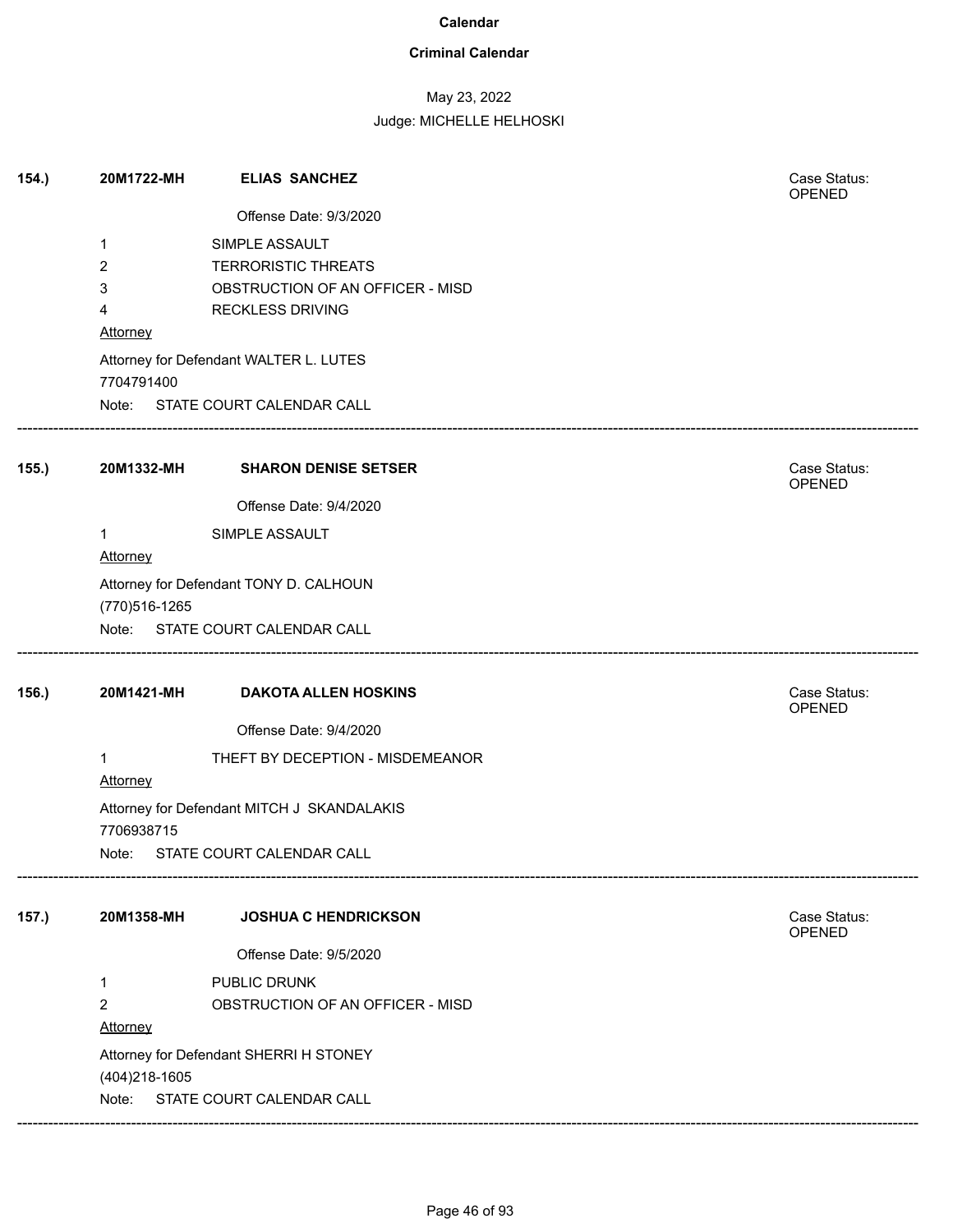### **Criminal Calendar**

## May 23, 2022

| 158. | 20M1525-MH      | <b>JAMES PATTON GRAHAM</b>                         | Case Status:<br><b>OPENED</b> |  |
|------|-----------------|----------------------------------------------------|-------------------------------|--|
|      |                 | Offense Date: 9/5/2020                             |                               |  |
|      | 1               | D.U.I. (PER SE)                                    |                               |  |
|      | $\overline{2}$  | D.U.I. (LESS SAFE)(ALCOHOL)                        |                               |  |
|      | 3               | FAILURE TO MAINTAIN LANE                           |                               |  |
|      | <b>Attorney</b> |                                                    |                               |  |
|      |                 | Attorney for Defendant CHRISTOPHER L. BISHOP       |                               |  |
|      | (770)479-2185   | Note: STATE COURT CALENDAR CALL                    |                               |  |
| 159. | 20M1635-MH      | PEDRO LOPEZ                                        | Case Status:                  |  |
|      |                 |                                                    | <b>OPENED</b>                 |  |
|      |                 | Offense Date: 9/5/2020                             |                               |  |
|      | 1               | D.U.I. (PER SE)                                    |                               |  |
|      | 2               | D.U.I. (LESS SAFE)(ALCOHOL)                        |                               |  |
|      | 3               | DUI - UNDER AGE OF 21                              |                               |  |
|      | 4               | DRIVING WITHOUT A VALID LICENSE                    |                               |  |
|      | 5               | <b>FAILURE TO MAINTAIN LANE</b>                    |                               |  |
|      | 6               | OPEN CONTAINER VIOLATION                           |                               |  |
|      | $\mathbf{7}$    | FURNISH, PURCHASE, POSSESS ALCOHOL UNDER LEGAL AGE |                               |  |
|      | <b>Attorney</b> |                                                    |                               |  |
|      | (678)880-9360   | Attorney for Defendant MEREDITH A GARDIAL          |                               |  |
|      | Note:           | STATE COURT CALENDAR CALL                          |                               |  |
| 160. | 20M1609-MH      | <b>GARY WAYNE SERAFINI</b>                         | Case Status:<br><b>OPENED</b> |  |
|      |                 | Offense Date: 9/6/2020                             |                               |  |
|      | 1               | D.U.I. (PER SE)                                    |                               |  |
|      | $\overline{c}$  | D.U.I. (LESS SAFE)(ALCOHOL)                        |                               |  |
|      | 3               | FAILURE TO MAINTAIN LANE                           |                               |  |
|      | Attorney        |                                                    |                               |  |
|      |                 | Attorney for Defendant ARCHIE L. SPEIGHTS          |                               |  |
|      | (770)479-1500   |                                                    |                               |  |
|      | Note:           | STATE COURT CALENDAR CALL                          |                               |  |
|      |                 |                                                    |                               |  |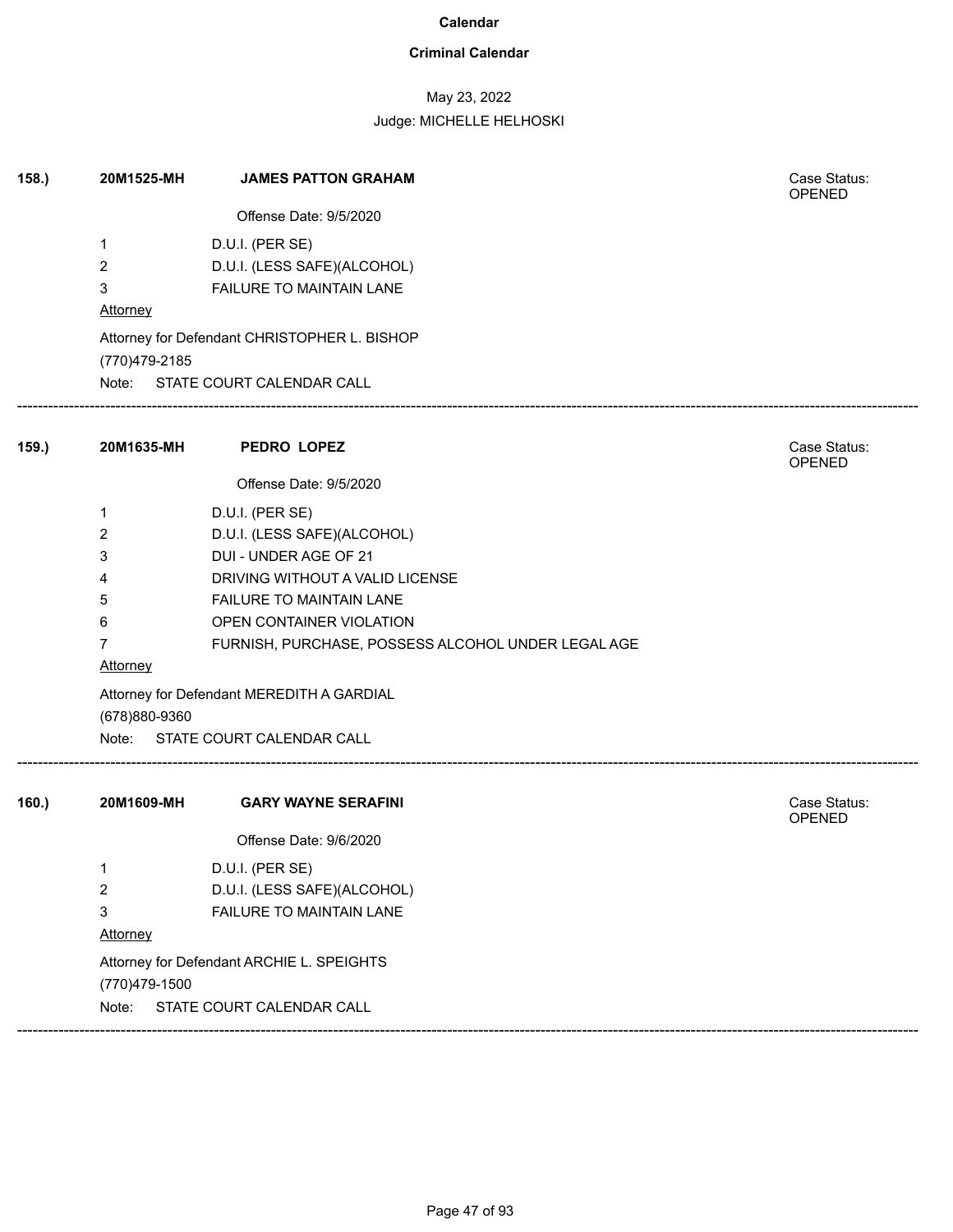### **Criminal Calendar**

## May 23, 2022

| 161. | 20M1524-MH      | <b>LOGAN DANIEL MCCONNELL</b>                     | Case Status:<br><b>OPENED</b> |  |  |
|------|-----------------|---------------------------------------------------|-------------------------------|--|--|
|      |                 | Offense Date: 9/6/2020                            |                               |  |  |
|      | $\mathbf{1}$    | D.U.I. (PER SE)                                   |                               |  |  |
|      | 2               | D.U.I. (LESS SAFE)(ALCOHOL)                       |                               |  |  |
|      | 3               | <b>FAILURE TO MAINTAIN LANE</b>                   |                               |  |  |
|      | 4               | <b>STOP SIGN VIOLATION</b>                        |                               |  |  |
|      | 5               | OPEN CONTAINER VIOLATION                          |                               |  |  |
|      | Attorney        |                                                   |                               |  |  |
|      |                 | Attorney for Defendant GEORGE A STEIN             |                               |  |  |
|      | (404)881-6500   |                                                   |                               |  |  |
|      | Note:           | STATE COURT CALENDAR CALL                         |                               |  |  |
| 162. | 20DV0347-MH     | <b>TAMBLEA COLBERT</b>                            | Case Status:<br><b>OPENED</b> |  |  |
|      |                 | Offense Date: 9/7/2020                            |                               |  |  |
|      | 1               | POSSESSION OF MARIJUANA, LESS THAN AN OUNCE       |                               |  |  |
|      | <b>Attorney</b> |                                                   |                               |  |  |
|      | (770)956-1400   | Attorney for Defendant WALLACE W ROGERS           |                               |  |  |
|      |                 | Note: STATE COURT CALENDAR CALL                   |                               |  |  |
| 163. | 20M1744-MH      | <b>DAVID CHARLES TRACY</b>                        | Case Status:<br><b>OPENED</b> |  |  |
|      |                 | Offense Date: 9/9/2020                            |                               |  |  |
|      | 1               | D.U.I. (LESS SAFE)(DRUGS)                         |                               |  |  |
|      | 2               | D.U.I. (LESS SAFE)(DRUGS)                         |                               |  |  |
|      | 3               | FAILURE TO MAINTAIN LANE                          |                               |  |  |
|      | 4               | <b>TAMPERING WITH EVIDENCE</b>                    |                               |  |  |
|      | Attorney        |                                                   |                               |  |  |
|      |                 | Attorney for Defendant SURINDER K. CHADHA JIMENEZ |                               |  |  |
|      | (404)861-4039   |                                                   |                               |  |  |
|      | Note:           | STATE COURT CALENDAR CALL                         |                               |  |  |
|      |                 |                                                   |                               |  |  |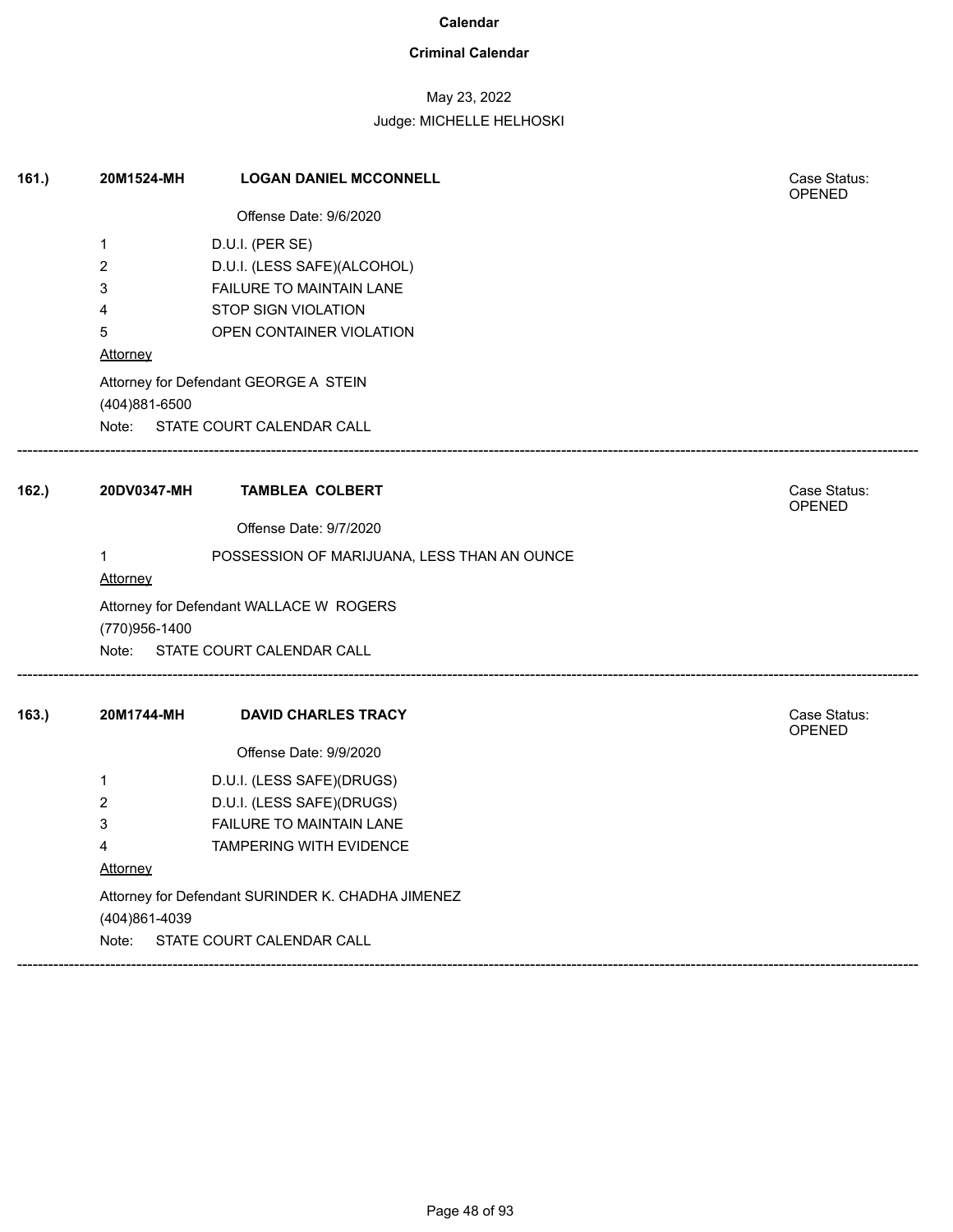### **Criminal Calendar**

## May 23, 2022

| 164. | 20M1427-MH      | <b>MICHELLE LEIGH WHITING</b>              | Case Status:<br>OPENED |  |  |  |
|------|-----------------|--------------------------------------------|------------------------|--|--|--|
|      |                 | Offense Date: 9/10/2020                    |                        |  |  |  |
|      | $\mathbf{1}$    | D.U.I. (LESS SAFE)(ALCOHOL)                |                        |  |  |  |
|      | $\overline{2}$  | <b>RECKLESS DRIVING</b>                    |                        |  |  |  |
|      | 3               | FAILURE TO MAINTAIN LANE                   |                        |  |  |  |
|      | Attorney        |                                            |                        |  |  |  |
|      | 6783103476      | Attorney for Defendant BRYAN R HOWARD      |                        |  |  |  |
|      |                 | Note: STATE COURT CALENDAR CALL            |                        |  |  |  |
| 165. | 20DV0299-MH     | <b>KIRA MARIE RICH</b>                     | Case Status:<br>OPENED |  |  |  |
|      |                 | Offense Date: 9/11/2020                    |                        |  |  |  |
|      | 1               | SIMPLE BATTERY - FAMILY VIOLENCE           |                        |  |  |  |
|      | <b>Attorney</b> |                                            |                        |  |  |  |
|      |                 | Attorney for Defendant GREGORY CHANCY      |                        |  |  |  |
|      | 7706273221      | Note: STATE COURT CALENDAR CALL            |                        |  |  |  |
| 166. | 21M0224-MH      | <b>DARRYN JOVONN FRAY</b>                  | Case Status:<br>OPENED |  |  |  |
|      |                 | Offense Date: 9/11/2020                    |                        |  |  |  |
|      | $\mathbf 1$     | D.U.I. (LESS SAFE)(ALCOHOL)                |                        |  |  |  |
|      | $\overline{2}$  | <b>RECKLESS DRIVING</b>                    |                        |  |  |  |
|      | 3               | <b>IMPROPER STOPPING</b>                   |                        |  |  |  |
|      | Attorney        |                                            |                        |  |  |  |
|      |                 | Attorney for Defendant JEFFREY S. WILLIAMS |                        |  |  |  |
|      | (770)645-0990   |                                            |                        |  |  |  |
|      |                 | Note: STATE COURT CALENDAR CALL            |                        |  |  |  |
|      |                 |                                            |                        |  |  |  |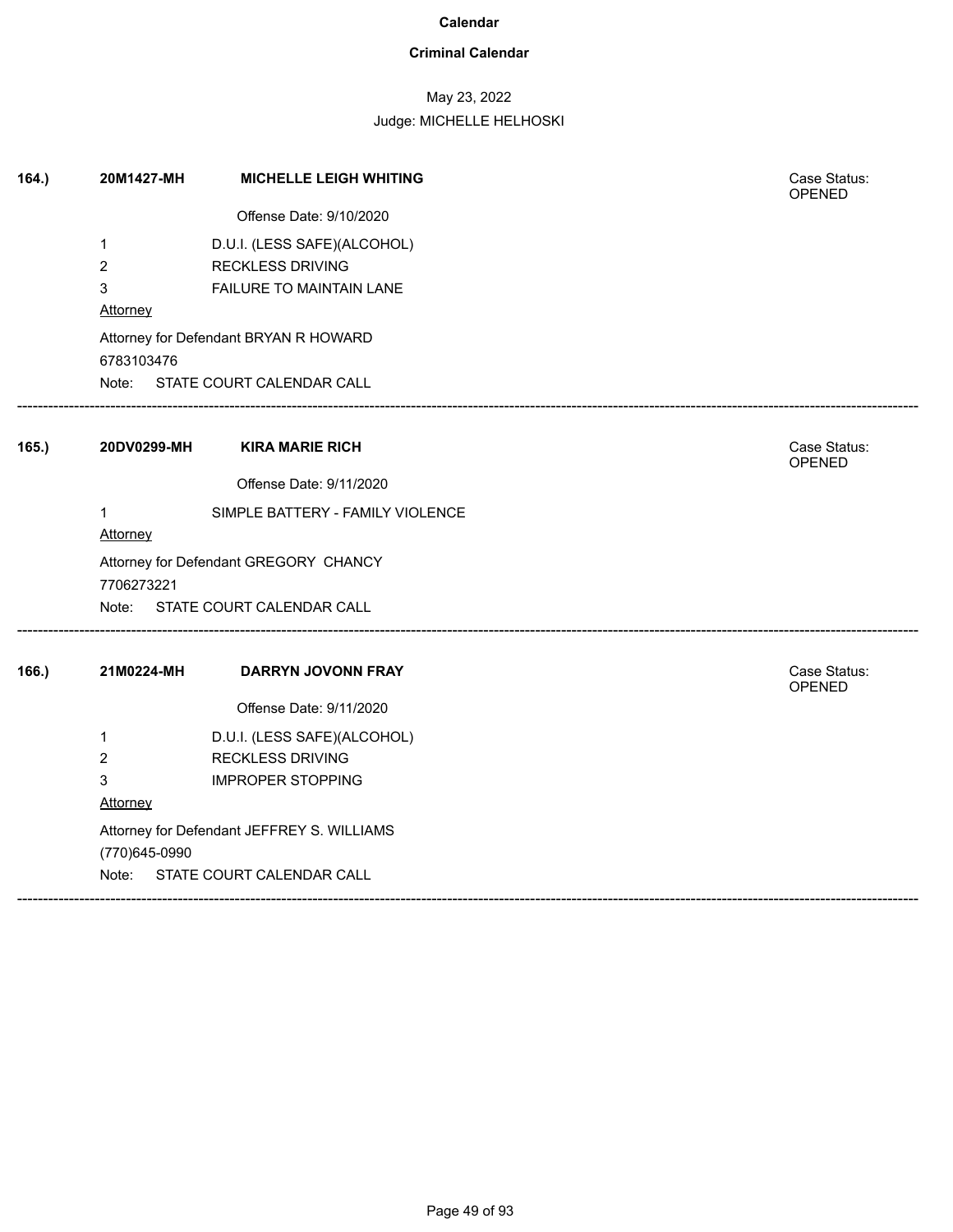### **Criminal Calendar**

## May 23, 2022

| 167. | 20M1459-MH                                                   | <b>SAMUEL THOMAS BROWN</b>                           | Case Status:<br><b>OPENED</b> |  |  |
|------|--------------------------------------------------------------|------------------------------------------------------|-------------------------------|--|--|
|      |                                                              | Offense Date: 9/12/2020                              |                               |  |  |
|      | 1                                                            | D.U.I. (PER SE)                                      |                               |  |  |
|      | $\overline{c}$                                               | D.U.I. (LESS SAFE)(ALCOHOL)                          |                               |  |  |
|      | 3                                                            | <b>RECKLESS DRIVING</b>                              |                               |  |  |
|      | 4<br><b>Attorney</b>                                         | FAILURE TO MAINTAIN LANE                             |                               |  |  |
|      | (770)596-1400                                                | Attorney for Defendant ZACHARY H. SMITH              |                               |  |  |
|      |                                                              | Note: STATE COURT CALENDAR CALL                      |                               |  |  |
| 168. | 20DV0284-MH                                                  | <b>AGUSTINA PEDRO-PASCUAL</b>                        | Case Status:<br>OPENED        |  |  |
|      |                                                              | Offense Date: 9/13/2020                              |                               |  |  |
|      | $\mathbf{1}$                                                 | SIMPLE BATTERY - FAMILY VIOLENCE                     |                               |  |  |
|      | $\overline{2}$<br>Attorney                                   | SIMPLE BATTERY - FAMILY VIOLENCE                     |                               |  |  |
|      | (470)863-5511                                                | Attorney for Defendant ANGELA TRETHAWAY              |                               |  |  |
|      |                                                              | Note: STATE COURT CALENDAR CALL                      |                               |  |  |
| 169. | 20M1408-MH                                                   | <b>BRIAN KEITH HURLEY</b>                            | Case Status:<br>OPENED        |  |  |
|      |                                                              | Offense Date: 9/14/2020                              |                               |  |  |
|      | $\mathbf{1}$                                                 | OBSTRUCTION OF AN OFFICER - MISD                     |                               |  |  |
|      | $\overline{2}$                                               | GIVING FALSE NAME, ADDRESS, BIRTHDATE TO LAW ENF.OFF |                               |  |  |
|      | <b>Attorney</b>                                              |                                                      |                               |  |  |
|      | Attorney for Defendant MITCH J SKANDALAKIS<br>(770) 693-8715 |                                                      |                               |  |  |
|      | Note:                                                        | STATE COURT CALENDAR CALL                            |                               |  |  |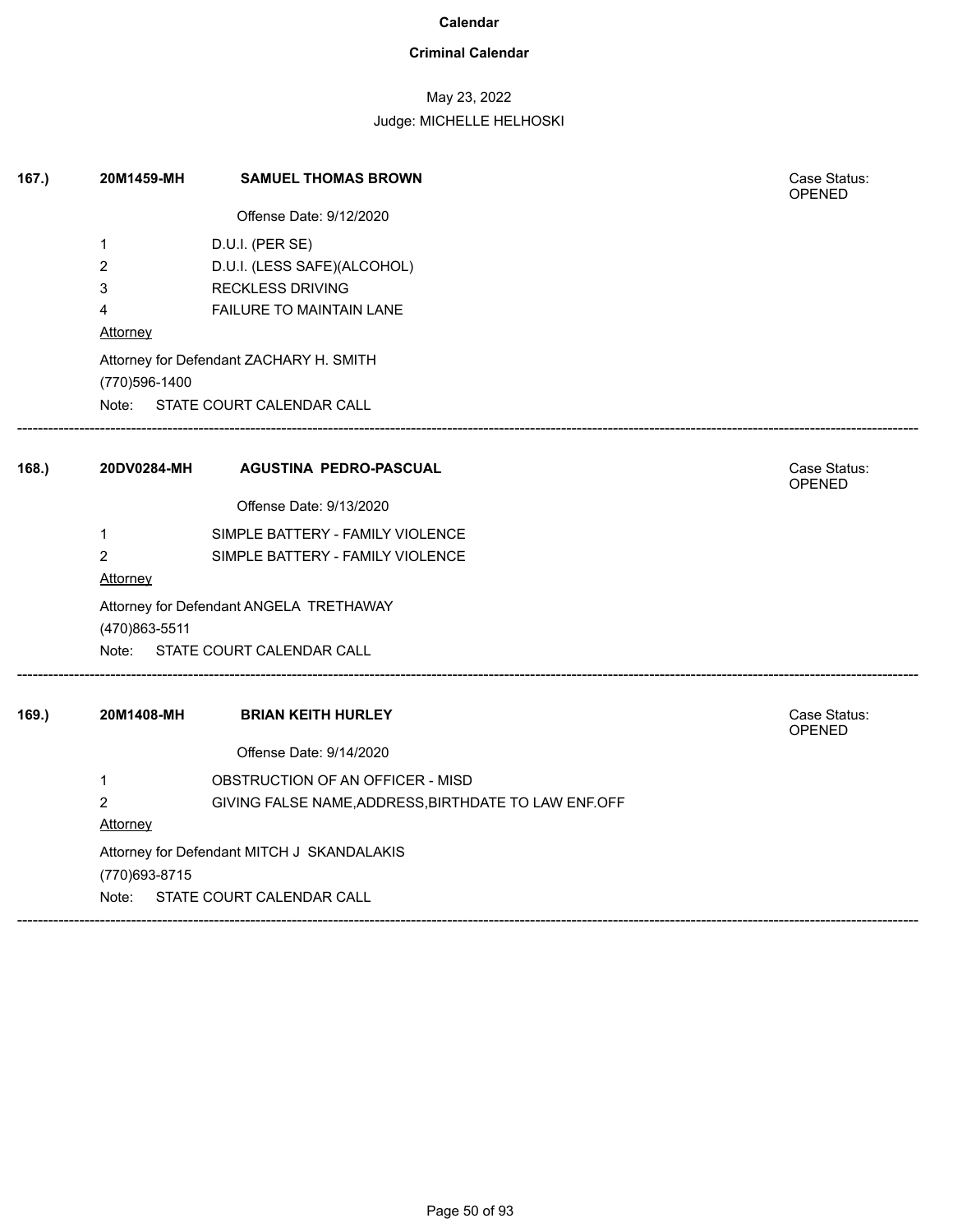### **Criminal Calendar**

## May 23, 2022

Judge: MICHELLE HELHOSKI

| 170. | 20M1675-MH             | <b>KSENIA LEVITSKAYA</b>                | Case Status:<br><b>OPENED</b> |
|------|------------------------|-----------------------------------------|-------------------------------|
|      |                        | Offense Date: 9/15/2020                 |                               |
|      | 1                      | D.U.I. (LESS SAFE)(DRUGS)               |                               |
|      | 2                      | FAILURE TO MAINTAIN LANE                |                               |
|      | 3                      | TAG LIGHT VIOLATION                     |                               |
|      | <b>Attorney</b>        |                                         |                               |
|      |                        | Attorney for Defendant B C CHOPRA JR.   |                               |
|      | (770)422-1960<br>Note: | STATE COURT CALENDAR CALL               |                               |
|      |                        |                                         |                               |
| 171. | 21M2280-MH             | <b>ZACHARY SEAN MILLER</b>              | Case Status:<br><b>OPENED</b> |
|      |                        | Offense Date: 9/17/2020                 |                               |
|      | 1                      | <b>SPEEDING</b>                         |                               |
|      |                        | Posted Speed: 70 Actual Speed: 101      |                               |
|      | 2                      | SPEEDING                                |                               |
|      | Attorney               | Posted Speed: 70 Actual Speed: 101      |                               |
|      |                        |                                         |                               |
|      | (770) 479-1471         | Attorney for Defendant EMILY L EVETT    |                               |
|      |                        | Note: STATE COURT CALENDAR CALL         |                               |
|      |                        |                                         |                               |
| 172. | 20M1420-MH             | JORDAN ABRAHAM DAVID                    | Case Status:<br>OPENED        |
|      |                        | Offense Date: 9/18/2020                 |                               |
|      | 1                      | <b>BATTERY-MISD</b>                     |                               |
|      | 2                      | DISORDERLY CONDUCT                      |                               |
|      | Attorney               |                                         |                               |
|      |                        | Attorney for Defendant JESSICA L LONG   |                               |
|      | (678) 879-5552         |                                         |                               |
|      |                        | Note: STATE COURT CALENDAR CALL         |                               |
| 173. | 20DV0298-MH            | <b>GAGE RANDALL REEVES</b>              | Case Status:                  |
|      |                        |                                         | OPENED                        |
|      |                        | Offense Date: 9/18/2020                 |                               |
|      | 1<br>Attorney          | BATTERY-FAMILY VIOLENCE                 |                               |
|      |                        |                                         |                               |
|      |                        | Attorney for Defendant SELF-REPRESENTED |                               |
|      | Note:                  | STATE COURT CALENDAR CALL               |                               |

------------------------------------------------------------------------------------------------------------------------------------------------------------------------------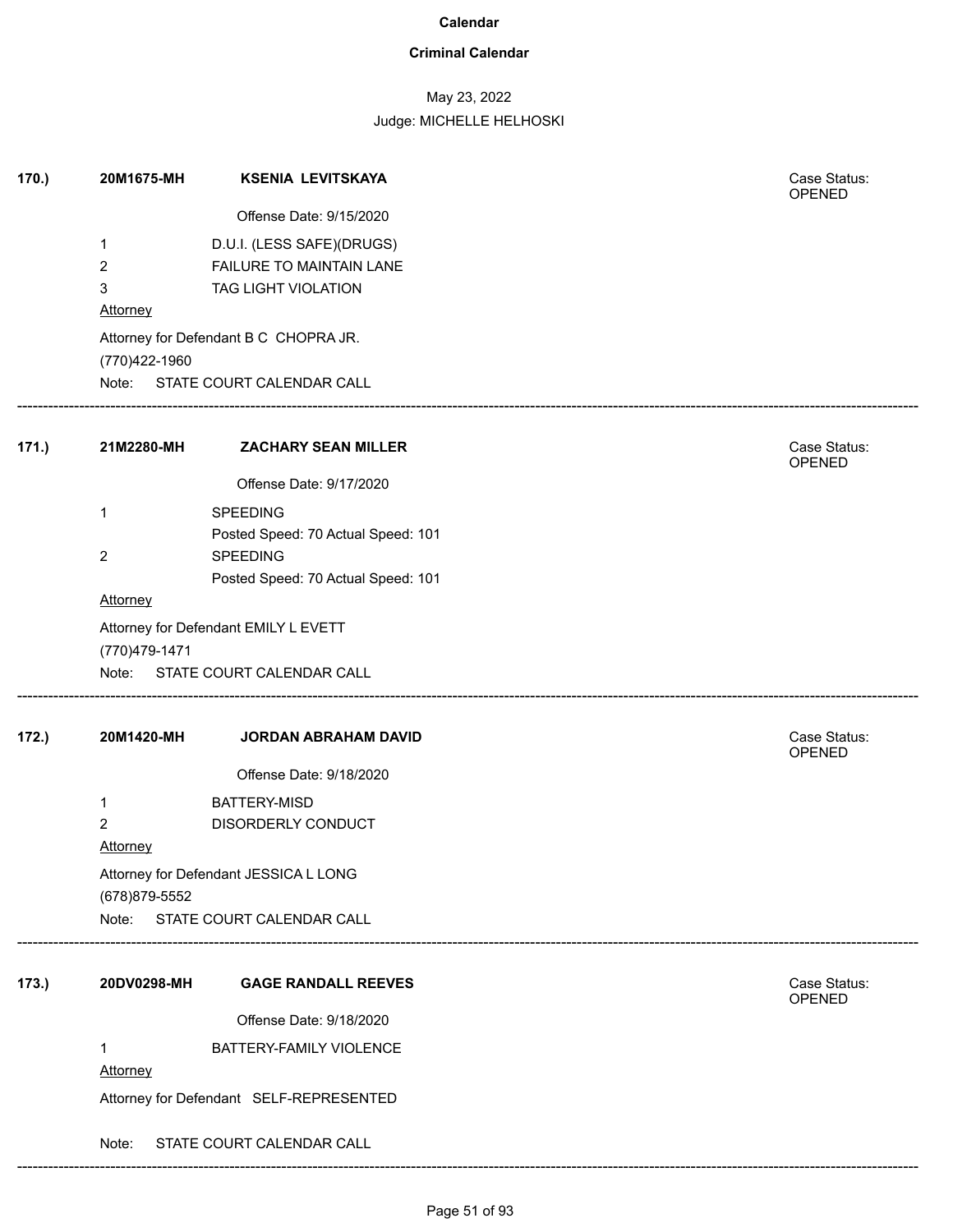### **Criminal Calendar**

## May 23, 2022

| 174.) | 20M1439-MH                            | <b>IAN WALKER BRUNETTE</b>                  | Case Status:<br><b>OPENED</b> |  |  |  |
|-------|---------------------------------------|---------------------------------------------|-------------------------------|--|--|--|
|       |                                       | Offense Date: 9/19/2020                     |                               |  |  |  |
|       | 1                                     | POSSESSION OF MARIJUANA, LESS THAN AN OUNCE |                               |  |  |  |
|       | 2                                     | POSSESSION OF DRUG RELATED OBJECTS          |                               |  |  |  |
|       | 3                                     | POSSESSION OF DRUG RELATED OBJECTS          |                               |  |  |  |
|       | 4                                     | POSSESSION OF DRUG RELATED OBJECTS          |                               |  |  |  |
|       | <b>Attorney</b>                       |                                             |                               |  |  |  |
|       | (770)479-1500                         | Attorney for Defendant ARCHIE L. SPEIGHTS   |                               |  |  |  |
|       |                                       | Note: STATE COURT CALENDAR CALL             |                               |  |  |  |
| 175.) | 20M1520-MH                            | <b>JUSTIN JAMES PSIHOGIOS</b>               | Case Status:<br>OPENED        |  |  |  |
|       |                                       | Offense Date: 9/20/2020                     |                               |  |  |  |
|       | 1                                     | D.U.I. (PER SE)                             |                               |  |  |  |
|       | 2                                     | D.U.I. (LESS SAFE)(ALCOHOL)                 |                               |  |  |  |
|       | 3                                     | <b>SPEEDING</b>                             |                               |  |  |  |
|       |                                       | Posted Speed: 40 Actual Speed: 63           |                               |  |  |  |
|       | <b>Attorney</b>                       |                                             |                               |  |  |  |
|       | (770) 427-9624                        | Attorney for Defendant MATTHEW F. ENSLEIN   |                               |  |  |  |
|       | Note:                                 | STATE COURT CALENDAR CALL                   |                               |  |  |  |
| 176.  | 20DV0297-MH                           | <b>TYSON DAVID BIRRELL</b>                  | Case Status:<br><b>OPENED</b> |  |  |  |
|       |                                       | Offense Date: 9/22/2020                     |                               |  |  |  |
|       | 1                                     | <b>VIOLATE FAMILY VIOLENCE ORDER</b>        |                               |  |  |  |
|       | $\overline{c}$                        | HARASSING PHONE CALLS                       |                               |  |  |  |
|       | <b>Attorney</b>                       |                                             |                               |  |  |  |
|       | Attorney for Defendant JIMMY D. BERRY |                                             |                               |  |  |  |
|       | (770)366-6608                         |                                             |                               |  |  |  |
|       | Note:                                 | STATE COURT CALENDAR CALL                   |                               |  |  |  |
|       |                                       |                                             |                               |  |  |  |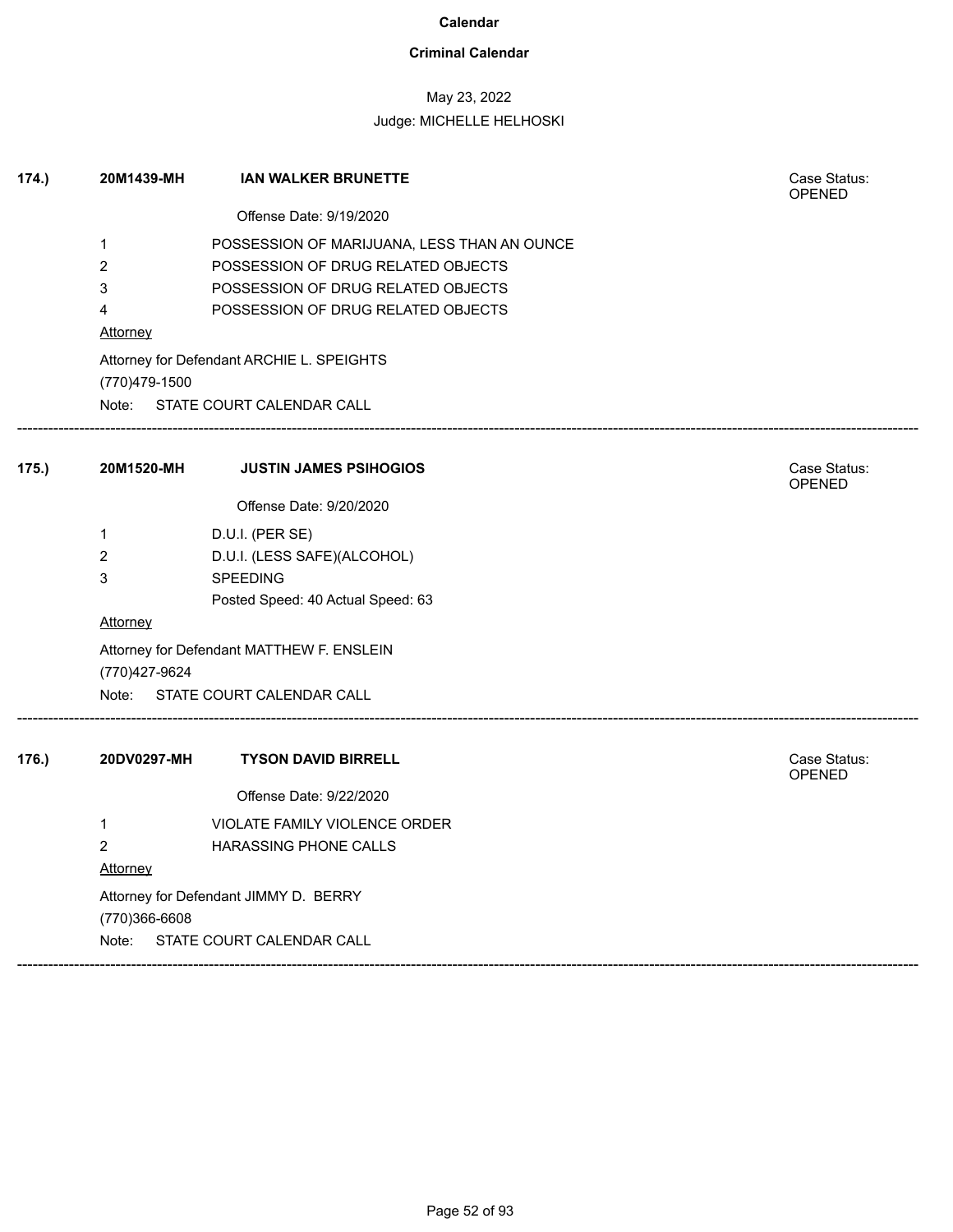## **Criminal Calendar**

## May 23, 2022

| 177.) | 20DV0335-MH     | <b>BRADLEY JAMES STAMARIS JR</b>                   | Case Status:<br><b>OPENED</b> |
|-------|-----------------|----------------------------------------------------|-------------------------------|
|       |                 | Offense Date: 9/24/2020                            |                               |
|       | 1               | BATTERY, FAMILY VIOLENCE                           |                               |
|       | 2               | CRUELTY TO CHILDREN- 3RD DEGREE - ALLOWING CHILDRE |                               |
|       | 3               | CRUELTY TO CHILDREN- 3RD DEGREE - ALLOWING CHILDRE |                               |
|       | 4               | CRIMINAL TRESPASS-DAMAGE TO PROPERTY               |                               |
|       | <b>Attorney</b> |                                                    |                               |
|       |                 | Attorney for Defendant SAMAD K MUBEEN              |                               |
|       | 4044911587      |                                                    |                               |
|       |                 | Note: STATE COURT CALENDAR CALL                    |                               |
| 178.  | 20M1782-MH      | <b>NORMAN TRAMEZ HUDSON</b>                        | Case Status:<br>OPENED        |
|       |                 | Offense Date: 9/24/2020                            |                               |
|       | 1<br>Attorney   | POSSESSION OF MARIJUANA, LESS THAN AN OUNCE        |                               |
|       |                 | Attorney for Defendant EMILY L EVETT               |                               |
|       | (770) 479-1471  |                                                    |                               |
|       |                 | Note: STATE COURT CALENDAR CALL                    |                               |
| 179.) | 20M1479-MH      | <b>CARLOS LYNIER THORNTON</b>                      | Case Status:<br><b>OPENED</b> |
|       |                 | Offense Date: 9/25/2020                            |                               |
|       | 1               | OBSTRUCTION OF AN OFFICER - MISD                   |                               |
|       | Attorney        |                                                    |                               |
|       | (678) 362-3176  | Attorney for Defendant JAY G. WALL                 |                               |
|       |                 | Note: STATE COURT CALENDAR CALL                    |                               |
| 180.  | 20M1663-MH      | <b>JASON CHRISTOPHER HOUSER</b>                    | Case Status:<br>OPENED        |
|       |                 | Offense Date: 9/26/2020                            |                               |
|       | 1               | D.U.I. (PER SE)                                    |                               |
|       | 2               | D.U.I. (LESS SAFE)(ALCOHOL)                        |                               |
|       | 3               | <b>RECKLESS DRIVING</b>                            |                               |
|       | 4               | FAILURE TO MAINTAIN LANE                           |                               |
|       | <b>Attorney</b> |                                                    |                               |
|       |                 | Attorney for Defendant JACOB P KUTTNER             |                               |
|       | (404)333-5009   |                                                    |                               |
|       | Note:           | STATE COURT CALENDAR CALL                          |                               |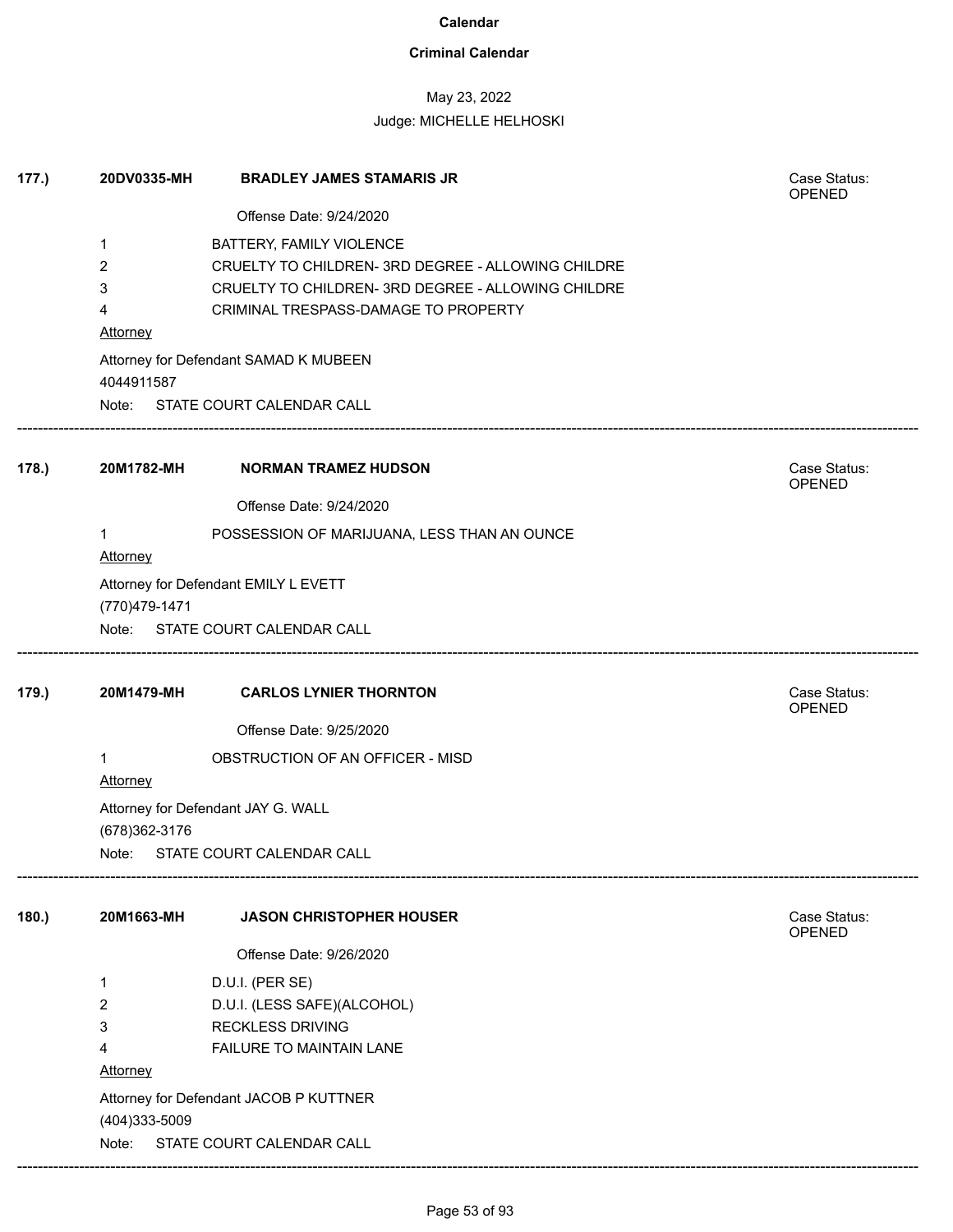### **Criminal Calendar**

## May 23, 2022

| 181.  | 20M1709-MH                           | <b>LARRY JOE LEDBETTER</b>                  | Case Status:<br>OPENED        |  |  |
|-------|--------------------------------------|---------------------------------------------|-------------------------------|--|--|
|       |                                      | Offense Date: 9/26/2020                     |                               |  |  |
|       | 1                                    | D.U.I. (PER SE)                             |                               |  |  |
|       | 2                                    | D.U.I. (LESS SAFE)(ALCOHOL)                 |                               |  |  |
|       | 3                                    | <b>RECKLESS DRIVING</b>                     |                               |  |  |
|       | 4                                    | FOLLOWING TOO CLOSELY                       |                               |  |  |
|       | 5                                    | OPEN CONTAINER VIOLATION                    |                               |  |  |
|       | <b>Attorney</b>                      |                                             |                               |  |  |
|       |                                      | Attorney for Defendant JEFFERY L. DICKERSON |                               |  |  |
|       | (678)444-4280                        |                                             |                               |  |  |
|       |                                      | Note: STATE COURT CALENDAR CALL             |                               |  |  |
| 182.) | 20DV0345-MH                          | <b>RAMIRO CASTRO REYES</b>                  | Case Status:<br><b>OPENED</b> |  |  |
|       |                                      | Offense Date: 9/27/2020                     |                               |  |  |
|       | $\mathbf{1}$                         | <b>CRIMINAL TRESPASS</b>                    |                               |  |  |
|       | $\overline{2}$                       | SIMPLE ASSAULT - FAMILY VIOLENCE            |                               |  |  |
|       | Attorney                             |                                             |                               |  |  |
|       |                                      | Attorney for Defendant ANGELA TRETHAWAY     |                               |  |  |
|       | (470)863-5511                        |                                             |                               |  |  |
|       |                                      | Note: STATE COURT CALENDAR CALL             |                               |  |  |
| 183.  | 20M1366-MH                           | <b>RENEE CHERIE DEGENKOLB</b>               | Case Status:<br><b>OPENED</b> |  |  |
|       |                                      | Offense Date: 9/27/2020                     |                               |  |  |
|       | 1                                    | D.U.I. (LESS SAFE)(ALCOHOL)                 |                               |  |  |
|       | 2                                    | <b>RECKLESS DRIVING</b>                     |                               |  |  |
|       | 3                                    | OBSTRUCTION OF AN OFFICER                   |                               |  |  |
|       | 4                                    | FAILURE TO MAINTAIN LANE                    |                               |  |  |
|       | <b>Attorney</b>                      |                                             |                               |  |  |
|       | Attorney for Defendant CORY E. YAGER |                                             |                               |  |  |
|       | (404) 567-5515                       |                                             |                               |  |  |
|       | Note:                                | STATE COURT CALENDAR CALL                   |                               |  |  |
|       |                                      |                                             |                               |  |  |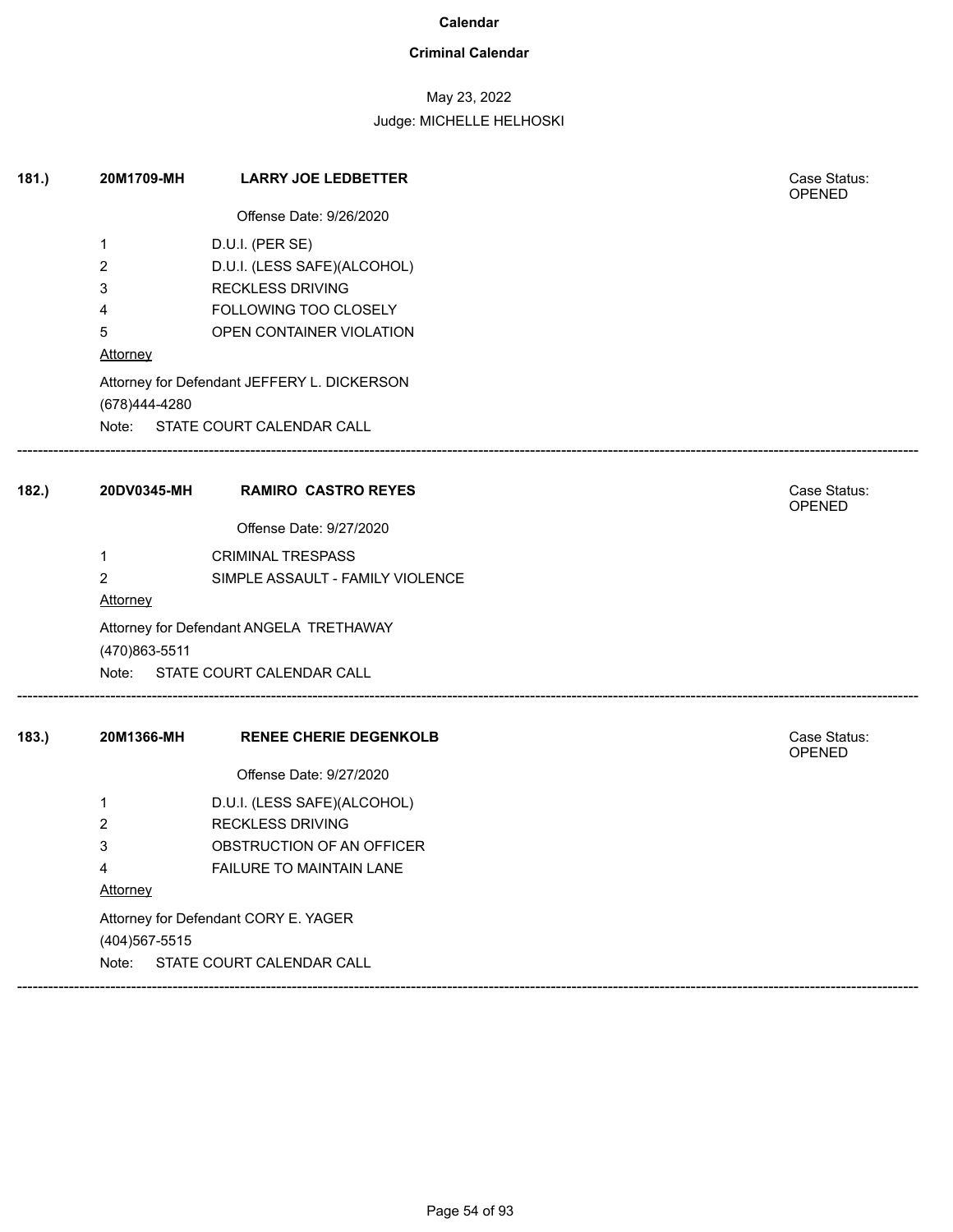### **Criminal Calendar**

## May 23, 2022

## Judge: MICHELLE HELHOSKI

| 184. | 20M1415-MH      | <b>ZIZIPIZGA NKONJERA</b>                                                   | Case Status:<br><b>OPENED</b> |
|------|-----------------|-----------------------------------------------------------------------------|-------------------------------|
|      |                 | Offense Date: 9/28/2020                                                     |                               |
|      | 1               | D.U.I. (LESS SAFE)(ALCOHOL)                                                 |                               |
|      | $\overline{2}$  | <b>RECKLESS DRIVING</b>                                                     |                               |
|      | 3               | FAILURE TO MAINTAIN LANE                                                    |                               |
|      | 4               | DRIVING WITH EXPIRED LICENSE                                                |                               |
|      | 5               | DRIVING WHILE LICENSE SUSPENDED                                             |                               |
|      | 6               | <b>OPEN CONTAINER</b>                                                       |                               |
|      | 7               | FRAUDULENT DRIVERS LICENSE OR IDENTIFICATION CARD;                          |                               |
|      | 8               | UNLAWFUL TO POSSESS, DISPLAY, OR USE ANY FALSE, FR                          |                               |
|      | 9               | OBSTRUCTION OF AN OFFICER                                                   |                               |
|      | <b>Attorney</b> |                                                                             |                               |
|      | (771) 505-4405  | Attorney for Defendant THEO M SEREEBUTRA<br>Note: STATE COURT CALENDAR CALL |                               |
| 185. | 20M1476-MH      | <b>MARK OROSZ</b>                                                           | Case Status:<br><b>OPENED</b> |
|      |                 | Offense Date: 9/30/2020                                                     |                               |
|      | 1               | PEDESTRAIN DARTING OUT IN TRAFFIC                                           |                               |
|      | $\overline{2}$  | PEDESTRIAN UNDER THE INFLUENCE                                              |                               |
|      | <b>Attorney</b> |                                                                             |                               |
|      |                 | Attorney for Defendant JAMES K LUTTRELL                                     |                               |
|      | (404) 641-3035  |                                                                             |                               |
|      | Note:           | STATE COURT CALENDAR CALL                                                   |                               |
|      |                 |                                                                             |                               |
|      |                 |                                                                             |                               |

| 186. | 21M0188-MH    | <b>PATRICK EVAN SULLIVAN</b>             | Case Status:<br><b>OPENED</b> |
|------|---------------|------------------------------------------|-------------------------------|
|      |               | Offense Date: 10/2/2020                  |                               |
|      |               | <b>FAILURE TO MAINTAIN LANE</b>          |                               |
|      | Attorney      |                                          |                               |
|      |               | Attorney for Defendant JEFFREY M. HELLER |                               |
|      | (770)345-1130 |                                          |                               |
|      | Note:         | STATE COURT CALENDAR CALL                |                               |
|      |               |                                          |                               |

------------------------------------------------------------------------------------------------------------------------------------------------------------------------------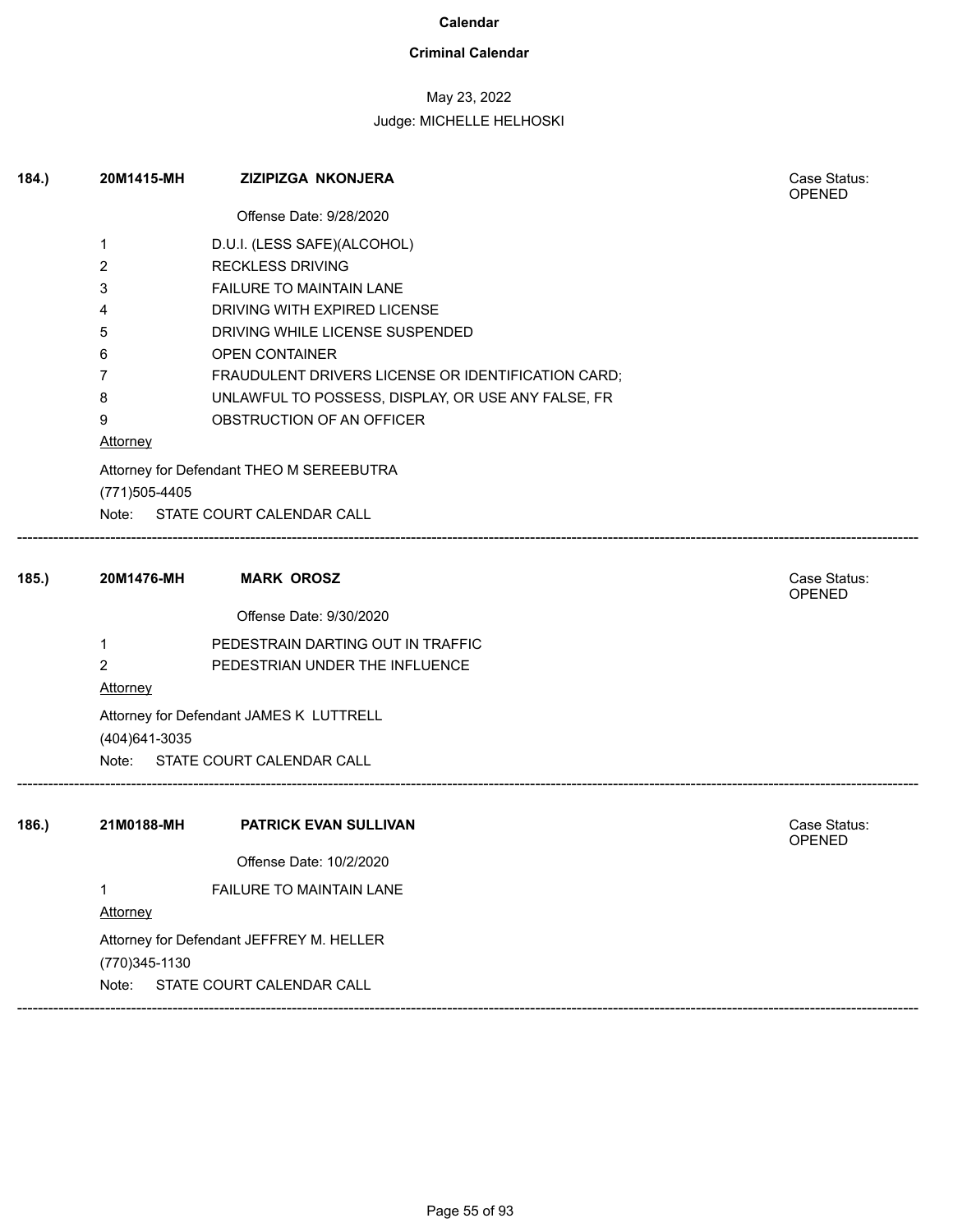### **Criminal Calendar**

## May 23, 2022

Judge: MICHELLE HELHOSKI

| 187.) | 20M1622-MH                              | <b>LEAH MERYL ELLIOT</b>                     |  | Case Status:<br><b>OPENED</b> |  |
|-------|-----------------------------------------|----------------------------------------------|--|-------------------------------|--|
|       |                                         | Offense Date: 10/2/2020                      |  |                               |  |
|       | $\mathbf 1$                             | D.U.I. (PER SE)                              |  |                               |  |
|       | $\overline{a}$                          | D.U.I. (LESS SAFE)(ALCOHOL)                  |  |                               |  |
|       | 3                                       | FAILURE TO MAINTAIN LANE                     |  |                               |  |
|       | Attorney                                |                                              |  |                               |  |
|       | (770) 479-2185                          | Attorney for Defendant CHRISTOPHER L. BISHOP |  |                               |  |
|       |                                         | Note: STATE COURT CALENDAR CALL              |  |                               |  |
| 188.  | 20DV0310-MH                             | <b>EBONY SPEARS</b>                          |  | Case Status:<br>OPENED        |  |
|       |                                         | Offense Date: 10/2/2020                      |  |                               |  |
|       | 1                                       | SIMPLE BATTERY - FAMILY VIOLENCE             |  |                               |  |
|       | $\overline{a}$                          | <b>CRIMINAL TRESPASS</b>                     |  |                               |  |
|       | 3                                       | DISORDERLY CONDUCT                           |  |                               |  |
|       | Attorney                                |                                              |  |                               |  |
|       | Attorney for Defendant SELF-REPRESENTED |                                              |  |                               |  |
|       | Note:                                   | STATE COURT CALENDAR CALL                    |  |                               |  |
| 189.  | 20M1671-MH                              | <b>BRADLEY ROBERT PAYNE</b>                  |  | Case Status:<br>OPENED        |  |
|       |                                         | Offense Date: 10/4/2020                      |  |                               |  |
|       | 1                                       | D.U.I. (PER SE)                              |  |                               |  |
|       | $\overline{2}$                          | D.U.I. (LESS SAFE)(ALCOHOL)                  |  |                               |  |
|       | 3                                       | <b>RECKLESS DRIVING</b>                      |  |                               |  |
|       | Attorney                                |                                              |  |                               |  |
|       |                                         | Attorney for Defendant JOHN C FORBES         |  |                               |  |
|       | (404)944-0680                           |                                              |  |                               |  |
|       |                                         | Note: STATE COURT CALENDAR CALL              |  |                               |  |

------------------------------------------------------------------------------------------------------------------------------------------------------------------------------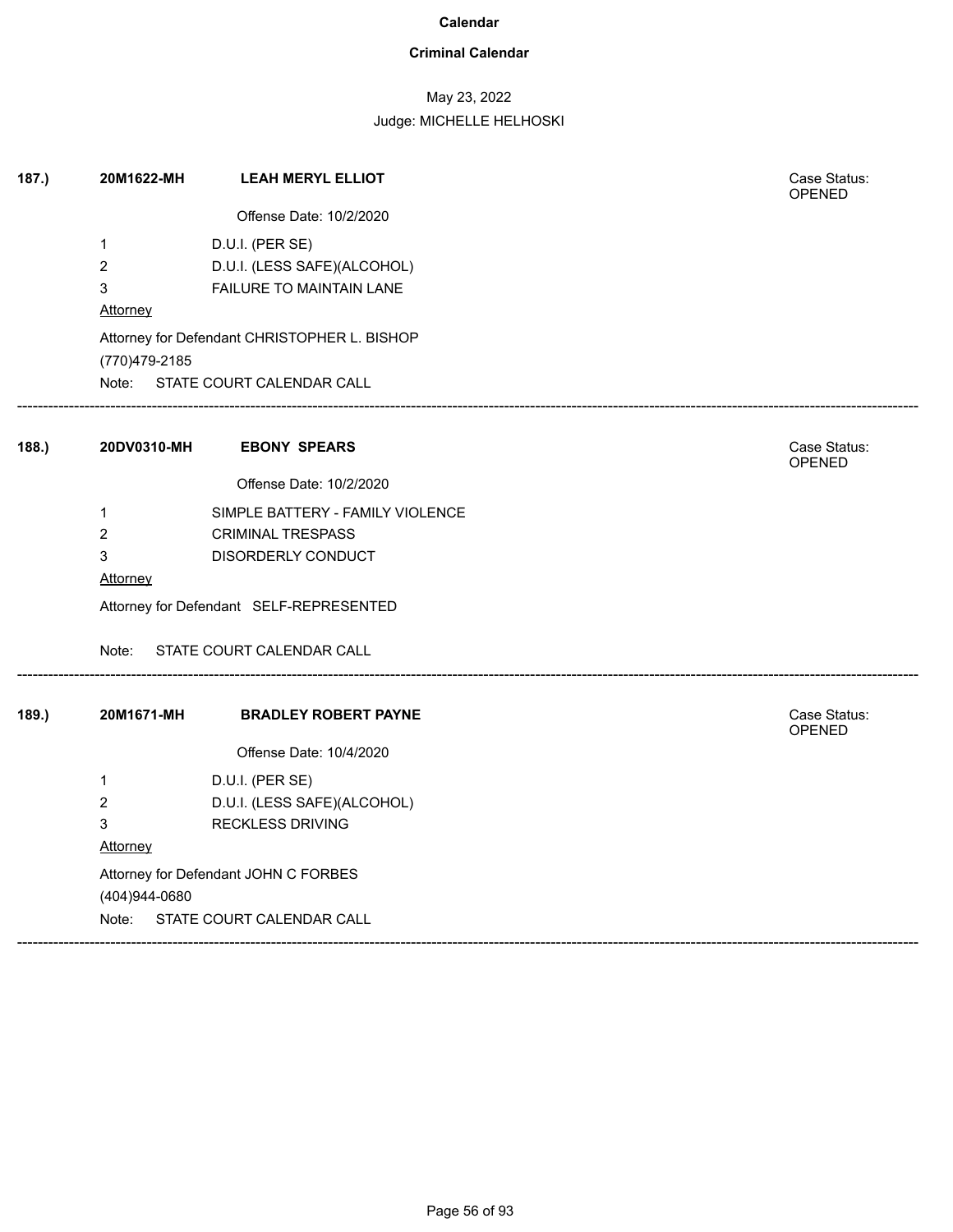### **Criminal Calendar**

## May 23, 2022

| 190.) | 20M1731-MH      | ANGELA JEWEL LUGO                                  | Case Status:<br><b>OPENED</b> |
|-------|-----------------|----------------------------------------------------|-------------------------------|
|       |                 | Offense Date: 10/5/2020                            |                               |
|       | $\mathbf{1}$    | PUBLIC DRUNK                                       |                               |
|       | $\overline{2}$  | OBSTRUCTION OF AN OFFICER - MISD                   |                               |
|       | Attorney        |                                                    |                               |
|       | 7705165996      | Attorney for Defendant GREGORY A HICKS             |                               |
|       | Note:           | STATE COURT CALENDAR CALL                          |                               |
| 191.) | 20M1809-MH      | <b>GARY LANDALE HIGGINBOTHAM</b>                   | Case Status:<br>OPENED        |
|       |                 | Offense Date: 10/6/2020                            |                               |
|       | 1               | D.U.I. (LESS SAFE)(ALCOHOL)                        |                               |
|       | $\overline{2}$  | <b>RECKLESS DRIVING</b>                            |                               |
|       | 3               | <b>FAILURE TO MAINTAIN LANE</b>                    |                               |
|       | 4               | TURN SIGNAL VIOLATION                              |                               |
|       | <b>Attorney</b> |                                                    |                               |
|       | (678) 803-2575  | Attorney for Defendant KYLE E. KOESTER             |                               |
|       | Note:           | STATE COURT CALENDAR CALL                          |                               |
| 192.) | 20M1813-MH      | <b>MARGARET JULIAS</b>                             | Case Status:<br>OPENED        |
|       |                 | Offense Date: 10/8/2020                            |                               |
|       | 1               | D.U.I. (LESS SAFE)(DRUGS)                          |                               |
|       | $\overline{c}$  | D.U.I. (LESS SAFE)(DRUGS)                          |                               |
|       | 3               | DRIVING UNDER THE INFLUENCE (CONTROLLED SUBSTANCE) |                               |
|       | 4               | <b>RECKLESS DRIVING</b>                            |                               |
|       | Attorney        |                                                    |                               |
|       |                 | Attorney for Defendant TONY D. CALHOUN             |                               |
|       | (770) 516-1265  |                                                    |                               |
|       | Note:           | STATE COURT CALENDAR CALL                          |                               |
|       |                 |                                                    |                               |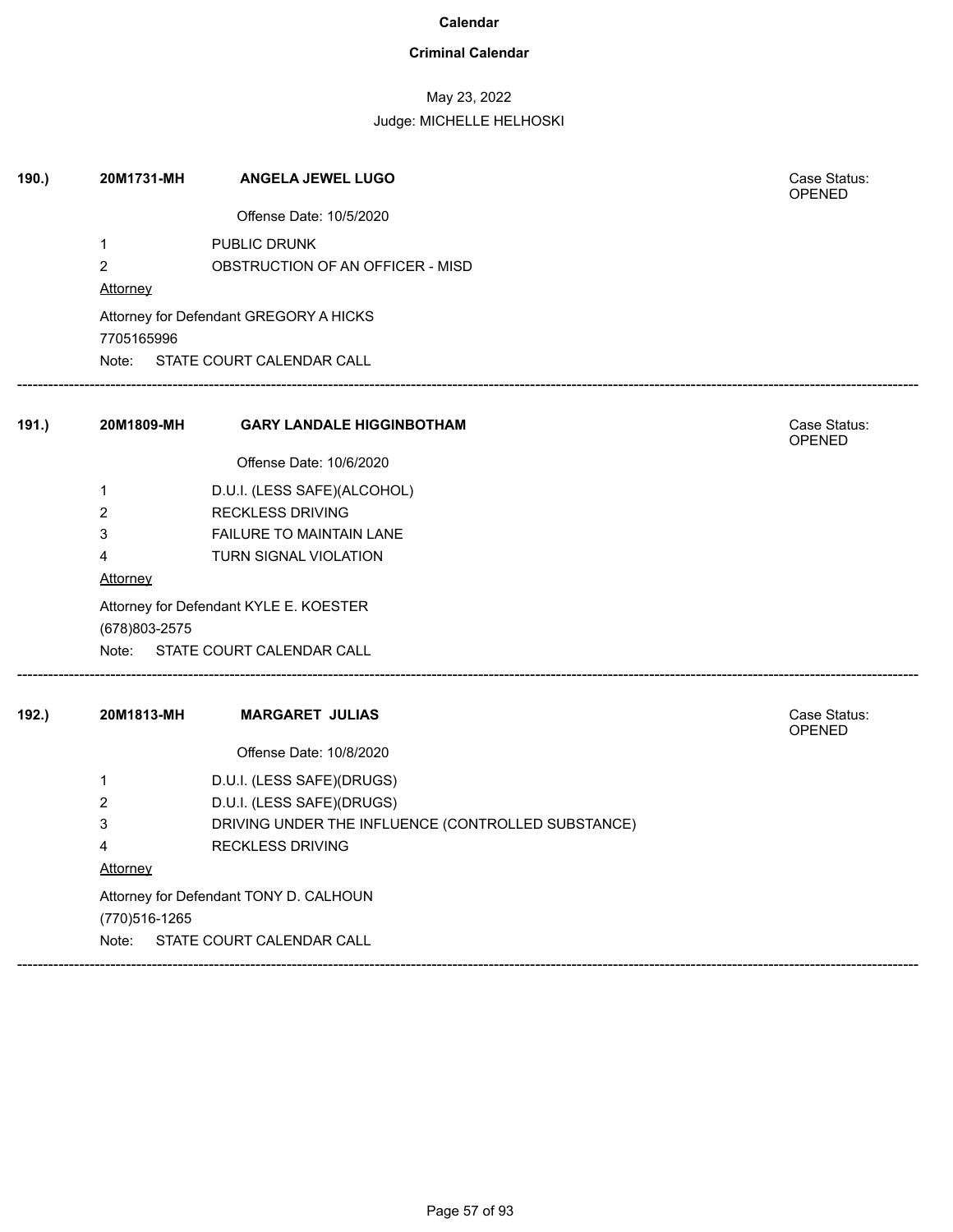### **Criminal Calendar**

## May 23, 2022

| 193.  | 21M0121-MH     | <b>JUSTIN MICHAEL INGRAM</b>                 | Case Status:<br><b>OPENED</b> |  |  |  |
|-------|----------------|----------------------------------------------|-------------------------------|--|--|--|
|       |                | Offense Date: 10/9/2020                      |                               |  |  |  |
|       | 1              | D.U.I. (LESS SAFE)(DRUGS)                    |                               |  |  |  |
|       | 2              | D.U.I. (LESS SAFE)(DRUGS)                    |                               |  |  |  |
|       | 3              | D.U.I (LESS SAFE)(COMBINED INFLUENCE)        |                               |  |  |  |
|       | 4              | D.U.I (LESS SAFE)(COMBINED INFLUENCE)        |                               |  |  |  |
|       | 5              | FAILURE TO MAINTAIN LANE                     |                               |  |  |  |
|       | Attorney       |                                              |                               |  |  |  |
|       | 7705165996     | Attorney for Defendant GREGORY A HICKS       |                               |  |  |  |
|       |                | Note: STATE COURT CALENDAR CALL              |                               |  |  |  |
| 194.) | 20M1557-MH     | <b>KENAN EVERETT SIMPSON</b>                 | Case Status:<br><b>OPENED</b> |  |  |  |
|       |                | Offense Date: 10/9/2020                      |                               |  |  |  |
|       | 1              | <b>SPEEDING</b>                              |                               |  |  |  |
|       |                | Posted Speed: 70 Actual Speed: 126           |                               |  |  |  |
|       | 2              | <b>SPEEDING</b>                              |                               |  |  |  |
|       | 3              | <b>RECKLESS DRIVING</b>                      |                               |  |  |  |
|       | 4              | VIOLATION OF CONDITIONS OF CLASS D LICENSE   |                               |  |  |  |
|       | 5              | NOTICE OF CHANGE OF ADDRESS OR NAME          |                               |  |  |  |
|       | Attorney       |                                              |                               |  |  |  |
|       | (678) 880-1080 | Attorney for Defendant BENJAMIN BRADLEY REED |                               |  |  |  |
|       | Note:          | STATE COURT CALENDAR CALL                    |                               |  |  |  |
| 195.) | 20M1703-MH     | <b>CHRISTINA RAE LANTZER</b>                 | Case Status:<br>OPENED        |  |  |  |
|       |                | Offense Date: 10/10/2020                     |                               |  |  |  |
|       | 1              | RECKLESS CONDUCT                             |                               |  |  |  |
|       | $\overline{2}$ | RECKLESS CONDUCT                             |                               |  |  |  |
|       | Attorney       |                                              |                               |  |  |  |
|       | (678)880-9360  | Attorney for Defendant JENNIFER GOWER SIDE   |                               |  |  |  |
|       | Note:          | STATE COURT CALENDAR CALL                    |                               |  |  |  |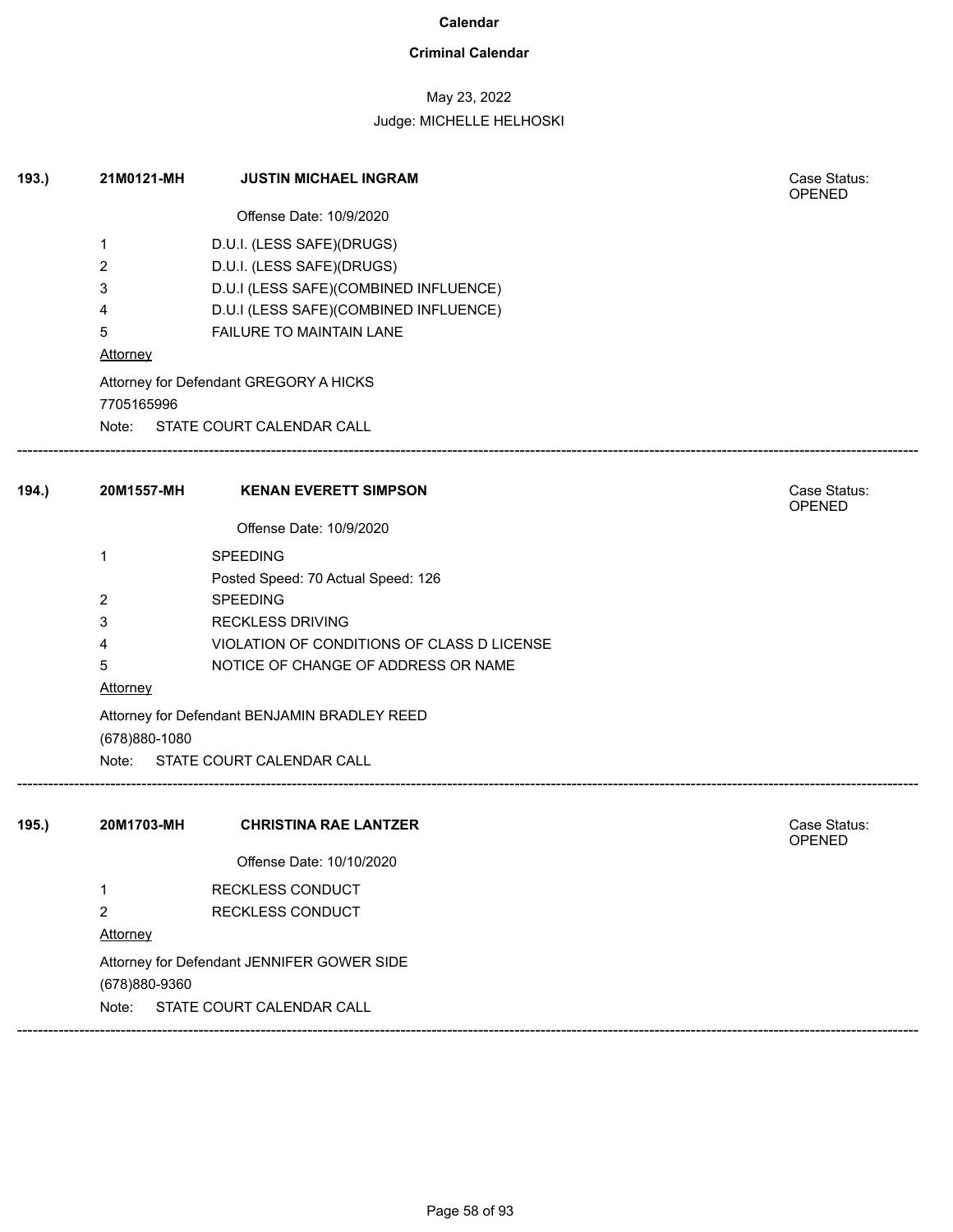### **Criminal Calendar**

## May 23, 2022

| 196.) | 20M1785-MH      | <b>ANTHONY LEE DOBBS</b>                          | Case Status:<br><b>OPENED</b> |
|-------|-----------------|---------------------------------------------------|-------------------------------|
|       |                 | Offense Date: 10/10/2020                          |                               |
|       | $\mathbf{1}$    | POSSESSION OF MARIJUANA, LESS THAN AN OUNCE       |                               |
|       | <b>Attorney</b> |                                                   |                               |
|       |                 | Attorney for Defendant STACY BARNETT              |                               |
|       | (678)439-1432   |                                                   |                               |
|       |                 | Note: STATE COURT CALENDAR CALL                   |                               |
| 197.) | 20DV0346-MH     | <b>JEREMY TYRE BROWN</b>                          | Case Status:<br><b>OPENED</b> |
|       |                 | Offense Date: 10/11/2020                          |                               |
|       | $\mathbf 1$     | SIMPLE BATTERY - FAMILY VIOLENCE                  |                               |
|       | $\overline{2}$  | OBSTRUCTING OR HINDERING PERSONS MAKING EMERGENCY |                               |
|       | 3               | <b>CRIMINAL TRESPASS</b>                          |                               |
|       | <b>Attorney</b> |                                                   |                               |
|       | (770)847-7372   | Attorney for Defendant VICTOR P VALMUS            |                               |
|       |                 | Note: STATE COURT CALENDAR CALL                   |                               |
| 198.) | 20M1797-MH      | <b>DAVID WYNNE HOEY</b>                           | Case Status:                  |
|       |                 |                                                   | OPENED                        |
|       |                 | Offense Date: 10/11/2020                          |                               |
|       | 1               | D.U.I. (PER SE)                                   |                               |
|       | 2               | D.U.I. (LESS SAFE)(ALCOHOL)                       |                               |
|       | 3               | <b>RECKLESS DRIVING</b>                           |                               |
|       | 4               | FAILURE TO MAINTAIN LANE                          |                               |
|       | Attorney        |                                                   |                               |
|       |                 | Attorney for Defendant BEN F. SMITH               |                               |
|       | (770)218-8859   |                                                   |                               |
|       | Note:           | STATE COURT CALENDAR CALL                         |                               |
|       |                 |                                                   |                               |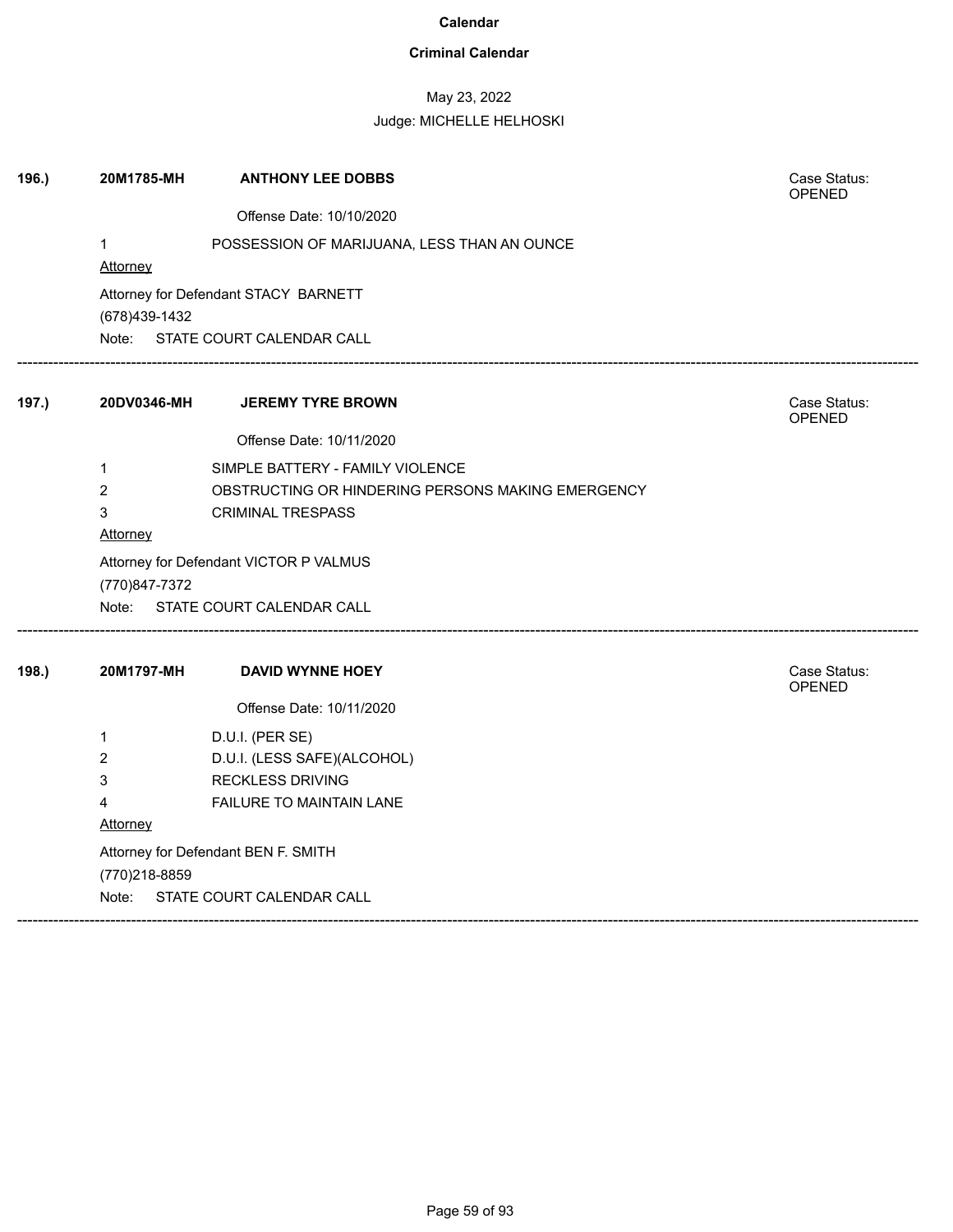### **Criminal Calendar**

## May 23, 2022

| 199.) | 21M0139-MH                   | <b>ASHLEY ANN MERRITT</b>                      | Case Status:<br>OPENED |  |
|-------|------------------------------|------------------------------------------------|------------------------|--|
|       |                              | Offense Date: 10/14/2020                       |                        |  |
|       | 1                            | D.U.I. (LESS SAFE)(DRUGS)                      |                        |  |
|       | 2                            | D.U.I. (LESS SAFE)(DRUGS)                      |                        |  |
|       | 3                            | D.U.I (LESS SAFE)(COMBINED INFLUENCE)          |                        |  |
|       | <b>Attorney</b>              |                                                |                        |  |
|       |                              | Attorney for Defendant CHRISTOPHER L. BISHOP   |                        |  |
|       | (770) 479-2185               |                                                |                        |  |
|       |                              | Note: STATE COURT CALENDAR CALL                |                        |  |
| 200.) | 21M0317-MH                   | <b>CRAIG A REDECKER</b>                        | Case Status:           |  |
|       |                              | Offense Date: 10/17/2020                       | OPENED                 |  |
|       |                              |                                                |                        |  |
|       | 1<br>$\overline{\mathbf{c}}$ | D.U.I. (PER SE)<br>D.U.I. (LESS SAFE)(ALCOHOL) |                        |  |
|       | Attorney                     |                                                |                        |  |
|       |                              | Attorney for Defendant JEFFREY M. HELLER       |                        |  |
|       | (770)345-1130                |                                                |                        |  |
|       |                              | Note: STATE COURT CALENDAR CALL                |                        |  |
| 201.) | 20M1555-MH                   | <b>ANGELINA CHRISTINA HYPOLITE</b>             | Case Status:<br>OPENED |  |
|       |                              | Offense Date: 10/18/2020                       |                        |  |
|       | 1                            | PUBLIC DRUNK                                   |                        |  |
|       | Attorney                     |                                                |                        |  |
|       | (678) 213-2665               | Attorney for Defendant STEVEN A COOK           |                        |  |
|       | Note:                        | STATE COURT CALENDAR CALL                      |                        |  |
| 202.) | 21M0119-MH                   | <b>ERIC GUY WEBB</b>                           | Case Status:           |  |
|       |                              |                                                | OPENED                 |  |
|       |                              | Offense Date: 10/19/2020                       |                        |  |
|       | 1<br><b>Attorney</b>         | <b>BATTERY-MISD</b>                            |                        |  |
|       |                              | Attorney for Defendant BENJAMIN BRADLEY REED   |                        |  |
|       | (678)880-1080                |                                                |                        |  |
|       | Note:                        | STATE COURT CALENDAR CALL                      |                        |  |
|       |                              |                                                |                        |  |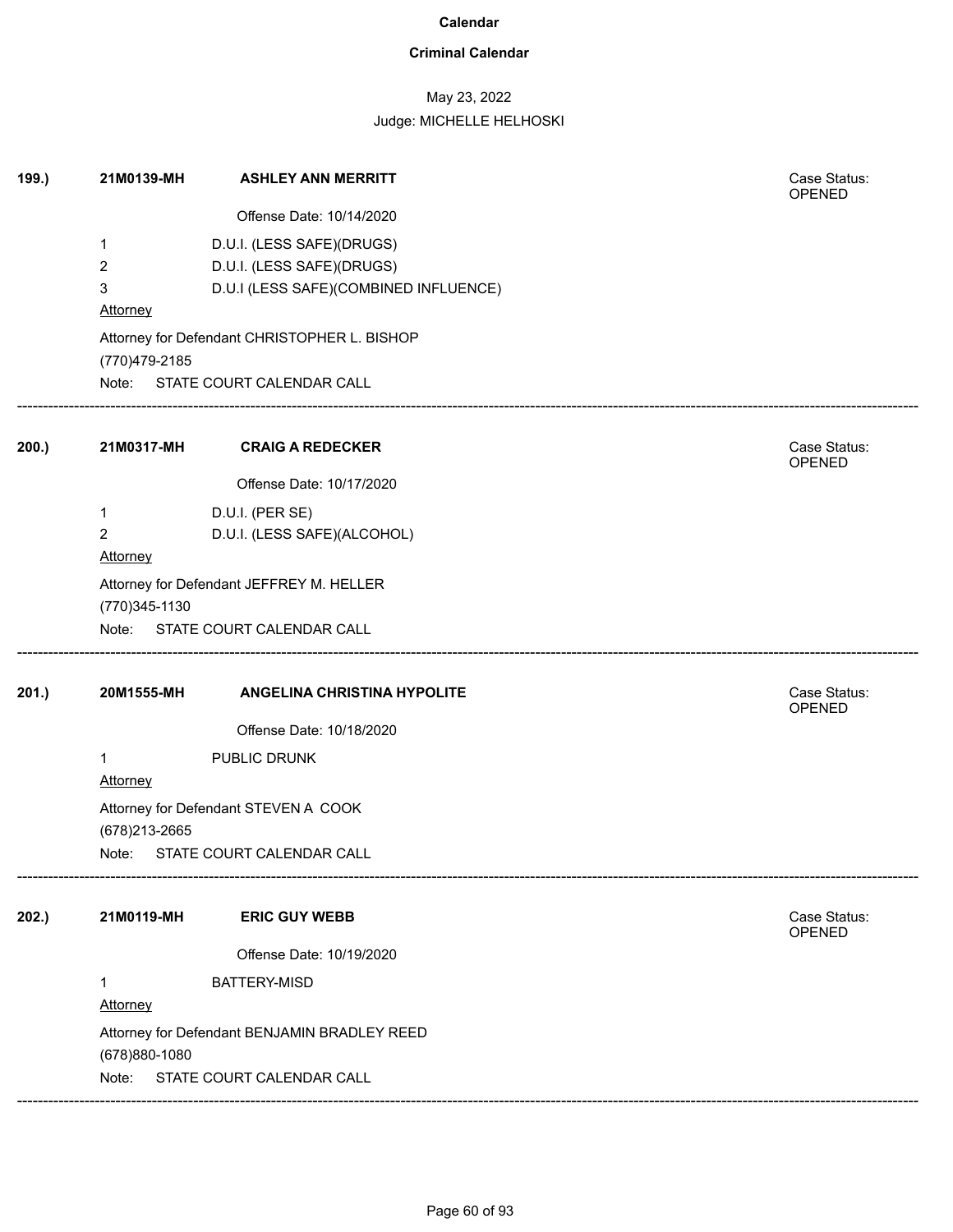### **Criminal Calendar**

## May 23, 2022

| 203. | 21M0102-MH      | <b>ANDREW A SAILOR</b>                             | Case Status:<br><b>OPENED</b> |
|------|-----------------|----------------------------------------------------|-------------------------------|
|      |                 | Offense Date: 10/20/2020                           |                               |
|      | $\mathbf 1$     | D.U.I. (PER SE)                                    |                               |
|      | $\overline{2}$  | D.U.I. (LESS SAFE)(ALCOHOL)                        |                               |
|      | 3               | <b>RECKLESS DRIVING</b>                            |                               |
|      | 4               | FOLLOWING TOO CLOSELY                              |                               |
|      | Attorney        |                                                    |                               |
|      | (404)845-0005   | Attorney for Defendant KEVIN G RYAN                |                               |
|      |                 | Note: STATE COURT CALENDAR CALL                    |                               |
| 204. | 20DV0327-MH     | <b>FRANK J CLEMENTI</b>                            | Case Status:<br>OPENED        |
|      |                 | Offense Date: 10/21/2020                           |                               |
|      | 1               | BATTERY, FAMILY VIOLENCE                           |                               |
|      | $\overline{2}$  | CRUELTY TO CHILDREN- 3RD DEGREE - ALLOWING CHILDRE |                               |
|      | 3               | CRUELTY TO CHILDREN- 3RD DEGREE - ALLOWING CHILDRE |                               |
|      | Attorney        |                                                    |                               |
|      |                 | Attorney for Defendant ARCHIE L. SPEIGHTS          |                               |
|      | (770)479-1500   |                                                    |                               |
|      |                 | Note: STATE COURT CALENDAR CALL                    |                               |
| 205. | 20M1625-MH      | <b>CRYSTAL DAWN SHELTON</b>                        | Case Status:<br>OPENED        |
|      |                 | Offense Date: 10/22/2020                           |                               |
|      | $\mathbf{1}$    | PEDESTRIAN SOLICITING A RIDE                       |                               |
|      | <b>Attorney</b> |                                                    |                               |
|      | (678)880-9360   | Attorney for Defendant ASHLEY T. CARLILE           |                               |
|      | Note:           | STATE COURT CALENDAR CALL                          |                               |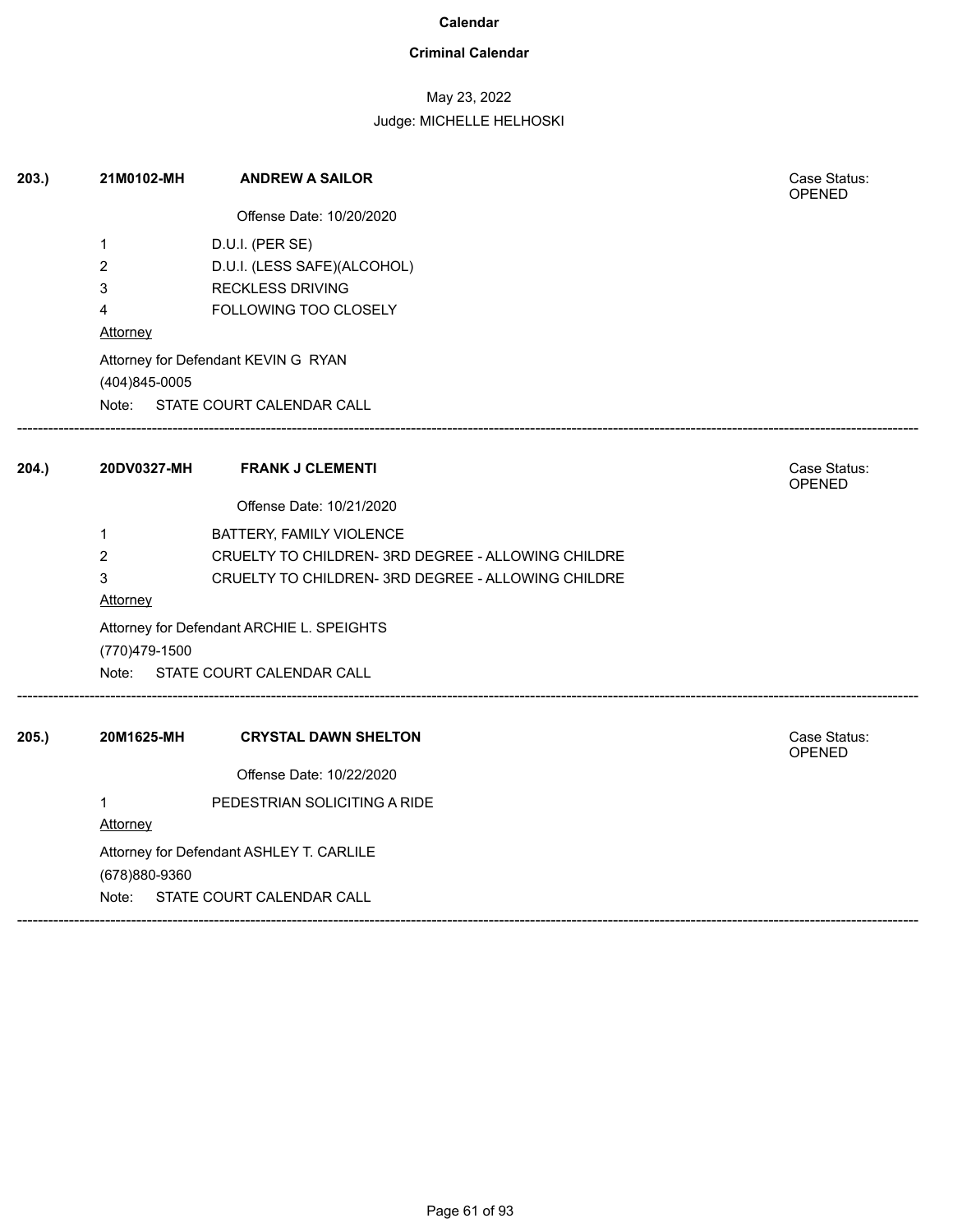### **Criminal Calendar**

## May 23, 2022

| 206.  | 20M1808-MH     | <b>RYAN DANIEL BORDEN</b>                          | Case Status:<br><b>OPENED</b> |
|-------|----------------|----------------------------------------------------|-------------------------------|
|       |                | Offense Date: 10/27/2020                           |                               |
|       | 1              | POSSESSION OF MARIJUANA, LESS THAN AN OUNCE        |                               |
|       | 2              | OBSTRUCTION OF AN OFFICER - MISD                   |                               |
|       | 3              | DISTRACTED DRIVING                                 |                               |
|       | Attorney       |                                                    |                               |
|       |                | Attorney for Defendant DAVID HOLMES                |                               |
|       | (770)956-1400  |                                                    |                               |
|       |                | Attorney for Defendant J. DARAN BURNS              |                               |
|       | (770)956-1400  |                                                    |                               |
|       |                | Note: STATE COURT CALENDAR CALL                    |                               |
| 207.) | 20M1773-MH     | <b>STEVE CHAYANE SANCHEZ</b>                       | Case Status:<br>OPENED        |
|       |                | Offense Date: 10/30/2020                           |                               |
|       | 1              | POSSESSION OF MARIJUANA, LESS THAN AN OUNCE        |                               |
|       | 2              | OBSTRUCTION OF AN OFFICER - MISD                   |                               |
|       | 3              | DRIVING WHILE LICENSE SUSPENDED OR REVOKED         |                               |
|       | 4              | NO PROOF OF INSURANCE                              |                               |
|       | 5              | KNOWINGLY DRIVING MOTOR VEHICLE ON SUSPENDED, CANC |                               |
|       | 6              | LOITERING OR PROWLING                              |                               |
|       | Attorney       |                                                    |                               |
|       |                | Attorney for Defendant MATTHEW F. ENSLEIN          |                               |
|       | (770) 427-9624 |                                                    |                               |
|       | Note:          | STATE COURT CALENDAR CALL                          |                               |
| 208.  | 21DV0020-MH    | <b>TYLER KEY</b>                                   | Case Status:                  |
|       |                | Offense Date: 10/31/2020                           | <b>OPENED</b>                 |
|       | 1              | SIMPLE ASSAULT - FAMILY VIOLENCE                   |                               |
|       | $\overline{2}$ | DISORDERLY CONDUCT                                 |                               |
|       | Attorney       |                                                    |                               |
|       |                | Attorney for Defendant KEVIN GERARD LINDER         |                               |
|       | 7703698362     |                                                    |                               |
|       | Note:          | STATE COURT CALENDAR CALL                          |                               |
|       |                |                                                    |                               |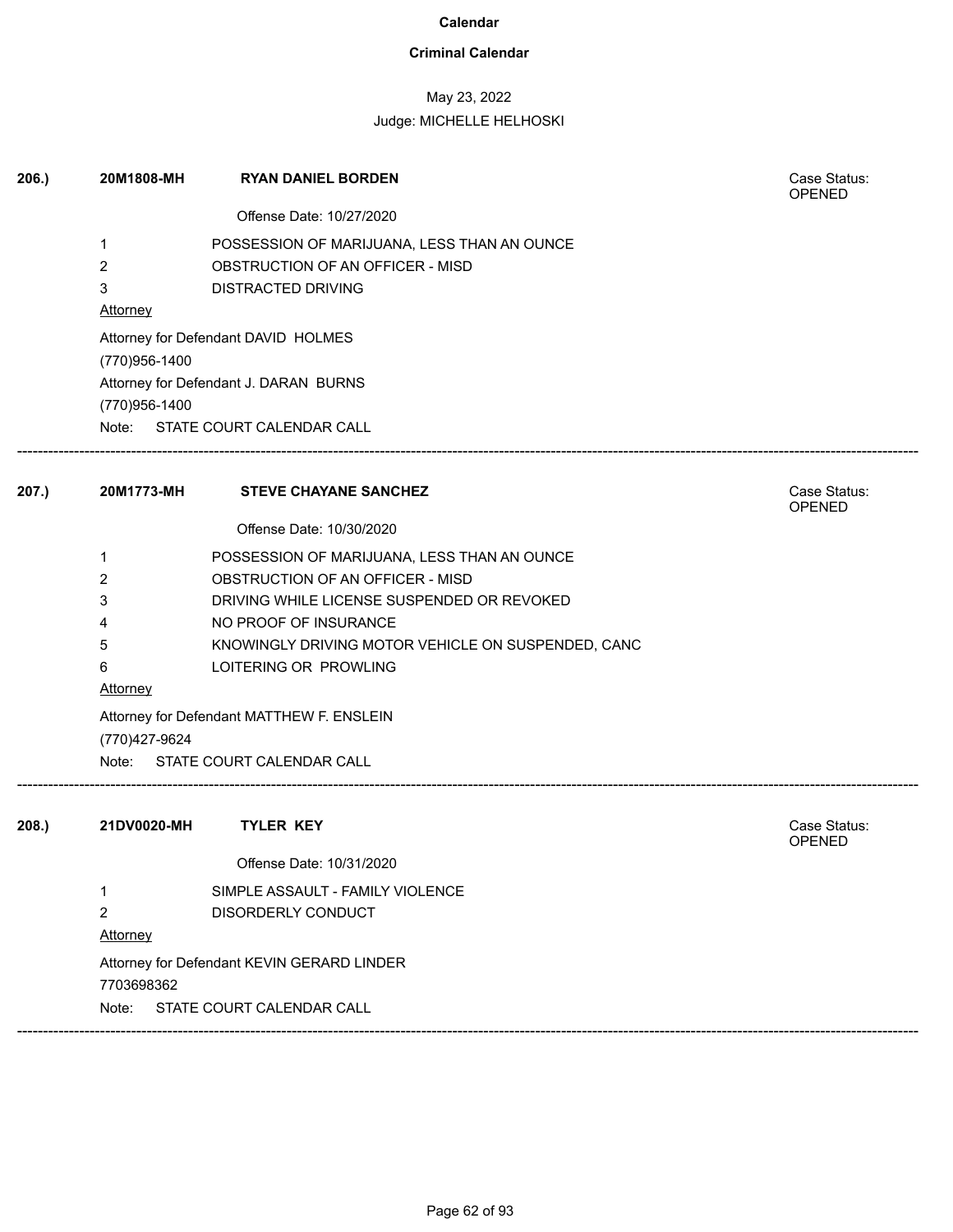### **Criminal Calendar**

## May 23, 2022

| 209.  | 20M1579-MH               | <b>RICHARSON FRANCOIS</b>                    | Case Status:<br>OPENED |
|-------|--------------------------|----------------------------------------------|------------------------|
|       |                          | Offense Date: 11/1/2020                      |                        |
|       | 1                        | D.U.I. (LESS SAFE)(ALCOHOL)                  |                        |
|       | 2                        | <b>RECKLESS DRIVING</b>                      |                        |
|       | 3                        | FAILURE TO MAINTAIN LANE                     |                        |
|       | 4                        | OBSTRUCTION OF AN OFFICER                    |                        |
|       | <b>Attorney</b>          |                                              |                        |
|       | (678)444-4280            | Attorney for Defendant JEFFERY L. DICKERSON  |                        |
|       |                          | Note: STATE COURT CALENDAR CALL              |                        |
| 210.) |                          | 20DV0343-MH NATHANIEL R WHALEY               | Case Status:<br>OPENED |
|       |                          | Offense Date: 11/6/2020                      |                        |
|       | $\mathbf 1$              | BATTERY, FAMILY VIOLENCE                     |                        |
|       | Attorney                 |                                              |                        |
|       |                          | Attorney for Defendant CHANNING RUSKELL      |                        |
|       | (770)634-8280            |                                              |                        |
|       |                          | Note: STATE COURT CALENDAR CALL              |                        |
| 211.) | 20M1821-MH               | <b>KERRY SHEMAR WILLIAMS</b>                 | Case Status:<br>OPENED |
|       |                          | Offense Date: 11/6/2020                      |                        |
|       | $\mathbf 1$<br>Attorney  | POSSESSION OF MARIJUANA, LESS THAN AN OUNCE  |                        |
|       | (770)604-0021            | Attorney for Defendant MATTHEW L. CROWE      |                        |
|       | Note:                    | STATE COURT CALENDAR CALL                    |                        |
| 212.) | 20M1824-MH               | <b>MICHAEL JOHN GADDIS</b>                   | Case Status:<br>OPENED |
|       |                          | Offense Date: 11/6/2020                      |                        |
|       | $\mathbf{1}$<br>Attorney | POSSESSION OF MARIJUANA, LESS THAN AN OUNCE  |                        |
|       | (678) 880-1080           | Attorney for Defendant BENJAMIN BRADLEY REED |                        |
|       | Note:                    | STATE COURT CALENDAR CALL                    |                        |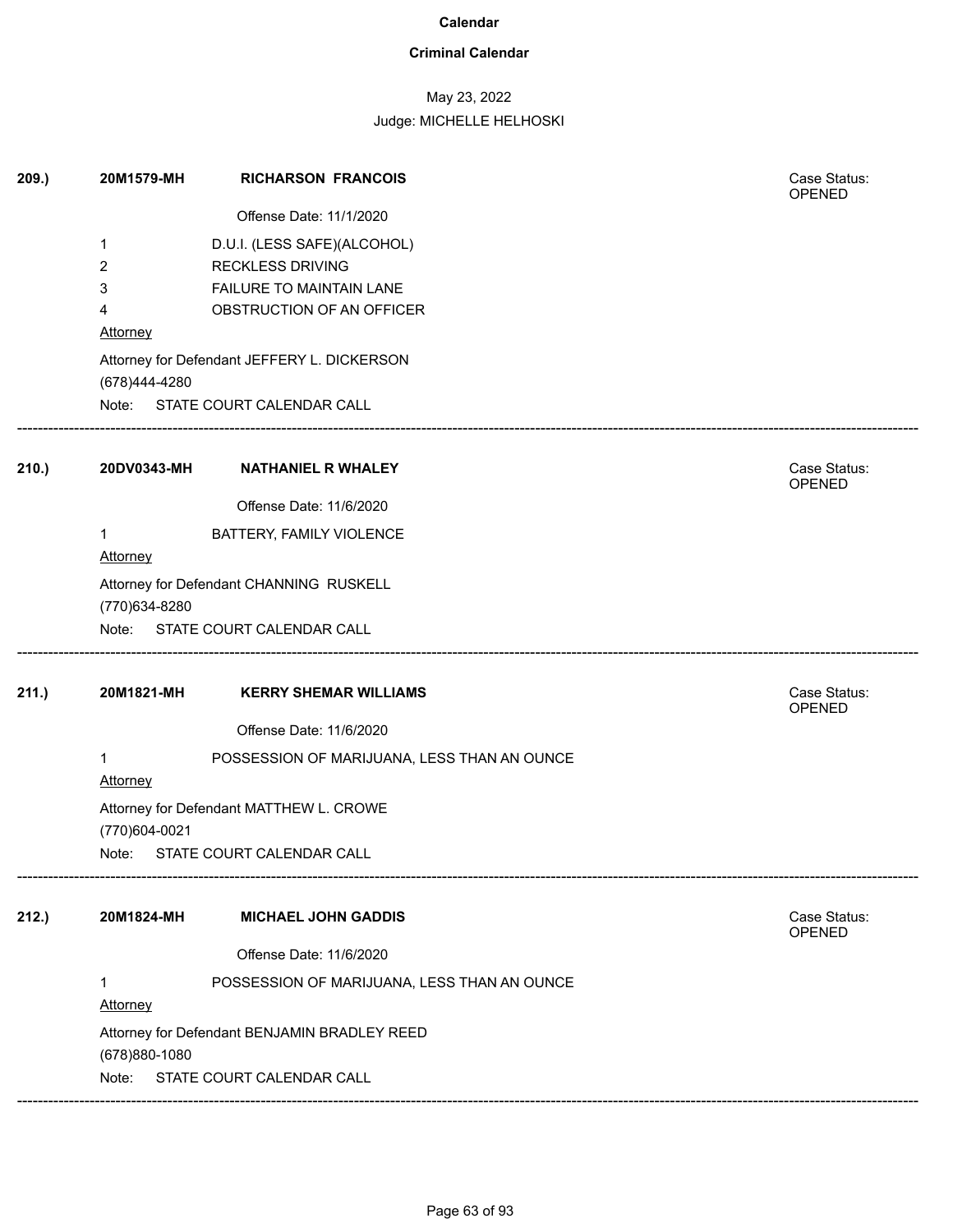### **Criminal Calendar**

## May 23, 2022

| 213.) | 21DV0022-MH                           | MICHAEL DOUGLAS MCCAMPBELL                        | Case Status:<br>OPENED        |  |  |
|-------|---------------------------------------|---------------------------------------------------|-------------------------------|--|--|
|       |                                       | Offense Date: 11/7/2020                           |                               |  |  |
|       | 1                                     | BATTERY, FAMILY VIOLENCE                          |                               |  |  |
|       | $\overline{2}$                        | <b>CRIMINAL TRESPASS</b>                          |                               |  |  |
|       | Attorney                              |                                                   |                               |  |  |
|       |                                       | Attorney for Defendant PHILIP D. PRICE            |                               |  |  |
|       | (770)479-1471                         |                                                   |                               |  |  |
|       |                                       | Note: STATE COURT CALENDAR CALL                   |                               |  |  |
| 214.) | 20M1692-MH                            | <b>JORDAN BRENT BOWERS</b>                        | Case Status:<br>OPENED        |  |  |
|       |                                       | Offense Date: 11/7/2020                           |                               |  |  |
|       | $\mathbf{1}$                          | <b>CRIMINAL TRESPASS</b>                          |                               |  |  |
|       | Attorney                              |                                                   |                               |  |  |
|       |                                       | Attorney for Defendant MICHAEL A RAY              |                               |  |  |
|       | (706) 253-1001                        |                                                   |                               |  |  |
|       |                                       | Note: STATE COURT CALENDAR CALL                   |                               |  |  |
| 215.) | 21M0196-MH                            | <b>CHRISTIE DEAN PARKER</b>                       | Case Status:<br><b>OPENED</b> |  |  |
|       |                                       | Offense Date: 11/8/2020                           |                               |  |  |
|       | 1                                     | D.U.I. (PER SE)                                   |                               |  |  |
|       | 2                                     | D.U.I. (LESS SAFE)(ALCOHOL)                       |                               |  |  |
|       | 3                                     | <b>RECKLESS DRIVING</b>                           |                               |  |  |
|       | 4                                     | FAILURE TO REPORT ACC WITH DAMAGE/PERSONAL INJURY |                               |  |  |
|       | 5                                     | OPEN CONTAINER VIOLATION                          |                               |  |  |
|       | Attorney                              |                                                   |                               |  |  |
|       | Attorney for Defendant ROSS D GRISHAM |                                                   |                               |  |  |
|       | (678)880-9360                         |                                                   |                               |  |  |
|       | Note:                                 | STATE COURT CALENDAR CALL                         |                               |  |  |
|       |                                       |                                                   |                               |  |  |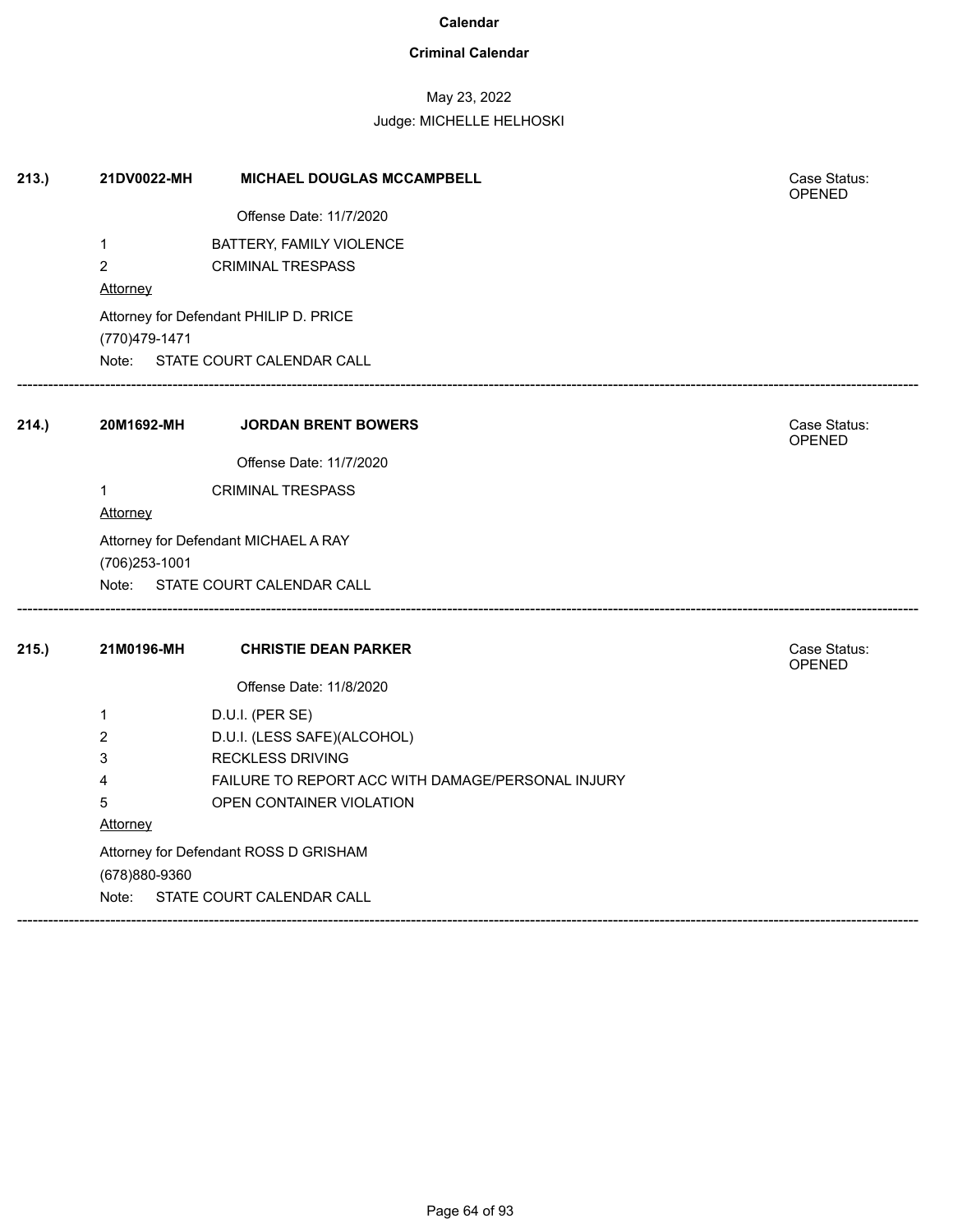### **Criminal Calendar**

# May 23, 2022

| 216.) | 21M0076-MH           | <b>JAMES BAILEY GODFREY</b>                 | Case Status:<br>OPENED        |
|-------|----------------------|---------------------------------------------|-------------------------------|
|       |                      | Offense Date: 11/8/2020                     |                               |
|       | 1                    | SIMPLE BATTERY                              |                               |
|       | $\overline{2}$       | CRIMINAL TRESPASS-DAMAGE TO PROPERTY        |                               |
|       | 3                    | DISORDERLY CONDUCT                          |                               |
|       | Attorney             |                                             |                               |
|       | (770)479-0707        | Attorney for Defendant JONATHAN A. KESLER   |                               |
|       |                      | Note: STATE COURT CALENDAR CALL             |                               |
| 217.) | 21M0076-MH           | <b>BRANDON LANE HODGINS</b>                 | Case Status:<br><b>OPENED</b> |
|       |                      | Offense Date: 11/8/2020                     |                               |
|       | 4                    | DISORDERLY CONDUCT                          |                               |
|       | Attorney             |                                             |                               |
|       |                      | Attorney for Defendant DREW G. BISHOP       |                               |
|       | (678) 213-5297       |                                             |                               |
|       |                      | Note: STATE COURT CALENDAR CALL             |                               |
| 218.  | 21M0262-MH           | <b>COURTNEY LASHAY PACE</b>                 | Case Status:<br>OPENED        |
|       |                      | Offense Date: 11/10/2020                    |                               |
|       | 1<br><b>Attorney</b> | POSSESSION OF MARIJUANA, LESS THAN AN OUNCE |                               |
|       | (678)880-9360        | Attorney for Defendant ROSS D GRISHAM       |                               |
|       | Note:                | STATE COURT JURY TRIAL CALENDAR             |                               |
| 219.  | 21M0011-MH           | <b>KEVIN MUBANGA</b>                        | Case Status:<br><b>OPENED</b> |
|       |                      | Offense Date: 11/13/2020                    |                               |
|       | $\mathbf{1}$         | D.U.I. (LESS SAFE)(ALCOHOL)                 |                               |
|       | $\overline{2}$       | <b>RECKLESS DRIVING</b>                     |                               |
|       | 3                    | SPEEDING                                    |                               |
|       |                      | Posted Speed: 25 Actual Speed: 56           |                               |
|       | 4                    | OBSTRUCTION OF AN OFFICER                   |                               |
|       | <b>Attorney</b>      |                                             |                               |
|       |                      | Attorney for Defendant JUSTIN L GOODMAN     |                               |
|       | (404) 333-0706       |                                             |                               |
|       | Note:                | STATE COURT CALENDAR CALL                   |                               |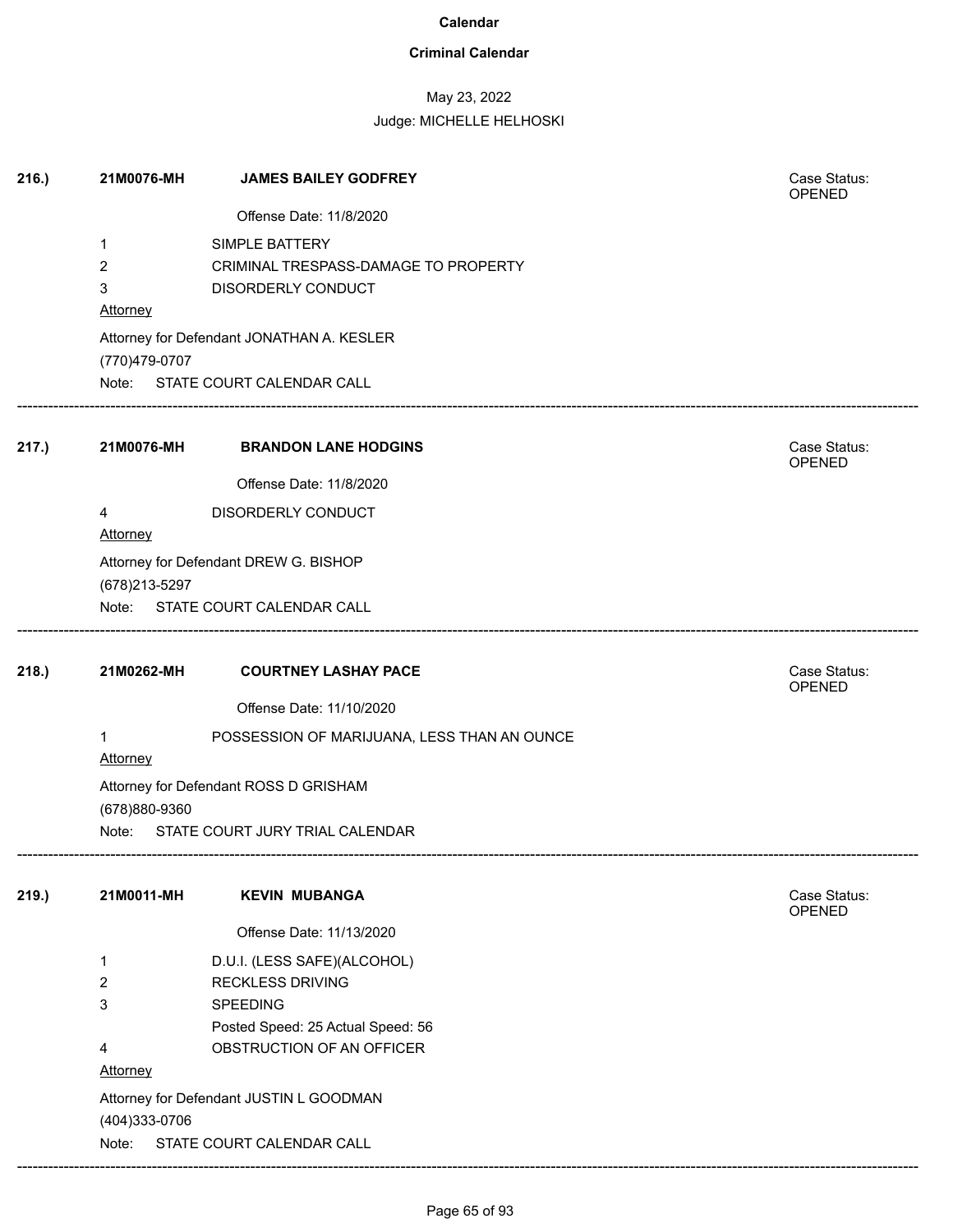### **Criminal Calendar**

## May 23, 2022

| 220.  | 21M0116-MH      | <b>MOLOLUWA TOLULOPE ODESANYA</b>                    | Case Status:<br><b>OPENED</b> |
|-------|-----------------|------------------------------------------------------|-------------------------------|
|       |                 | Offense Date: 11/14/2020                             |                               |
|       | 1               | <b>BATTERY-MISD</b>                                  |                               |
|       | $\overline{2}$  | <b>SIMPLE BATTERY</b>                                |                               |
|       | 3               | GIVING FALSE NAME, ADDRESS, BIRTHDATE TO LAW ENF.OFF |                               |
|       | Attorney        |                                                      |                               |
|       |                 | Attorney for Defendant JENNY CARVER ROSE             |                               |
|       | (770) 479-1471  |                                                      |                               |
|       |                 | Note: STATE COURT CALENDAR CALL                      |                               |
| 221.  | 21M0120-MH      | <b>NOAH BRADLEY LEENERTS</b>                         | Case Status:<br><b>OPENED</b> |
|       |                 | Offense Date: 11/15/2020                             |                               |
|       | 1               | D.U.I. (PER SE)                                      |                               |
|       | 2               | D.U.I. (LESS SAFE)(ALCOHOL)                          |                               |
|       | 3               | DUI - UNDER AGE OF 21                                |                               |
|       | 4               | <b>FAILURE TO MAINTAIN LANE</b>                      |                               |
|       | 5               | FURNISH, PURCHASE, POSSESS ALCOHOL UNDER LEGAL AGE   |                               |
|       | <b>Attorney</b> |                                                      |                               |
|       | (770)479-2020   | Attorney for Defendant ERIC A. BALLINGER             |                               |
|       |                 | Note: STATE COURT CALENDAR CALL                      |                               |
| 222.) | 21M0133-MH      | <b>RANDALL JOHN FAGAN</b>                            | Case Status:<br><b>OPENED</b> |
|       |                 | Offense Date: 11/17/2020                             |                               |
|       | 1               | <b>BATTERY-MISD</b>                                  |                               |
|       | 2               | POINTING OR AIMING GUN OR PISTOL AT ANOTHER          |                               |
|       | 3               | <b>TERRORISTIC THREATS</b>                           |                               |
|       | Attorney        |                                                      |                               |
|       |                 | Attorney for Defendant GREGORY A HICKS               |                               |
|       | 7705165996      |                                                      |                               |
|       | Note:           | STATE COURT CALENDAR CALL                            |                               |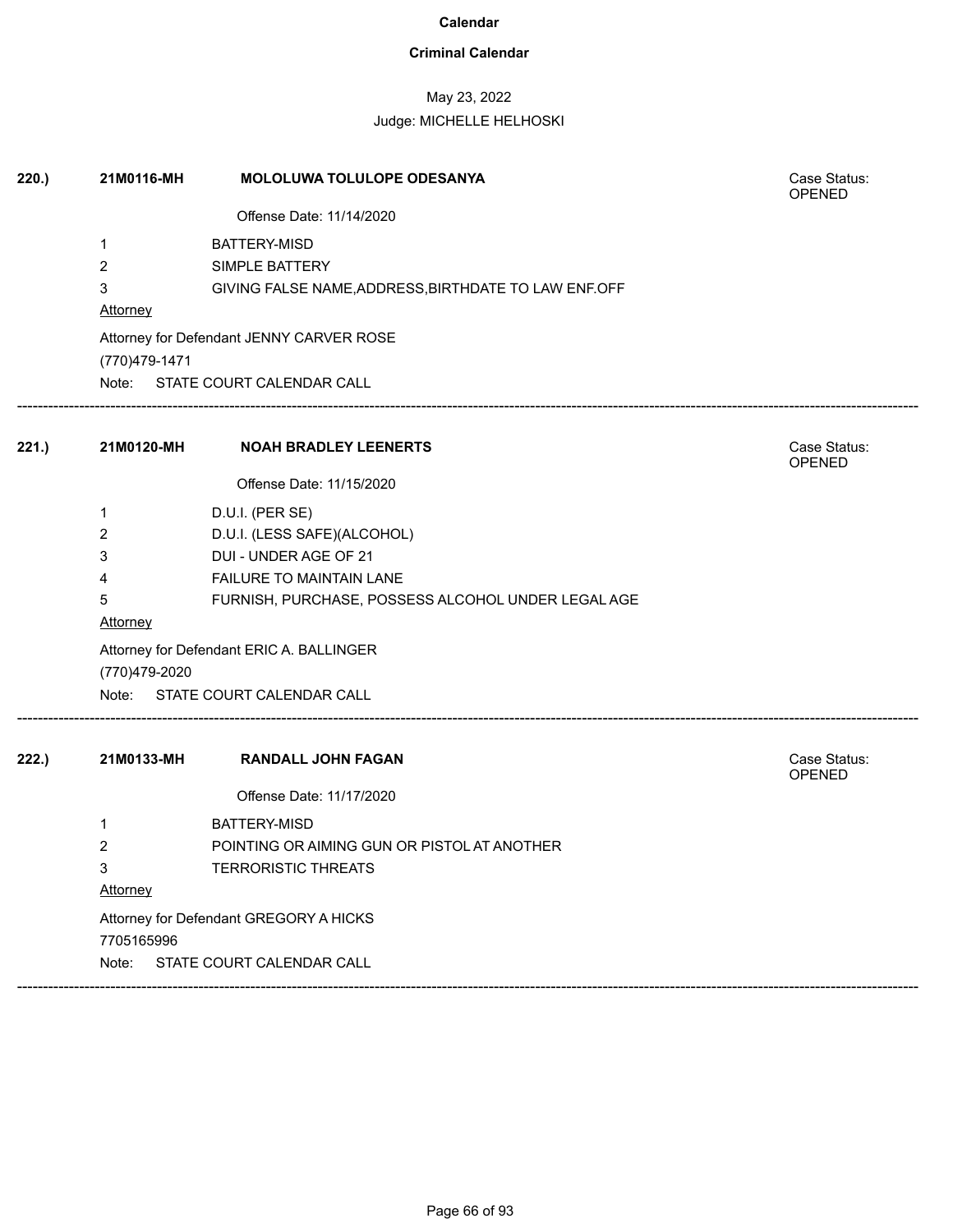### **Criminal Calendar**

## May 23, 2022

### Judge: MICHELLE HELHOSKI

| 223.  | 21DV0016-MH     | <b>HAYLEY E THACKSTON</b>                          | Case Status:<br><b>OPENED</b> |
|-------|-----------------|----------------------------------------------------|-------------------------------|
|       |                 | Offense Date: 11/19/2020                           |                               |
|       | 1               | <b>VIOLATE FAMILY VIOLENCE ORDER</b>               |                               |
|       | 2               | <b>BATTERY-MISD</b>                                |                               |
|       | 3               | CRUELTY TO CHILDREN- 3RD DEGREE - ALLOWING CHILDRE |                               |
|       | <b>Attorney</b> |                                                    |                               |
|       | (770)956-1400   | Attorney for Defendant WALLACE W ROGERS            |                               |
|       |                 | Note: STATE COURT CALENDAR CALL                    |                               |
| 224.  | 21M0303-MH      | <b>BAUDEL LOPEZ-GONZALEZ</b>                       | Case Status:<br>OPENED        |
|       |                 | Offense Date: 11/23/2020                           |                               |
|       | 1               | D.U.I. (PER SE)                                    |                               |
|       | $\overline{2}$  | D.U.I. (LESS SAFE)(ALCOHOL)                        |                               |
|       | Attorney        |                                                    |                               |
|       |                 | Attorney for Defendant BENJAMIN BRADLEY REED       |                               |
|       | (678)880-1080   |                                                    |                               |
|       |                 | Note: STATE COURT CALENDAR CALL                    |                               |
| 225.  | 21M0063-MH      | JOSE SEBASTIAN RAFAEL                              | Case Status:<br>OPENED        |
|       |                 | Offense Date: 11/26/2020                           |                               |
|       | 1<br>Attorney   | REQUIREMENTS UPON STRIKING UNATTENDED VEHICLE      |                               |
|       |                 | Attorney for Defendant RAYMOND B LAIL              |                               |
|       | Note:           | STATE COURT CALENDAR CALL                          |                               |
| 226.) | 21M0276-MH      | <b>JOHN EDWARD FAUCETTE</b>                        | Case Status:<br>OPENED        |
|       |                 | Offense Date: 11/29/2020                           |                               |
|       | 1               | D.U.I. (PER SE)                                    |                               |
|       | $\overline{2}$  | D.U.I. (LESS SAFE)(ALCOHOL)                        |                               |
|       | 3               | FAILURE TO MAINTAIN LANE                           |                               |
|       | Attorney        |                                                    |                               |
|       |                 | Attorney for Defendant ARTURO CORSO                |                               |
|       | (770) 532-9732  |                                                    |                               |
|       | Note:           | STATE COURT CALENDAR CALL                          |                               |

------------------------------------------------------------------------------------------------------------------------------------------------------------------------------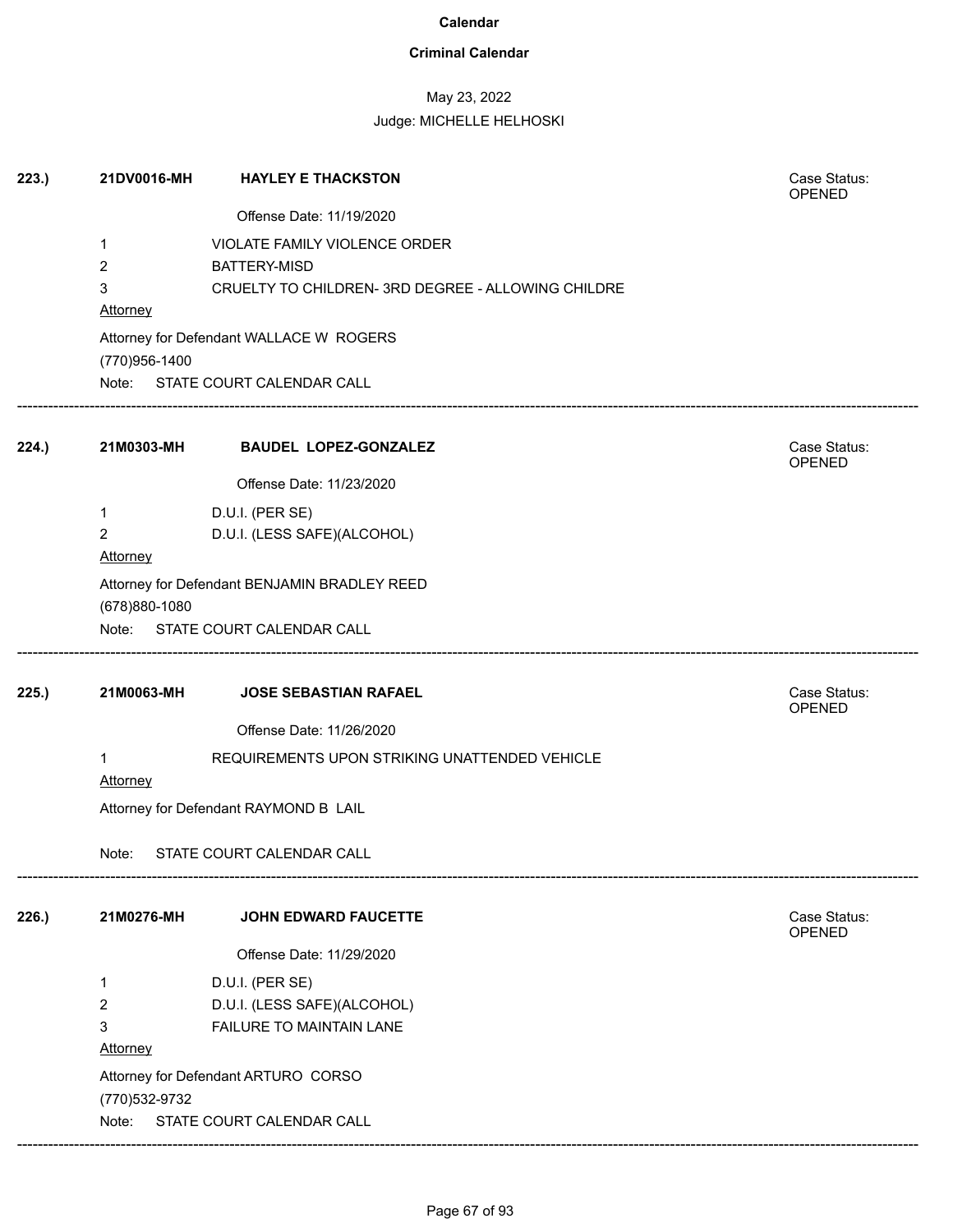### **Criminal Calendar**

## May 23, 2022

| 227.  | 21M0274-MH                           | <b>JOHN DOMER</b>                          |  | Case Status:<br><b>OPENED</b> |
|-------|--------------------------------------|--------------------------------------------|--|-------------------------------|
|       |                                      | Offense Date: 11/30/2020                   |  |                               |
|       | 1                                    | <b>CRIMINAL TRESPASS</b>                   |  |                               |
|       | $\overline{2}$                       | <b>CRIMINAL TRESPASS</b>                   |  |                               |
|       | 3                                    | DISORDERLY CONDUCT                         |  |                               |
|       | Attorney                             |                                            |  |                               |
|       |                                      | Attorney for Defendant JEFFREY S. WILLIAMS |  |                               |
|       | (770) 645-0990                       |                                            |  |                               |
|       |                                      | Note: STATE COURT CALENDAR CALL            |  |                               |
| 228.  | 21M0315-MH                           | <b>JAMES FRANKLIN FOWLER</b>               |  | Case Status:<br><b>OPENED</b> |
|       |                                      | Offense Date: 12/1/2020                    |  |                               |
|       | $\mathbf 1$                          | D.U.I. (LESS SAFE)(DRUGS)                  |  |                               |
|       | $\overline{c}$                       | D.U.I. (LESS SAFE)(DRUGS)                  |  |                               |
|       | 3                                    | FAILURE TO MAINTAIN LANE                   |  |                               |
|       | 4                                    | IMPEDING THE FREE FLOW OF TRAFFIC          |  |                               |
|       | <b>Attorney</b>                      |                                            |  |                               |
|       |                                      | Attorney for Defendant T. JESS BOWERS      |  |                               |
|       | (770)479-7355                        |                                            |  |                               |
|       | Note:                                | STATE COURT CALENDAR CALL                  |  |                               |
| 229.) | 21M0065-MH                           | <b>EDWIN J SANCHEZ</b>                     |  | Case Status:<br><b>OPENED</b> |
|       |                                      | Offense Date: 12/4/2020                    |  |                               |
|       | $\mathbf{1}$                         | D.U.I. (LESS SAFE)(ALCOHOL)                |  |                               |
|       | $\overline{2}$                       | <b>RECKLESS DRIVING</b>                    |  |                               |
|       | 3                                    | <b>FAILURE TO MAINTAIN LANE</b>            |  |                               |
|       | Attorney                             |                                            |  |                               |
|       | Attorney for Defendant MOLLY P MINDY |                                            |  |                               |
|       | (770) 580-3443                       |                                            |  |                               |
|       | Note:                                | STATE COURT CALENDAR CALL                  |  |                               |
|       |                                      |                                            |  |                               |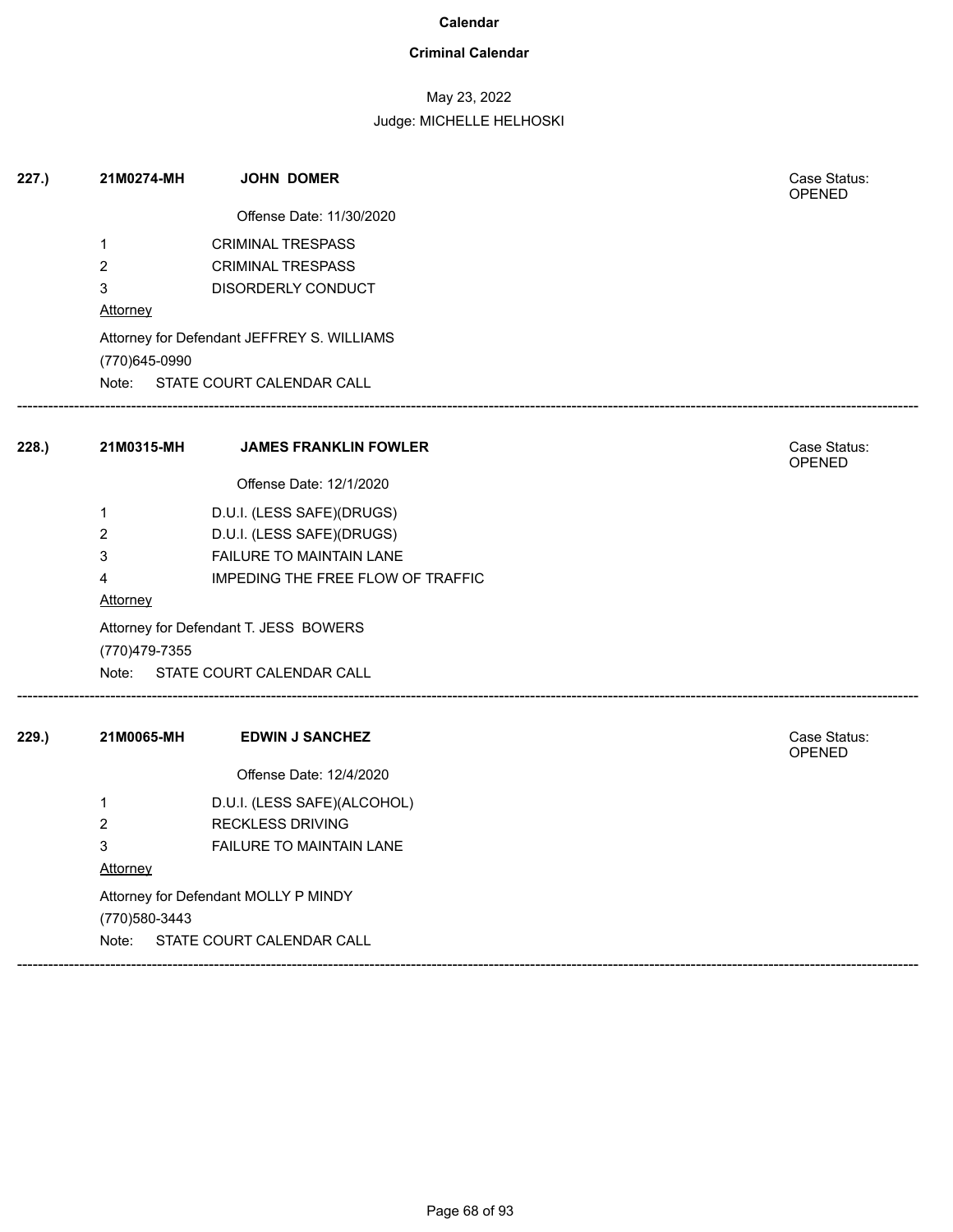### **Criminal Calendar**

## May 23, 2022

Judge: MICHELLE HELHOSKI

| 230.) | 21M0141-MH             | <b>KEVIN JAMES EATON</b>                                                 | Case Status:           |
|-------|------------------------|--------------------------------------------------------------------------|------------------------|
|       |                        |                                                                          | <b>OPENED</b>          |
|       |                        | Offense Date: 12/4/2020                                                  |                        |
|       | $\mathbf{1}$           | D.U.I. (LESS SAFE)(ALCOHOL)                                              |                        |
|       | $\overline{2}$         | PUBLIC DRUNK                                                             |                        |
|       | <b>Attorney</b>        |                                                                          |                        |
|       | (678) 879-5552         | Attorney for Defendant JESSICA L LONG<br>Note: STATE COURT CALENDAR CALL |                        |
| 231.) | 21M0181-MH             | <b>TRACEY LYNN ALLEN</b>                                                 | Case Status:<br>OPENED |
|       |                        | Offense Date: 12/5/2020                                                  |                        |
|       | 1                      | BATTERY-MISD                                                             |                        |
|       | $\overline{2}$         | <b>CRIMINAL TREPASS</b>                                                  |                        |
|       | <b>Attorney</b>        |                                                                          |                        |
|       | (770)516-1265<br>Note: | Attorney for Defendant TONY D. CALHOUN<br>STATE COURT CALENDAR CALL      |                        |
| 232.) | 21M0069-MH             | <b>CRAIG ALAN WASIK</b>                                                  | Case Status:<br>OPENED |
|       |                        | Offense Date: 12/5/2020                                                  |                        |
|       | 1                      | CRIMINAL TRESPASS-DAMAGE TO PROPERTY                                     |                        |
|       | 2                      | STRIKING FIXED OBJECT                                                    |                        |
|       | 3                      | FAILURE TO MAINTAIN LANE                                                 |                        |
|       | 4                      | DISTRACTED DRIVING                                                       |                        |
|       | <b>Attorney</b>        |                                                                          |                        |
|       | (770)634-8280          | Attorney for Defendant CHANNING RUSKELL                                  |                        |
|       |                        | Note: STATE COURT CALENDAR CALL                                          |                        |
| 233.) | 21M0067-MH             | <b>PATSY DIANE LEE</b>                                                   | Case Status:<br>OPENED |
|       |                        | Offense Date: 12/6/2020                                                  |                        |
|       | 1                      | <b>CRIMINAL TRESPASS</b>                                                 |                        |
|       |                        |                                                                          |                        |
|       | Attorney               |                                                                          |                        |
|       |                        | Attorney for Defendant MITCH J SKANDALAKIS                               |                        |
|       | 7706938715<br>Note:    | STATE COURT CALENDAR CALL                                                |                        |

------------------------------------------------------------------------------------------------------------------------------------------------------------------------------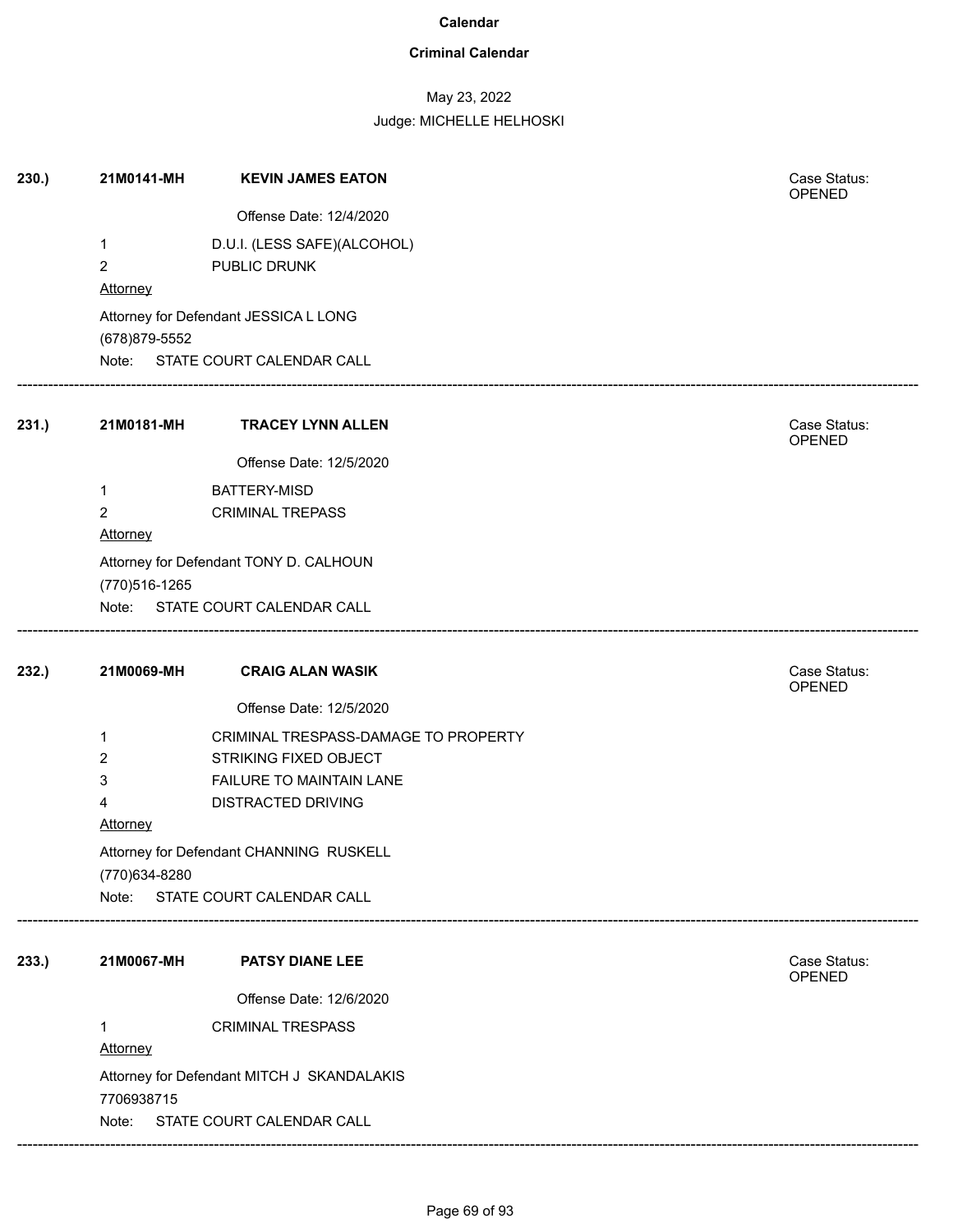### **Criminal Calendar**

## May 23, 2022

Judge: MICHELLE HELHOSKI

| 234.) | 21M0136-MH           | <b>PATRICK DENNIS BARDEN</b>                       | Case Status:<br>OPENED        |
|-------|----------------------|----------------------------------------------------|-------------------------------|
|       |                      | Offense Date: 12/9/2020                            |                               |
|       | 1                    | D.U.I. (PER SE)                                    |                               |
|       | 2                    | D.U.I. (LESS SAFE)(ALCOHOL)                        |                               |
|       | 3                    | <b>RECKLESS DRIVING</b>                            |                               |
|       | <b>Attorney</b>      |                                                    |                               |
|       | (678)880-1080        | Attorney for Defendant BENJAMIN BRADLEY REED       |                               |
|       |                      | Note: STATE COURT CALENDAR CALL                    |                               |
| 235.  |                      | 21M0247-MH PAUL STEVEN POSL                        | Case Status:<br><b>OPENED</b> |
|       |                      | Offense Date: 12/9/2020                            |                               |
|       | 1                    | THEFT BY SHOPLIFTING - MISDEMEANOR                 |                               |
|       | $\overline{2}$       | THEFT BY SHOPLIFTING - MISDEMEANOR                 |                               |
|       | <b>Attorney</b>      |                                                    |                               |
|       |                      | Attorney for Defendant CORY E. YAGER               |                               |
|       | (404) 567-5515       |                                                    |                               |
|       |                      | Note: STATE COURT CALENDAR CALL                    |                               |
| 236.) | 21M0073-MH           | <b>FRANCIS LAMAR CHANCE</b>                        | Case Status:<br><b>OPENED</b> |
|       |                      | Offense Date: 12/11/2020                           |                               |
|       | 1                    | <b>RECKLESS DRIVING</b>                            |                               |
|       | 2                    | FLEEING OR ATTEMPTING TO ELUDE A POLICE OFFICER    |                               |
|       | 3                    | OPEN CONTAINER VIOLATION                           |                               |
|       | 4                    | OBSTRUCTION OF AN OFFICER - MISD                   |                               |
|       | <b>Attorney</b>      |                                                    |                               |
|       |                      | Attorney for Defendant MARJORIE M. MUSGRAVE        |                               |
|       | (770) 479-1426       |                                                    |                               |
|       |                      | Note: STATE COURT CALENDAR CALL                    |                               |
| 237.) | 21M0142-MH           | <b>CRYSTAL DAWN SHELTON</b>                        | Case Status:                  |
|       |                      |                                                    | <b>OPENED</b>                 |
|       |                      | Offense Date: 12/12/2020                           |                               |
|       | 1<br><b>Attorney</b> | STANDING IN ROADWAY TO SOLICIT FROM OCCUPANT OF VE |                               |
|       |                      |                                                    |                               |
|       | (678)880-9360        | Attorney for Defendant ASHLEY T. CARLILE           |                               |
|       | Note:                | STATE COURT CALENDAR CALL                          |                               |

------------------------------------------------------------------------------------------------------------------------------------------------------------------------------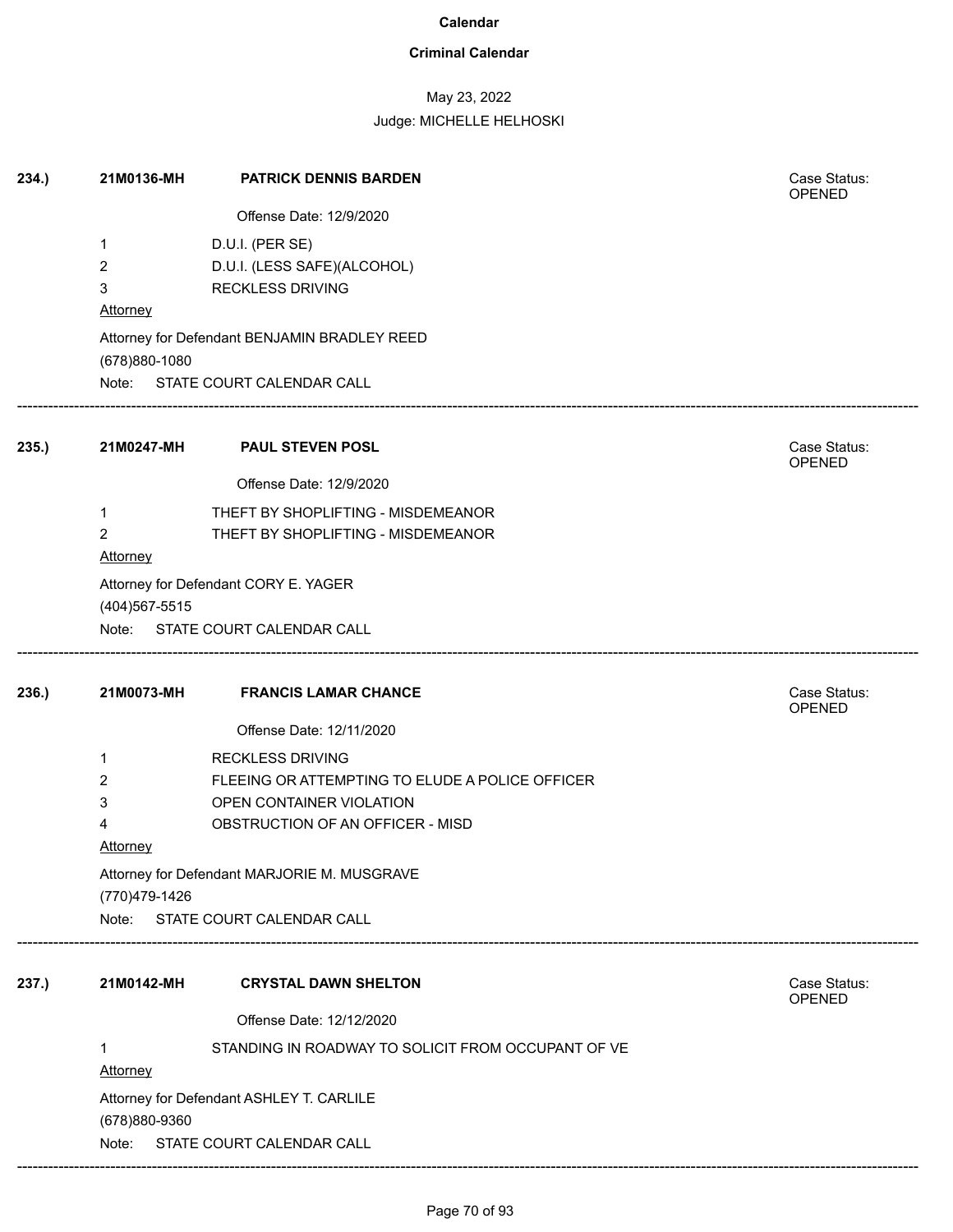### **Criminal Calendar**

## May 23, 2022

| 238.) | 21DV0037-MH                          | <b>DAVID CHARLES RAMPLEY</b>                       | Case Status:<br><b>OPENED</b> |  |
|-------|--------------------------------------|----------------------------------------------------|-------------------------------|--|
|       |                                      | Offense Date: 12/12/2020                           |                               |  |
|       | 1                                    | BATTERY, FAMILY VIOLENCE                           |                               |  |
|       | 2                                    | CRUELTY TO CHILDREN- 3RD DEGREE - ALLOWING CHILDRE |                               |  |
|       | 3                                    | SIMPLE BATTERY - FAMILY VIOLENCE                   |                               |  |
|       | 4                                    | DISORDERLY CONDUCT                                 |                               |  |
|       | <u>Attorney</u>                      |                                                    |                               |  |
|       | (770) 479-1471                       | Attorney for Defendant PHILIP D. PRICE             |                               |  |
|       |                                      | Note: STATE COURT CALENDAR CALL                    |                               |  |
| 239.) | 21DV0019-MH                          | <b>ERIC CORTEZ REYES</b>                           | Case Status:<br><b>OPENED</b> |  |
|       |                                      | Offense Date: 12/13/2020                           |                               |  |
|       | 1                                    | BATTERY, FAMILY VIOLENCE                           |                               |  |
|       | 2                                    | SIMPLE BATTERY - FAMILY VIOLENCE                   |                               |  |
|       | 3<br>Attorney                        | SIMPLE BATTERY - FAMILY VIOLENCE                   |                               |  |
|       | (770)345-1130                        | Attorney for Defendant JEFFREY M. HELLER           |                               |  |
|       |                                      | Note: STATE COURT CALENDAR CALL                    |                               |  |
| 240.  | 21M0477-MH                           | <b>MARCUS COLBY MONAHAN</b>                        | Case Status:<br><b>OPENED</b> |  |
|       |                                      | Offense Date: 12/16/2020                           |                               |  |
|       | 1                                    | D.U.I. (LESS SAFE)(DRUGS)                          |                               |  |
|       | 2                                    | D.U.I. (LESS SAFE)(DRUGS)                          |                               |  |
|       | 3                                    | DRIVING UNDER THE INFLUENCE (CONTROLLED SUBSTANCE) |                               |  |
|       | Attorney                             |                                                    |                               |  |
|       | Attorney for Defendant MOLLY P MINDY |                                                    |                               |  |
|       | (770) 580-3443                       |                                                    |                               |  |
|       | Note:                                | STATE COURT CALENDAR CALL                          |                               |  |
|       |                                      |                                                    |                               |  |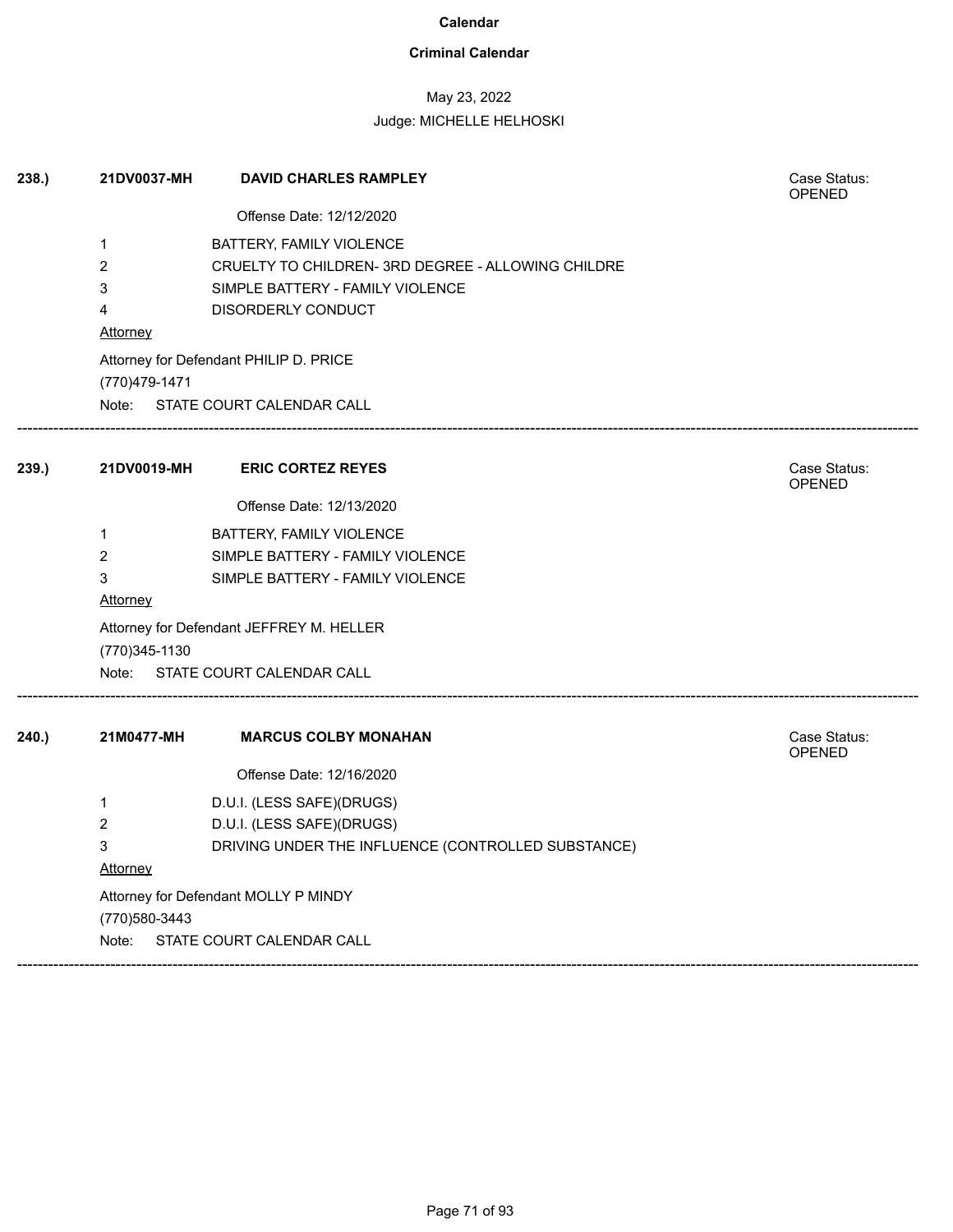### **Criminal Calendar**

## May 23, 2022

| 241.  | 21DV0021-MH                                              | <b>ALEXANDER UMAR AHMED</b>      |  | Case Status:<br>OPENED |  |
|-------|----------------------------------------------------------|----------------------------------|--|------------------------|--|
|       |                                                          | Offense Date: 12/20/2020         |  |                        |  |
|       | 1                                                        | SIMPLE BATTERY - FAMILY VIOLENCE |  |                        |  |
|       | $\overline{2}$                                           | <b>CRIMINAL TRESPASS</b>         |  |                        |  |
|       | Attorney                                                 |                                  |  |                        |  |
|       | Attorney for Defendant SHERRI H STONEY<br>(404) 218-1605 |                                  |  |                        |  |
|       | Note:<br>STATE COURT CALENDAR CALL                       |                                  |  |                        |  |
| 242.) | 21DV0032-MH                                              | <b>CRAFFIN D DUPLESSIS</b>       |  | Case Status:<br>OPENED |  |
|       |                                                          | Offense Date: 12/22/2020         |  |                        |  |
|       | $\mathbf{1}$                                             | BATTERY, FAMILY VIOLENCE         |  |                        |  |
|       | Attorney                                                 |                                  |  |                        |  |
|       | Attorney for Defendant STEVEN A COOK<br>(678) 213-2665   |                                  |  |                        |  |
|       | Note: STATE COURT CALENDAR CALL                          |                                  |  |                        |  |
| 243.  | 21M0232-MH                                               | <b>JESUS ROBERTO QUEZADA</b>     |  | Case Status:<br>OPENED |  |
|       |                                                          | Offense Date: 12/24/2020         |  |                        |  |
|       | 1                                                        | D.U.I. (PER SE)                  |  |                        |  |
|       | 2                                                        | D.U.I. (LESS SAFE)(ALCOHOL)      |  |                        |  |
|       | 3                                                        | <b>RECKLESS DRIVING</b>          |  |                        |  |
|       | 4                                                        | DRIVING WITHOUT A VALID LICENSE  |  |                        |  |
|       | Attorney                                                 |                                  |  |                        |  |
|       | Attorney for Defendant JEFFERY L. DICKERSON              |                                  |  |                        |  |
|       | (678)444-4280                                            |                                  |  |                        |  |
|       | STATE COURT CALENDAR CALL<br>Note:                       |                                  |  |                        |  |
|       |                                                          |                                  |  |                        |  |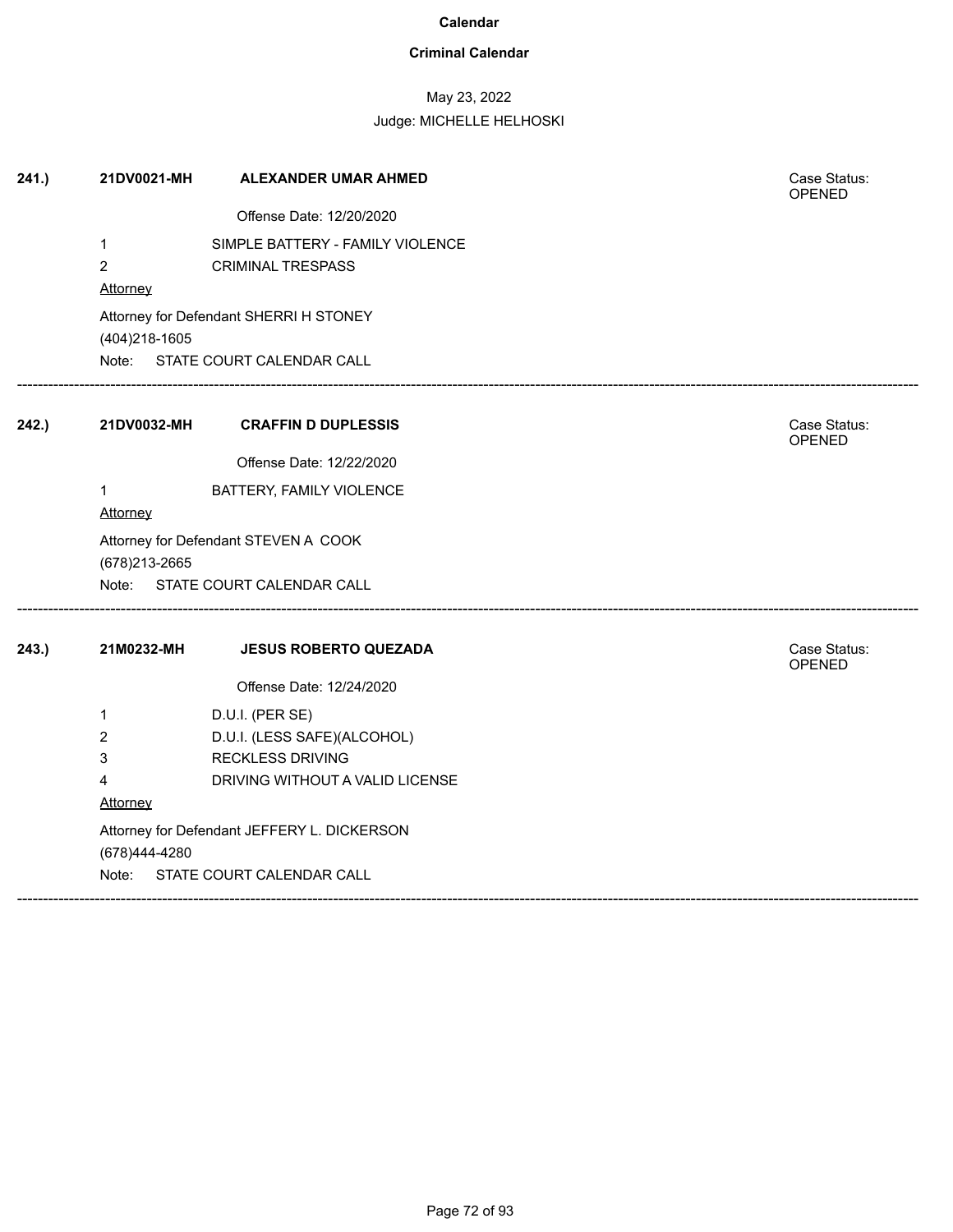## **Criminal Calendar**

# May 23, 2022

| 244.) | 21M0135-MH                             | <b>EMILY ELIZABETH BORTH</b>                       | Case Status:<br><b>OPENED</b> |  |  |
|-------|----------------------------------------|----------------------------------------------------|-------------------------------|--|--|
|       |                                        | Offense Date: 12/25/2020                           |                               |  |  |
|       | 1                                      | D.U.I. (PER SE)                                    |                               |  |  |
|       | 2                                      | D.U.I. (LESS SAFE)(ALCOHOL)                        |                               |  |  |
|       | 3                                      | <b>RECKLESS DRIVING</b>                            |                               |  |  |
|       | 4                                      | FAILURE TO MAINTAIN LANE                           |                               |  |  |
|       | <b>Attorney</b>                        |                                                    |                               |  |  |
|       | (770) 685-6400                         | Attorney for Defendant MICHAEL M HAWKINS           |                               |  |  |
|       |                                        | Note: STATE COURT CALENDAR CALL                    |                               |  |  |
| 245.) | 21DV0033-MH                            | <b>JONATHAN RENTERIA</b>                           | Case Status:<br><b>OPENED</b> |  |  |
|       |                                        | Offense Date: 12/26/2020                           |                               |  |  |
|       | 1                                      | BATTERY, FAMILY VIOLENCE                           |                               |  |  |
|       | 2                                      | CRUELTY TO CHILDREN- 3RD DEGREE - ALLOWING CHILDRE |                               |  |  |
|       | 3                                      | CRUELTY TO CHILDREN- 3RD DEGREE - ALLOWING CHILDRE |                               |  |  |
|       | 4                                      | CRUELTY TO CHILDREN- 3RD DEGREE - ALLOWING CHILDRE |                               |  |  |
|       | Attorney                               |                                                    |                               |  |  |
|       | 6789281147                             | Attorney for Defendant SUSAN M ZEREINI             |                               |  |  |
|       |                                        | Note: STATE COURT CALENDAR CALL                    |                               |  |  |
| 246.  | 21M0285-MH                             | <b>RYAN DONALD ELLER</b>                           | Case Status:                  |  |  |
|       |                                        |                                                    | OPENED                        |  |  |
|       |                                        | Offense Date: 12/26/2020                           |                               |  |  |
|       | 1                                      | D.U.I. (LESS SAFE)(ALCOHOL)                        |                               |  |  |
|       | $\overline{2}$                         | <b>SPEEDING</b>                                    |                               |  |  |
|       |                                        | Posted Speed: 70 Actual Speed: 92                  |                               |  |  |
|       | Attorney                               |                                                    |                               |  |  |
|       | Attorney for Defendant JEFFREY D BUNCH |                                                    |                               |  |  |
|       | (770)499-7989                          |                                                    |                               |  |  |
|       | Note:                                  | STATE COURT CALENDAR CALL                          |                               |  |  |
|       |                                        |                                                    |                               |  |  |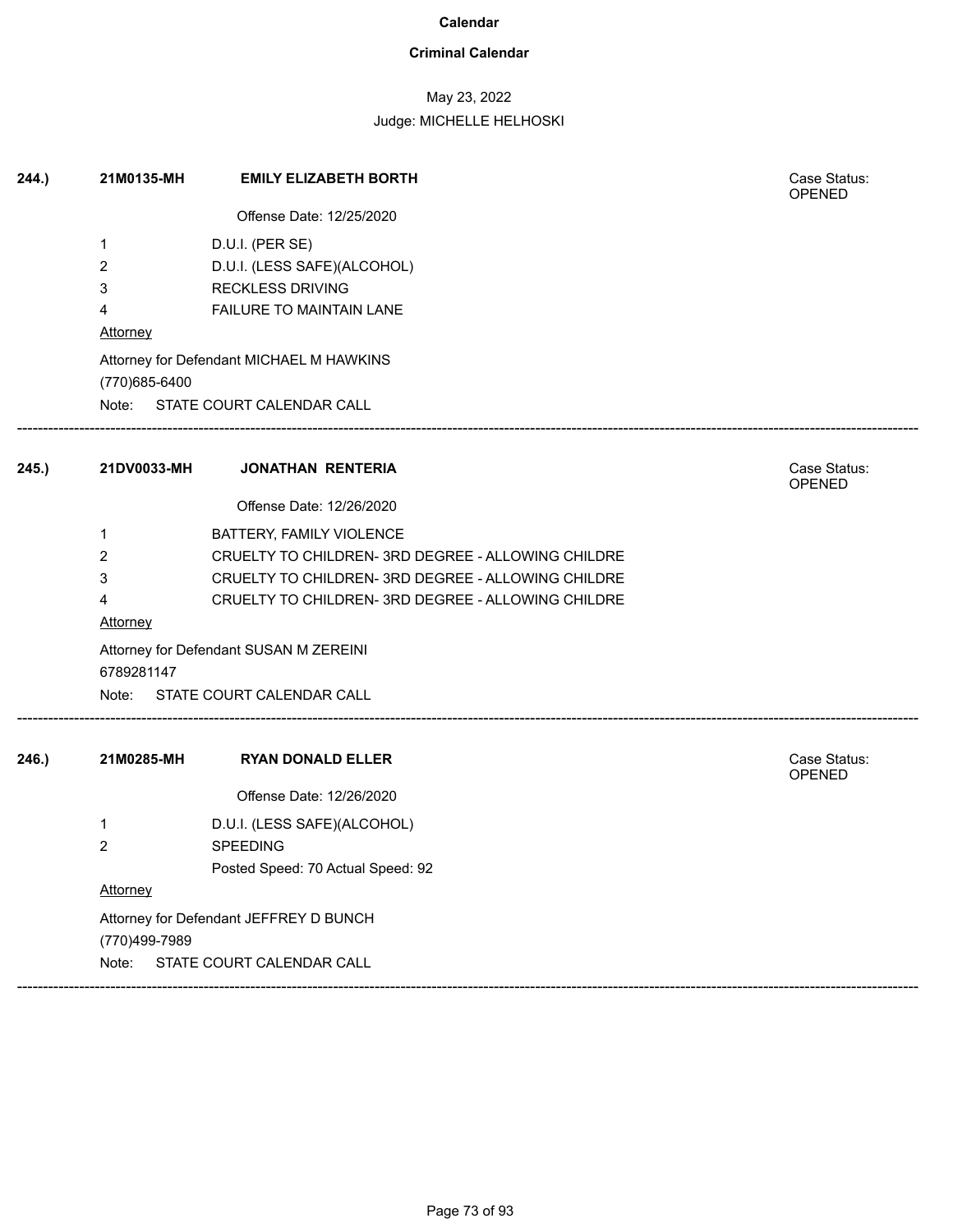## **Criminal Calendar**

# May 23, 2022

| 247.) | 21DV0038-MH     | <b>DAVID CHARLES RAMPLEY</b>                           | Case Status:<br>OPENED |
|-------|-----------------|--------------------------------------------------------|------------------------|
|       |                 | Offense Date: 12/28/2020                               |                        |
|       | $\mathbf 1$     | VIOLATE FAMILY VIOLENCE ORDER                          |                        |
|       | Attorney        |                                                        |                        |
|       |                 | Attorney for Defendant PHILIP D. PRICE                 |                        |
|       | (770)479-1471   |                                                        |                        |
|       |                 | Note: STATE COURT CALENDAR CALL                        |                        |
| 248.) | 21M0281-MH      | <b>SARAH NICOLE QUILLEN</b>                            | Case Status:<br>OPENED |
|       |                 | Offense Date: 1/3/2021                                 |                        |
|       | $\mathbf{1}$    | D.U.I. (PER SE)                                        |                        |
|       | $\overline{2}$  | D.U.I. (LESS SAFE)(ALCOHOL)                            |                        |
|       | 3               | FAILURE TO MAINTAIN LANE                               |                        |
|       | <b>Attorney</b> |                                                        |                        |
|       | 6789281147      | Attorney for Defendant SUSAN M ZEREINI                 |                        |
|       |                 | Note: STATE COURT CALENDAR CALL                        |                        |
| 249.) | 21DV0040-MH     | <b>MARCUS COLBY MONAHAN</b>                            | Case Status:           |
|       |                 | Offense Date: 1/3/2021                                 | OPENED                 |
|       |                 |                                                        |                        |
|       | 1<br>2          | SIMPLE ASSAULT - FAMILY VIOLENCE<br>DISORDERLY CONDUCT |                        |
|       | 3               | OBSTRUCTION OF AN OFFICER - MISD                       |                        |
|       | Attorney        |                                                        |                        |
|       |                 | Attorney for Defendant MOLLY P MINDY                   |                        |
|       | (770) 580-3443  |                                                        |                        |
|       | Note:           | STATE COURT CALENDAR CALL                              |                        |
| 250.) | 21M0144-MH      | YVONETAE MAURICE SHELMAN                               | Case Status:           |
|       |                 | Offense Date: 1/3/2021                                 | OPENED                 |
|       |                 |                                                        |                        |
|       | $\mathbf 1$     | <b>AGGRESSIVE DRIVING</b><br>FOLLOWING TOO CLOSELY     |                        |
|       | 2<br>3          | FAILURE TO DIM HEADLIGHTS                              |                        |
|       | <b>Attorney</b> |                                                        |                        |
|       |                 | Attorney for Defendant MOLLY P MINDY                   |                        |
|       | (770) 580-3443  |                                                        |                        |
|       | Note:           | STATE COURT CALENDAR CALL                              |                        |
|       |                 |                                                        |                        |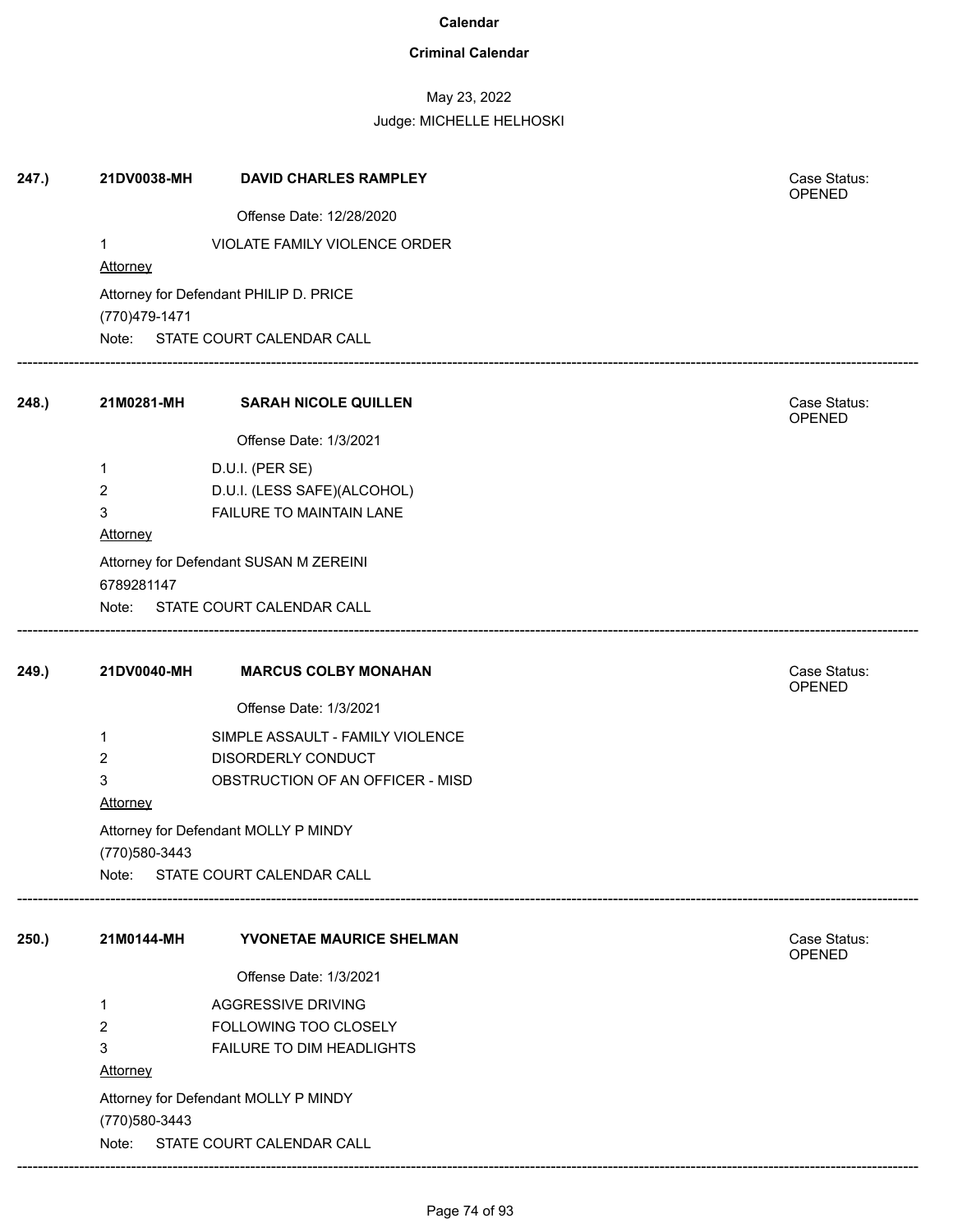## **Criminal Calendar**

# May 23, 2022

| 251.) | 21M0307-MH      | <b>MADISON KEE FORTES</b>              | Case Status:<br><b>OPENED</b> |
|-------|-----------------|----------------------------------------|-------------------------------|
|       |                 | Offense Date: 1/3/2021                 |                               |
|       | $\mathbf 1$     | AGGRESSIVE DRIVING                     |                               |
|       | $\overline{2}$  | <b>RECKLESS DRIVING</b>                |                               |
|       | 3               | SPEEDING                               |                               |
|       |                 | Posted Speed: 70 Actual Speed: 105     |                               |
|       | <b>Attorney</b> |                                        |                               |
|       |                 | Attorney for Defendant ROBERT S CONNER |                               |
|       | (770)956-1400   |                                        |                               |
|       |                 | Note: STATE COURT CALENDAR CALL        |                               |
| 252.) |                 | 21DV0237-MH JANE ELIZABETH COLE        | Case Status:<br>OPENED        |
|       |                 | Offense Date: 1/5/2021                 |                               |
|       | $\overline{2}$  | BATTERY-FAMILY VIOLENCE                |                               |
|       | 3               | DISORDERLY CONDUCT                     |                               |
|       | Attorney        |                                        |                               |
|       |                 | Attorney for Defendant STACY BARNETT   |                               |
|       | (678)439-1432   |                                        |                               |
|       |                 | Note: STATE COURT CALENDAR CALL        |                               |
| 253.) | 21DV0237-MH     | <b>DALE EMORY COLE</b>                 | Case Status:<br>OPENED        |
|       |                 | Offense Date: 1/5/2021                 |                               |
|       | $\mathbf 1$     | VIOLATE FAMILY VIOLENCE ORDER          |                               |
|       | Attorney        |                                        |                               |
|       |                 | Attorney for Defendant JIMMY D. BERRY  |                               |
|       | (770)366-6608   |                                        |                               |
|       |                 | Note: STATE COURT CALENDAR CALL        |                               |
|       |                 |                                        |                               |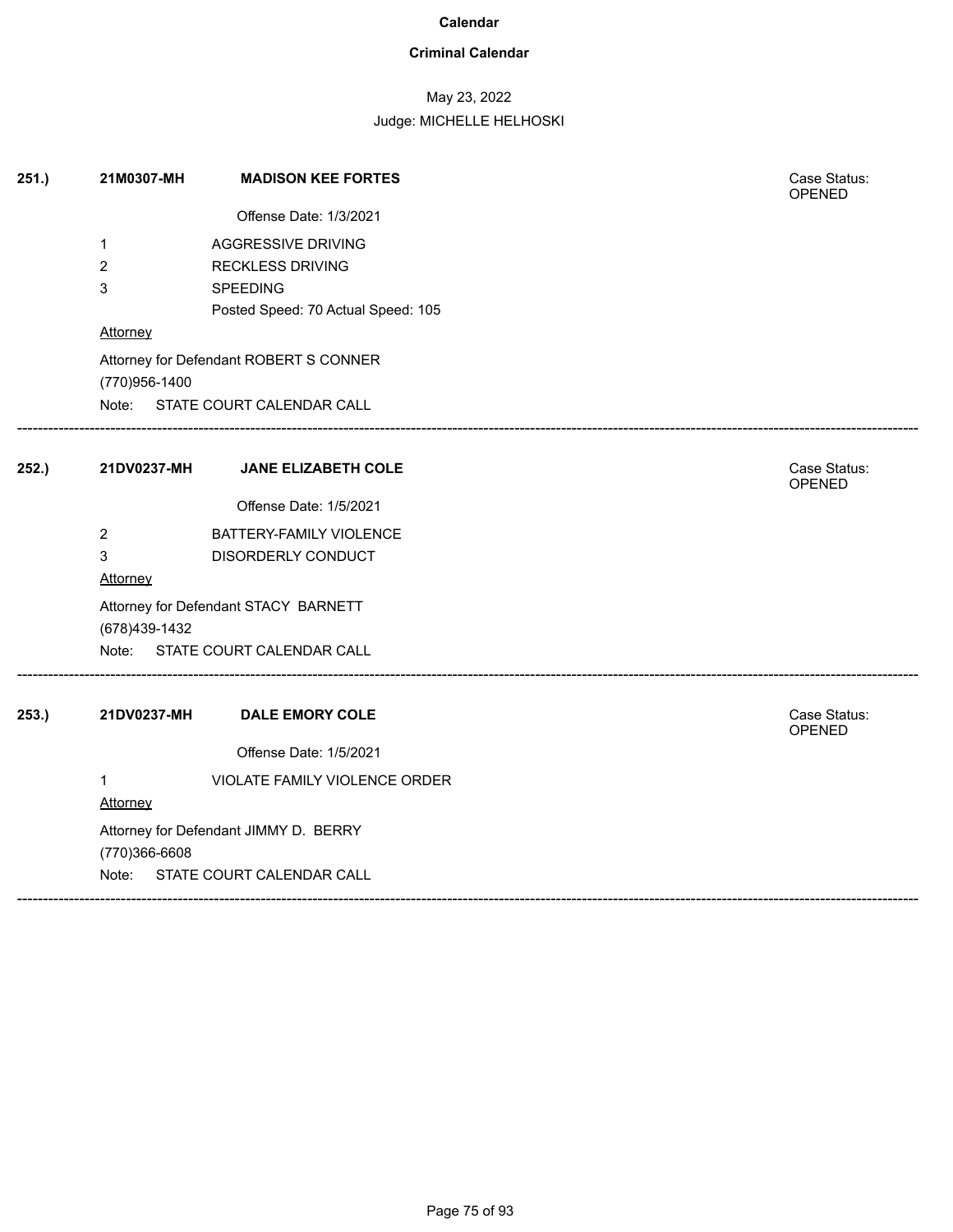## **Criminal Calendar**

# May 23, 2022

| 254.) | 21M0197-MH                                           | JEFFREY SCOTT JOHNSTON                     |  | Case Status:<br><b>OPENED</b> |
|-------|------------------------------------------------------|--------------------------------------------|--|-------------------------------|
|       |                                                      | Offense Date: 1/6/2021                     |  |                               |
|       | 1                                                    | D.U.I. (LESS SAFE)(ALCOHOL)                |  |                               |
|       | $\overline{c}$                                       | <b>RECKLESS DRIVING</b>                    |  |                               |
|       | 3                                                    | <b>AGGRESSIVE DRIVING</b>                  |  |                               |
|       | 4                                                    | FAILURE TO MAINTAIN LANE                   |  |                               |
|       | 5                                                    | OPEN CONTAINER VIOLATION                   |  |                               |
|       | 6                                                    | OBSTRUCTION OF AN OFFICER - MISD           |  |                               |
|       | <b>Attorney</b>                                      |                                            |  |                               |
|       | (770) 795-7751                                       | Attorney for Defendant MICHAEL A. BURNS JR |  |                               |
|       |                                                      | Note: STATE COURT CALENDAR CALL            |  |                               |
| 255.) | 21M0290-MH                                           | <b>COLIN MATTHEW GAW</b>                   |  | Case Status:<br><b>OPENED</b> |
|       |                                                      | Offense Date: 1/9/2021                     |  |                               |
|       | 1                                                    | D.U.I. (PER SE)                            |  |                               |
|       | $\overline{2}$                                       | D.U.I. (LESS SAFE)(ALCOHOL)                |  |                               |
|       | 3                                                    | SPEEDING                                   |  |                               |
|       |                                                      | Posted Speed: 40 Actual Speed: 73          |  |                               |
|       | Attorney                                             |                                            |  |                               |
|       | (678) 362-3176                                       | Attorney for Defendant JAY G. WALL         |  |                               |
|       |                                                      | Note: STATE COURT CALENDAR CALL            |  |                               |
| 256.) | 21M0288-MH                                           | <b>CHARLES RAY PUGH</b>                    |  | Case Status:<br><b>OPENED</b> |
|       |                                                      | Offense Date: 1/10/2021                    |  |                               |
|       | 1                                                    | D.U.I. (PER SE)                            |  |                               |
|       | 2                                                    | D.U.I. (LESS SAFE)(ALCOHOL)                |  |                               |
|       | 3                                                    | FAILURE TO MAINTAIN LANE                   |  |                               |
|       | <b>Attorney</b>                                      |                                            |  |                               |
|       | Attorney for Defendant WALTER L. LUTES<br>7704791400 |                                            |  |                               |
|       | Note:                                                | STATE COURT CALENDAR CALL                  |  |                               |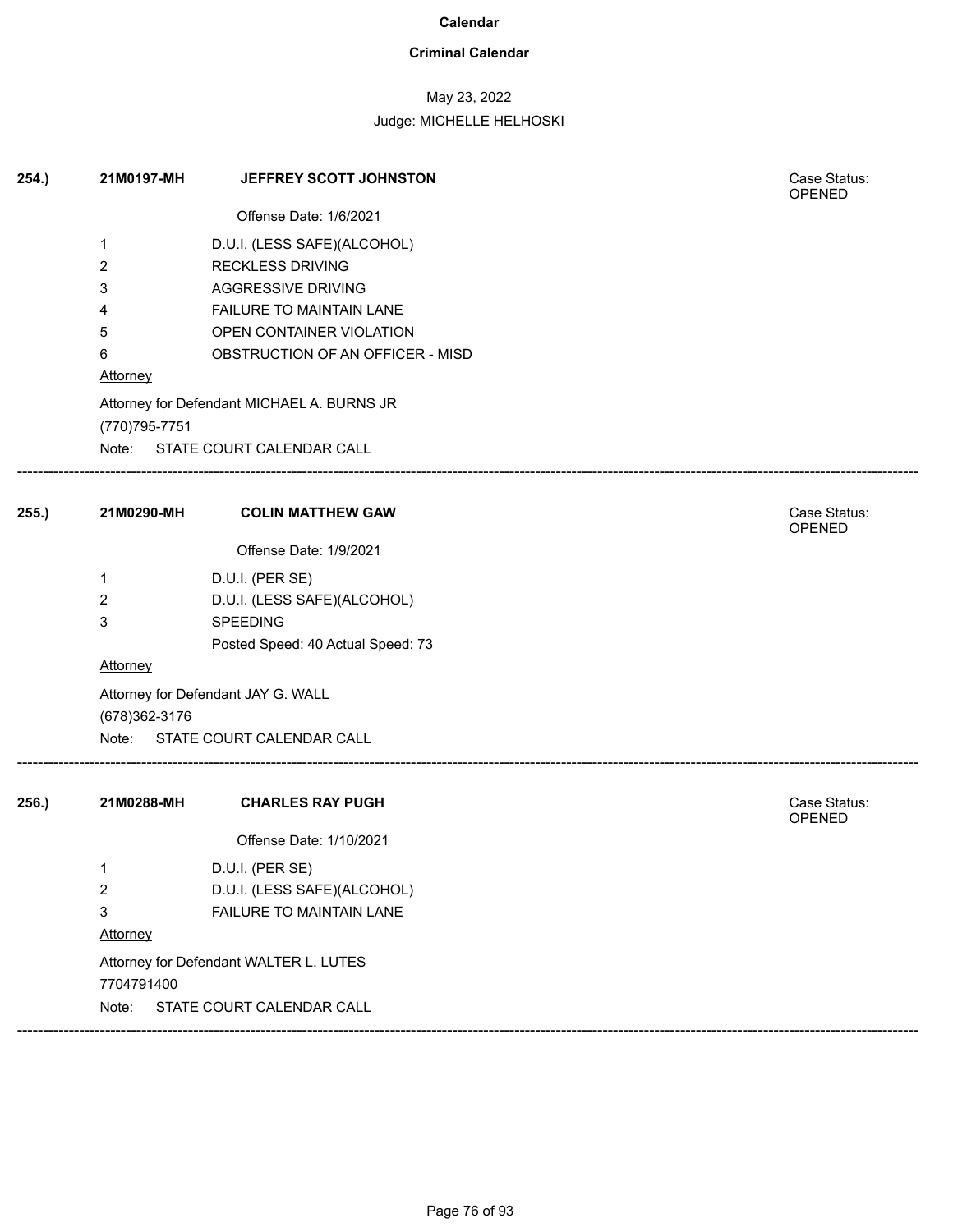## **Criminal Calendar**

# May 23, 2022

## Judge: MICHELLE HELHOSKI

| 257.) | 21M0233-MH                               | <b>JON PATRICK JOHNSON</b>                           | Case Status:<br><b>OPENED</b> |  |
|-------|------------------------------------------|------------------------------------------------------|-------------------------------|--|
|       |                                          | Offense Date: 1/10/2021                              |                               |  |
|       | 1                                        | D.U.I. (LESS SAFE)(ALCOHOL)                          |                               |  |
|       | $\overline{2}$                           | <b>RECKLESS DRIVING</b>                              |                               |  |
|       | 3                                        | VIOLATION OF DUTY UPON STRIKING FIXED OBJECT         |                               |  |
|       | 4                                        | FAILURE TO MAINTAIN LANE                             |                               |  |
|       | 5<br>Attorney                            | OBSTRUCTION OF AN OFFICER                            |                               |  |
|       | (770)382-9591                            | Attorney for Defendant HAROLD J. CHOATE III          |                               |  |
|       |                                          | Note: STATE COURT CALENDAR CALL                      |                               |  |
| 258.  | 22M0359-MH                               | <b>DAKOTA ALLEN HOSKINS</b>                          | Case Status:<br>OPENED        |  |
|       |                                          | Offense Date: 1/10/2021                              |                               |  |
|       | $\mathbf{1}$                             | THEFT BY SHOPLIFTING - MISDEMEANOR                   |                               |  |
|       | $\overline{2}$                           | <b>CRIMINAL TREPASS</b>                              |                               |  |
|       | <b>Attorney</b>                          |                                                      |                               |  |
|       |                                          | Attorney for Defendant MITCH J SKANDALAKIS           |                               |  |
|       | (770) 693-8715                           | Note: STATE COURT CALENDAR CALL                      |                               |  |
|       |                                          |                                                      |                               |  |
| 259.) | 21M0204-MH                               | <b>JOVAN ALICE HARRIS</b>                            | Case Status:<br><b>OPENED</b> |  |
|       |                                          | Offense Date: 1/11/2021                              |                               |  |
|       | 1                                        | GIVING FALSE NAME, ADDRESS, BIRTHDATE TO LAW ENF.OFF |                               |  |
|       | 2                                        | GIVING FALSE NAME, ADDRESS, BIRTHDATE TO LAW ENF.OFF |                               |  |
|       | <b>Attorney</b>                          |                                                      |                               |  |
|       |                                          | Attorney for Defendant JESSICA L LONG                |                               |  |
|       | (678) 879-5552                           |                                                      |                               |  |
|       |                                          | Note: STATE COURT CALENDAR CALL                      |                               |  |
| 260.) | 21M0146-MH                               | <b>CRYSTAL DAWN SHELTON</b>                          | Case Status:                  |  |
|       |                                          |                                                      | <b>OPENED</b>                 |  |
|       |                                          | Offense Date: 1/12/2021                              |                               |  |
|       | 1<br><b>Attorney</b>                     | STANDING IN ROADWAY TO SOLICIT FROM OCCUPANT OF VE   |                               |  |
|       | Attorney for Defendant ASHLEY T. CARLILE |                                                      |                               |  |
|       | (678)880-9360                            |                                                      |                               |  |
|       |                                          | Note: STATE COURT CALENDAR CALL                      |                               |  |

------------------------------------------------------------------------------------------------------------------------------------------------------------------------------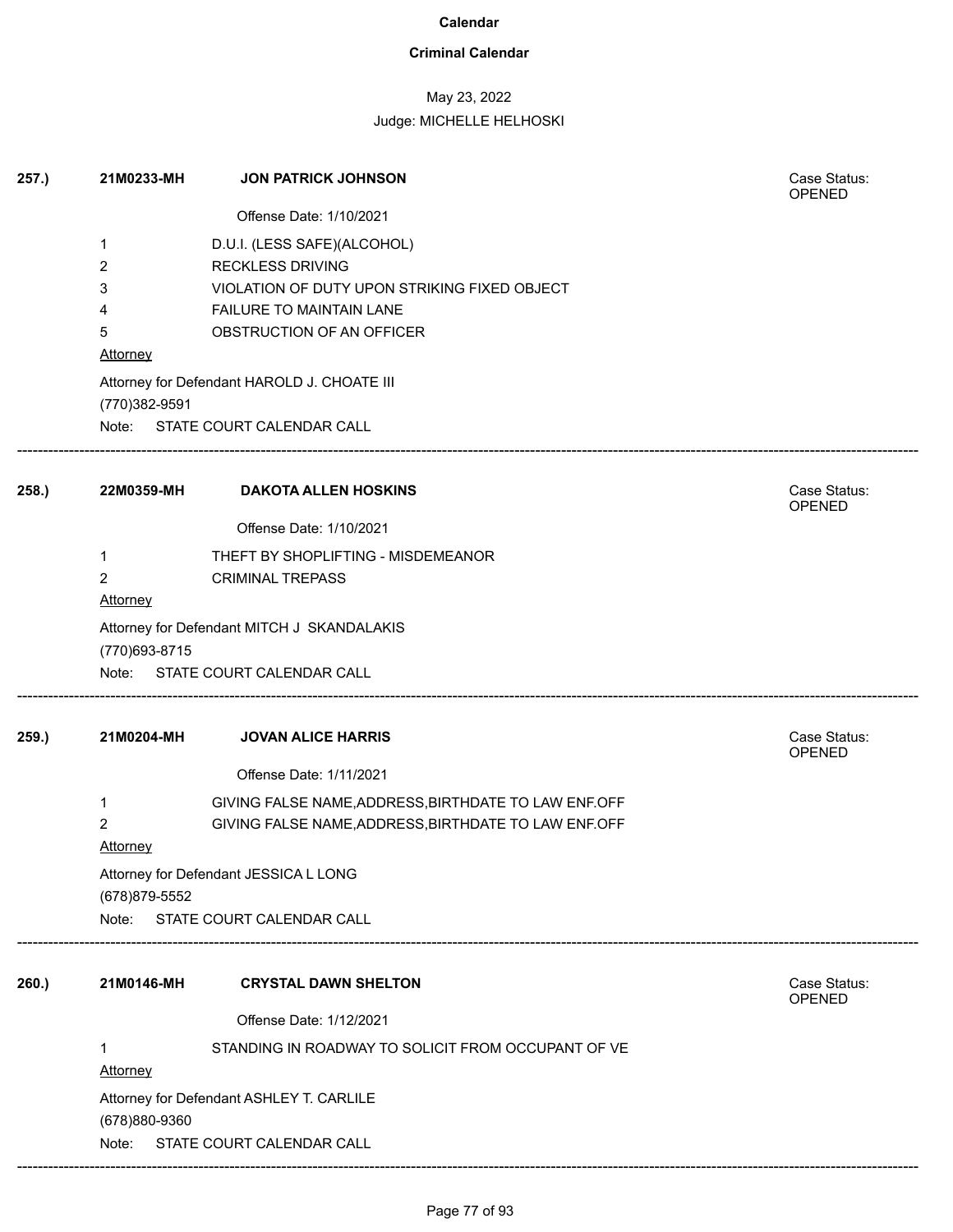## **Criminal Calendar**

# May 23, 2022

| Offense Date: 1/14/2021<br>SIMPLE BATTERY - FAMILY VIOLENCE<br>1<br>Attorney<br>Attorney for Defendant MOLLY P MINDY<br>(770) 580-3443<br>Note: STATE COURT CALENDAR CALL<br>262.)<br>21M0408-MH<br><b>CHASON GRADY MOON</b><br>Case Status:<br>OPENED<br>Offense Date: 1/25/2021<br><b>RECKLESS DRIVING</b><br>1<br>$\overline{2}$<br><b>LAYING DRAGS</b><br><b>Attorney</b><br>Attorney for Defendant PAUL GHANOUNI<br>(770) 720-6336<br>Note: STATE COURT CALENDAR CALL<br>Case Status:<br>263.<br>21M0966-MH<br><b>NATHANIEL RAY WHALEY</b><br>OPENED<br>Offense Date: 1/25/2021<br>DRIVING WHILE LICENSE SUSPENDED<br>1<br>2<br>FAILURE TO MAINTAIN LANE<br><b>Attorney</b><br>Attorney for Defendant SELF-REPRESENTED<br>STATE COURT CALENDAR CALL<br>Note:<br>264.)<br><b>OLUFEMIE FAYEMI</b><br>Case Status:<br>21M0249-MH<br><b>OPENED</b><br>Offense Date: 1/25/2021<br>FAILURE TO MAINTAIN LANE<br>1<br>LEAVING THE SCENE OF AN ACCIDENT<br>2<br>3<br>FAILURE TO REPORT ACC WITH DAMAGE/PERSONAL INJURY<br>4<br>DRIVING WITH EXPIRED TAG<br>Attorney<br>Attorney for Defendant YINKA OMOLE<br>(404) 624-3011<br>STATE COURT CALENDAR CALL<br>Note: | 261.) | 21DV0039-MH | <b>MISTY JODI PRITCHETT</b> | Case Status:<br>OPENED |
|---------------------------------------------------------------------------------------------------------------------------------------------------------------------------------------------------------------------------------------------------------------------------------------------------------------------------------------------------------------------------------------------------------------------------------------------------------------------------------------------------------------------------------------------------------------------------------------------------------------------------------------------------------------------------------------------------------------------------------------------------------------------------------------------------------------------------------------------------------------------------------------------------------------------------------------------------------------------------------------------------------------------------------------------------------------------------------------------------------------------------------------------------------------|-------|-------------|-----------------------------|------------------------|
|                                                                                                                                                                                                                                                                                                                                                                                                                                                                                                                                                                                                                                                                                                                                                                                                                                                                                                                                                                                                                                                                                                                                                               |       |             |                             |                        |
|                                                                                                                                                                                                                                                                                                                                                                                                                                                                                                                                                                                                                                                                                                                                                                                                                                                                                                                                                                                                                                                                                                                                                               |       |             |                             |                        |
|                                                                                                                                                                                                                                                                                                                                                                                                                                                                                                                                                                                                                                                                                                                                                                                                                                                                                                                                                                                                                                                                                                                                                               |       |             |                             |                        |
|                                                                                                                                                                                                                                                                                                                                                                                                                                                                                                                                                                                                                                                                                                                                                                                                                                                                                                                                                                                                                                                                                                                                                               |       |             |                             |                        |
|                                                                                                                                                                                                                                                                                                                                                                                                                                                                                                                                                                                                                                                                                                                                                                                                                                                                                                                                                                                                                                                                                                                                                               |       |             |                             |                        |
|                                                                                                                                                                                                                                                                                                                                                                                                                                                                                                                                                                                                                                                                                                                                                                                                                                                                                                                                                                                                                                                                                                                                                               |       |             |                             |                        |
|                                                                                                                                                                                                                                                                                                                                                                                                                                                                                                                                                                                                                                                                                                                                                                                                                                                                                                                                                                                                                                                                                                                                                               |       |             |                             |                        |
|                                                                                                                                                                                                                                                                                                                                                                                                                                                                                                                                                                                                                                                                                                                                                                                                                                                                                                                                                                                                                                                                                                                                                               |       |             |                             |                        |
|                                                                                                                                                                                                                                                                                                                                                                                                                                                                                                                                                                                                                                                                                                                                                                                                                                                                                                                                                                                                                                                                                                                                                               |       |             |                             |                        |
|                                                                                                                                                                                                                                                                                                                                                                                                                                                                                                                                                                                                                                                                                                                                                                                                                                                                                                                                                                                                                                                                                                                                                               |       |             |                             |                        |
|                                                                                                                                                                                                                                                                                                                                                                                                                                                                                                                                                                                                                                                                                                                                                                                                                                                                                                                                                                                                                                                                                                                                                               |       |             |                             |                        |
|                                                                                                                                                                                                                                                                                                                                                                                                                                                                                                                                                                                                                                                                                                                                                                                                                                                                                                                                                                                                                                                                                                                                                               |       |             |                             |                        |
|                                                                                                                                                                                                                                                                                                                                                                                                                                                                                                                                                                                                                                                                                                                                                                                                                                                                                                                                                                                                                                                                                                                                                               |       |             |                             |                        |
|                                                                                                                                                                                                                                                                                                                                                                                                                                                                                                                                                                                                                                                                                                                                                                                                                                                                                                                                                                                                                                                                                                                                                               |       |             |                             |                        |
|                                                                                                                                                                                                                                                                                                                                                                                                                                                                                                                                                                                                                                                                                                                                                                                                                                                                                                                                                                                                                                                                                                                                                               |       |             |                             |                        |
|                                                                                                                                                                                                                                                                                                                                                                                                                                                                                                                                                                                                                                                                                                                                                                                                                                                                                                                                                                                                                                                                                                                                                               |       |             |                             |                        |
|                                                                                                                                                                                                                                                                                                                                                                                                                                                                                                                                                                                                                                                                                                                                                                                                                                                                                                                                                                                                                                                                                                                                                               |       |             |                             |                        |
|                                                                                                                                                                                                                                                                                                                                                                                                                                                                                                                                                                                                                                                                                                                                                                                                                                                                                                                                                                                                                                                                                                                                                               |       |             |                             |                        |
|                                                                                                                                                                                                                                                                                                                                                                                                                                                                                                                                                                                                                                                                                                                                                                                                                                                                                                                                                                                                                                                                                                                                                               |       |             |                             |                        |
|                                                                                                                                                                                                                                                                                                                                                                                                                                                                                                                                                                                                                                                                                                                                                                                                                                                                                                                                                                                                                                                                                                                                                               |       |             |                             |                        |
|                                                                                                                                                                                                                                                                                                                                                                                                                                                                                                                                                                                                                                                                                                                                                                                                                                                                                                                                                                                                                                                                                                                                                               |       |             |                             |                        |
|                                                                                                                                                                                                                                                                                                                                                                                                                                                                                                                                                                                                                                                                                                                                                                                                                                                                                                                                                                                                                                                                                                                                                               |       |             |                             |                        |
|                                                                                                                                                                                                                                                                                                                                                                                                                                                                                                                                                                                                                                                                                                                                                                                                                                                                                                                                                                                                                                                                                                                                                               |       |             |                             |                        |
|                                                                                                                                                                                                                                                                                                                                                                                                                                                                                                                                                                                                                                                                                                                                                                                                                                                                                                                                                                                                                                                                                                                                                               |       |             |                             |                        |
|                                                                                                                                                                                                                                                                                                                                                                                                                                                                                                                                                                                                                                                                                                                                                                                                                                                                                                                                                                                                                                                                                                                                                               |       |             |                             |                        |
|                                                                                                                                                                                                                                                                                                                                                                                                                                                                                                                                                                                                                                                                                                                                                                                                                                                                                                                                                                                                                                                                                                                                                               |       |             |                             |                        |
|                                                                                                                                                                                                                                                                                                                                                                                                                                                                                                                                                                                                                                                                                                                                                                                                                                                                                                                                                                                                                                                                                                                                                               |       |             |                             |                        |
|                                                                                                                                                                                                                                                                                                                                                                                                                                                                                                                                                                                                                                                                                                                                                                                                                                                                                                                                                                                                                                                                                                                                                               |       |             |                             |                        |
|                                                                                                                                                                                                                                                                                                                                                                                                                                                                                                                                                                                                                                                                                                                                                                                                                                                                                                                                                                                                                                                                                                                                                               |       |             |                             |                        |
|                                                                                                                                                                                                                                                                                                                                                                                                                                                                                                                                                                                                                                                                                                                                                                                                                                                                                                                                                                                                                                                                                                                                                               |       |             |                             |                        |
|                                                                                                                                                                                                                                                                                                                                                                                                                                                                                                                                                                                                                                                                                                                                                                                                                                                                                                                                                                                                                                                                                                                                                               |       |             |                             |                        |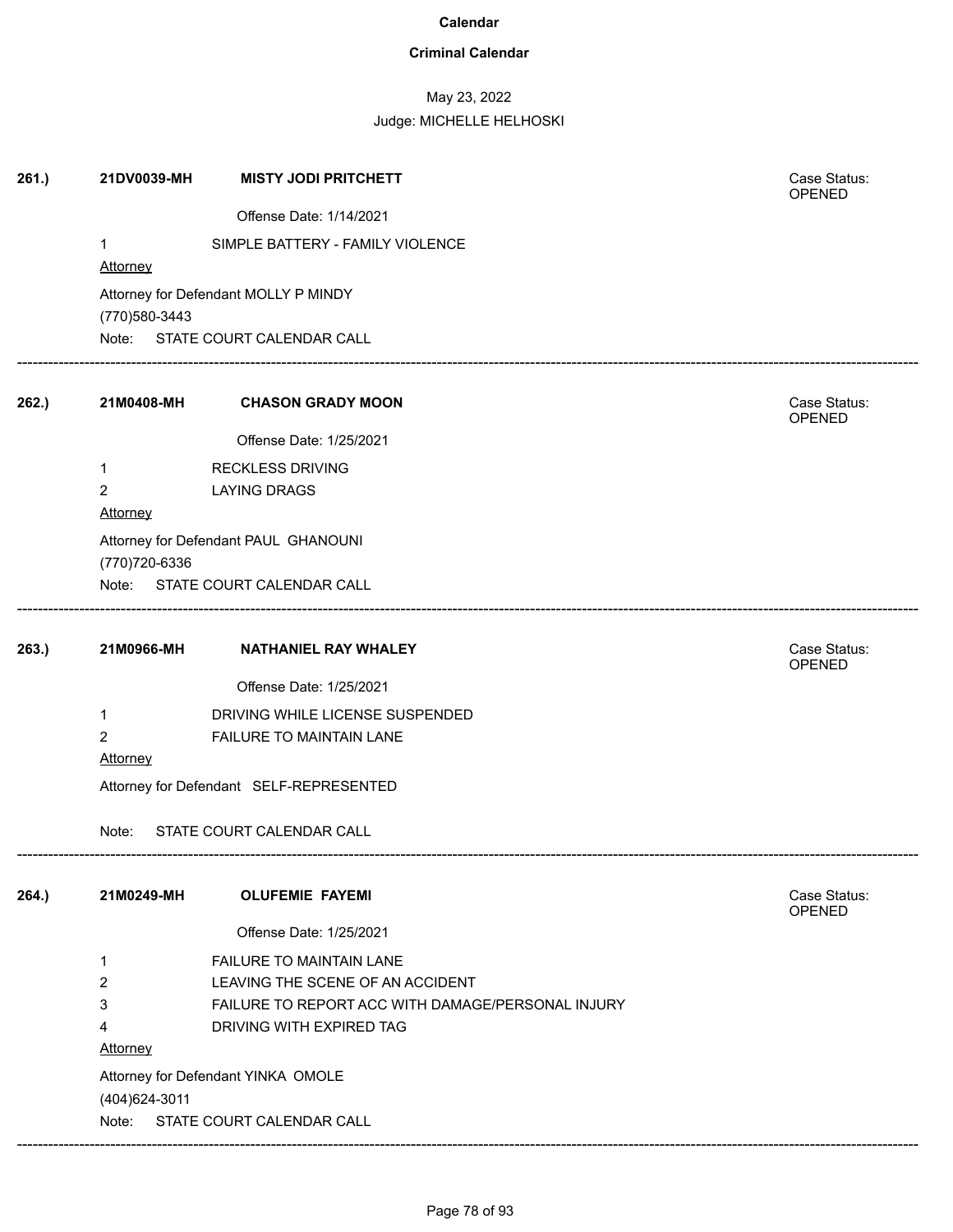## **Criminal Calendar**

# May 23, 2022

| 265.) | 21M0248-MH                                        | ZACHARY JOSEPH MITCHELL                                                  | Case Status:<br>OPENED        |
|-------|---------------------------------------------------|--------------------------------------------------------------------------|-------------------------------|
|       |                                                   | Offense Date: 1/31/2021                                                  |                               |
|       | $\mathbf{1}$<br>$\overline{2}$<br>Attorney        | PUBLIC DRUNK<br>OBSTRUCTION OF AN OFFICER - MISD                         |                               |
|       | (678)880-9360                                     | Attorney for Defendant SCOTT T. POOLE<br>Note: STATE COURT CALENDAR CALL |                               |
| 266.) | 21DV0051-MH                                       | <b>JEFFREY WAYNE SAYERS</b>                                              | Case Status:<br>OPENED        |
|       |                                                   | Offense Date: 2/2/2021                                                   |                               |
|       | $\mathbf{1}$<br>$\overline{2}$<br><b>Attorney</b> | VIOLATE FAMILY VIOLENCE ORDER<br><b>CRIMINAL TRESPASS</b>                |                               |
|       | (770) 345-1130                                    | Attorney for Defendant JEFFREY M. HELLER                                 |                               |
|       |                                                   | Note: STATE COURT CALENDAR CALL                                          |                               |
| 267.) | 21M0293-MH                                        | JOHN DAVID PASSAFIUME                                                    | Case Status:<br><b>OPENED</b> |
|       |                                                   | Offense Date: 2/4/2021                                                   |                               |
|       | $\mathbf{1}$                                      | D.U.I. (PER SE)                                                          |                               |
|       | $\overline{c}$                                    | D.U.I. (LESS SAFE)(ALCOHOL)                                              |                               |
|       | 3<br>Attorney                                     | FAILURE TO MAINTAIN LANE                                                 |                               |
|       | (404) 872-2310                                    | Attorney for Defendant HOLLY B HUGHES                                    |                               |
|       |                                                   | Note: STATE COURT CALENDAR CALL                                          |                               |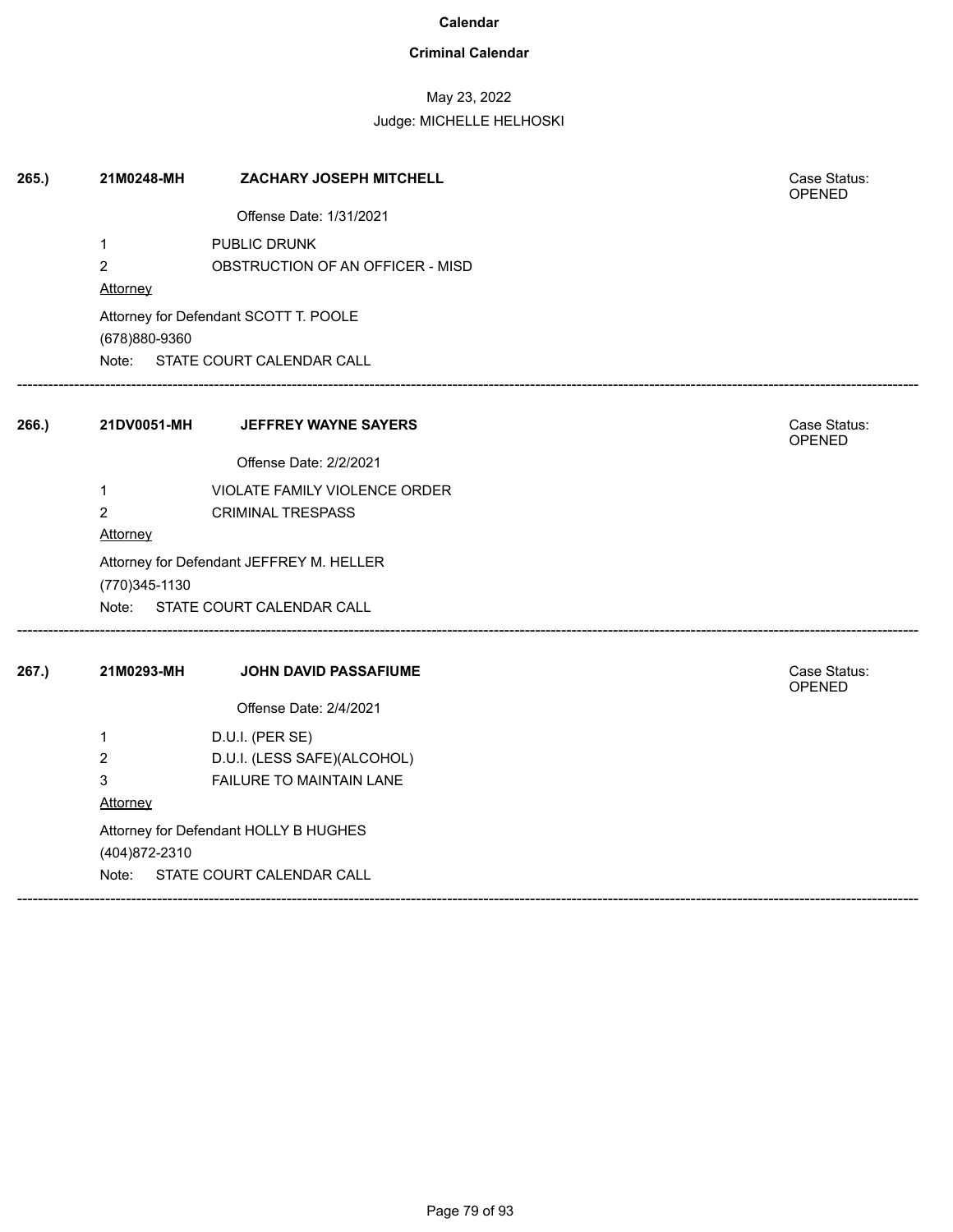## **Criminal Calendar**

# May 23, 2022

| 268.  | 21M0299-MH                              | ZACHARY JOSEPH MITCHELL                     | Case Status:<br><b>OPENED</b> |  |
|-------|-----------------------------------------|---------------------------------------------|-------------------------------|--|
|       |                                         | Offense Date: 2/7/2021                      |                               |  |
|       | 1                                       | D.U.I. (LESS SAFE)(ALCOHOL)                 |                               |  |
|       | $\overline{2}$                          | <b>RECKLESS DRIVING</b>                     |                               |  |
|       | 3                                       | DRIVING ON WRONG SIDE OF ROADWAY            |                               |  |
|       | 4                                       | OBSTRUCTION OF AN OFFICER                   |                               |  |
|       | Attorney                                |                                             |                               |  |
|       |                                         | Attorney for Defendant SCOTT T. POOLE       |                               |  |
|       | (678)880-9360                           |                                             |                               |  |
|       |                                         | Note: STATE COURT CALENDAR CALL             |                               |  |
| 269.  | 21M0296-MH                              | <b>PAUL DOUGLAS HISLOP</b>                  | Case Status:<br>OPENED        |  |
|       |                                         | Offense Date: 2/7/2021                      |                               |  |
|       | 1                                       | D.U.I. (LESS SAFE)(ALCOHOL)                 |                               |  |
|       | $\overline{2}$                          | D.U.I (LESS SAFE)(COMBINED INFLUENCE)       |                               |  |
|       | 3                                       | OPEN CONTAINER VIOLATION                    |                               |  |
|       | 4                                       | POSSESSION OF MARIJUANA, LESS THAN AN OUNCE |                               |  |
|       | 5                                       | POSSESSION OF DRUG RELATED OBJECTS          |                               |  |
|       | <b>Attorney</b>                         |                                             |                               |  |
|       | (404)881-6500                           | Attorney for Defendant GEORGE A STEIN       |                               |  |
|       |                                         | Note: STATE COURT CALENDAR CALL             |                               |  |
| 270.) | 21M0313-MH                              | <b>NATHANIEL RAY WHALEY</b>                 | Case Status:<br><b>OPENED</b> |  |
|       |                                         | Offense Date: 2/12/2021                     |                               |  |
|       | 1                                       | DRIVING WHILE LICENSE SUSPENDED             |                               |  |
|       | 2                                       | LEAVING THE SCENE OF AN ACCIDENT            |                               |  |
|       | 3                                       | <b>IMPROPER STARTING OF PARKED VEHICLE</b>  |                               |  |
|       | Attorney                                |                                             |                               |  |
|       | Attorney for Defendant CHANNING RUSKELL |                                             |                               |  |
|       | (770) 634-8280                          |                                             |                               |  |
|       | Note:                                   | STATE COURT CALENDAR CALL                   |                               |  |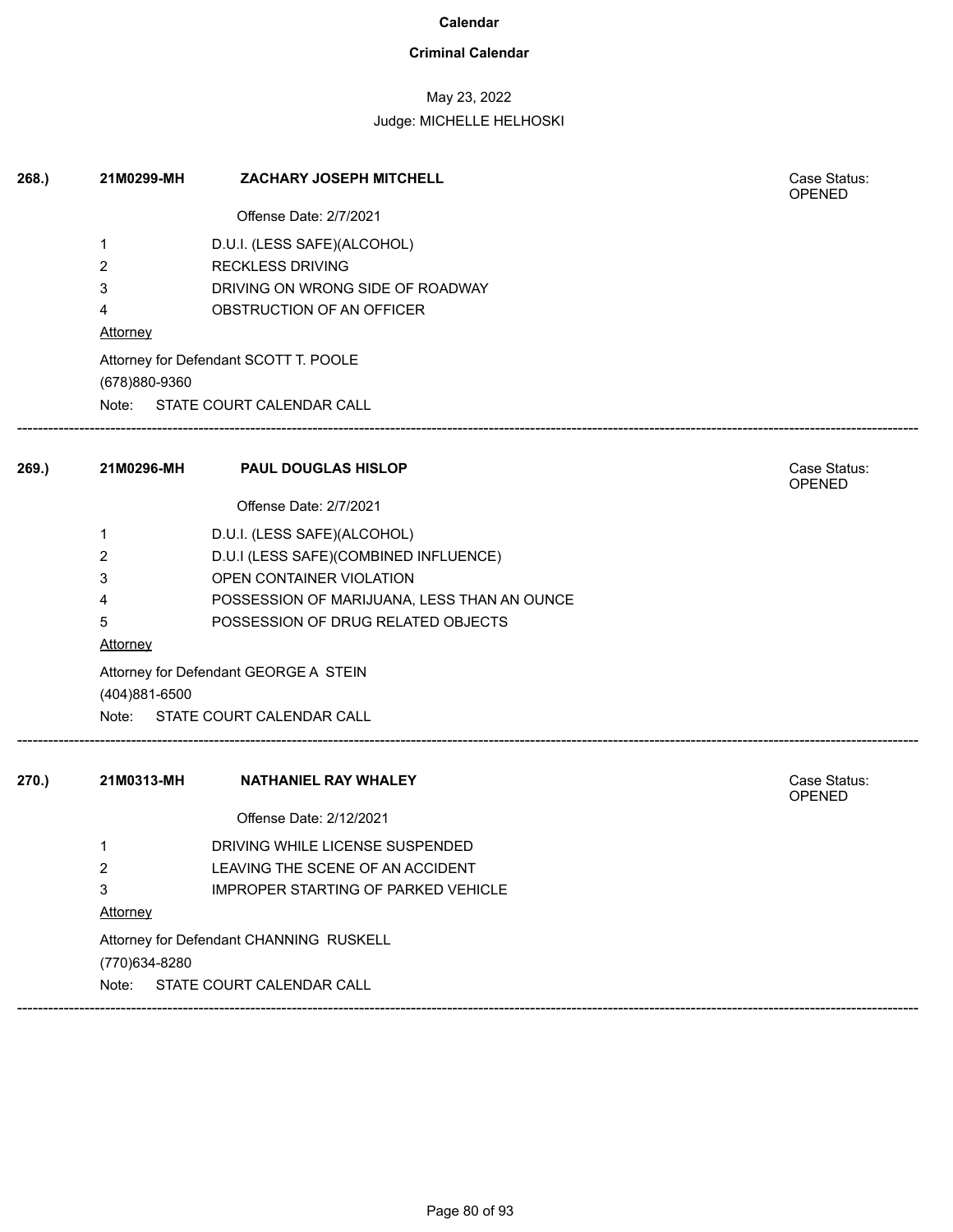## **Criminal Calendar**

May 23, 2022

| 271.) | 21M1257-MH      | <b>STEVEN WILLIAM NOLAN</b>                        | Case Status:<br>OPENED |  |  |  |  |
|-------|-----------------|----------------------------------------------------|------------------------|--|--|--|--|
|       |                 | Offense Date: 2/12/2021                            |                        |  |  |  |  |
|       | $\mathbf{1}$    | THEFT BY SHOPLIFTING - MISDEMEANOR                 |                        |  |  |  |  |
|       | <b>Attorney</b> |                                                    |                        |  |  |  |  |
|       | (706) 253-2500  | Attorney for Defendant KEVIN W ROPER               |                        |  |  |  |  |
|       |                 | Note: STATE COURT CALENDAR CALL                    |                        |  |  |  |  |
|       |                 |                                                    |                        |  |  |  |  |
| 272.) | 21M1651-MH      | <b>DAVID D BAILEY</b>                              | Case Status:<br>OPENED |  |  |  |  |
|       |                 | Offense Date: 2/24/2021                            |                        |  |  |  |  |
|       | 1               | D.U.I. (LESS SAFE)(DRUGS)                          |                        |  |  |  |  |
|       | $\overline{2}$  | D.U.I. (LESS SAFE)(DRUGS)                          |                        |  |  |  |  |
|       | 3               | <b>RECKLESS DRIVING</b>                            |                        |  |  |  |  |
|       | 4               | POSSESSION OF MARIJUANA, LESS THAN AN OUNCE        |                        |  |  |  |  |
|       | 5               | POSSESSION OF DRUG RELATED OBJECTS                 |                        |  |  |  |  |
|       | Attorney        |                                                    |                        |  |  |  |  |
|       | (770)422-5434   | Attorney for Defendant DAVID R WILLINGHAM          |                        |  |  |  |  |
|       |                 | Note: STATE COURT CALENDAR CALL                    |                        |  |  |  |  |
|       |                 |                                                    |                        |  |  |  |  |
| 273.) | 21M0529-MH      | <b>RANDALL JOHN FAGAN</b>                          | Case Status:<br>OPENED |  |  |  |  |
|       |                 | Offense Date: 2/27/2021                            |                        |  |  |  |  |
|       | 1               | SIMPLE BATTERY AGAINST POLICE OFFICER/LE DOG/CORRE |                        |  |  |  |  |
|       | $\overline{2}$  | OBSTRUCTION OF AN OFFICER - MISD                   |                        |  |  |  |  |
|       | <b>Attorney</b> |                                                    |                        |  |  |  |  |
|       |                 | Attorney for Defendant GREGORY A HICKS             |                        |  |  |  |  |
|       | 7705165996      |                                                    |                        |  |  |  |  |
|       | Note:           | STATE COURT CALENDAR CALL                          |                        |  |  |  |  |
|       |                 |                                                    |                        |  |  |  |  |
| 274.) | 21M0486-MH      | <b>THOMAS ANDREW MARTINEZ</b>                      | Case Status:<br>OPENED |  |  |  |  |
|       |                 | Offense Date: 2/28/2021                            |                        |  |  |  |  |
|       | 1               | OPERATING OF WATERCRAFT UNDER THE INFLUENCE OF ALC |                        |  |  |  |  |
|       | 2               | FAILURE TO OBEY THE RULES OF THE ROAD FOR BOATS    |                        |  |  |  |  |
|       | <b>Attorney</b> |                                                    |                        |  |  |  |  |
|       |                 |                                                    |                        |  |  |  |  |
|       | (770) 953-3100  | Attorney for Defendant REID M KENNEDY              |                        |  |  |  |  |
|       | Note:           | STATE COURT CALENDAR CALL                          |                        |  |  |  |  |
|       |                 |                                                    |                        |  |  |  |  |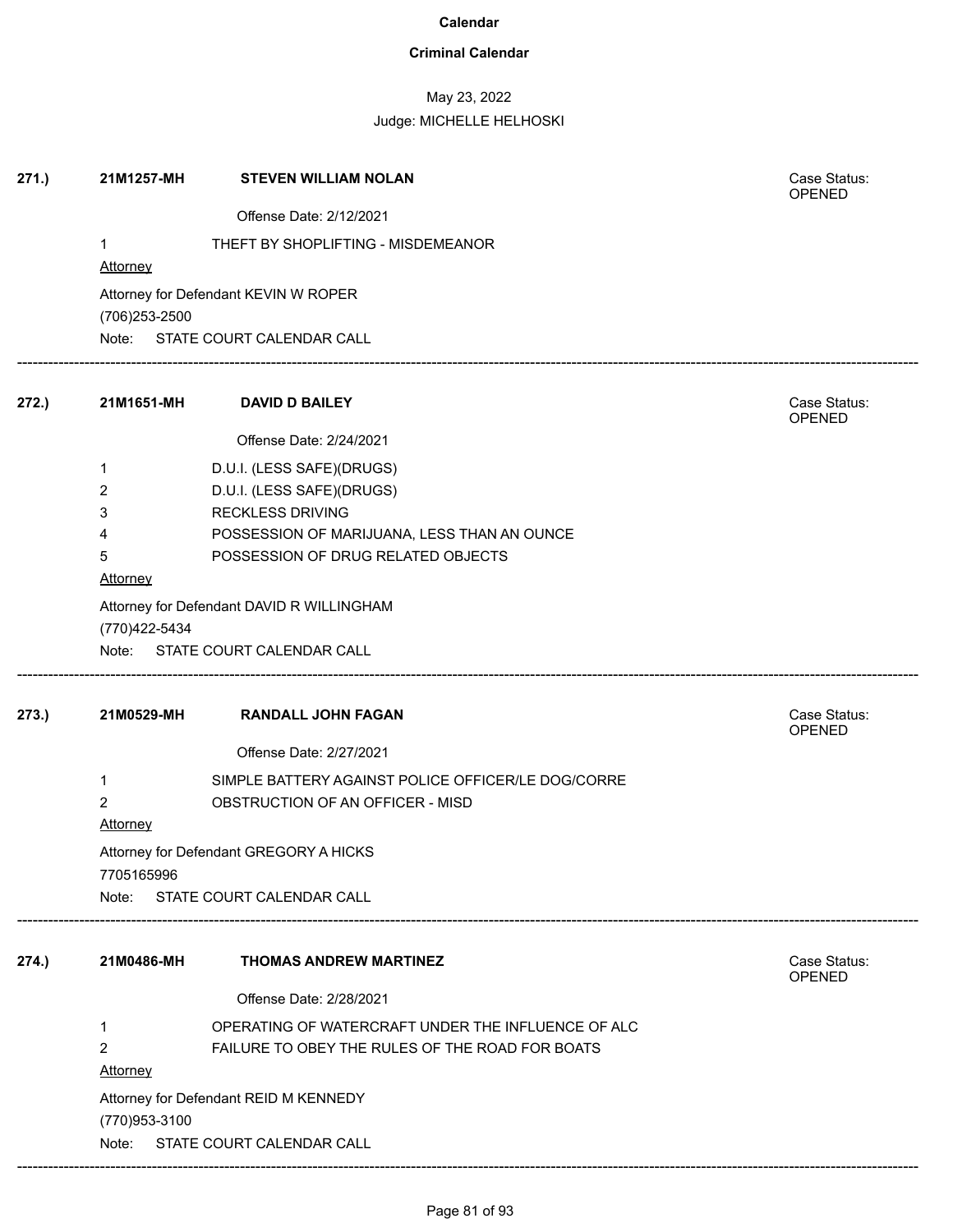## **Criminal Calendar**

# May 23, 2022

| 275.) | 21M1044-MH                         | <b>SARAH NICOLE QUILLEN</b>             | Case Status:<br>OPENED |  |  |  |  |
|-------|------------------------------------|-----------------------------------------|------------------------|--|--|--|--|
|       |                                    | Offense Date: 3/24/2021                 |                        |  |  |  |  |
|       | $\mathbf{1}$                       | D.U.I. (PER SE)                         |                        |  |  |  |  |
|       | $\overline{c}$                     | D.U.I. (LESS SAFE)(ALCOHOL)             |                        |  |  |  |  |
|       | 3                                  | <b>RECKLESS DRIVING</b>                 |                        |  |  |  |  |
|       | 4                                  | FAILURE TO MAINTAIN LANE                |                        |  |  |  |  |
|       | Attorney                           |                                         |                        |  |  |  |  |
|       | 6789281147                         | Attorney for Defendant SUSAN M ZEREINI  |                        |  |  |  |  |
|       |                                    | Note: STATE COURT CALENDAR CALL         |                        |  |  |  |  |
| 276.) | 21DV0128-MH                        | <b>SONNY JOSEPH HATCHER</b>             | Case Status:<br>OPENED |  |  |  |  |
|       |                                    | Offense Date: 4/12/2021                 |                        |  |  |  |  |
|       | $\mathbf{1}$                       | SIMPLE BATTERY - FAMILY VIOLENCE        |                        |  |  |  |  |
|       | $\overline{2}$                     | CRIMINAL TRESPASS-DAMAGE TO PROPERTY    |                        |  |  |  |  |
|       | 3                                  | DISORDERLY CONDUCT                      |                        |  |  |  |  |
|       | Attorney                           |                                         |                        |  |  |  |  |
|       |                                    | Attorney for Defendant SELF-REPRESENTED |                        |  |  |  |  |
|       | Note:                              | STATE COURT CALENDAR CALL               |                        |  |  |  |  |
| 277.) | 21M0772-MH                         | <b>STEVEN WILLIAM NOLAN</b>             | Case Status:<br>OPENED |  |  |  |  |
|       |                                    | Offense Date: 4/20/2021                 |                        |  |  |  |  |
|       | $\mathbf{1}$                       | THEFT BY SHOPLIFTING - MISDEMEANOR      |                        |  |  |  |  |
|       | $\overline{c}$                     | <b>CRIMINAL TREPASS</b>                 |                        |  |  |  |  |
|       | Attorney                           |                                         |                        |  |  |  |  |
|       |                                    | Attorney for Defendant KEVIN W ROPER    |                        |  |  |  |  |
|       | (706) 253-2500                     |                                         |                        |  |  |  |  |
|       | STATE COURT CALENDAR CALL<br>Note: |                                         |                        |  |  |  |  |
|       |                                    |                                         |                        |  |  |  |  |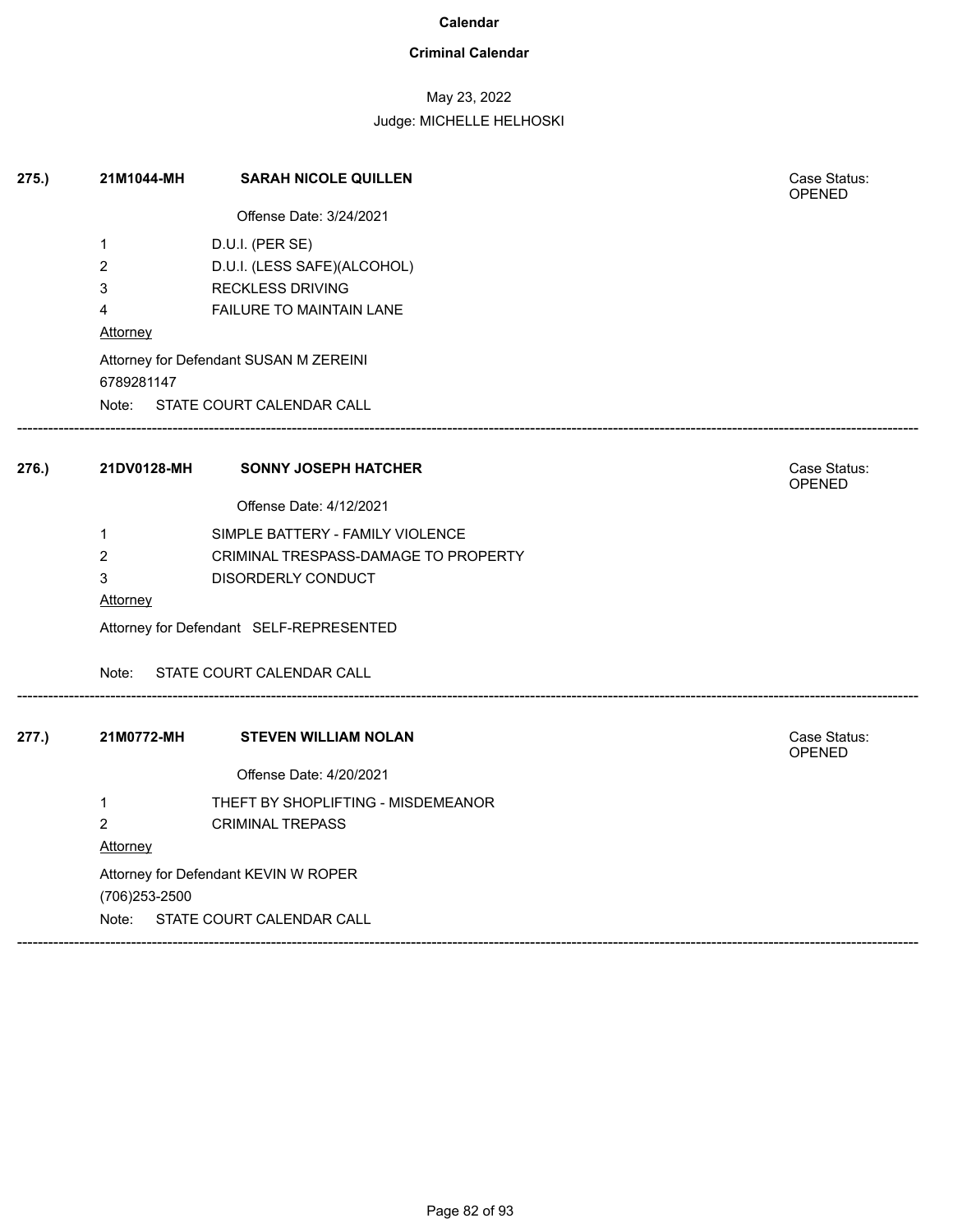## **Criminal Calendar**

# May 23, 2022

| 278.  | 22M0304-MH      | <b>HAYLEY ELIZABETH THACKSTON</b>                                        | Case Status:<br><b>OPENED</b> |
|-------|-----------------|--------------------------------------------------------------------------|-------------------------------|
|       |                 | Offense Date: 6/11/2021                                                  |                               |
|       | 1               | <b>SPEEDING</b>                                                          |                               |
|       |                 | Posted Speed: 70 Actual Speed: 84                                        |                               |
|       | $\overline{2}$  | <b>SPEEDING</b>                                                          |                               |
|       | 3               | Posted Speed: 70 Actual Speed: 84<br>NOTICE OF CHANGE OF ADDRESS OR NAME |                               |
|       | Attorney        |                                                                          |                               |
|       |                 | Attorney for Defendant WALLACE W ROGERS                                  |                               |
|       | (770)956-1400   | Note: STATE COURT CALENDAR CALL                                          |                               |
| 279.) | 21DV0235-MH     | <b>DALE EMORY COLE</b>                                                   | Case Status:<br>OPENED        |
|       |                 | Offense Date: 6/20/2021                                                  |                               |
|       | 1<br>Attorney   | VIOLATION OF FAMILY VIOLENCE ORDER                                       |                               |
|       | (770)366-6608   | Attorney for Defendant JIMMY D. BERRY                                    |                               |
|       |                 | Note: STATE COURT CALENDAR CALL                                          |                               |
| 280.) | 21DV0236-MH     | JANE ELIZABETH COLE                                                      | Case Status:<br>OPENED        |
|       |                 | Offense Date: 6/20/2021                                                  |                               |
|       | 1               | VIOLATE FAMILY VIOLENCE ORDER                                            |                               |
|       | <b>Attorney</b> |                                                                          |                               |
|       |                 | Attorney for Defendant STACY BARNETT                                     |                               |
|       | (678)439-1432   | Note: STATE COURT CALENDAR CALL                                          |                               |
|       |                 |                                                                          |                               |
| 281.) | 21DV0204-MH     | <b>ERIC GUY WEBB</b>                                                     | Case Status:<br><b>OPENED</b> |
|       |                 | Offense Date: 7/7/2021                                                   |                               |
|       | 1               | <b>BATTERY</b>                                                           |                               |
|       | 2               | CRIMINAL TRESPASS-DAMAGE TO PROPERTY                                     |                               |
|       | Attorney        |                                                                          |                               |
|       |                 | Attorney for Defendant BENJAMIN BRADLEY REED                             |                               |
|       | (678) 880-1080  |                                                                          |                               |
|       | Note:           | STATE COURT CALENDAR CALL                                                |                               |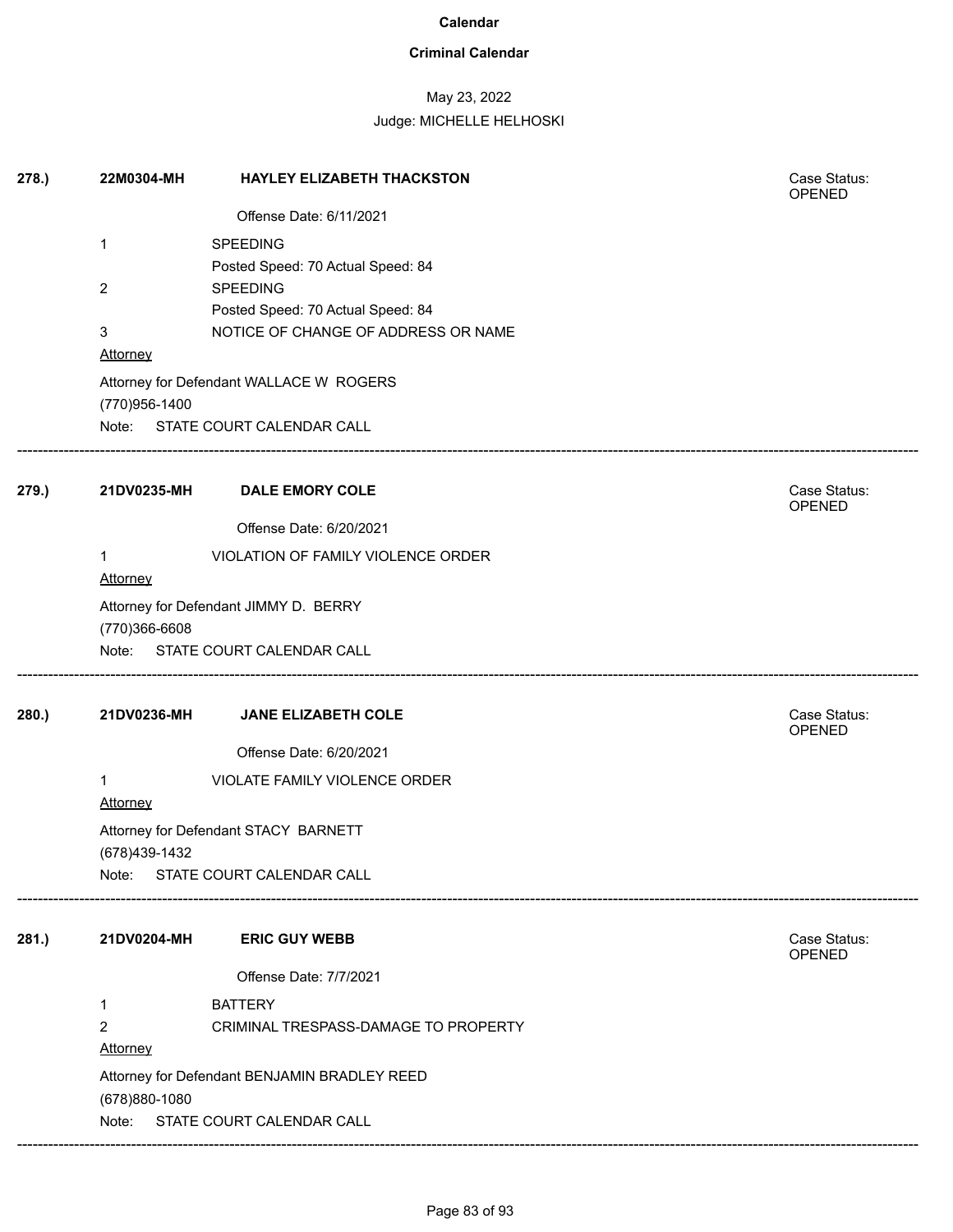## **Criminal Calendar**

# May 23, 2022

| 282.) | 21M1964-MH                              | <b>ERIC CORTEZ REYES</b>                           | Case Status:<br><b>OPENED</b> |  |  |  |
|-------|-----------------------------------------|----------------------------------------------------|-------------------------------|--|--|--|
|       |                                         | Offense Date: 7/22/2021                            |                               |  |  |  |
|       | $\mathbf{1}$<br><b>Attorney</b>         | POSSESSION OF MARIJUANA, LESS THAN AN OUNCE        |                               |  |  |  |
|       | (404) 512-2925                          | Attorney for Defendant ROBERT DOUGLAS ORTMAN       |                               |  |  |  |
|       |                                         | Note: STATE COURT CALENDAR CALL                    |                               |  |  |  |
| 283.) | 21M1774-MH                              | <b>JASON CHRISTOPHER HOUSER</b>                    | Case Status:<br>OPENED        |  |  |  |
|       |                                         | Offense Date: 7/22/2021                            |                               |  |  |  |
|       | 1                                       | D.U.I. (LESS SAFE)(DRUGS)                          |                               |  |  |  |
|       | 2                                       | D.U.I. (LESS SAFE)(DRUGS)                          |                               |  |  |  |
|       | 3                                       | <b>FAILURE TO MAINTAIN LANE</b>                    |                               |  |  |  |
|       | 4                                       | MARIJUANA-POSSESS LESS THAN 1 OZ.                  |                               |  |  |  |
|       | <b>Attorney</b>                         |                                                    |                               |  |  |  |
|       | Attorney for Defendant JUSTIN L GOODMAN |                                                    |                               |  |  |  |
|       | (404)333-0706<br>Note:                  | STATE COURT CALENDAR CALL                          |                               |  |  |  |
| 284.) | 21M1636-MH                              | <b>CHASON GRADY MOON</b>                           | Case Status:                  |  |  |  |
|       |                                         |                                                    | <b>OPENED</b>                 |  |  |  |
|       |                                         | Offense Date: 8/28/2021                            |                               |  |  |  |
|       | 1                                       | D.U.I. (PER SE)                                    |                               |  |  |  |
|       | 2                                       | D.U.I. (LESS SAFE)(ALCOHOL)                        |                               |  |  |  |
|       | 3                                       | DUI - UNDER AGE OF 21                              |                               |  |  |  |
|       | 4                                       | <b>HEADLIGHT REQUIREMENTS</b>                      |                               |  |  |  |
|       | 5                                       | FURNISH, PURCHASE, POSSESS ALCOHOL UNDER LEGAL AGE |                               |  |  |  |
|       |                                         | Attorney                                           |                               |  |  |  |
|       |                                         | Attorney for Defendant PAUL GHANOUNI               |                               |  |  |  |
|       | (770) 720-6336<br>Note:                 | STATE COURT CALENDAR CALL                          |                               |  |  |  |
|       |                                         |                                                    |                               |  |  |  |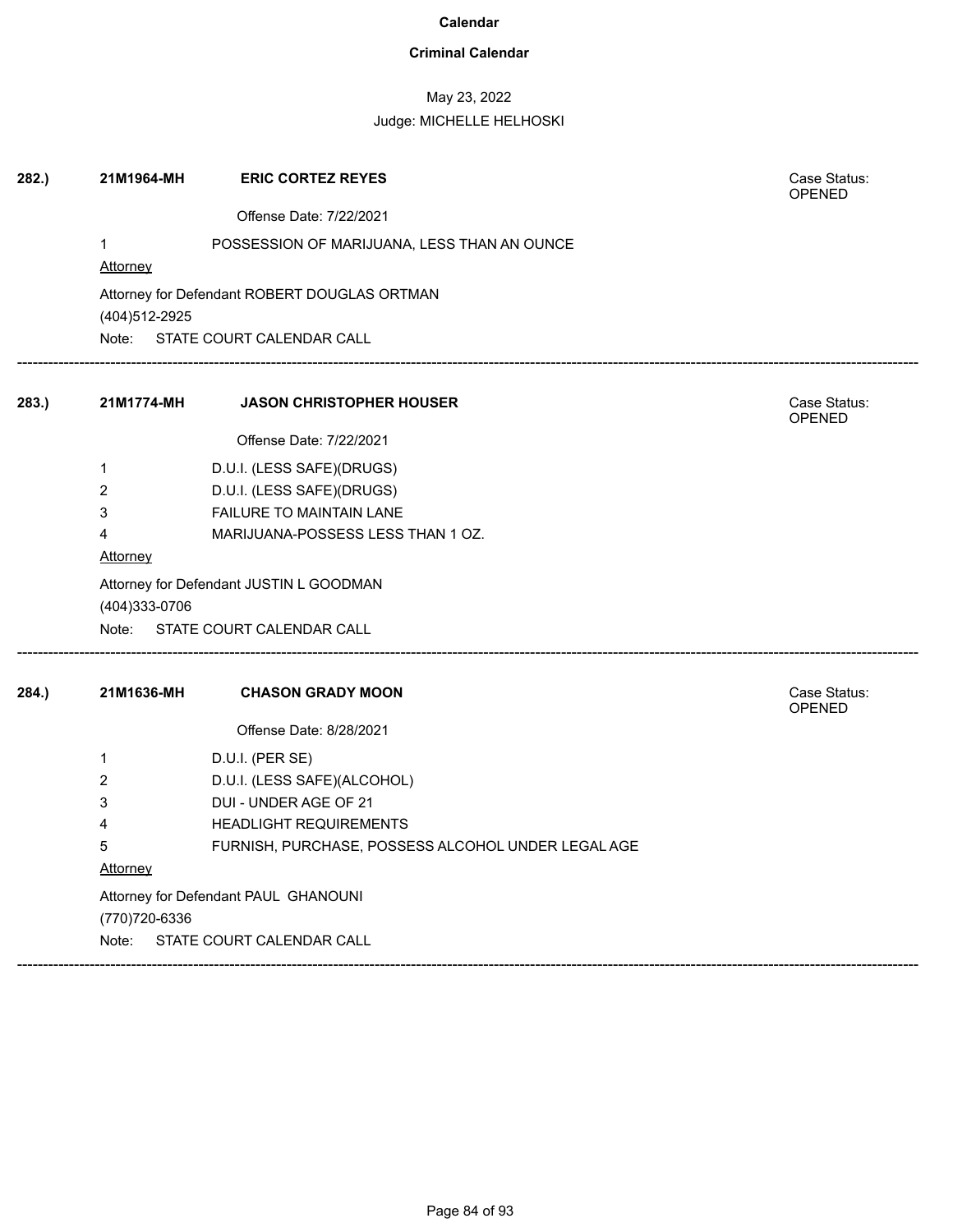## **Criminal Calendar**

# May 23, 2022

## Judge: MICHELLE HELHOSKI

| 285.) | 22M0035-MH    | <b>ZACHERY JOSEPH MITCHELL</b>        | Case Status:<br><b>OPENED</b> |
|-------|---------------|---------------------------------------|-------------------------------|
|       |               | Offense Date: 11/28/2021              |                               |
|       | ٠             | D.U.I. (PER SE)                       |                               |
|       | 2             | D.U.I. (LESS SAFE)(ALCOHOL)           |                               |
|       | 3             | <b>FAILURE TO MAINTAIN LANE</b>       |                               |
|       | 4             | OBSTRUCTION OF AN OFFICER - MISD      |                               |
|       | Attorney      |                                       |                               |
|       | (678)880-9360 | Attorney for Defendant SCOTT T. POOLE |                               |
|       | Note:         | STATE COURT CALENDAR CALL             |                               |

Case Status:<br>OPENED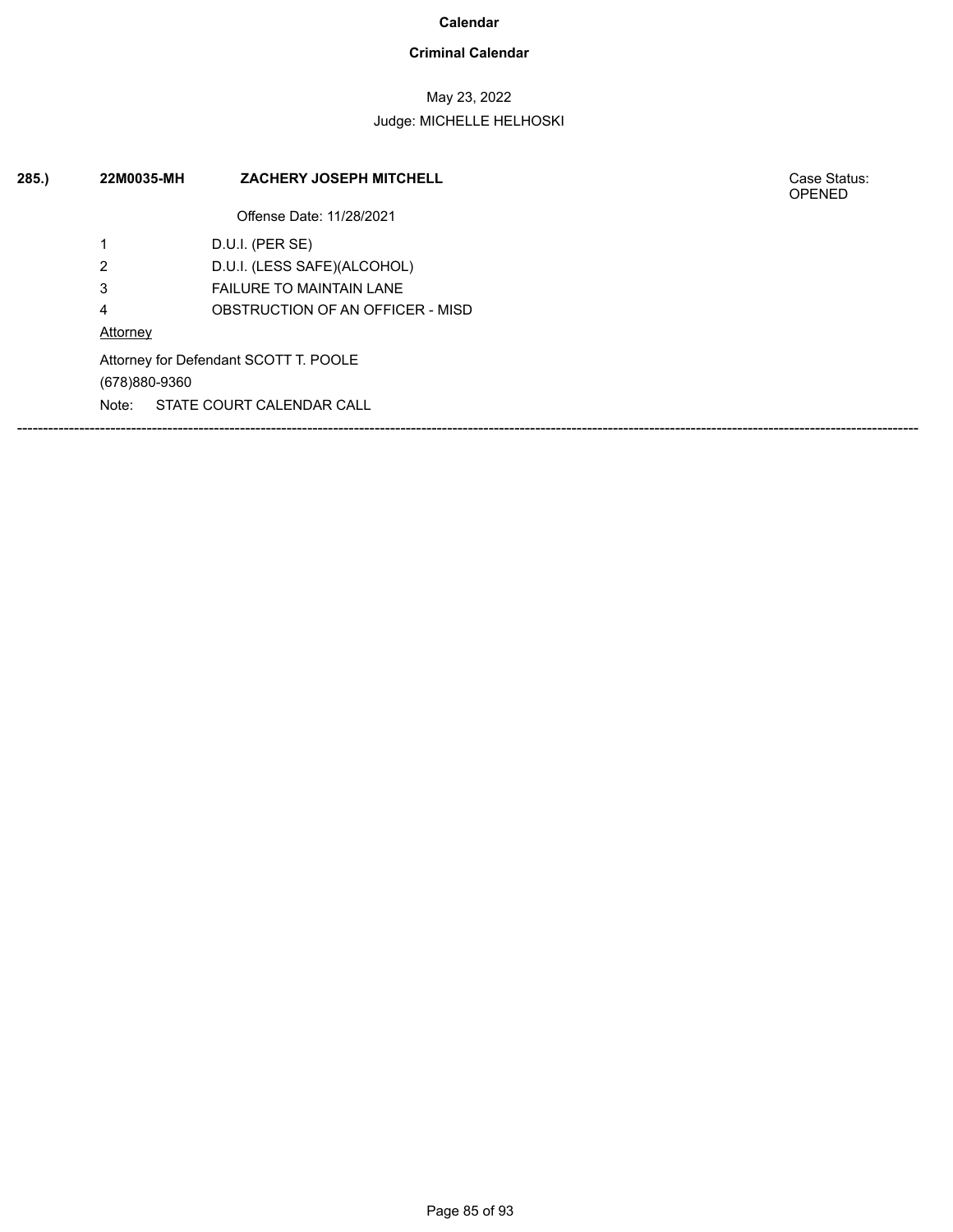# **Criminal Calendar**

# May 23, 2022

| Name                            | Case Number | Item# |
|---------------------------------|-------------|-------|
| AHMED, ALEXANDER UMAR           | 21DV0021-MH | 241   |
| ALLEN, CHRISTOPHER MATTHEW      | 20M0914-MH  | 85    |
| ALLEN, TRACEY LYNN              | 21M0181-MH  | 231   |
| BAILEY, DAVID D                 | 21M1651-MH  | 272   |
| BANGURA, DAUDA                  | 20M0108-MH  | 24    |
| <b>BARDEN, PATRICK DENNIS</b>   | 21M0136-MH  | 234   |
| <b>BARNARD, ANDREW ROBERT</b>   | 20M1608-MH  | 145   |
| BARRON-HEREDIA, RICARDO         | 20M1268-MH  | 124   |
| <b>BAUTISTA PAIZ, DOMINGO</b>   | 20M0216-MH  | 15    |
| <b>BIRRELL, TYSON DAVID</b>     | 20DV0297-MH | 176   |
| BODDYJR, ALFRED EVAN            | 20M1803-MH  | 103   |
| BORDEN, RYAN DANIEL             | 20M1808-MH  | 206   |
| BORTH, EMILY ELIZABETH          | 21M0135-MH  | 244   |
| <b>BOWERS, JORDAN BRENT</b>     | 20M1692-MH  | 214   |
| <b>BRAGG, KRISTY</b>            | 20DV0252-MH | 144   |
| BROWN, JEREMY TYRE              | 20DV0346-MH | 197   |
| <b>BROWN, JOHN PATRICK</b>      | 20M0656-MH  | 47    |
| BROWN, KIMBERLY LEIGH ANN       | 20M0788-MH  | 81    |
| <b>BROWN, MICHAEL BENLESKI</b>  | 20M0506-MH  | 56    |
| <b>BROWN, SAMUEL THOMAS</b>     | 20M1459-MH  | 167   |
| BRUNETTE, IAN WALKER            | 20M1439-MH  | 174   |
| <b>BUICE, NICOLE LASHEA</b>     | 20DV0097-MH | 59    |
| <b>BURGESS, GREGORY CARTER</b>  | 19M2231-MH  | 11    |
| CARRILLO, RENEE                 | 20M0381-MH  | 63    |
| CASH, RONNIE LAMAR              | 20M0126-MH  | 36    |
| CASTRO REYES, RAMIRO            | 20DV0345-MH | 182   |
| CHAMBERS, CLEVELAND W           | 20M0436-MH  | 51    |
| <b>CHAMBERS, STEVEN DOUGLAS</b> | 20DV0325-MH | 117   |
| CHANCE, FRANCIS LAMAR           | 21M0073-MH  | 236   |
| CHASTAIN, DAVID EZEKIEL         | 20M1021-MH  | 89    |
| CLAPP, DOUGLAS ALLAN            | 20M1707-MH  | 151   |
| <b>CLAY, ANDRE TYLER</b>        | 19M1964-MH  | 21    |
| CLEGHORN, RYAN ASHLEY           | 21M0122-MH  | 133   |
| CLEMENTI, FRANK J               | 20DV0327-MH | 204   |
| COCHRAN, KENDALL E              | 19M0913-MH  | 9     |
| COLBERT, TAMBLEA                | 20DV0347-MH | 162   |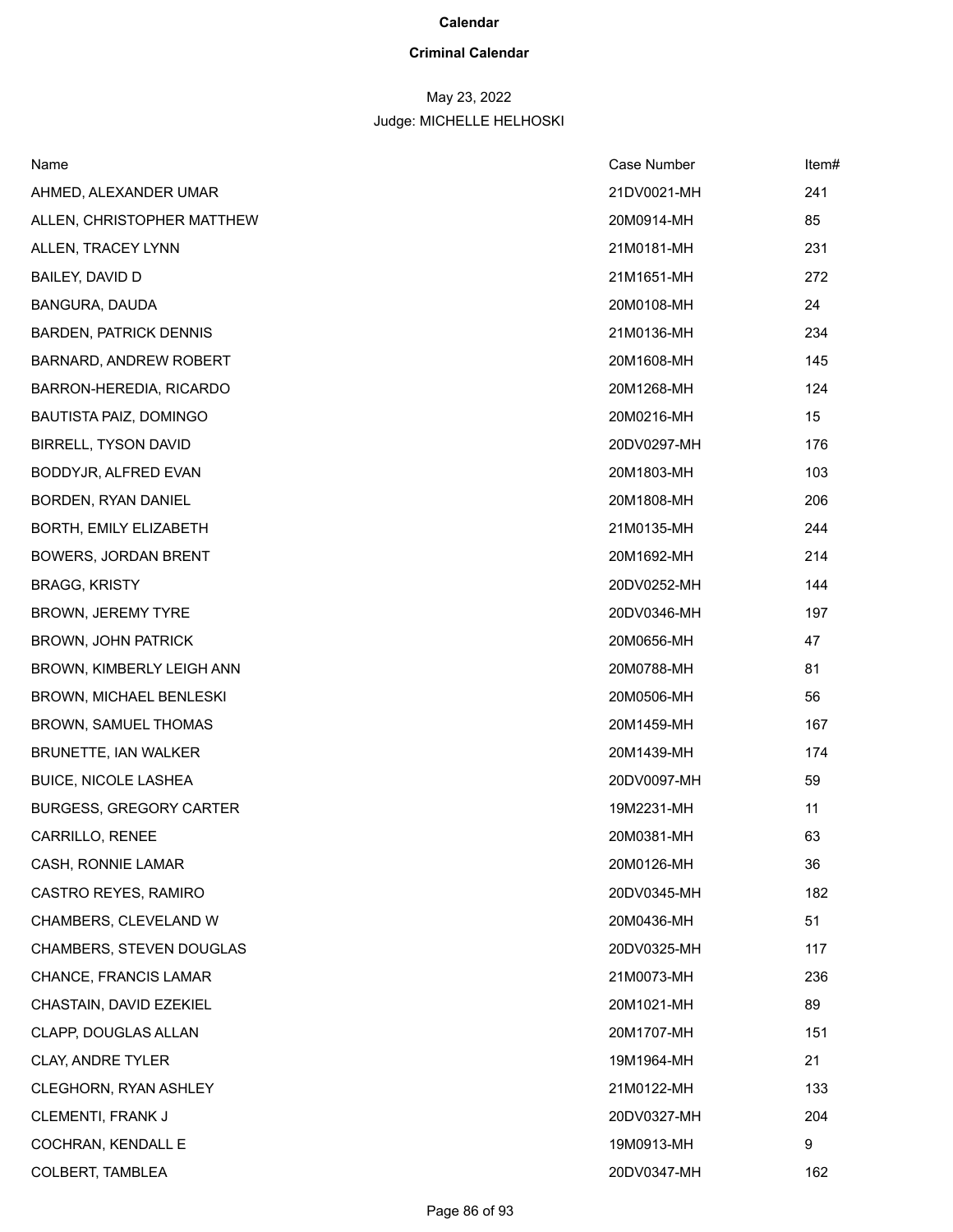# **Criminal Calendar**

# May 23, 2022

| COLE, DALE EMORY           | 20DV0198-MH | 109            |
|----------------------------|-------------|----------------|
| COLE, DALE EMORY           | 21DV0237-MH | 253            |
| COLE, DALE EMORY           | 21DV0235-MH | 279            |
| COLE, JANE ELIZABETH       | 21DV0237-MH | 252            |
| COLE, JANE ELIZABETH       | 21DV0236-MH | 280            |
| COX, JOSEPH MICHAEL        | 20DV0160-MH | 92             |
| DAVID, JORDAN ABRAHAM      | 20M1420-MH  | 172            |
| DAVIS, KENNETH LEE         | 20M1081-MH  | 99             |
| DEGENKOLB, RENEE CHERIE    | 20M1366-MH  | 183            |
| DELGADO, JULIUS AARON      | 20M1725-MH  | 126            |
| DEPUTYIII, JOHN ROBERT     | 20M1397-MH  | 138            |
| DEVINE, SHANNON M          | 20M1610-MH  | 132            |
| DILLON, MATTHEW RYAN       | 18DV0283-MH | $\overline{7}$ |
| DOBBS, ANTHONY LEE         | 20M1785-MH  | 196            |
| DODSON, THAD ADAM          | 20M1407-MH  | 148            |
| DOMER, JOHN                | 21M0274-MH  | 227            |
| DUDLEY, ADRIAN VINCENT     | 20DV0222-MH | 102            |
| DUDLEY, ADRIAN VINCENT     | 20M1589-MH  | 128            |
| DUPLESSIS, CRAFFIN D       | 21DV0032-MH | 242            |
| EATON, KEVIN JAMES         | 21M0141-MH  | 230            |
| ELLER, RYAN DONALD         | 21M0285-MH  | 246            |
| ELLIOT, LEAH MERYL         | 20M1622-MH  | 187            |
| FAGAN, RANDALL JOHN        | 21M0133-MH  | 222            |
| FAGAN, RANDALL JOHN        | 21M0529-MH  | 273            |
| FARR, BROOKLYNN AMANDA     | 19M1844-MH  | 19             |
| FAUCETTE, JOHN EDWARD      | 21M0276-MH  | 226            |
| FAYEMI, OLUFEMIE           | 21M0249-MH  | 264            |
| FORTES, MADISON KEE        | 21M0307-MH  | 251            |
| FOWLER, JAMES FRANKLIN     | 21M0315-MH  | 228            |
| FOWLER, MATTHEW GRANT      | 20DV0144-MH | 3              |
| FOX, JONATHAN RAY          | 20DV0161-MH | 91             |
| <b>FRANCOIS, RICHARSON</b> | 20M1579-MH  | 209            |
| FRAY, DARRYN JOVONN        | 21M0224-MH  | 166            |
| GADDIS, MICHAEL JOHN       | 20M1824-MH  | 212            |
| <b>GARRETT, JAIR</b>       | 20DV0139-MH | 80             |
| GAW, COLIN MATTHEW         | 21M0290-MH  | 255            |
| GIROUX, CHRISTOPHER LEE    | 20M0118-MH  | 38             |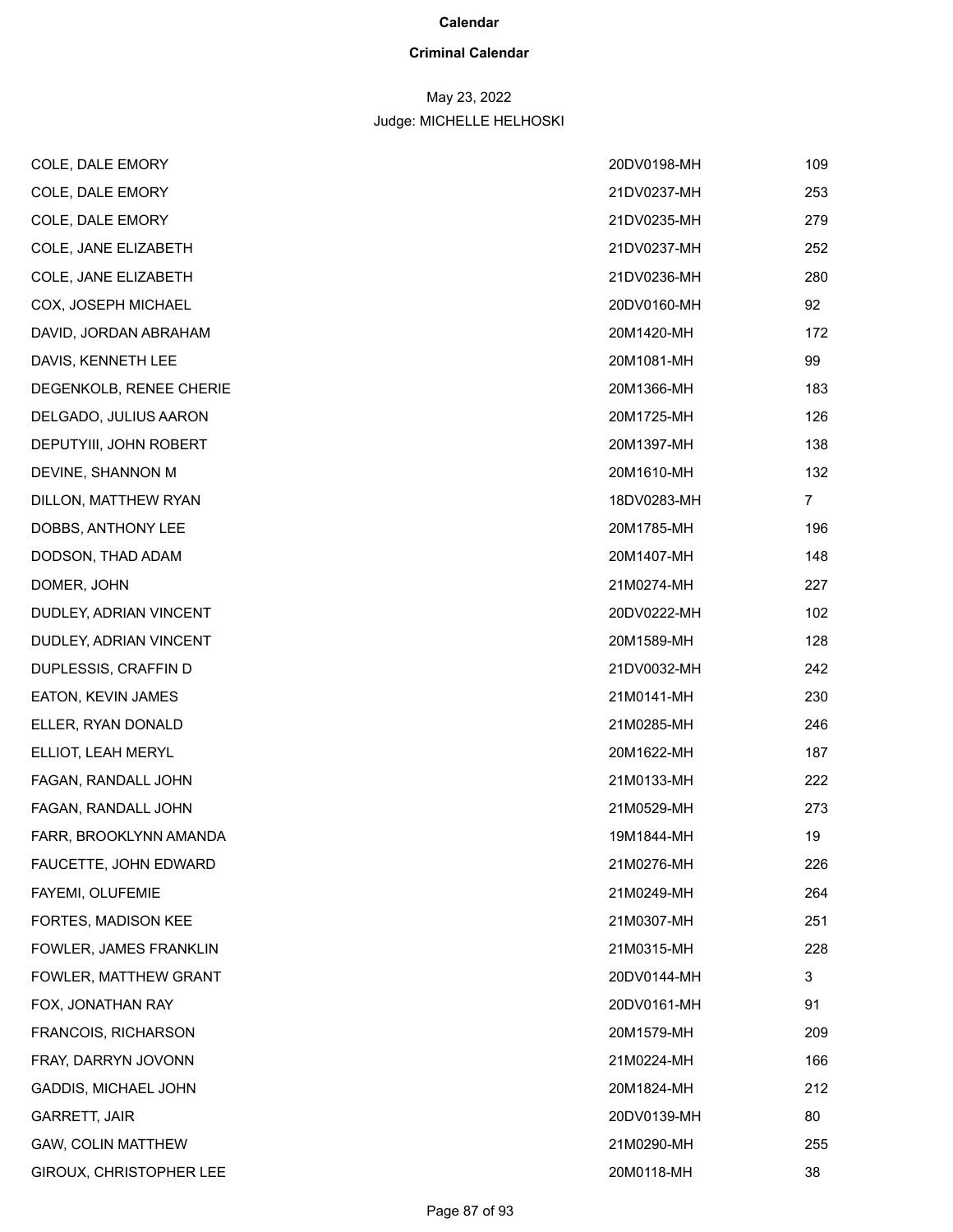## **Criminal Calendar**

# May 23, 2022

| GODFREY, JAMES BAILEY         | 21M0076-MH  | 216 |
|-------------------------------|-------------|-----|
| <b>GOSS, ROBERT MATTHEW</b>   | 20DV0056-MH | 52  |
| <b>GRAHAM, JAMES PATTON</b>   | 20M1525-MH  | 158 |
| <b>GREEN, THOMAS DEVONTAY</b> | 21M0074-MH  | 119 |
| GUTIERREZ, RANDY              | 20M1740-MH  | 149 |
| HAM, DEMARIS OLAND            | 19M2255-MH  | 22  |
| HAMMERS, SIERRA JO            | 20DV0063-MH | 58  |
| HAMPTON, KENNETH GENE         | 20DV0352-MH | 78  |
| HARRIS, JAMES BRANDON         | 19M1904-MH  | 13  |
| HARRIS, JOVAN ALICE           | 21M0204-MH  | 259 |
| HASLICK, NATHAN MICHAEL       | 20M1516-MH  | 118 |
| HASTY, BRANDON JOSEPH         | 21DV0017-MH | 142 |
| HATCHER, SONNY JOSEPH         | 20M0505-MH  | 65  |
| HATCHER, SONNY JOSEPH         | 21DV0128-MH | 276 |
| HENDRICKSON, JOSHUA C         | 20M1358-MH  | 157 |
| HENRY, STEVEN BRYANT          | 20M0552-MH  | 46  |
| HIGGINBOTHAM, GARY LANDALE    | 20M1809-MH  | 191 |
| HISLOP, PAUL DOUGLAS          | 21M0296-MH  | 269 |
| HOBBY, CHRISTIAN              | 20DV0301-MH | 114 |
| HODGINS, BRANDON LANE         | 21M0076-MH  | 217 |
| HOEY, DAVID WYNNE             | 20M1797-MH  | 198 |
| HOLLINS, QUINETTA RONLA       | 20M1424-MH  | 141 |
| HOLLOWAY, CANDICE LYNN        | 20DV0024-MH | 44  |
| HOLT, ALYSSA LEIGHANN         | 20DV0052-MH | 49  |
| HOSKINS, DAKOTA ALLEN         | 20M1654-MH  | 64  |
| HOSKINS, DAKOTA ALLEN         | 20M1421-MH  | 156 |
| HOSKINS, DAKOTA ALLEN         | 22M0359-MH  | 258 |
| HOUSER, JASON CHRISTOPHER     | 20M1663-MH  | 180 |
| HOUSER, JASON CHRISTOPHER     | 21M1774-MH  | 283 |
| HUDSON, NORMAN TRAMEZ         | 20M1782-MH  | 178 |
| HULETTE, JANET LORRAIN        | 20DV0231-MH | 87  |
| HUNTER, CHRISTOPHER TIMMS     | 20M1398-MH  | 137 |
| HURLEY, BRIAN KEITH           | 20M1408-MH  | 169 |
| HYPOLITE, ANGELINA CHRISTINA  | 20M1555-MH  | 201 |
| INGRAM, JUSTIN MICHAEL        | 21M0121-MH  | 193 |
| <b>IRAHETA, ANA</b>           | 20DV0145-MH | 83  |
| <b>JANCIK-LYNCH, TRACI</b>    | 20M1275-MH  | 125 |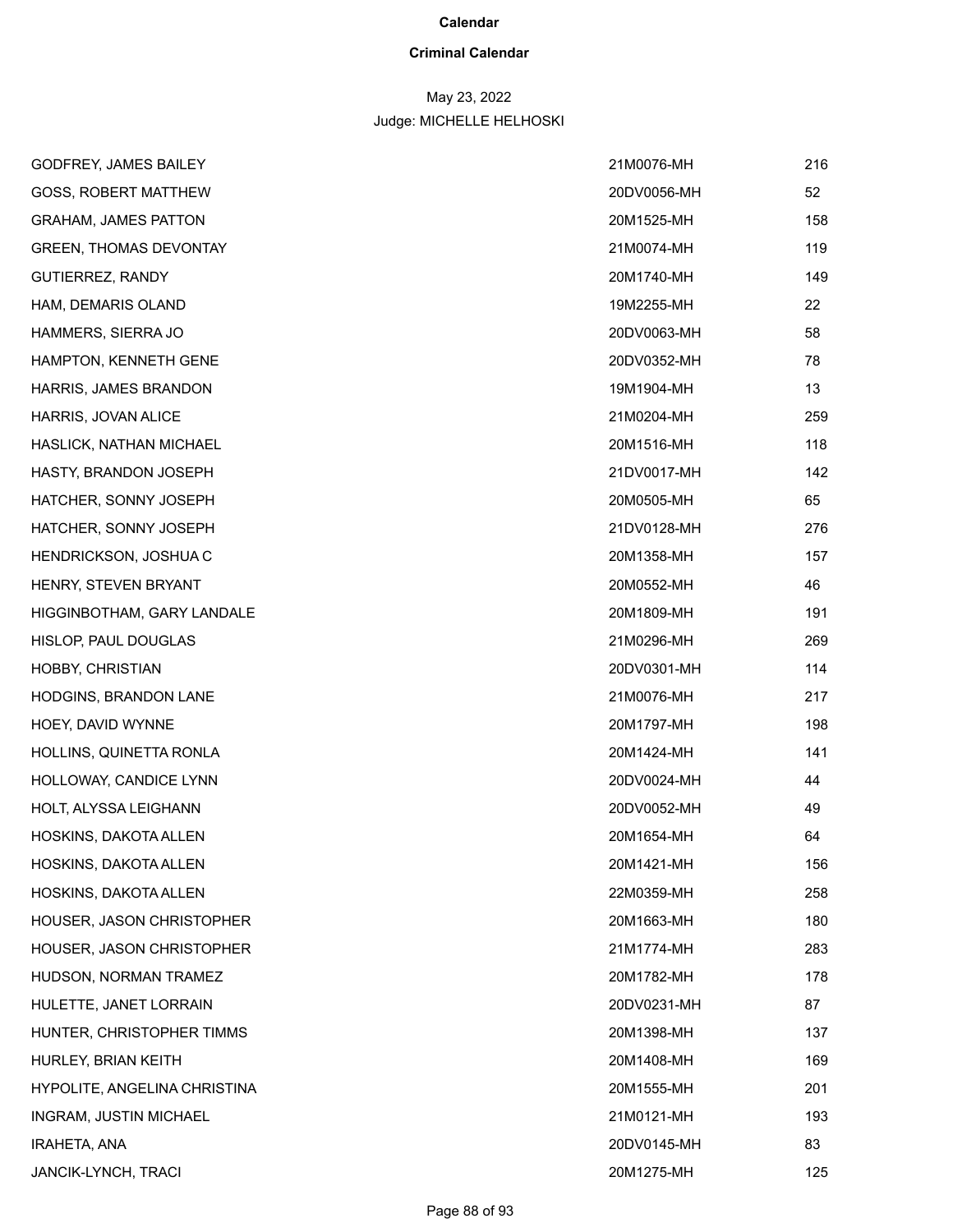# **Criminal Calendar**

# May 23, 2022

| JOHNSON, JARVIS             | 20M1297-MH  | 106            |
|-----------------------------|-------------|----------------|
| JOHNSON, JARVIS DONNELL     | 20DV0260-MH | 115            |
| JOHNSON, JON PATRICK        | 21M0233-MH  | 257            |
| JOHNSTON, JEFFREY SCOTT     | 21M0197-MH  | 254            |
| JONES, LAUREN A             | 19M1426-MH  | 12             |
| JONES, TATYANA B            | 20M1171-MH  | 107            |
| JORDAN, JUSTIN LEON         | 20DV0150-MH | 27             |
| <b>JULIAS, MARGARET</b>     | 20M1813-MH  | 192            |
| KASEL, JENNIFER             | 20M0493-MH  | 55             |
| KEEGAN, EAMON J             | 20M1564-MH  | 135            |
| <b>KEMPER, JEANNE B</b>     | 20M1734-MH  | 127            |
| KENNEMUR, JAMES OVAL        | 20M1353-MH  | 136            |
| KENT, DWAYNE ALLEN          | 20M0380-MH  | 20             |
| <b>KEY, TYLER</b>           | 21DV0020-MH | 208            |
| KUTH, TANNER STEPHEN        | 20M1055-MH  | 96             |
| LANTZER, CHRISTINA RAE      | 20M1703-MH  | 195            |
| LEDBETTER, LARRY JOE        | 20M1709-MH  | 181            |
| LEE, PATSY DIANE            | 21M0067-MH  | 233            |
| LEENERTS, NOAH BRADLEY      | 21M0120-MH  | 221            |
| LEMONS, LOREN ASHLEY        | 20M0781-MH  | 68             |
| LEMONS, TREASURE LADEANA    | 20M0781-MH  | 69             |
| LEVITSKAYA, KSENIA          | 20M1675-MH  | 170            |
| LOCKE, GABRIEL W            | 20M1162-MH  | 88             |
| LOPEZ, PEDRO                | 21M1249-MH  | 74             |
| LOPEZ, PEDRO                | 20M1635-MH  | 159            |
| LOPEZ-GONZALEZ, BAUDEL      | 21M0303-MH  | 224            |
| LUGO, ANGELA JEWEL          | 20M1484-MH  | 71             |
| LUGO, ANGELA JEWEL          | 20M1731-MH  | 190            |
| MAASS, JOHN ALAN            | 20M1301-MH  | 122            |
| MALLORY, CODY JAMES         | 18M1340-MH  | 4              |
| MANNJR, STANLEY ANTONIO     | 20M0548-MH  | $\overline{2}$ |
| MARTIN, ERICA               | 20M0240-MH  | 48             |
| MARTINEZ GUILLEN, ELEUTERIO | 20M1215-MH  | 121            |
| MARTINEZ, THOMAS ANDREW     | 20M1526-MH  | 123            |
| MARTINEZ, THOMAS ANDREW     | 21M0486-MH  | 274            |
| MCADOO, WILLIAM FRANK       | 20DV0122-MH | 40             |
| MCCAMPBELL, MICHAEL DOUGLAS | 21DV0022-MH | 213            |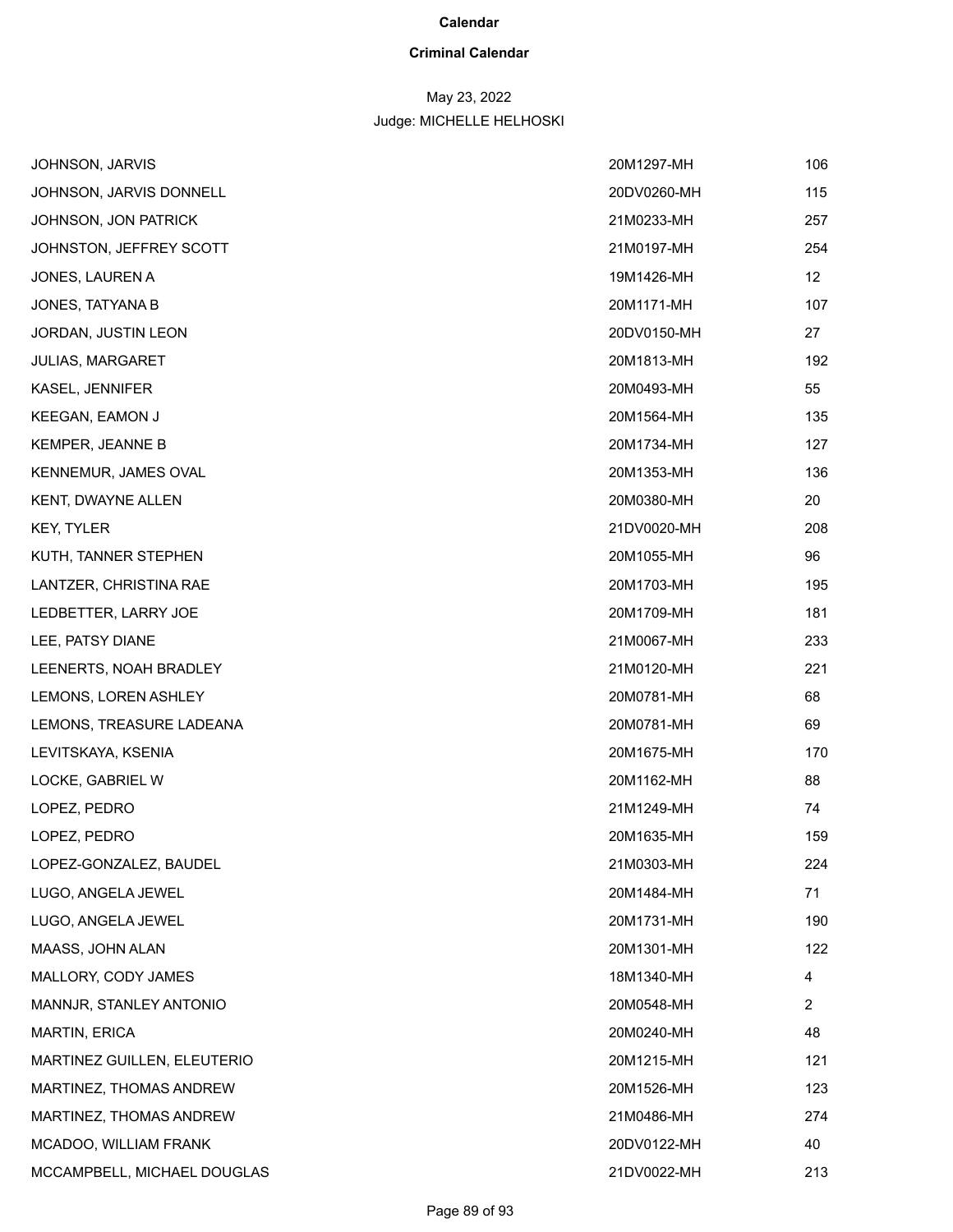## **Criminal Calendar**

# May 23, 2022

| MCCONNELL, ALISSA DAWN       | 20M1726-MH  | 60  |
|------------------------------|-------------|-----|
| MCCONNELL, LOGAN DANIEL      | 20M1524-MH  | 161 |
| MCGUIRE, SUMMER LYNN         | 20M0370-MH  | 26  |
| MEARES, EDWIN STANLEY        | 20M1131-MH  | 90  |
| MEDLIN, HUNTER JAMES         | 20M1036-MH  | 57  |
| MEDLIN, HUNTER JAMES         | 20M0876-MH  | 86  |
| MERRITT, ASHLEY ANN          | 21M0139-MH  | 199 |
| MERS, MICHAEL                | 20M0726-MH  | 73  |
| MEYER, DRAKE JOSEPH          | 20M1137-MH  | 120 |
| MILLER, MICHAEL DAWSON DAVID | 20M0170-MH  | 35  |
| MILLER, ZACHARY SEAN         | 20M1453-MH  | 153 |
| MILLER, ZACHARY SEAN         | 21M2280-MH  | 171 |
| MITCHELL, ZACHARY JOSEPH     | 21M0248-MH  | 265 |
| MITCHELL, ZACHARY JOSEPH     | 21M0299-MH  | 268 |
| MITCHELL, ZACHERY JOSEPH     | 22M0035-MH  | 285 |
| MONAHAN, MARCUS COLBY        | 21M0477-MH  | 240 |
| MONAHAN, MARCUS COLBY        | 21DV0040-MH | 249 |
| MOON, CHASON                 | 21M0202-MH  | 131 |
| MOON, CHASON GRADY           | 21M0408-MH  | 262 |
| MOON, CHASON GRADY           | 21M1636-MH  | 284 |
| MORRIS, TIMOTHY RYAN         | 20DV0098-MH | 66  |
| MUBANGA, KEVIN               | 21M0011-MH  | 219 |
| MUNOZ, ROBERTO DANIEL        | 20M1035-MH  | 100 |
| MYER, MITCHEL THOMAS         | 20M0568-MH  | 62  |
| MYERS, MICHAEL DANNY         | 20M0107-MH  | 50  |
| NEATH, HUNTER THOMAS         | 20M1330-MH  | 101 |
| NICHOLS, AMBER NICOLE        | 20M1378-MH  | 61  |
| NIXON, LESLIE BROOKE         | 21M0068-MH  | 53  |
| NKONJERA, ZIZIPIZGA          | 20M1415-MH  | 184 |
| NOLAN, STEVEN WILLIAM        | 20M1627-MH  | 94  |
| NOLAN, STEVEN WILLIAM        | 21M1257-MH  | 271 |
| NOLAN, STEVEN WILLIAM        | 21M0772-MH  | 277 |
| ODESANYA, MOLOLUWA TOLULOPE  | 21M0116-MH  | 220 |
| OLIVIERI, NITZA CELESTE      | 20M1300-MH  | 129 |
| OROSZ, MARK                  | 20M1476-MH  | 185 |
| OWEN, AMBERLY M              | 20M1394-MH  | 146 |
| PACE, COURTNEY LASHAY        | 21M0262-MH  | 218 |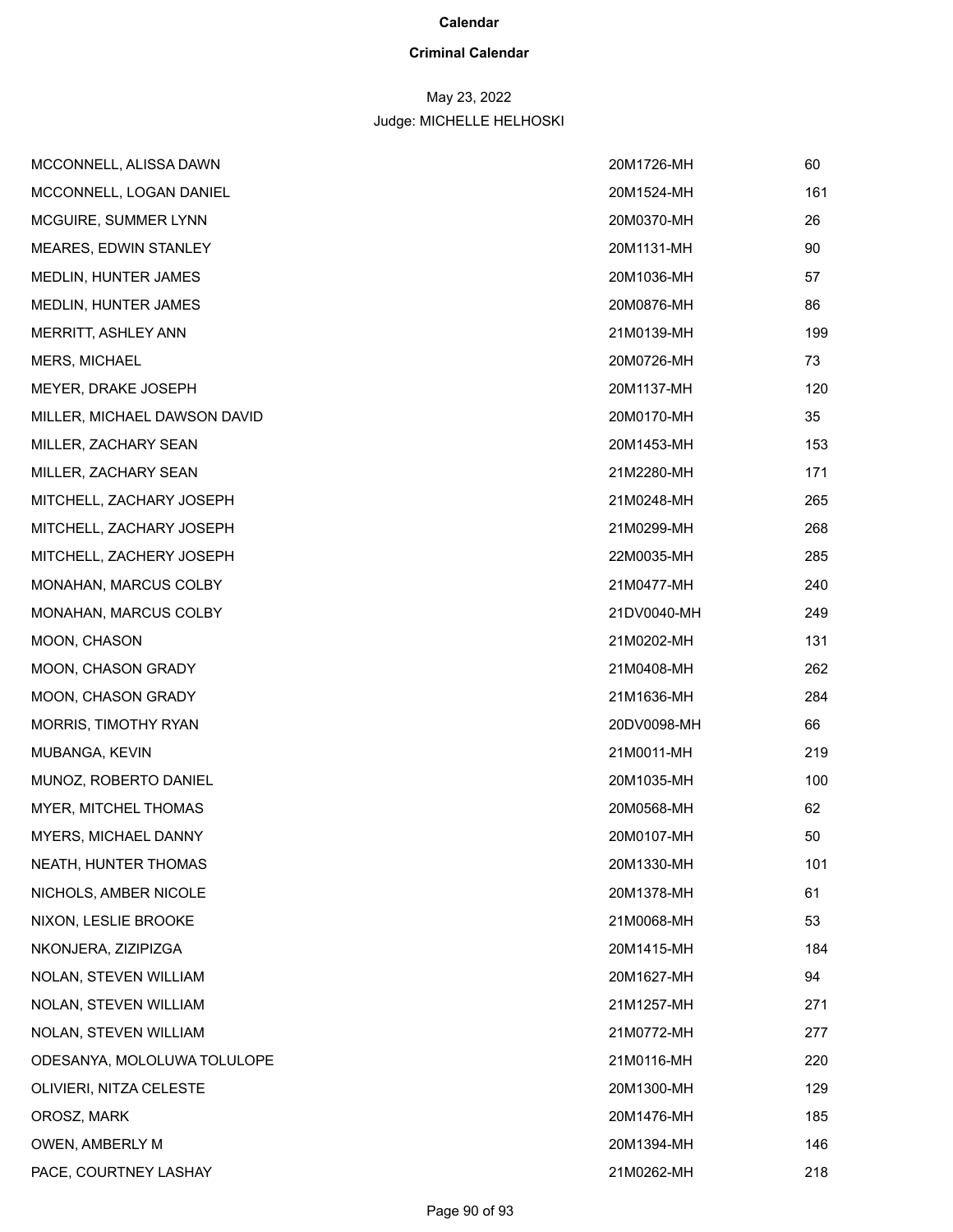# **Criminal Calendar**

# May 23, 2022

| PARKER, CHRISTIE DEAN           | 21M0196-MH  | 215 |
|---------------------------------|-------------|-----|
| PARRIS, WILLIAM TODD            | 20M0854-MH  | 72  |
| PARSONS, ANDREW JASON           | 20DV0022-MH | 41  |
| PASSAFIUME, JOHN DAVID          | 21M0293-MH  | 267 |
| PAYNE, BRADLEY ROBERT           | 20M1671-MH  | 189 |
| PEDRO-PASCUAL, AGUSTINA         | 20DV0284-MH | 168 |
| PERROTTA, LOUIS                 | 20M0213-MH  | 39  |
| PHILLIPS, JEFFREY EMORY         | 20M1051-MH  | 104 |
| PINAL, LAURA JULIANA            | 20M1558-MH  | 112 |
| PINTO, TULIO                    | 20DV0134-MH | 79  |
| PIOTROWSKI, HENRIETTA M         | 20M1624-MH  | 143 |
| POSL, PAUL STEVEN               | 21M0247-MH  | 235 |
| PRITCHETT, MISTY JODI           | 21DV0039-MH | 261 |
| PSIHOGIOS, JUSTIN JAMES         | 20M1520-MH  | 175 |
| PUGH, CHARLES RAY               | 21M0288-MH  | 256 |
| QUEZADA, JESUS ROBERTO          | 21M0232-MH  | 243 |
| QUILLEN, SARAH NICOLE           | 21M0281-MH  | 248 |
| QUILLEN, SARAH NICOLE           | 21M1044-MH  | 275 |
| RAFAEL, JOSE SEBASTIAN          | 21M0063-MH  | 225 |
| RAINEY, CHRISTOPHER ANDREW      | 20M1163-MH  | 93  |
| RAMIREZ-ROJAS, AURELIANO        | 20M1304-MH  | 140 |
| RAMOS, JACOB ADAM               | 20M0235-MH  | 34  |
| RAMPLEY, DAVID CHARLES          | 21DV0037-MH | 238 |
| RAMPLEY, DAVID CHARLES          | 21DV0038-MH | 247 |
| RAMSEY, RICHARD EUGENE          | 20M0902-MH  | 82  |
| RATLIFF, EVAN JAMAAL            | 20M0459-MH  | 30  |
| RAYMUNDO-VELASQUEZ, MIGUEL LUIS | 20DV0088-MH | 70  |
| REDECKER, CRAIG A               | 21M0317-MH  | 200 |
| REEVES, GAGE RANDALL            | 20DV0298-MH | 173 |
| RENTERIA, JONATHAN              | 21DV0033-MH | 245 |
| REYES, ERIC CORTEZ              | 21DV0019-MH | 239 |
| REYES, ERIC CORTEZ              | 21M1964-MH  | 282 |
| RICH, KIRA MARIE                | 20DV0299-MH | 165 |
| RICHARDS, DANIEL JESSE          | 21DV0026-MH | 116 |
| RICHARDSON, CHRISTIAN           | 20M0164-MH  | 33  |
| ROBERTSON, JEFFREY S            | 19DV0294-MH | 23  |
| ROBERTSON, JEFFREY SCOTT        | 19DV0327-MH | 28  |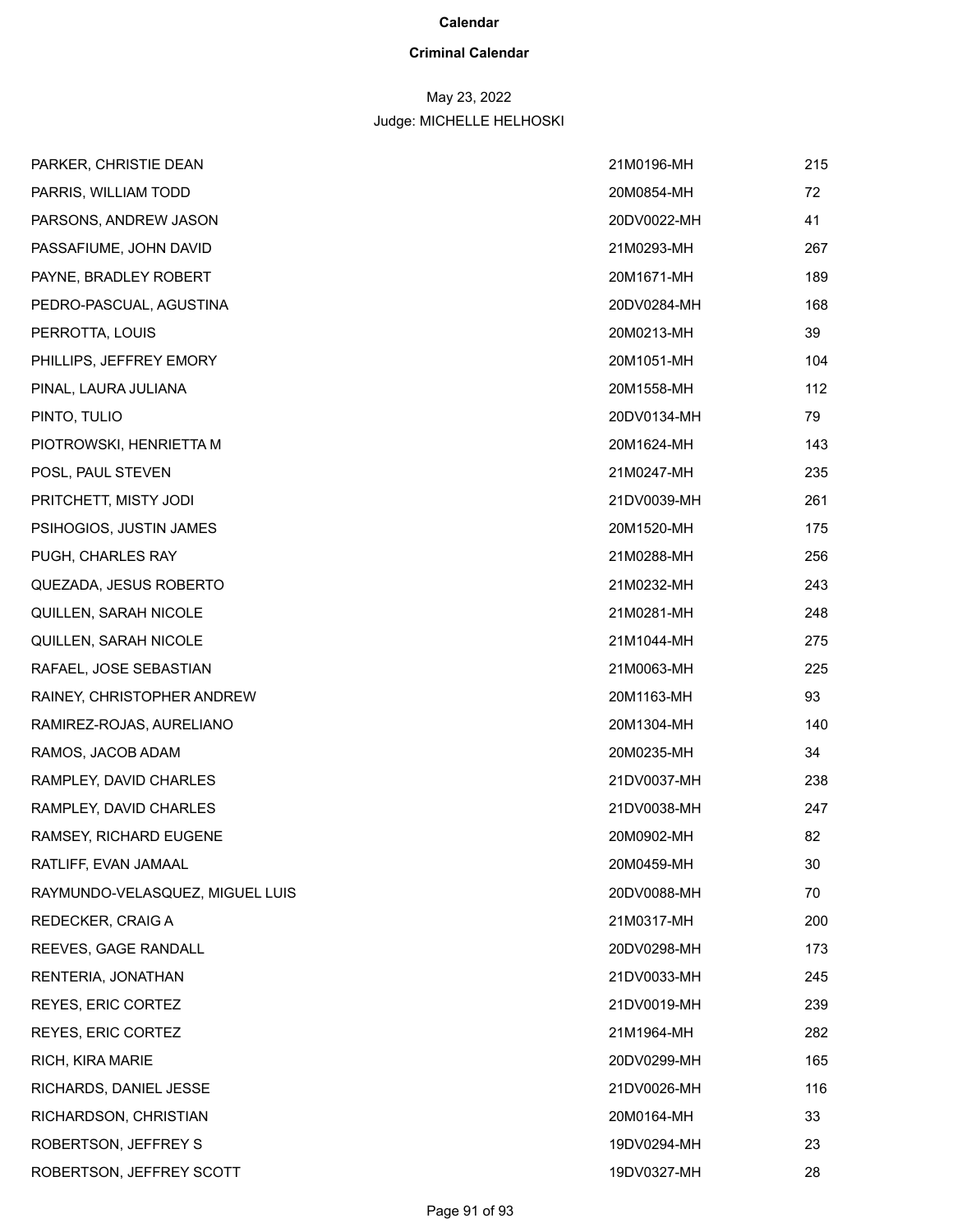# **Criminal Calendar**

# May 23, 2022

| ROBERTSON, JEFFREY SCOTT    | 20M0144-MH  | 42  |
|-----------------------------|-------------|-----|
| ROE, DEBORAH MICHELLE       | 20M1026-MH  | 95  |
| ROMIGH, DYLAN JOHN          | 20DV0285-MH | 111 |
| ROSE, JORDAN KATHLEEN       | 19M2264-MH  | 32  |
| RUSSELL, MADELYN K          | 21M0971-MH  | 98  |
| SAENGER, EMILY KATHERINE    | 20M1352-MH  | 108 |
| SAILOR, ANDREW A            | 21M0102-MH  | 203 |
| SANCHEZ, EDWIN J            | 21M0065-MH  | 229 |
| SANCHEZ, ELIAS              | 20M1722-MH  | 154 |
| SANCHEZ, STEVE CHAYANE      | 20M1773-MH  | 207 |
| SAYERS, JEFFREY             | 20M1515-MH  | 139 |
| SAYERS, JEFFREY WAYNE       | 21DV0051-MH | 266 |
| SCHERER, WILLIAM ROBERT     | 20M1505-MH  | 134 |
| SCHULTZ, ALISON NICOLE      | 20DV0199-MH | 97  |
| SCOGGINS, EVA C             | 20M0010-MH  | 25  |
| SERAFINI, GARY WAYNE        | 20M1609-MH  | 160 |
| SETSER, SHARON DENISE       | 20M1332-MH  | 155 |
| SHELMAN, YVONETAE MAURICE   | 21M0144-MH  | 250 |
| SHELTON, CRYSTAL DAWN       | 20M1625-MH  | 205 |
| SHELTON, CRYSTAL DAWN       | 21M0142-MH  | 237 |
| SHELTON, CRYSTAL DAWN       | 21M0146-MH  | 260 |
| SHOATS, DESMOND HAMILTON    | 20M0234-MH  | 10  |
| SHORE, JACOB ELLIOTT        | 20M1696-MH  | 152 |
| SIMPSON, KENAN EVERETT      | 20M1557-MH  | 194 |
| SMITH, ALLYN THOMAS         | 20DV0138-MH | 77  |
| SMITH, CHANCE XAVIER        | 20M0087-MH  | 5   |
| SMITH, GISELLE ANNA         | 20M0812-MH  | 76  |
| SONTAY, ADOLFO              | 20M1280-MH  | 29  |
| SONTAY, ADOLFO              | 20M1279-MH  | 113 |
| SOTO, ANGELA JASMINE        | 20M0014-MH  | 18  |
| SPEARS, EBONY               | 20DV0310-MH | 188 |
| SPENCER, TIFFANY BROOKE     | 20M1300-MH  | 130 |
| STAMARISJR, BRADLEY JAMES   | 20DV0335-MH | 177 |
| STEPHENS, JAMES ANTHONY     | 20M0079-MH  | 31  |
| SULLIVAN, PATRICK EVAN      | 21M0188-MH  | 186 |
| THACKSTON, HAYLEY E         | 21DV0016-MH | 223 |
| THACKSTON, HAYLEY ELIZABETH | 22M0304-MH  | 278 |